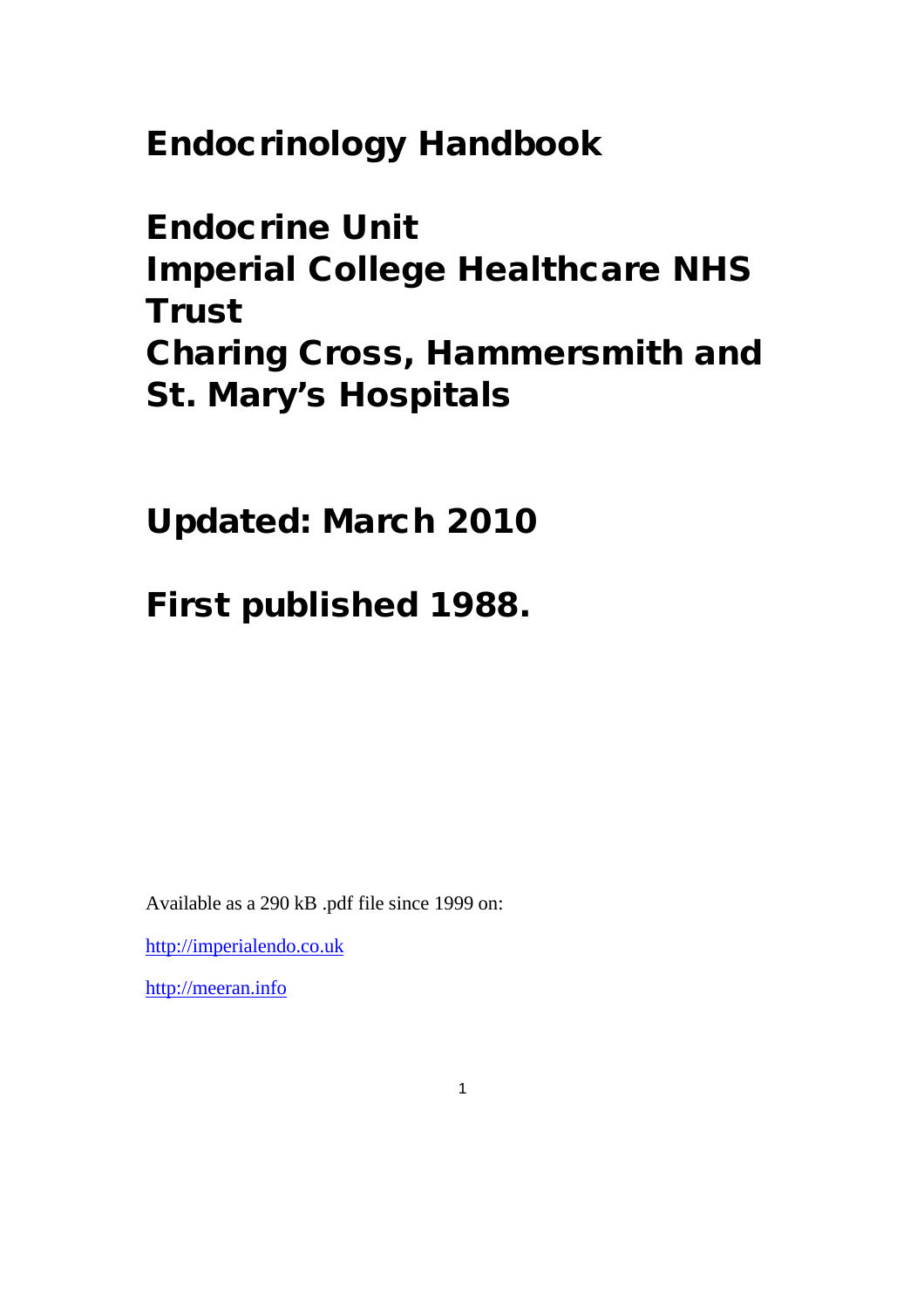| VISUAL FIELD TESTING (GOLDMANN OR HUMPHREYS PERIMETRY) 14                  |  |
|----------------------------------------------------------------------------|--|
|                                                                            |  |
|                                                                            |  |
| BILATERAL SIMULTANEOUS INFERIOR PETROSAL SINUS SAMPLING (IPSS) WITH CRF 17 |  |
|                                                                            |  |
| PRE-OPERATIVE PREPARATION OF PATIENTS WITH CONFIRMED CUSHING'S             |  |
|                                                                            |  |
| PERIPHERAL VENOUS SAMPLING FOR SOURCES OF ECTOPIC ACTH 21                  |  |
|                                                                            |  |
|                                                                            |  |
|                                                                            |  |
|                                                                            |  |
|                                                                            |  |
| DISTINGUISHING PITUITARY MACROADENOMAS SECRETING PROLACTIN FROM NON        |  |
|                                                                            |  |
|                                                                            |  |
|                                                                            |  |
|                                                                            |  |
|                                                                            |  |
|                                                                            |  |
| HYDROCORTISONE REPLACEMENT PRE- AND POST-PITUITARY SURGERY27               |  |
|                                                                            |  |
| IMMEDIATE POST-OPERATIVE ASSESSMENT OF GH BURDEN IN ACROMEGALY29           |  |
| <b>IMMEDIATE POST-OPERATIVE ASSESSMENT OF EARLY REMISSION IN CUSHING'S</b> |  |
|                                                                            |  |
| CUSHING'S DAY CURVE FOR ASSESSMENT OF EARLY REMISSION FOLLOWING TRANS-     |  |
|                                                                            |  |
| FOLLOW UP OF PATIENTS WITH CUSHING'S DISEASE FOLLOWING BILATERAL           |  |
|                                                                            |  |
| POLICY ON SPERM STORAGE PRIOR TO PITUITARY RADIOTHERAPY34                  |  |
|                                                                            |  |
|                                                                            |  |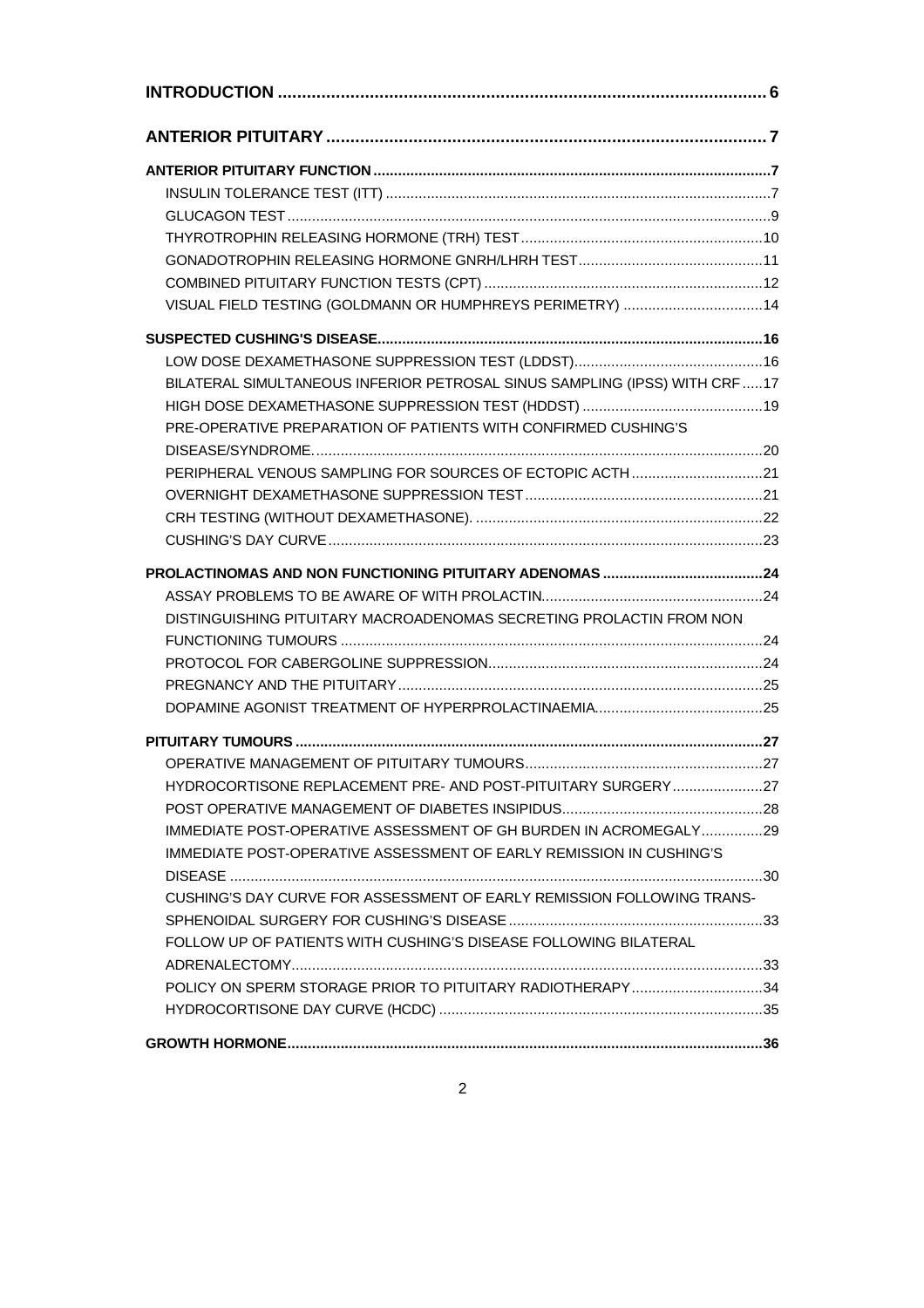| HUMAN GROWTH HORMONE (HGH) PRESCRIBING FOR ADULT ONSET GROWTH  |  |
|----------------------------------------------------------------|--|
|                                                                |  |
|                                                                |  |
|                                                                |  |
|                                                                |  |
| FOLLOW UP FOLLOWING PITUITARY SURGERY AND RADIOTHERAPY40       |  |
|                                                                |  |
| HISTORICAL METHODS OF ASSESSING EXCESS GROWTH HORMONE41        |  |
|                                                                |  |
|                                                                |  |
|                                                                |  |
|                                                                |  |
|                                                                |  |
|                                                                |  |
|                                                                |  |
|                                                                |  |
|                                                                |  |
|                                                                |  |
|                                                                |  |
|                                                                |  |
|                                                                |  |
|                                                                |  |
|                                                                |  |
|                                                                |  |
|                                                                |  |
|                                                                |  |
|                                                                |  |
|                                                                |  |
|                                                                |  |
|                                                                |  |
|                                                                |  |
|                                                                |  |
|                                                                |  |
|                                                                |  |
| PROTOCOL FOR THE POST-RADIOIODINE TREATMENT TELEPHONE CLINIC69 |  |
|                                                                |  |
|                                                                |  |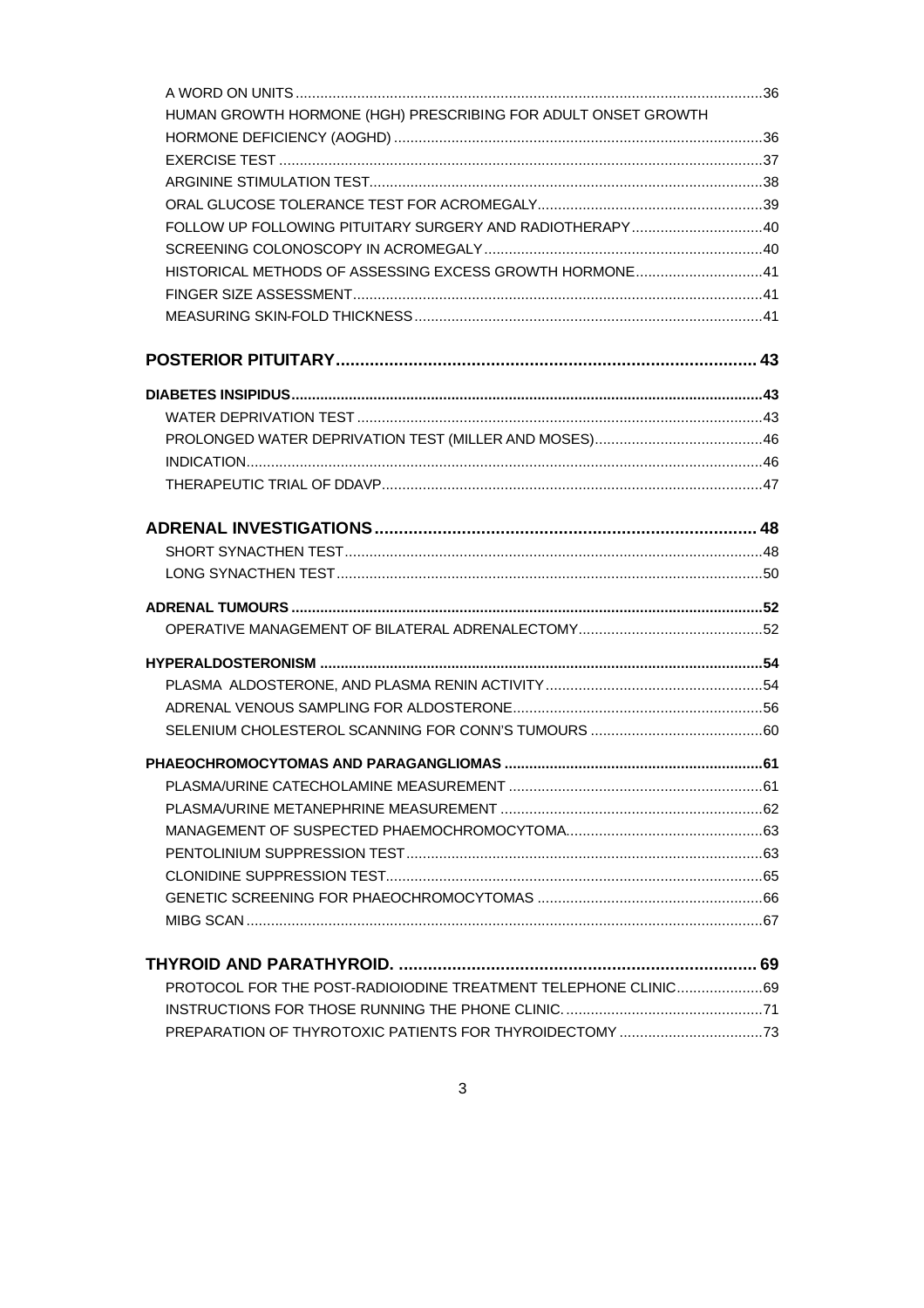| FERTILITY INDUCTION IN HYPOGONADOTROPHIC HYPOGONADISM101 |  |
|----------------------------------------------------------|--|
|                                                          |  |
|                                                          |  |
|                                                          |  |
|                                                          |  |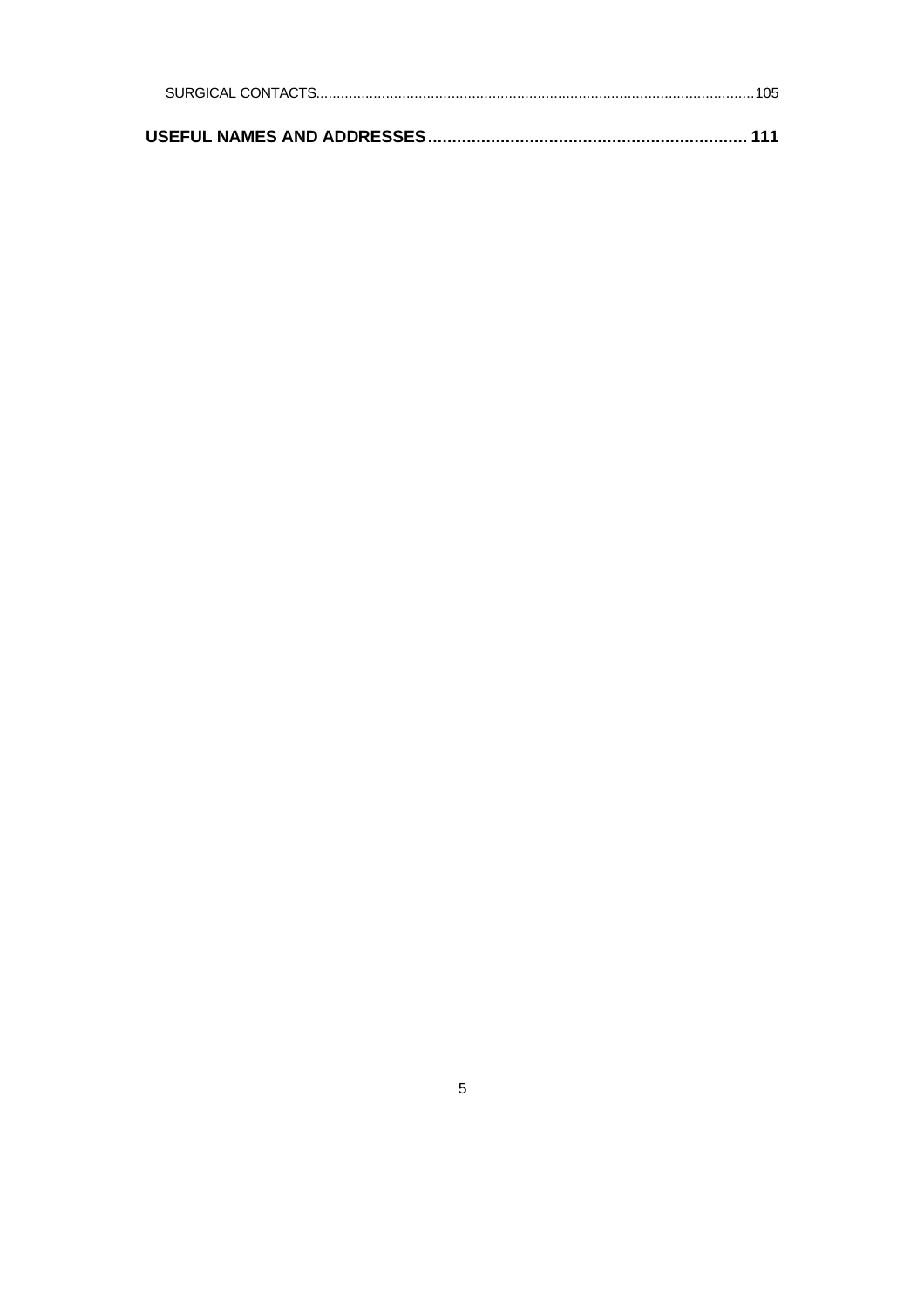# **Introduction**

Diagnosis and appropriate treatment in clinical endocrinology rely heavily on the accurate use and interpretation of diagnostic tests. This handbook was devised as a means of guiding new junior staff (and refreshing the memories of their seniors!) when confronted by clinical problems and their investigation. This bible is meant to be brief and didactic with the inevitable costs as well as benefits of such an approach. It is envisaged that it will be reprinted at 6 monthly intervals incorporating corrections and additions, any suggestions and comments from readers are welcome.

Grateful acknowledgements are due to: Professor Stephen Bloom, Dr Simon Wallis, Professor Graham Joplin, Professor Kaye Ibbertson, Professor James Jackson, Dr Jacky Burrin, Mrs Sophie Barnes, Mrs Veronica Ferguson, Mr Stuart Lavery, Mr Paul Bains and all our colleagues for their help and encouragement.

We are delighted to note that this bible is forming the basis of many Endocrine protocols on various website around the country. The first version of this was written by the Registrars and Consultants in the Endocrine Unit in 1988 and used as a handbook for the junior doctors ever since. It has been available on the web since 1999 and it has since been widely used as the central source of endocrine protocols ever since. Please feel free to use this information to educate your own staff, and please simply acknowledge the Imperial College Endocrine Unit.

### **Authors**

| Andrew Hattersley | Maria Barnard        | John Wilding    | Stephen Gilbey   | Peter Hammond         |
|-------------------|----------------------|-----------------|------------------|-----------------------|
| Michela Rossi     | Duncan Bassett       | Arshia Panahloo | Rachel Batterham | Maha Barakat          |
| John Frank        | Bernard Khoo         | Jeannie Todd    | Sarah Stanley    | <b>Elaine Murphy</b>  |
| Carel LeRoux      | <b>Waliit Dhillo</b> | Karim Meeran    | Niamh Martin     | Emma Hatfield         |
| Tricia Tan        | Jaideep Dhariwal     | Debbie Peters   | Jaimini Cegla    | <b>Fausto Palazzo</b> |

**May 2010 Endocrine Unit**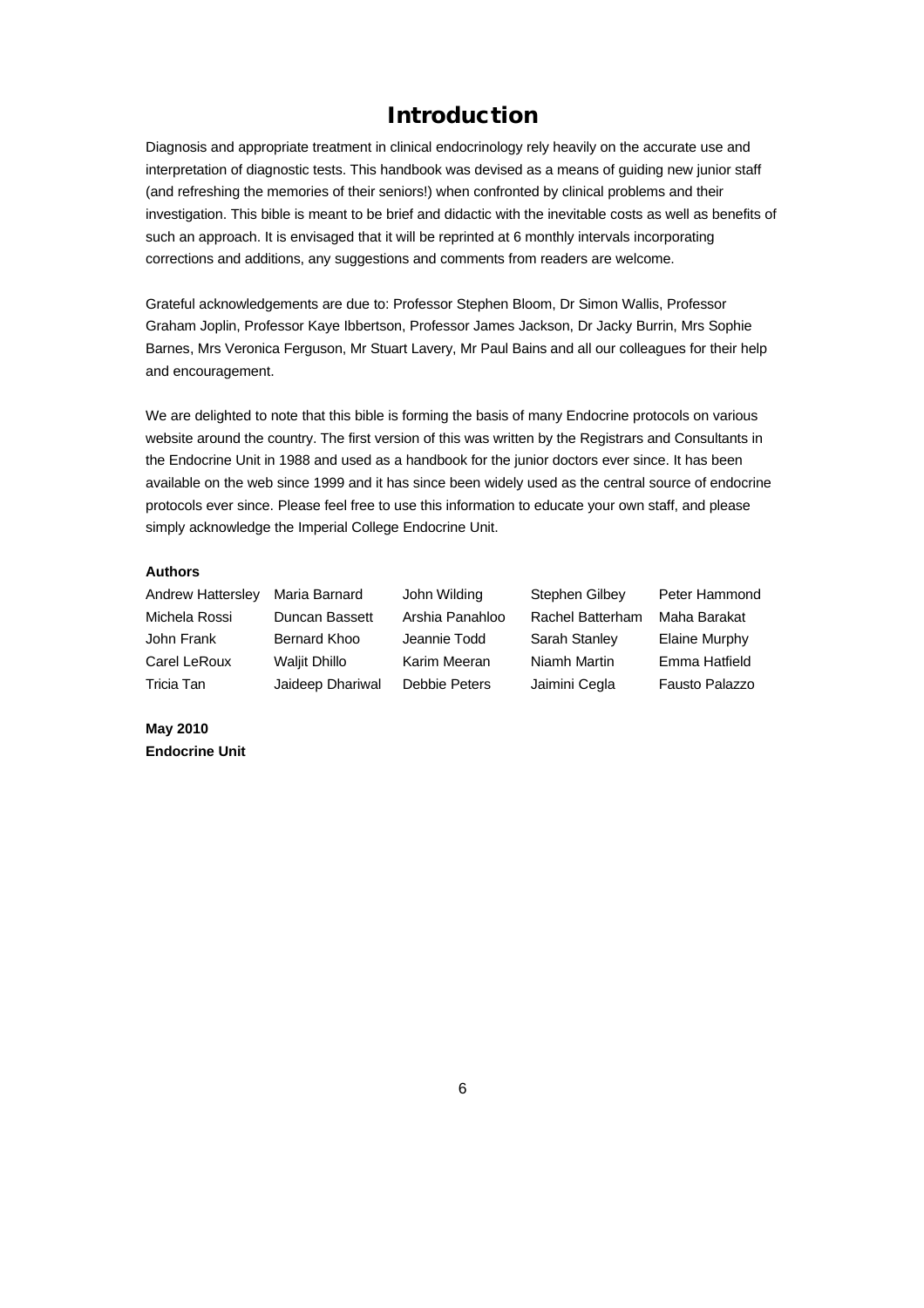# **ANTERIOR PITUITARY**

# *ANTERIOR PITUITARY FUNCTION*

# **INSULIN TOLERANCE TEST (ITT)**

### **INDICATION**

Assessment of ACTH and cortisol reserve. Assessment of growth hormone reserve in children with definite growth retardation and a subnormal growth hormone stimulation test (see exercise test). Differentiation of Cushing's syndrome from depression. GH response in adults.

### **CONTRAINDICATIONS**

Ischaemic heart disease, Epilepsy, Untreated hypothyroidism (impairs the GH and cortisol response). Serum cortisol <100nmol/L

### **PREPARATION**

The patient should fast overnight (water permitted) and be recumbent during the test. Medications can be given after completion of the test ie by lunchtime. If patient is taking hydrocortisone, then the last dose should be at midday the day before the test (ie omit evening dose and dose on morning of test). ECG must be normal and the patient's weight known.

In peri-pubertal children (bone age > 10 years) priming is needed

- M: 100 mg testosterone enantate i.m. (single injection) 3 days before test
- F: 100 mcg ethinyloestradiol p.o. each for three days before the test.

Calculate Actrapid Insulin dose:

| Normal pituitary function       | $0.15$ U/kg      |
|---------------------------------|------------------|
| Hypopituitary                   | $0.10$ U/kg      |
| Acromegaly, diabetes, Cushing's | $0.2 - 0.3$ U/kg |

If the patient is hypoadrenal for any reason (or on hydrocortisone), the case must be discussed with senior medical staff before administration of insulin. Patients with a cortisol <100 are very unlikely to have a normal response and may therefore not need the test.

50mls 50% dextrose available for immediate administration (but only use if persistent hypoglycaemia). Glucometer.

6 fluoride oxalate tubes (grey top Vacutainers)

6 serum (clotted) tubes (red top Vacutainers)

### **SIDE EFFECTS**

Sweating, palpitations, loss of consciousness and rarely convulsions.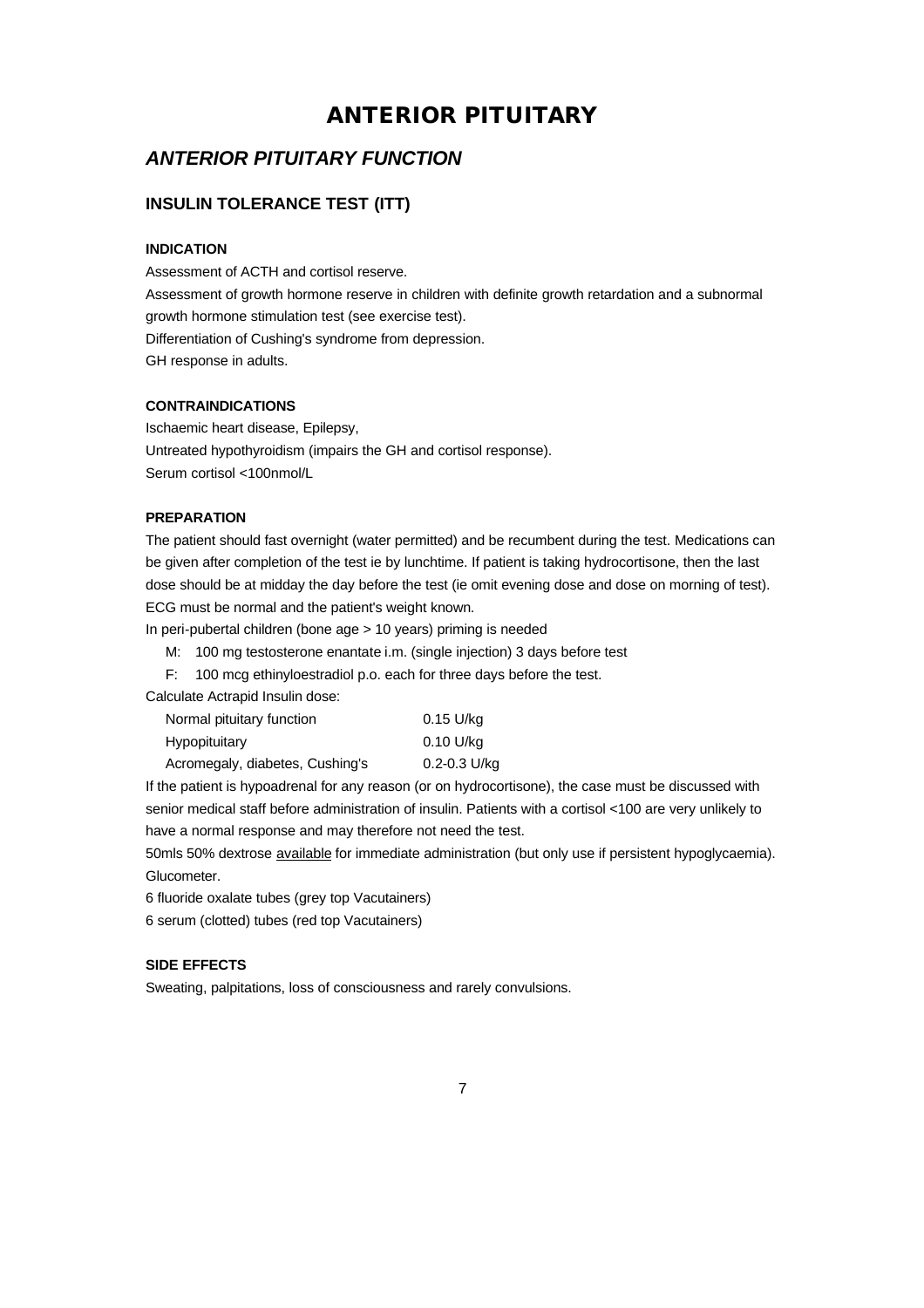### **METHOD**

- 1. Site indwelling cannula.
- 2. At 0 minutes, take baseline bloods and then inject insulin i.v.
- 3. Take samples for GH, cortisol and glucose at 0, 30, 60, 90, and 120 mins, flushing the cannula with saline between samples.
- 4. At 30 minutes check whole blood glucose with Glucometer and repeat the insulin dose if not hypoglycaemic (this will mean prolonging sampling by 30 min).
- 5. Adequate hypoglycaemia (≤2.2mmol/l) should be symptomatic. Record symptoms in the notes. Once this has been achieved, patients need not remain hypoglycaemic.
- 6. There must be at least 2 specimens following adequate hypoglycaemia. This does not mean that the patients need spend that long hypoglycaemic.
- 7. At all times a doctor or nurse must be in attendance. A doctor should be present to administer the insulin but can leave once glucose levels start to rise following hypoglycaemia. The lowest glucose level following IV insulin is usually at 20-30 minutes, with spontaneous resolution.
- 8. Reverse hypoglycaemia with simple oral treatment (juice/lucozade). If symptoms very severe or patient unrousable (rare) consider giving i.v. 20%-50% dextrose (10-15 ml, can dilute 50% with saline), or 1 mg i.m. glucagon (1 amp), and continue sampling.
- 9. Obtain specimen for glucose before reversal of symptoms.
- 10. Check whole blood glucose on glucometer every time a specimen is taken.
- 11. If a patient has a hypoadrenal crisis they should receive i.v. 0.9% saline and hydrocortisone 100 mg.
- 12. Once test completed, give supervised meal.
- 13. Patient should not drive for 2 hours after the test.

#### **INTERPRETATION**

- The test cannot be interpreted unless hypoglycaemia (≤2.2mmol/l) is achieved.
- Adequate cortisol response is defined as a rise of greater than 170 nmol/l to above 500 nmol/l. Patients with slightly impaired cortisol responses may only need steroid cover for major illnesses or stresses. They will need instruction about this and should carry a steroid card.
- In Cushing's syndrome there will be a rise of less than 170 nmol/l above the fluctuations of basal levels of cortisol.
- Adequate GH response is a rise to >6mcg/L (>20 mU/L). In adults this may be a sensitive indicator of hypopituitarism but its principal role is in children who may require GH treatment. In children a rise to greater than 12 mcg/L (39 mU/L) is considered normal. Appropriate priming is very important if they are peri-pubertal. Before treatment with growth hormone children should have two stimulatory tests.

#### **SENSITIVITY AND SPECIFICITY**

If there is adequate hypoglycaemia and the patient is not hypothyroid then cortisol response is a good test of ACTH/adrenal reserve. 5-15% of normals will show a suboptimal response as defined by these two criteria.

20% of patients with Cushing's syndrome will show a rise greater than 170nmol/l but a rise of less than this is rare in depression or alcoholic pseudo-Cushing's.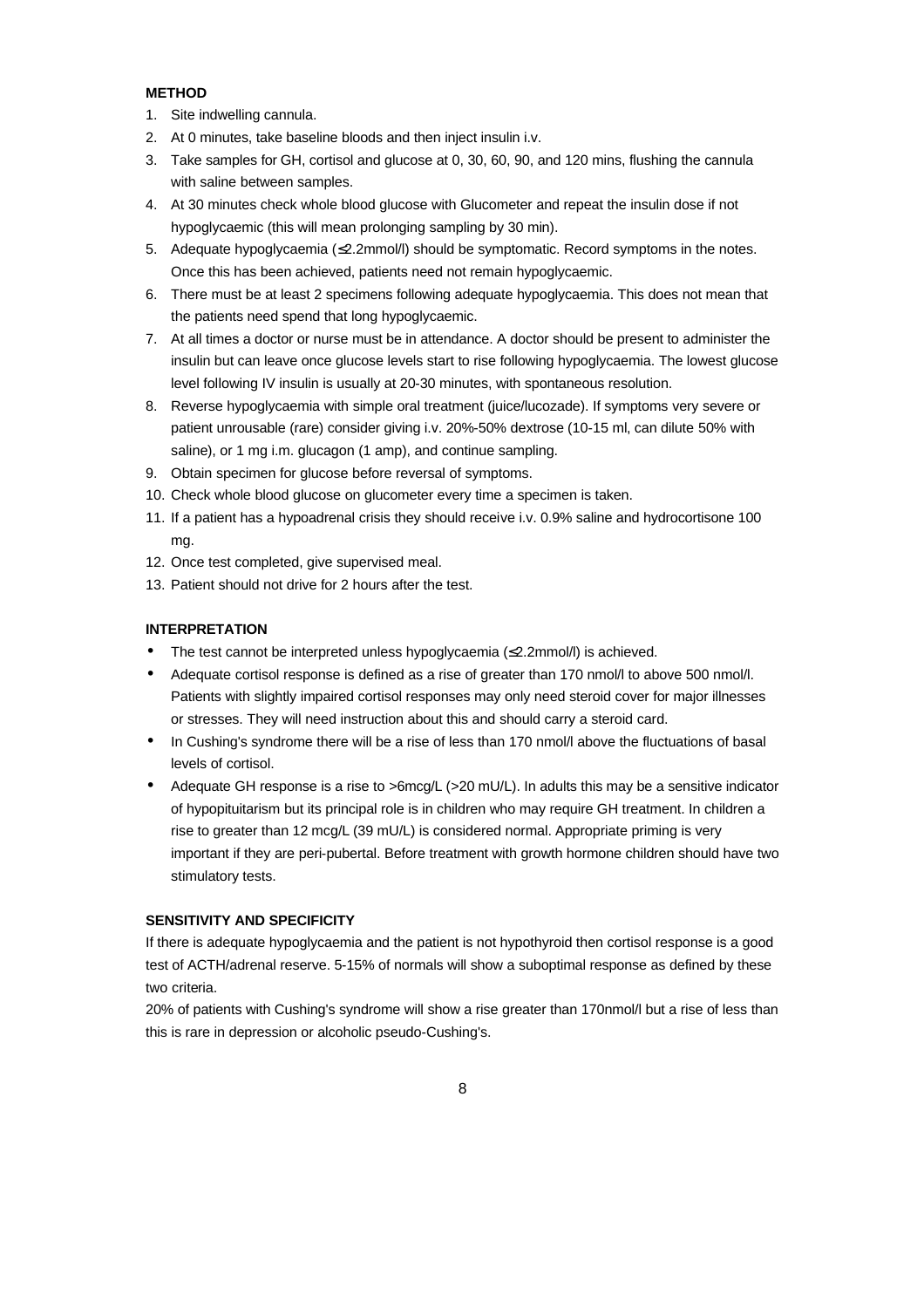GH responses are reduced in 20% of normal children and some small children whose peak GH is 3- 6mcg/L (10-20mU/l) may benefit from GH replacement.

#### **REFERENCES**

Plumpton et al., Br. J. Surg. 56, 21 (1969). Greenwood et al., J. Clin. Invest. 45, 429 (1965).

# **GLUCAGON TEST**

### **INDICATION**

Assessment of growth hormone and ACTH/cortisol reserve especially when insulin-induced hypoglycaemia is contra indicated. This is a good assessment of GH reserve. Cortisol results should be interpreted with caution in light of the clinical picture.

Medications can be given after completion of the test ie by lunchtime. If patient is taking hydrocortisone, then the last dose should be at midday the day before the test (ie omit evening dose and dose on morning of test).

### **CONTRAINDICATIONS**

Phaeochromocytoma or insulinoma (may provoke an attack) Starvation >48 hours or glycogen storage diseases (inability to mobilise glycogen may result in hypoglycaemia) Severe hypocortisolaemia (0900h level <55 nmol/l) Thyroxine deficiency may reduce GH and cortisol response.

## **SIDE EFFECTS**

Nausea is common (30%) and patients may rarely vomit.

## **PREPARATION**

Fasting from midnight. The patient does not need to be continually observed as hypoglycaemia is not provoked.

Calculate glucagon dose: adults: 1 mg, (1.5mg if > 90kg) children: 15 mcg/kg 6 fluoride bottles (grey top Vacutainers) and 6 plain tubes (red top Vacutainers)

#### **METHOD**

- 1. Insert an indwelling cannula.
- 2. Take basal samples for glucose, cortisol and GH.
- 3. Give the glucagon i.m. (the deltoid may be a suitable site).
- 4. Take further samples at 90, 120, 150 and 180 minutes.

#### **INTERPRETATION**

Adequate cortisol response is defined as a rise of greater than 170 nmol/l to above 500nmol/l. Adequate GH response is a rise to a value greater than 6mcg/L.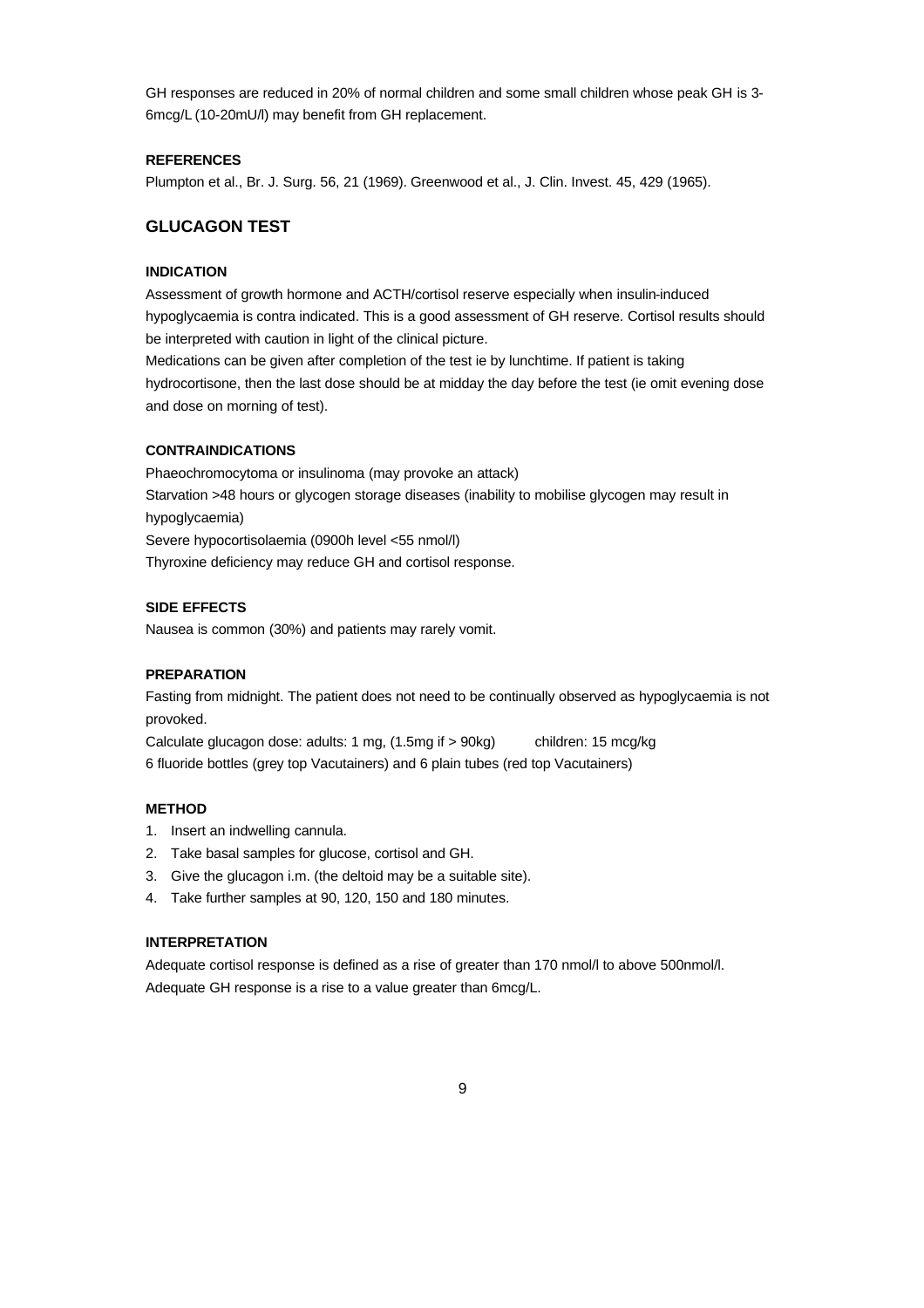## **SENSITIVITY AND SPECIFICITY**

This test is probably slightly less reliable test of somatotroph and corticotroph function than the ITT. It is an excellent alternative in patients who can not tolerate hypoglycaemia because of epilepsy, ischaemic heart disease or hypopituitarism (cortisol <100nmol/L).

#### **REFERENCES**

Rao R.H. et al., Metabolism 36, 658-663 (1987). ATH 12/89.

### **THYROTROPHIN RELEASING HORMONE (TRH) TEST**

### **INDICATION**

To assess TSH reserve. Differential diagnosis of pituitary and hypothalamic causes of TSH deficiency.

#### **CONTRAINDICATIONS**

As patients should be off thyroxine for 3 weeks prior to test so this test, it is rarely used in people on thyroxine.

#### **PREPARATION**

Overnight fast not necessary. 200 mcg TRH i.v. cannulae 19 or 21 gauge. 3 x clotted tubes (red top Vacutainers): 6 ml per sample.

### **SIDE EFFECTS**

Patients should be warned that they may have transient side effects after the injection such as a metallic taste in the mouth, flushing and mild nausea, and should be on a recliner or bed.

#### **METHOD**

- 1. Site indwelling cannula.
- 2. Take baseline bloods for TSH and thyroxine.
- 3. Inject TRH slowly i.v. over 2 minutes.
- 4. Flush butterfly with heparin/saline.
- 5. Take samples for TSH at  $t = 30$  mins and 60 mins.

#### **INTERPRETATION**

The normal result is a TSH rise to >5 mU/l with the 30 min value exceeding the 60 min value. If the 60 min sample exceeds the 30 min value then this usually indicates primary hypothalamic disease.

In hyperthyroidism, the TSH remains suppressed and in hypothyroidism there is an exaggerated response. With the current sensitive TSH assays basal levels are now adequate and dynamic testing is not usually needed to diagnose hyperthyroidism.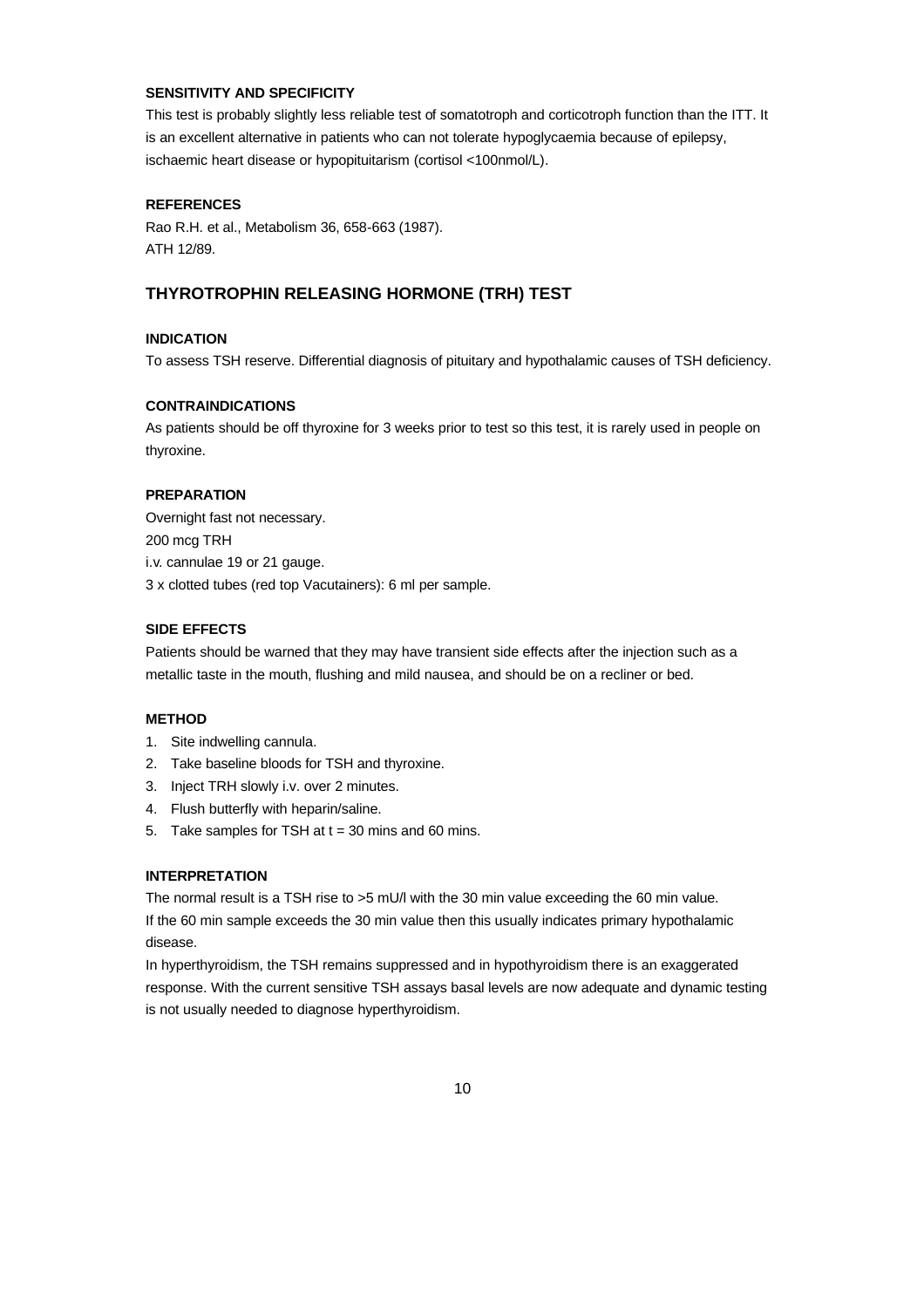#### **SENSITIVITY AND SPECIFICITY**

An inadequate rise of TSH is not an indication for thyroxine replacement unless the serum thyroxine, free T4 or free T3 is reduced. The TSH is not only undetectable in pituitary disease and thyrotoxicosis but also in some cases of euthyroid ophthalmic Grave's disease and multinodular goitre. A late rise in TSH may be seen rarely in thyroid and pituitary disease as well as hypothalamic disease.

### **REFERENCE**

Hall et al., Lancet i: 759-63 (1972). ATH 11/89

# **GONADOTROPHIN RELEASING HORMONE GnRH/LHRH TEST**

#### **INDICATION**

- 1) To further investigate possible gonadotrophin deficiency.
- 2) To confirm precocious puberty.

#### **PREPARATION**

Overnight fast not necessary if done alone.

In women with a normal menstrual cycle the test should be performed in the follicular phase (day 3-7 of the cycle).

Larger dose or priming with LHRH if suspected of hypogonadism may be necessary.

(N.B. Do not prime with sex steroids if indication 2 above)

100 mcg LHRH (GnRH – Gonadorelin).

3 clotted tubes (red top Vacutainers – 7 ml)

#### **METHOD**

- 1. Site indwelling cannula.
- 2. Take baseline bloods: LH, FSH and testosterone (M) or oestradiol (F).
- 3. Inject GnRH intravenously.
- 4. Flush cannula with saline.
- 5. Take samples for LH and FSH at t = 30 and 60 mins.

### **INTERPRETATION**

- The normal peaks can occur at either 30 or 60 minutes. LH should exceed 10 U/l and FSH should exceed 2 U/l. An inadequate response may be an early indication of hypopituitarism.
- Gonadotrophin deficiency is diagnosed on the basal levels rather than the dynamic response. In males this is based on low testosterone in the absence of raised basal gonadotrophins and in females low oestradiol without elevated basal gonadotrophins and no response to clomiphene.
- Pre-pubertal children should have no response of LH or FSH to LHRH. If sex steroids are present (i.e. the patient is undergoing precocious puberty), the pituitary will be "primed" and will therefore respond to LHRH. Priming with steroids MUST NOT occur before this test.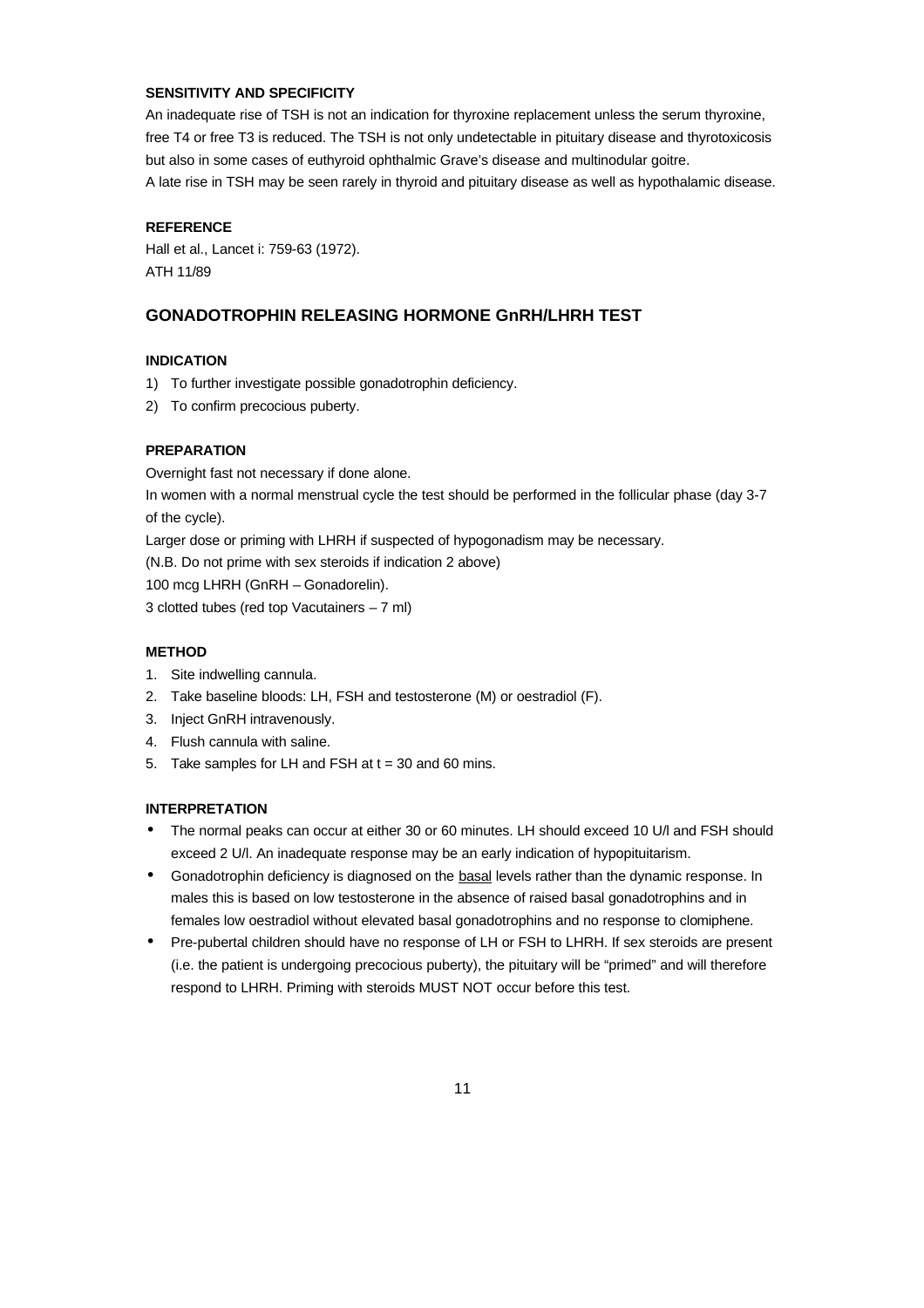## **SENSITIVITY AND SPECIFICITY**

This test has a low sensitivity and specificity for hypogonadotrophic hypogonadism. The response may be normal or even exaggerated (especially in patients with hypothalamic disease). Basal levels are better discriminants. Serial investigations in patients with pituitary disease especially irradiation may give early indication of the development of hypopituitarism.

#### **REFERENCE**

Mortimer et al., BMJ, 3: 267-271. ATH 11/89, AP 1/98.

# **COMBINED PITUITARY FUNCTION TESTS (CPT)**

#### **INDICATION**

Assessment of all components of anterior pituitary function used particularly in pituitary tumours or following tumour treatment.

#### **CONTRAINDICATIONS**

Ischaemic heart disease. Epilepsy. Untreated hypothyroidism (impairs the GH and cortisol response).

#### **SIDE EFFECTS**

Sweating, palpitations, loss of consciousness and rarely convulsions with hypoglycaemia. Patients should be warned that with the TRH injection they may experience transient symptoms of: a metallic taste in the mouth, flushing and nausea.

### **PREPARATION**

The patient should fast overnight and be recumbent during test.

ECG must be normal and the patient's weight known.

In peri-pubertal children (bone age >10 years) priming is needed

M: 100 mg testosterone enantate i.m. (single injection) 3 days before test

F: 100 mcg ethinyloestradiol p.o. each for three days before the test.

Calculate Actrapid Insulin dose:

| Normal pituitary function       | $0.15$ U/kg      |
|---------------------------------|------------------|
| Hypopituitary                   | $0.10$ U/kg      |
| Acromegaly, diabetes, Cushing's | $0.2 - 0.3$ U/kg |

TRH (Roche) 200 micrograms as slow i.v. injection.

LH/FSH releasing hormone (GnRH) – 100 mcg as i.v. bolus.

50mls 50% dextrose available for immediate administration.

Cannula, 18-20g.

Glucometer.

6 fluoride tubes (grey top Vacutainers).

7 clotted tubes (red top Vacutainers) for samples.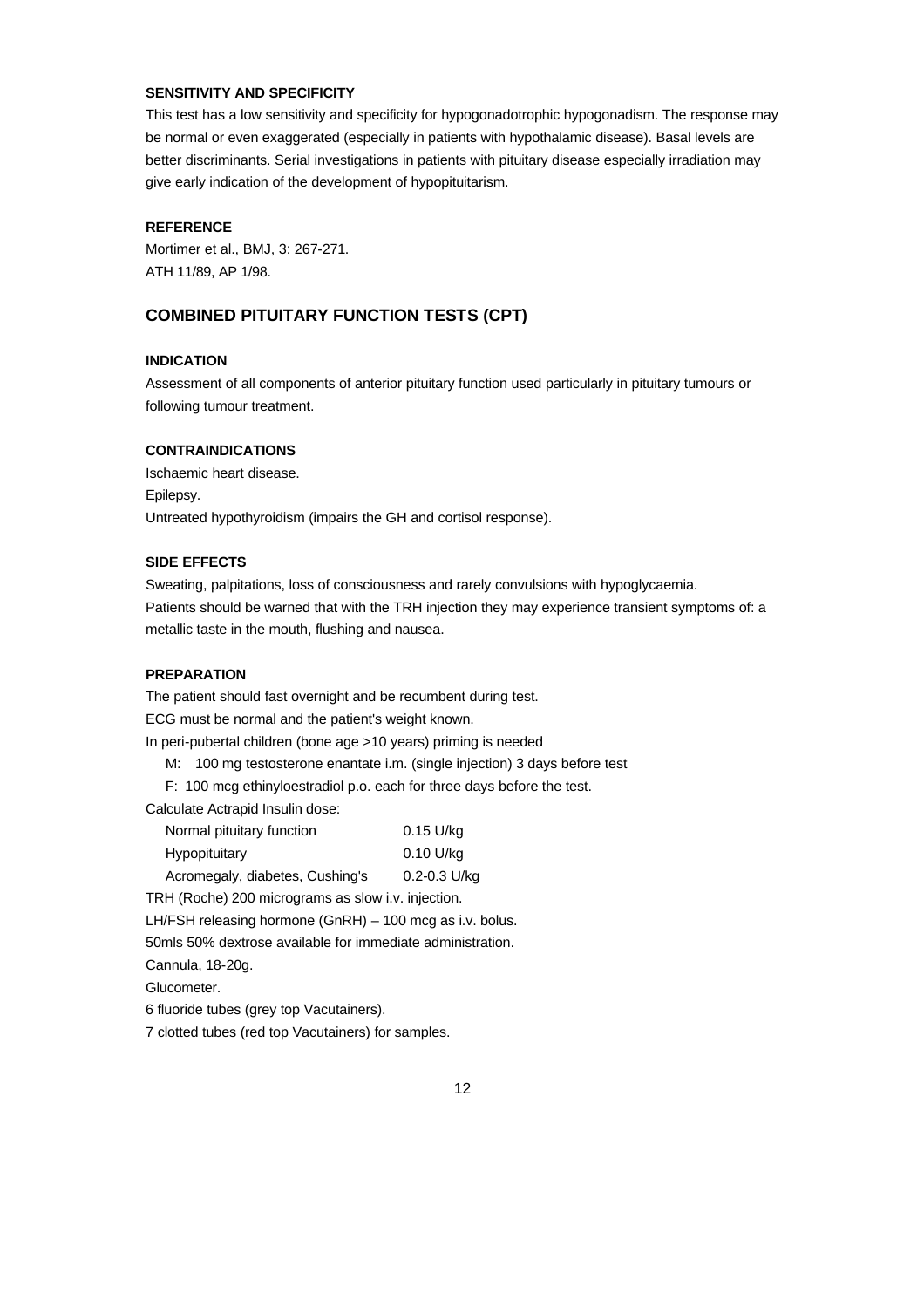500 ml bag 0.9% saline to flush cannula. 3 way tap to assist the taking of samples.

### **STANDARD METHOD**

- 1. Site indwelling cannula.
- 2. Take baseline blood samples for testosterone/oestradiol, prolactin, thyroxine, LH, FSH, TSH, GH, cortisol (14 ml clotted) and glucose (2 ml fluoride).
- 3. Then at  $T = 0$  inject insulin and GnRH i.v. as boluses followed by the TRH over 2 minutes.
- 4. Take samples for LH, FSH, TSH, prolactin, GH, cortisol (7 ml clotted) and glucose (2 ml fluoride) at 30, 60 minutes and GH, cortisol, glucose at 90 and 120 minutes.
- 5. Flush the cannula with saline between samples.
- 6. At 30 minutes check blood glucose with Glucometer and repeat the insulin dose if not hypoglycaemic. Adequate hypoglycaemia (=2.2mmol/l) should be symptomatic. Record symptoms in the notes.
- 7. Hypoglycaemia should be reversed by giving i.v. 50% dextrose, or i.m. glucagon (1 amp) and continue sampling. Take further samples for GH, cortisol and glucose at 90 and 120 minutes. There must be at least 2 specimens following adequate hypoglycaemia.
- 8. At all times a doctor or nurse must be in attendance.
- 9. If the patient has a hypoadrenal crisis with hypotension then they should be given i.v. 0.9% saline and hydrocortisone.
- 10. Once test completed, give supervised meal.
- 11. Patient should not drive for 2 hours after the test.

# **"SPLIT" COMBINED PITUITARY FUNCTION TEST**

This test is no longer used, but the details are kept for historical reasons and for those sitting the part 1 MRCP (!) In patients with prolactinomas, and in some acromegalics with near-normal GH levels, it is useful to monitor the responses to TRH and GnRH alone. This test is only useful after treatment if it is known there was an abnormal test result prior to treatment. In these patients, the test is "split" as follows:

| Time | Glucose                                    | <b>TSH</b> | T <sub>4</sub>                                            | <b>PRL</b> | GH                      | LH.  | <b>FSH</b> | Testo/E2 | Cortisol |
|------|--------------------------------------------|------------|-----------------------------------------------------------|------------|-------------------------|------|------------|----------|----------|
|      |                                            |            |                                                           |            |                         |      |            |          |          |
| 0    |                                            | Take       | Take                                                      | Take       | Take*                   | Take | Take       | Take     |          |
|      |                                            |            | Give GnRH 100 mcg IV bolus and TRH 200 mcg IV over 2 mins |            |                         |      |            |          |          |
| 30   |                                            | Take       |                                                           | Take       | Take*                   | Take | Take       |          |          |
| 60   | Take                                       | Take       |                                                           | Take       | Take                    | Take | Take       |          | Take     |
|      | Give insulin IV bolus as calculated above. |            |                                                           |            |                         |      |            |          |          |
| 90   | Take                                       |            |                                                           |            | Take <sup>†</sup>       |      |            |          | Take     |
| 120  | Take                                       |            |                                                           |            | Take <sup>T</sup>       |      |            |          | Take     |
| 150  | Take                                       |            |                                                           |            | Take <sup>†</sup>       |      |            |          | Take     |
| 180  | Take                                       |            |                                                           |            | $\mathsf{Take}^\dagger$ |      |            |          | Take     |

\*only if an acromegalic with low GH

† not needed if acromegalic with low GH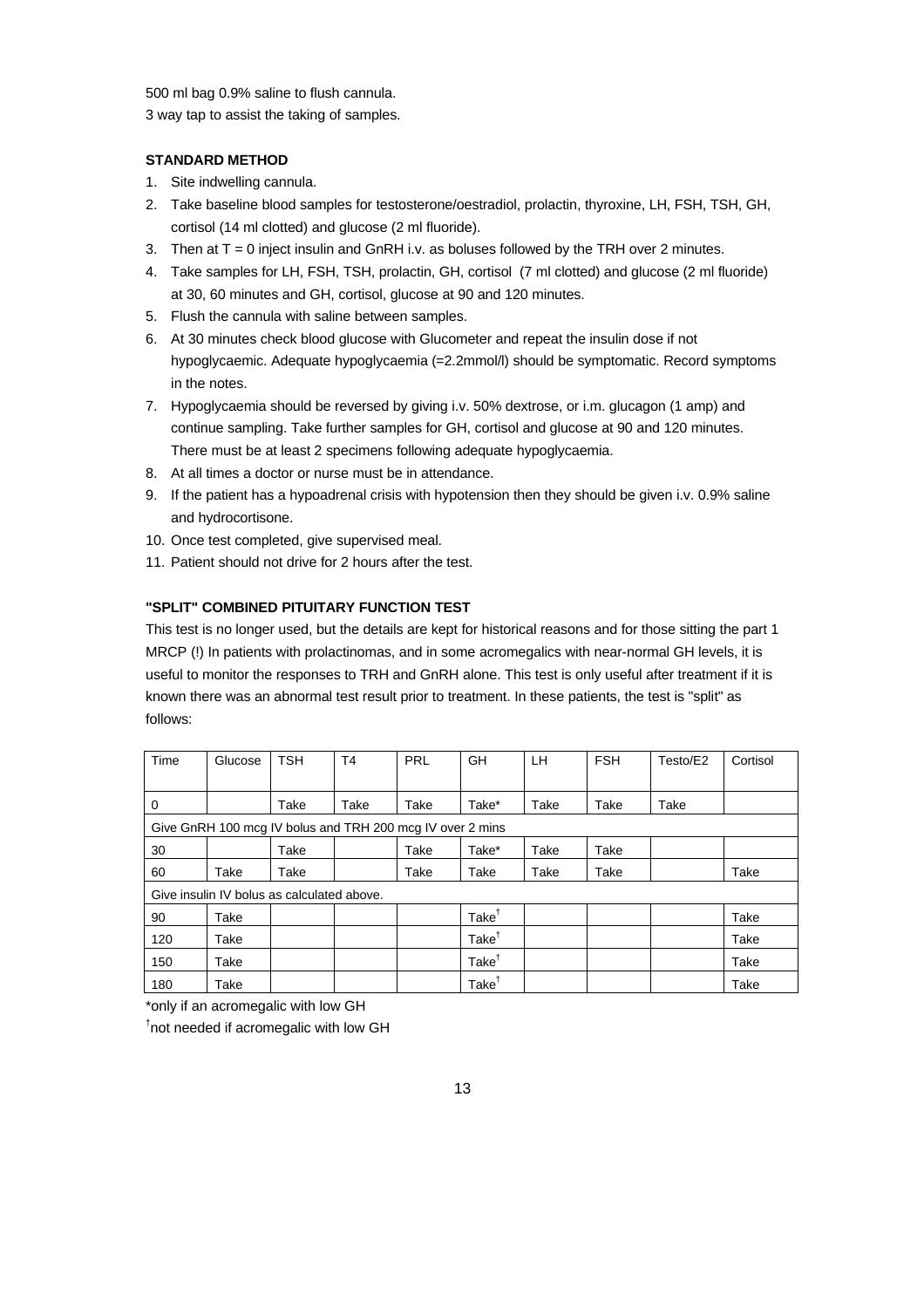#### **INTERPRETATION**

The interpretation of the different components of the standard CPT is listed under the insulin tolerance test, the TRH test and the GnRH test.

In the "split" protocol it is possible to observe the isolated response of GH and Prolactin to TRH. In normals the prolactin will rise by 100% of its basal value while in patients with prolactinomas there is frequently a subnormal response. In normals there is a reduction in GH with TRH but there is a rise in 80% of acromegalics. It is only worth using the "split" protocol on a patient following treatment if they were tested by this protocol pre-treatment. The loss of the paradoxical rise to TRH in acromegaly is a good indicator of successful treatment.

ATH 12/89

# **VISUAL FIELD TESTING (GOLDMANN or HUMPHREYS PERIMETRY)**

#### **INDICATION**

Before and after pituitary surgery and before and during pregnancy in patients with macroprolactinomas/non-functioning adenomas. It is important to assess the entire visual pathway and patients will require assessment of:

- Near and far visual acuity (using Snellen Charts)
- Visual field testing (Humphrey or Goldmann Perimetry)

#### **METHOD**

All referrals need to be made on the yellow referral forms and faxed to 020 8846 1959. The eye clinic can also be contacted on ext 1132. All patients will initially have Humphrey perimetry which assesses the central 24 degrees of vision. If this is normal they will then proceed to Goldmann perimetry assessing the whole visual field.

Visual field testing is ONLY performed by qualified orthoptists or ophthalmologists. However, we have included the method below for historical interest.

If you are doing it yourself, follow the instructions below.

- 1. There is an automated Visual field (Allergan Humphrey) testing machine in the eye room of clinic A (room A11). It is computer controlled and fairly user friendly.
- 2. Switch machine on. It will perform a self test taking about 5 minutes. Once this is complete the computer will ask you several patient details, such as which eye you are testing. These can be easily fed in using the screen touch sensitive pen.
- 3. Cover one eye with the eye patch present on top of the machine. Place the patient's chin on the rest at the centre of the hemisphere and the head against the upper band. You will need to manually adjust the position of the chin rest (using the rotating control) until the patient, when looking straight ahead, can see a yellow dot.
- 4. The patient must be given the hand held pushbutton and told to fix on the yellow dot. He must press the button whenever he sees a flash of light anywhere in the sphere. The patient may need his glasses to allow him to see the object.
- 5. When the patient is ready, simply select "AUTOMATIC DIAGNOSTIC TEST" from the menu. The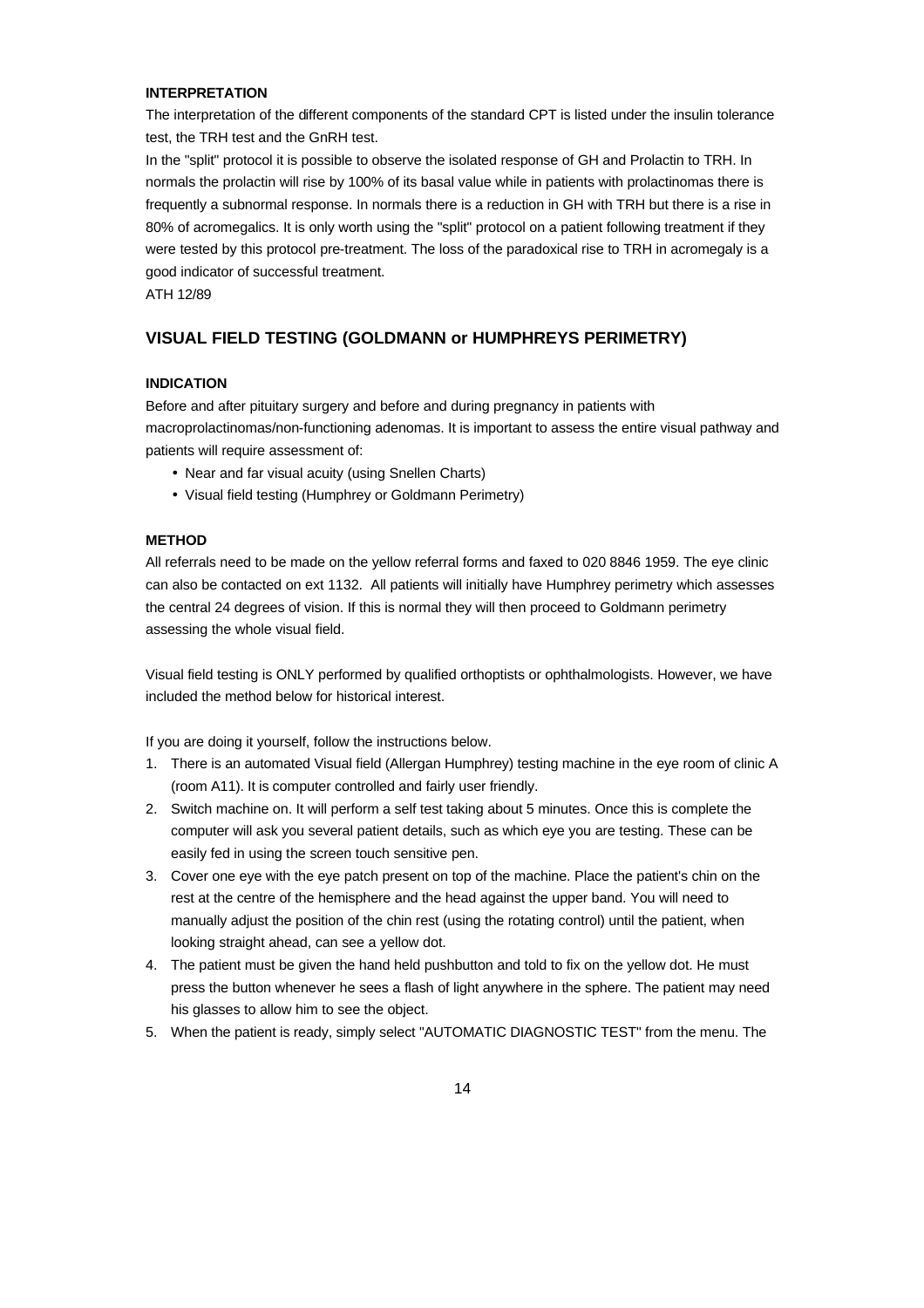machine will automatically find the blind spot and proceed to check the entire visual field by flashing lights at random. It will also check that the patient continues to fixate on the yellow dot by occasionally checking his blind spot.

6. When complete, a printout of the field can be obtained. Repeat the procedure for the other eye.

## **INTERPRETATION**

Formal perimetry is highly accurate and reproducible. Field loss is always significant; it can occur as the result of the pituitary tumour or from the treatment of the tumour. If an increasing field loss is noted it is vital that the patient has a CT scan on that admission.

JD and V.Ferguson 7/08.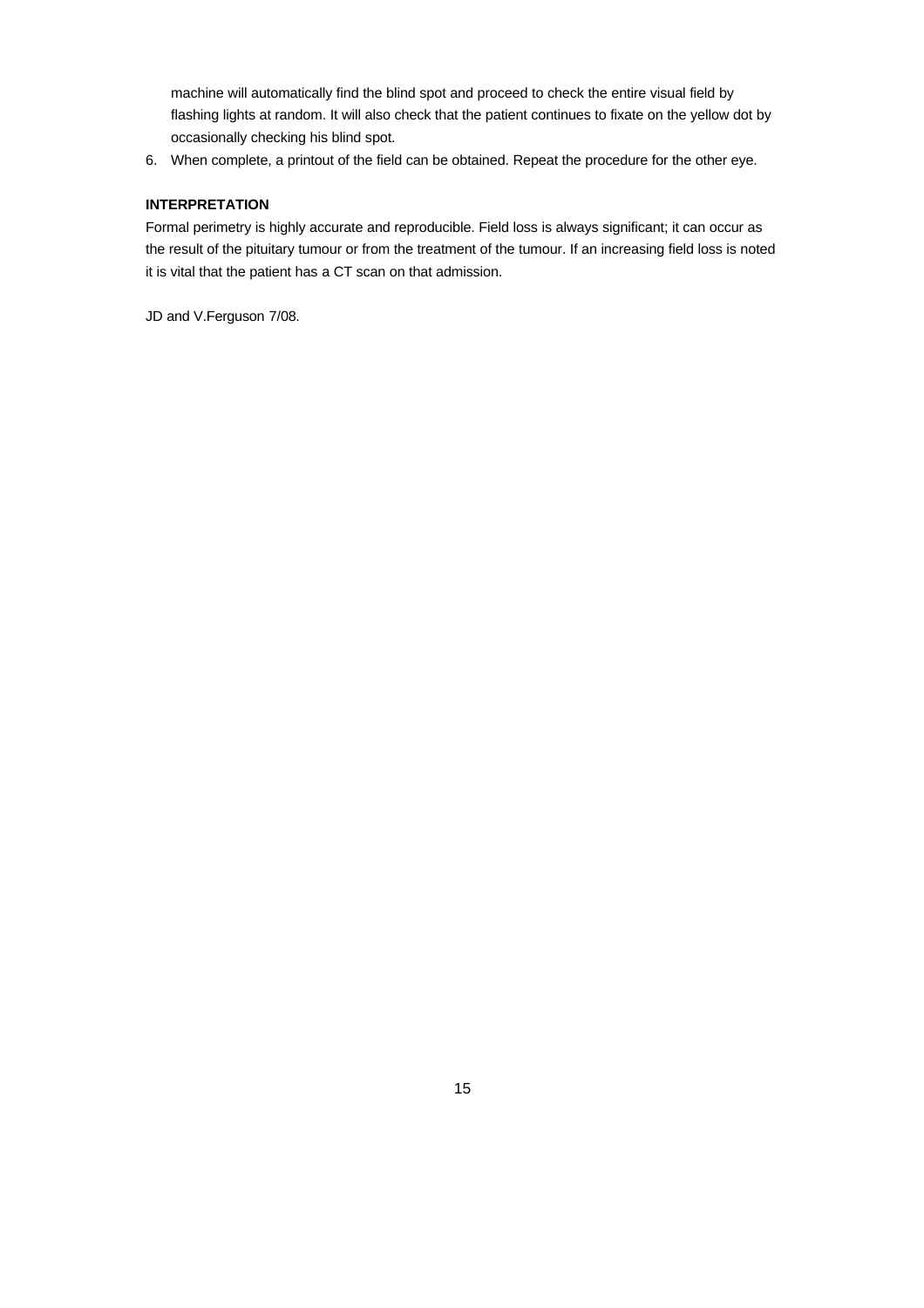# *SUSPECTED CUSHING'S DISEASE*

Order 1 vial of CRH for any patient with suspected Cushing's for their IPSS. Book two admissions at the start (one for midnight cortisol, LDDST, and the second for IPSS), and book the IPSS with James Jackson.

Overnight dexamethasone suppression testing and isolated CRH testing are not used in our department, but the methods are at the end of the section for completeness.

We have found that the combined LDDST-CRH test is less specific than the LDDST, so we do not advocate using this test in the diagnosis of Cushing's syndrome (Martin et al (2006) JCEM 91(7):2582- 6.).

# **LOW DOSE DEXAMETHASONE SUPPRESSION TEST (LDDST)**

#### **INDICATION**

Screening test for Cushing's syndrome, especially if the result of the overnight suppression test contradicts other investigations. In women with a high testosterone this test may be used to differentiate PCO and partial hydroxylase deficiencies (CAH) from autonomous androgen secreting tumours.

#### **CONTRAINDICATIONS**

Patients on enzyme inducing drugs e.g. anti-convulsants may rapidly metabolise dexamethasone. Oestrogens (e.g. pregnancy, HRT or COC) may induce cortisol binding protein and artificially increase total cortisol levels.

Care in diabetes mellitus and patients who are psychologically unstable.

### **PREPARATION**

This is usually an inpatient test with no particular patient preparation. Occasionally the test can be done as an outpatient if you believe the patient is likely to have their tablets on time. They need a 9am cortisol at the start and end of the test. The final  $(8<sup>th</sup>)$  dose is given 6 hours before the final cortisol sample at T=48h. An ACTH should be measured at the start of the test (ie 9AM just prior to the first dose of dexamethasone), but not throughout the rest of the test.

Stop all oral oestrogen therapy 6 weeks prior to test. Patients on sex steroid implants might generate results that are difficult to interpret. Measuring SHBG and CBG might be helpful in this circumstance.

#### **METHOD**

- 1. The patient takes 0.5 mg dexamethasone p.o. at *strict* 6 hour intervals (i.e. 0900h, 1500h, 2100h and 0300h) for 48 hours.
- 2. The cortisol (red top), ACTH (purple top) are measured at 0900h (before the first dose of dexamethasone) on the first day ("T=0") of the test and at 48 hours later (6 hours after the last dose) (T=48). Samples are taken in red top Vacutainers (serum) for cortisol and purple top tubes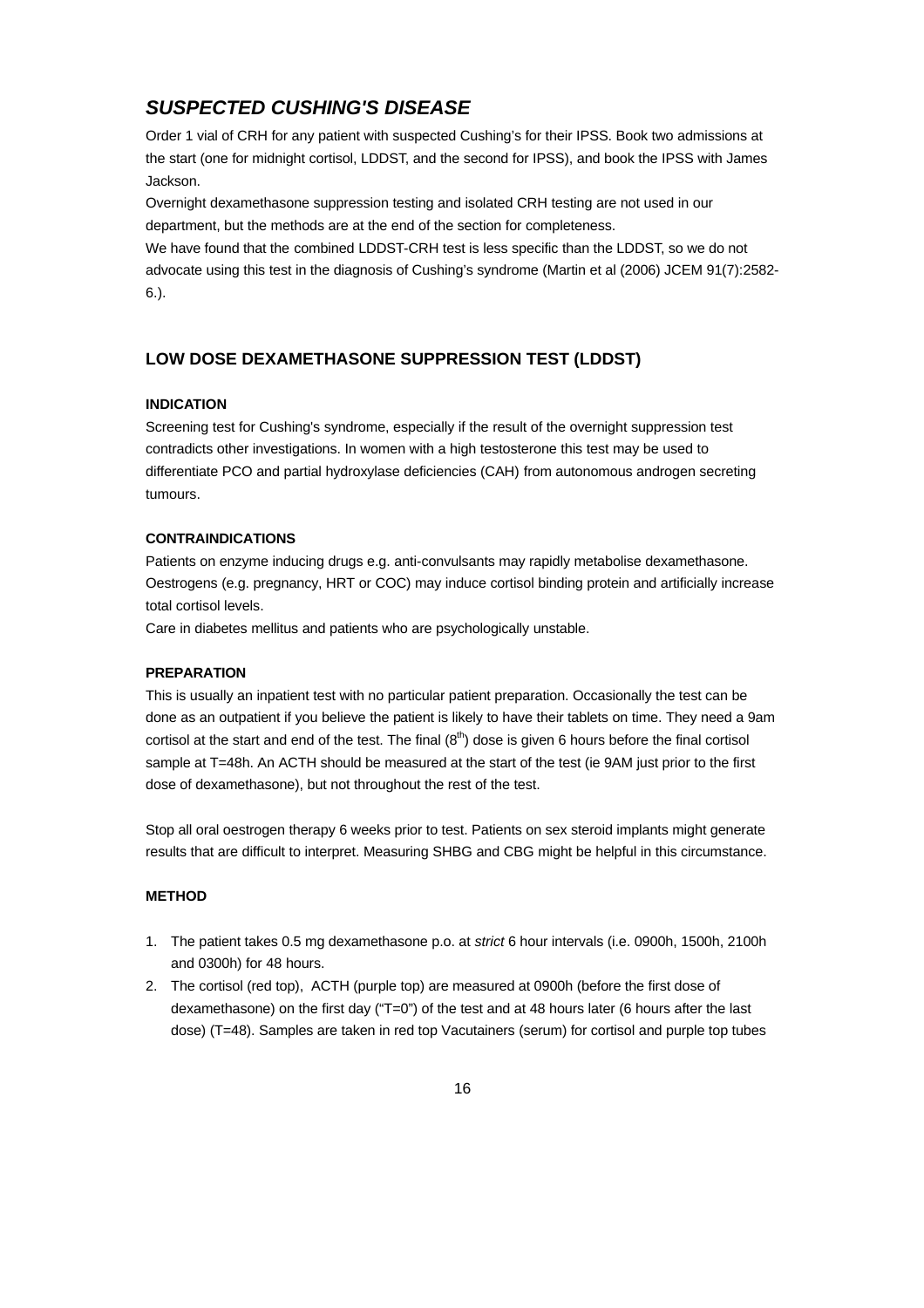on ice for ACTH. The red topped sample can be used to measure SHBG and CBG if needed.

3. A total of eight doses of dexamethasone should be written up (9am, then 3pm, 9pm, 3am, 9am, 3pm, 9pm, 3am.

#### **INTERPRETATION**

If the 0900h cortisol ("T=48") value is less than 50nmol/l the patient has shown suppression. Failure to suppress is seen in the autonomous secretion of cortisol found in Cushing's syndrome. However, since there are several common conditions associated with impaired cortisol suppression following a LDDST (eg morbid obesity, depression), the result should always be interpreted in conjunction with the degree of clinical suspicion.

In virilisation from PCOS or partial hydroxylation deficiencies there will be complete/partial suppression of testosterone. This is not seen in ovarian or adrenal tumours.

#### **SENSITIVITY AND SPECIFICITY**

Suppression in patients with Cushing's syndrome is rare (2-5%). Some reported cases metabolise dexamethasone slowly and so achieve higher circulating levels than expected. This test is more specific than the overnight suppression test with a lower false positive rate. Failure of suppression in patients may be seen in patients with systemic illness, endogenous depression, or on enzyme inducing drugs e.g. phenytoin or rifampicin.

#### **REFERENCES**

Crappo A., Metabolism 28, 955-979 (1979). Yanovski (1993) : JAMA: 269(17): 2232-2238

Newell Price: Endocrine reviews: 19(5): 647-672. ATH 11/89, KM 07/02, KM 01/03, NMM 07/08

# **BILATERAL SIMULTANEOUS INFERIOR PETROSAL SINUS SAMPLING (IPSS) WITH CRF**

#### **INDICATION**

Patients with Cushing's syndrome and high ACTH levels in whom there is not a clinically definite pituitary source. The aim of this test is to differentiate pituitary from a non-pituitary source of ACTH and to lateralise a corticotroph adenoma.

#### **CONTRAINDICATIONS**

(Discuss with interventional radiology x34943)

Allergy to contrast dye. Ischaemic Heart Disease.

Orthopnoea.

Bleeding tendencies (severe).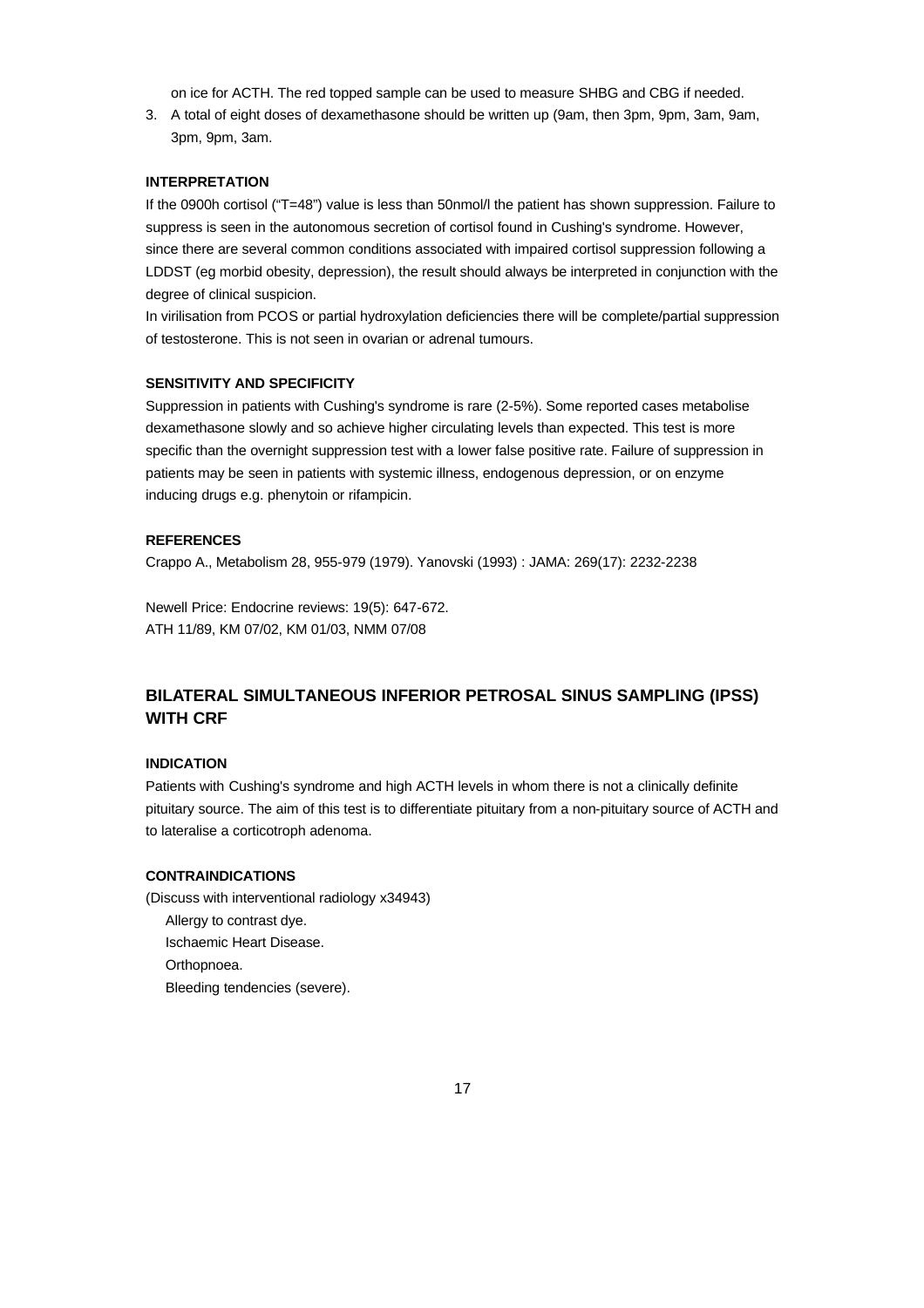#### **PREPARATION**

If patient on aspirin/clopidogrel, discuss with radiology.

Metyrapone and ketoconazole need to be stopped 1 week before IPSS.

Order synthetic **human CRF** in advance from Pharmacy (allow 5 days). DDAVP (10 micrograms IV) is a poor but possible alternative if CRH is not available. Document (in the notes) what type of CRH is being used.

Warn endocrinology lab (34681) 48 hours in advance and on the day of the procedure. If no answer, contact the Duty Biochemistry via Switchboard.

Consent patient (risks of bleeding from cannula sites, CVA, dye allergy, pulmonary embolus). This should be performed by the radiologists.

The day before the procedure, check FBC,  $U + E$ , INR,  $G + S$ .

Fast for at least 4 hours.

2 people to attend to assist sample processing.

18 red Vacutainers.

18 EDTA Vacutainers, labelled before the study.

Syringes for sampling and flushing cannulae.

Ice.

Arrangements to transfer for immediate centrifugation.

### **SIDE EFFECTS**

CRF can cause flushing and hypotension but this is rare with 100 mcg.

No complications of IPS sampling have been reported in over 50 patients reported in the literature, but we have had one patient who had a pulmonary embolus following the procedure and one who became asystolic during the procedure, but recovered when the procedure was abandoned.

#### **METHOD**

- 1. One catheter is placed in each inferior petrosal sinus (IPS) and their position confirmed on screening. A third catheter is placed peripherally (P) in the arm.
- 2. Two baseline samples are taken at approximately -5 and 0 minutes. Ask the radiologist for 10 ml from each site: one purple for ACTH and one red Vacutainer at each site. At  $T = 0$  the CRF is injected intravenously as a bolus over 1 minute peripherally. For adults the dose is 100 mcg or 60mcg per square meter body surface in children.
- 3. Simultaneous samples from the 3 sampling sites are taken at  $T = 2, 5$ , and 10 minutes. At the same time as one of the sets of basal samples an arterial sample may be taken from the femoral artery if a pulmonary source of ACTH is possible, and peripheral samples may be taken at  $T = 60$ and 90 minutes (see below). Only samples taken for ACTH should be stored in ice and spun within 15 minutes.
- 4. ACTH is measured in all samples. Cortisol is measured in the basal samples from all sites and in all the peripheral samples. Prolactin is measured in both IPS series.

#### **INTERPRETATION**

• A basal IPS:P ratio ≥ 2.0 indicates a pituitary source with 95% sensitivity and 100% specificity. A CRH stimulated ratio  $\geq$  3.0 increases the sensitivity to 100%, the 2 and 5 minute samples usually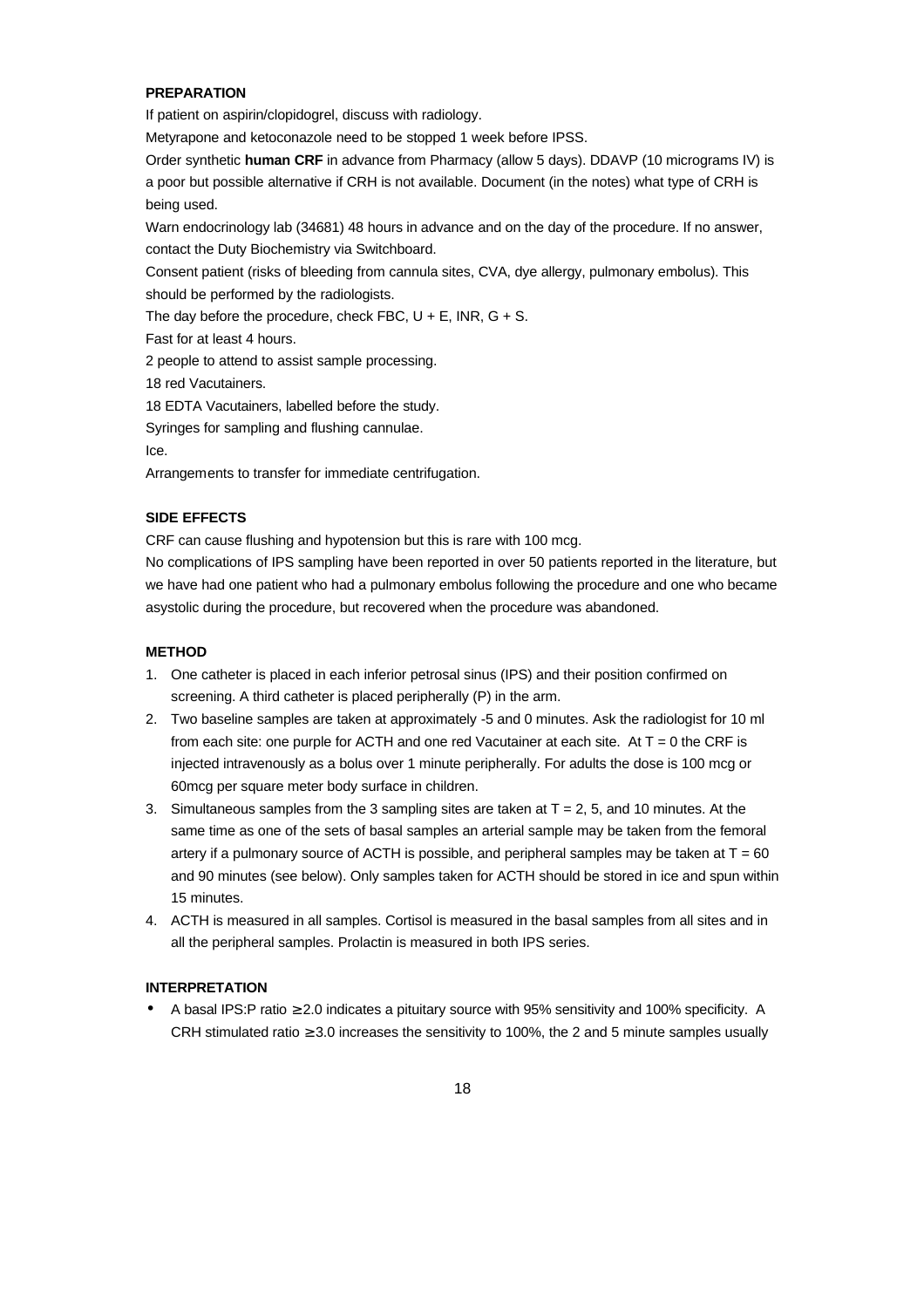being sufficient. Pituitary ACTHomas are usually paramedian or lateral and there is suppression of the normal corticotrophs on the contralateral side (Crooke cell changes).

- If in addition the basal or stimulated ACTH level for one IPS sample is 1.5 times as high as the simultaneous contralateral side, this localises the pituitary tumour to the ipsilateral side with a sensitivity of 99% and a specificity of 82%. It has also been reported that prolactin and GH are often raised on the side of the tumour and that this is augmented by CRF.
- In IPS sampling the principal difficulty arises from the positioning of the sampling catheter. Jugular venous samples do not consistently show lateralisation. The measurement of prolactin can be used as a marker of proximity to the pituitary.
- Using the peripheral samples it is possible to look at the response to CRF of venous levels of Cortisol. The interpretation of this response is difficult but in general patients with Cushing's disease tend to have an exaggerated response (>850 nmol/l) and ectopic ACTH sources have a reduced response. The interpretation of the CRF test at present is uncertain as the reported series use different end points, varying doses of CRF and small numbers of patients. Until there is more local experience (see above) of this test it should not be used to differentiate sources of ACTH.
- It appears that in ectopic ACTH production a cortisol response greater than normal has not been described. It is not a sensitive test as approximately 25% of Cushing's disease do not respond to CRF with cortisol responses greater than normals.

#### **REFERENCES**

IPS sampling: Clinical Endocrinology 25, 687-96 (1986). CRF test: A. Grossman et al., Clinical Endocrinology 29, 167-178 (1988). Petrosal sinus sampling: NEJM 325, 897-905 (1991).

ATH; PJH 8/92.; KM 07/02

### **HISTORICAL INTEREST**

### **HIGH DOSE DEXAMETHASONE SUPPRESSION TEST (HDDST)**

#### **INDICATION**

Patients with definite Cushing's syndrome of unknown aetiology.

The pre-test probability of ACTH-dependent Cushing's syndrome being secondary to Cushing's disease is 85-90%. The HDDST correctly identifies 69% of patients as having Cushing's disease. Since the diagnostic accuracy of this test in identifying Cushing's disease is less than the pre-test probability of making this diagnosis; we rarely use this test now. If ACTH-dependent Cushing's syndrome has been diagnosed following a LDDST, patients can move straight to IPSS to exclude an ectopic source of ACTH.

### **CONTRAINDICATIONS**

Patients on enzyme inducing drugs e.g. anti-convulsants may rapidly metabolise dexamethasone. Oestrogens (e.g. pregnancy, HRT or COC) may induce cortisol binding protein and artefactually increase total cortisol levels. Take care in patients with severe depression or hypomania.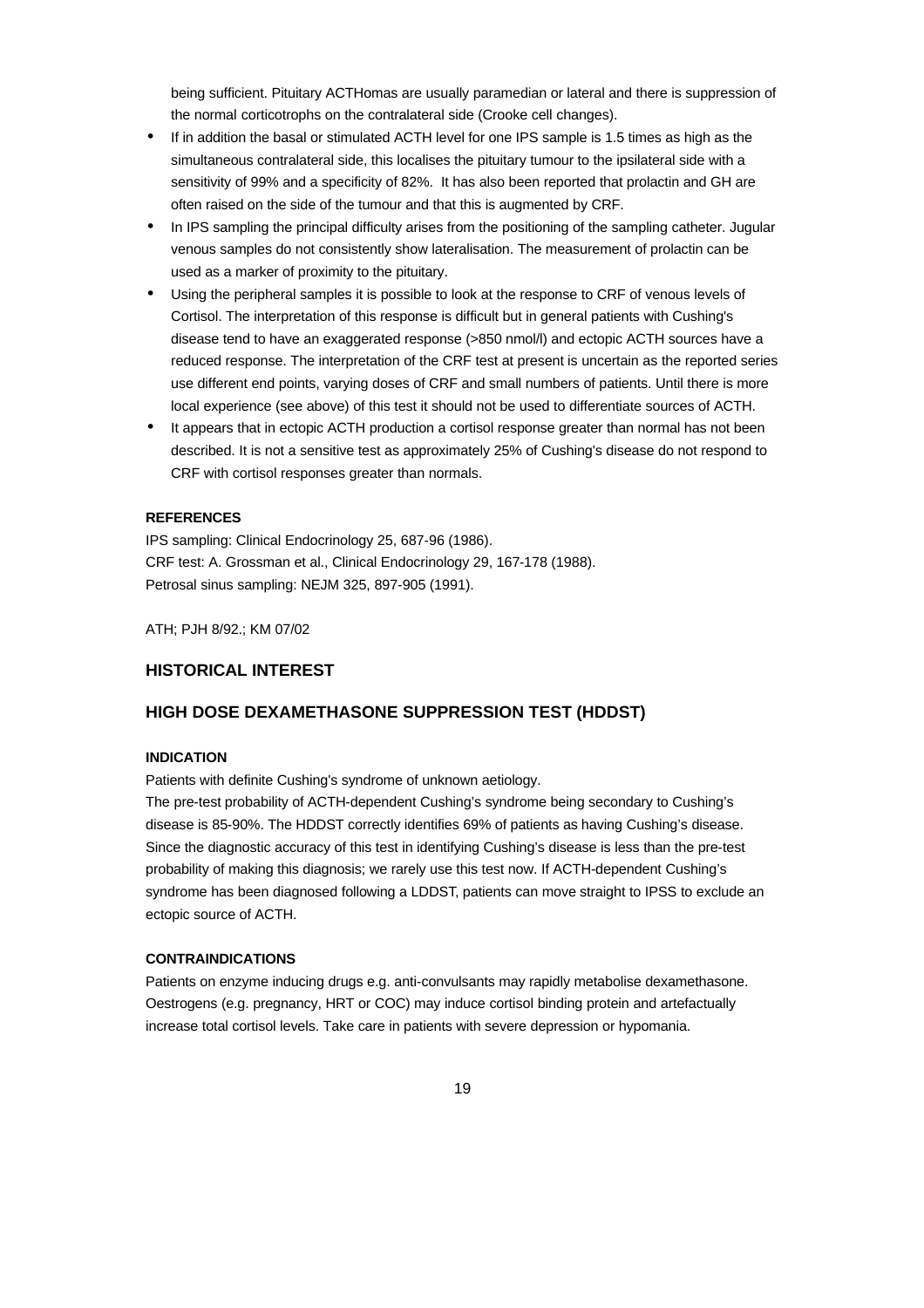#### **PREPARATION**

Stop all oral oestrogen therapy 6 weeks prior to test. Again implants can cause problems. This is an inpatient test and should only be performed after at least 2 baseline values for 24 hour urinary free cortisol and 0900h cortisol and ACTH levels (see below).

#### **METHOD**

- 1. This test often follows the LDDST. The final sample from the LDDST (2+48) can often be used as the basal sample for this test. Basal 0900h cortisol (red top Vacutainer) and ACTH (purple tops Vacutainers on ice) are measured ("8+0").
- 2. During the test the patient takes 2 mg dexamethasone p.o. at *strict* 6 hour intervals (i.e. 0900h, 1500h, 2100h and 0300h) for 48 hours.
- 3. The cortisol and ACTH are measured at 0900h on the first day of the test and 48 hours later ("8+48"). In some patients the dexamethasone may be continued for 72 hours in which case an additional 0900h serum cortisol and ACTH are taken ("8+72").

#### **INTERPRETATION**

If the 0900h cortisol is less than 50% (some say 90%) of the basal value after 48 hours of dexamethasone this is classified as showing suppression. Suppression with high dose dexamethasone is usually seen in Cushing's disease but not in ectopic ACTH production or adrenal tumours.

#### **SENSITIVITY AND SPECIFICITY**

The high dose dexamethasone test is useful but not totally reliable in the differential diagnosis of Cushing's syndrome as it is neither very sensitive nor specific. Suppression occurs in 75% of patients with Cushing's disease, 10-25% of patients with ectopic ACTH and 0-6% of patients with adrenal tumours. Patients with ectopic ACTH who show suppression tend to have occult and relatively benign tumours with lower levels of ACTH and cortisol. These patients are very hard to differentiate from Cushing's disease.

The 0900h cortisol after 48 hours is considered to be the best parameter to use to discriminate between Cushing's disease and ectopic ACTH. The criterion of 50% suppression at 48 hours should not be applied too rigidly as many cases of Cushing's disease will suppress by 40 or 45% or suppress after 72 hours. In difficult cases it is advisable to repeat the test as no patients with an adrenal tumour have been shown to have reproducible suppression and cases of Cushing's syndrome may show cyclical variation.

#### **REFERENCES**

Crappo A., Metabolism 28, 955-979 (1979).

# **PRE-OPERATIVE PREPARATION OF PATIENTS WITH CONFIRMED CUSHING'S DISEASE/SYNDROME.**

If the IPSS confirms pituitary Cushing's, the patient should be booked for pituitary surgery at Charing Cross in about 6 weeks. The merits of starting each patient on cortisol-lowering medication should be discussed first, preferably via the pituitary MDT, since these agents may make early post-operative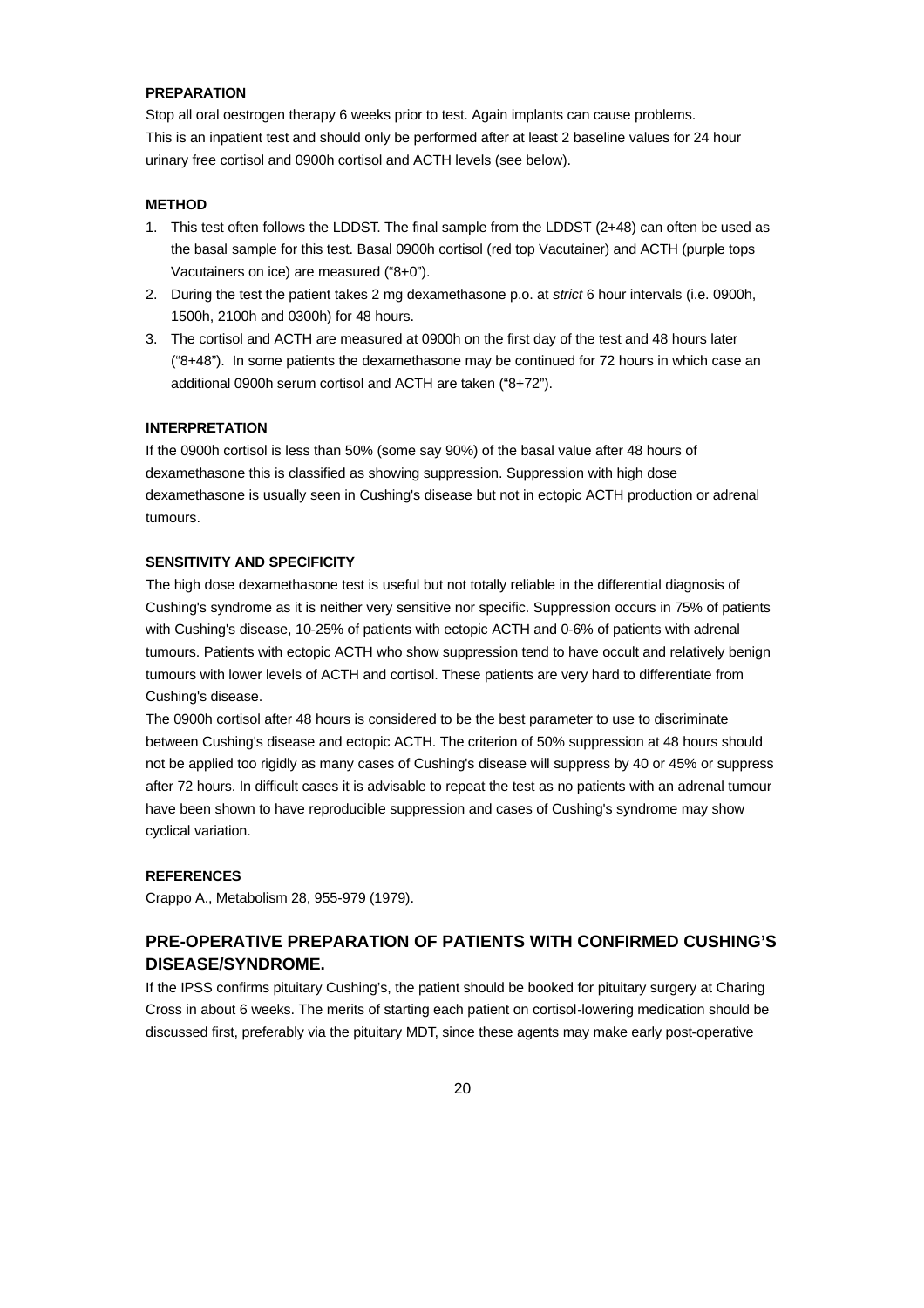assessment of cortisol difficult. Decision will be based on the size of the tumour, how clinically Cushingoid the patient is and how quickly Nigel Mendoza can operate. For adrenal tumours or patients undergoing bilateral adrenalectomy as primary treatment, all patients will need at least 6 weeks of cortisol lowering medication pre-operatively aiming for a serum cortisol of 150-300 nmol/L.

First-line medical treatment to lower cortisol is ketoconazole (200mg bd). Monitor cortisol and LFTs weekly. If cortisol >300 nmol/L, double ketoconazole to 400 mg bd. A week later, add metyrapone 250 mg tds, if cortisol >300 nmol/L. Metyrapone can be increased up to 750 mg tds. The side effects of metyrapone are nausea, hypertension and ankle swelling (due to mineralocorticoid effects of 11 deoxycortisol), and hirsutism (if long-term).

If required, etomidate at subhypnotic doses (2.5-5 mg/hr IV) can be used to control cortisol levels, but this requires supervision under ITU. Aim for cortisol of 150-300 nM in the weeks before surgery.

# **PERIPHERAL VENOUS SAMPLING FOR SOURCES OF ECTOPIC ACTH**

This is no longer performed at Hammersmith in view of its low sensitivity.

# **OVERNIGHT DEXAMETHASONE SUPPRESSION TEST**

## **INDICATION**

Initial screening test for Cushing's syndrome in a patient with a low clinical suspicion of Cushing's if it is difficult to admit patient for a standard (48h) low-dose dexamethasone suppression test.

### **CONTRAINDICATIONS**

Patients on enzyme inducing drugs e.g. anti-convulsants may rapidly metabolise dexamethasone. Oestrogens (e.g. pregnancy, HRT or COC) may induce cortisol binding protein and artefactually increase total cortisol levels.

Urine collection for 24 hr urinary free cortisol must not occur during this test.

### **PREPARATION**

Outpatient test with no particular patient preparation.

#### **METHOD**

- 1. The patient takes 1 mg dexamethasone p.o. at 2300h and the 0900h cortisol is measured the next morning (7 ml clotted blood, in red top Vacutainer).
- 2. If the patient is collecting a 24hr urine sample for urinary free cortisol this should be completed before taking the dexamethasone.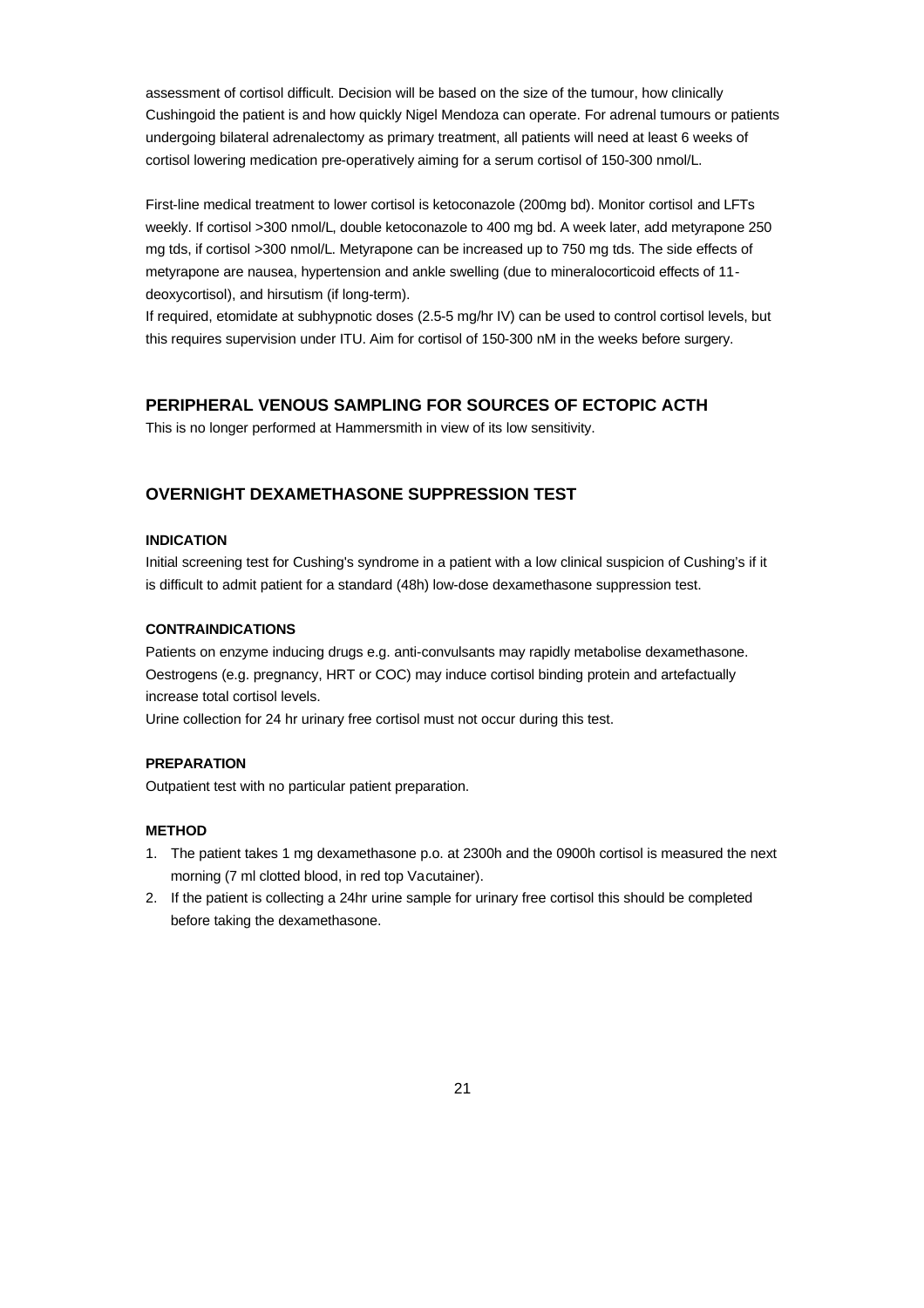#### **INTERPRETATION**

If the 0900h cortisol value is less than 35 nmol/l the patient has shown suppression. Failure to suppress is seen in the autonomous secretion of cortisol found in Cushing's syndrome. With this cut off, there will be a high false positive rate.

#### **SENSITIVITY AND SPECIFICITY**

If there is strong clinical or biochemical evidence for Cushing's syndrome, a formal 48h low dose dexamethasone test should be performed as this is more specific.

Normal subjects rarely (2%) fail to suppress with overnight dexamethasone unless they are depressed (10-50%), obese (10%) or systemically unwell (10-20%).

#### **CRH TESTING (without dexamethasone).**

Samples for ACTH should be collected in purple topped EDTA tubes and stored on ice in transit and taken rapidly to the lab to be centrifuged. This test will thus need regular transport to the lab. Samples for cortisol are red topped and can clot.

#### **PREPARATION**

Fast from midnight.

Label eight (8) tubes for ACTH (purple top) and eight (8) tubes for cortisol (red top). Admit Monday 8.30 am. Cannulate and take basal Cortisol and ACTH at 8.30am. Patient to remain recumbent until 9am (and fasted).

#### **METHOD.**

(Two further baseline samples at –15 mins (8.45 am) and 0 mins (9am) for ACTH and Cortisol). Administer 100 micrograms human CRF at t=0.

Then sample at 15, 30, 45, 60, 90 and 120 mins (final sample 11am: for ACTH and cortisol at all timepoints.).

#### **INTERPRETATION.**

A rise in **cortisol** from basal to peak of >20% suggests a pituitary source. A rise in **ACTH** from basal to peak of > 50% suggests a pituitary source. Ref: Kaye and Crappo (1990). Ann Intern Med. 112: 434-444

A rise by 35% in **ACTH** at +15 and +30 minutes (mean) in comparison to the basal (-1 and –5 minutes) values suggests a pituitary source. Ref: Nieman etal (1993). JCEM 77: 1308-1312.

Please note that ovine (oCRF) was used in most studies. Human (hCRH) appears less potent, so smaller rises may be acceptable, suggesting Cushing's disease.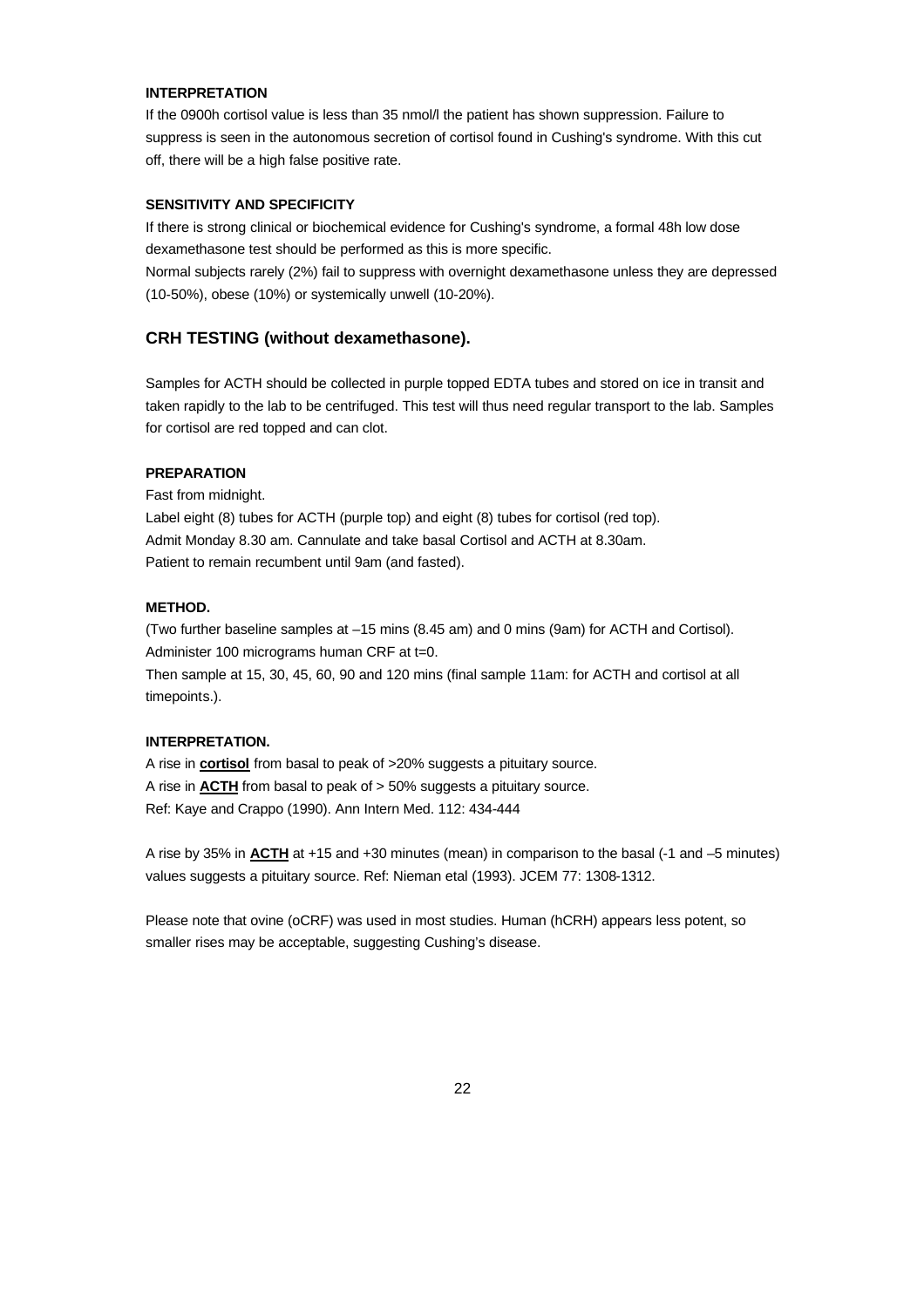# **CUSHING'S DAY CURVE**

#### **INDICATION**

Assessment of control of Cushing's syndrome on therapy pre-operatively. Assessment of possibility of early recurrence of hypercortisolism.

### **CONTRAINDICATIONS**

None

#### **SIDE EFFECTS**

None

#### **PREPARATION**

Stop all oestrogen therapy 6 weeks prior to test.

No hydrocortisone from midday the day before the test (ie omit evening dose day before test and no hydorocortisone on the day of the test)

Non-fasting: breakfast and normal dose of tablets are taken at the usual time.

18-20g cannula.

6 red top Vacutainers.

Syringes.

### **METHOD**

| 0900h   |              |
|---------|--------------|
| 1200h   | Take blood   |
| 1500h   | for cortisol |
| 1800h   | measurement  |
| (2400h) |              |

#### **INTERPRETATION**

Normal response is a mean serum cortisol between 150 and 300 nmol/l, and should be maintained while patients are awaiting surgery.

Higher levels indicate a need for increased therapy.

Random concentrations of cortisol can also be used on a day to day basis to determine effectiveness of cortisol suppression on medical treatment (with Ketoconazole (up to 400 mg bd), Metyrapone (up to 750 mg tds) or etomidate (3mg per hour by IV infusion).

### **REFERENCE**

Trainer et al., Clin. Endo. 39, 441-443 (1993).

# **VERSION HISTORY**

KM 07/01, NM 9/08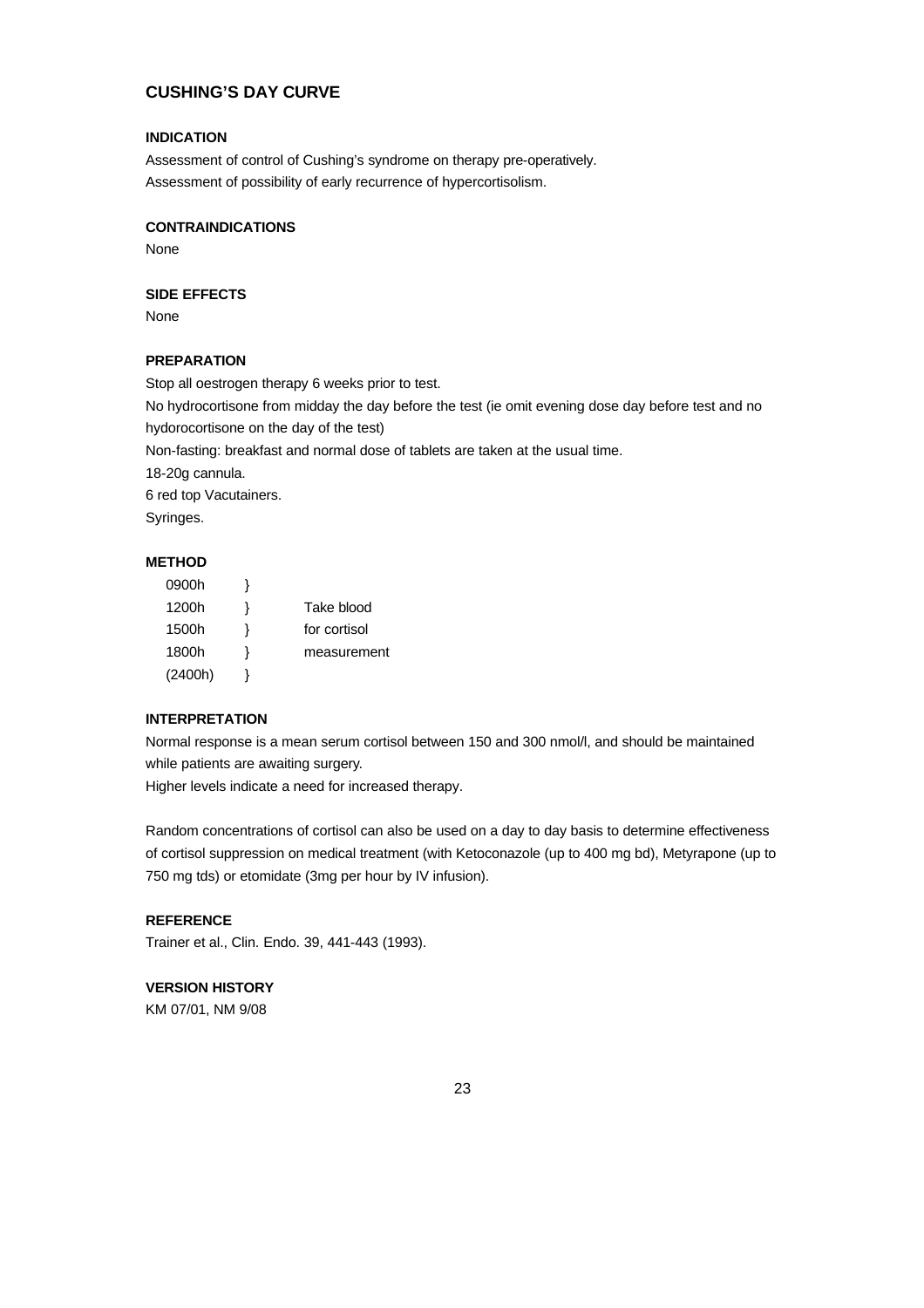# **PROLACTINOMAS AND NON FUNCTIONING PITUITARY ADENOMAS**

#### **ASSAY PROBLEMS TO BE AWARE OF WITH PROLACTIN**

**The hook effect**: very high levels are subject occasionally to the hook effect, whereby the assay reports a normal prolactin in the presence of extremely high concentrations of prolactin unless the laboratory dilutes the sample.

*Macroprolactin:* this is defined as circulating prolactin in a complex (most often with IgG) which has a molecular mass of >100 kDa on gel filtration chromatography. This form of prolactin reacts with immunoassays for prolactin (to differing extents depending on the exact assay) and causes elevated prolactin levels. Although macroprolactin is biologically active in vitro, it is thought that it is inactive in vivo as the high molecular weight prevents it from crossing the vascular endothelium. The definitive method of assaying for macroprolactin is gel filtration chromatography. Polyethylene glycol (PEG) precipitation is used routinely as a screening test, although a false-positive for macroprolactin can occasionally occur due to hypergammaglobulinaemia. In the absence of symptoms of hyperprolactinaemia, the patient with proven hyperprolactinaemia due to macroprolactin does not usually require any treatment.

#### **REFERENCE**

Fahie-Wilson et al. Macroprolactin; high molecular mass forms of circulating prolactin. Ann Clin Biochem (2005) vol. 42 (Pt 3) pp. 175-92

Ram et al. False-positive polyethylene glycol precipitation tests for macroprolactin due to increased serum globulins. Ann Clin Biochem (2008) vol. 45 (Pt 3) pp. 256-9

# **DISTINGUISHING PITUITARY MACROADENOMAS SECRETING PROLACTIN FROM NON FUNCTIONING TUMOURS**

Non functioning adenomas (NFAs) also might have a high prolactin, as they have the capacity to cause "disconnection hyperprolactinaemia", where the mass blocks dopamine inhibition of lactotrophs. Such patients (with NFAs) may present with amenorrhea and even galactorrhoea. A retrospective analysis of NFAs in Oxford has shown that the majority of NFAs (98.7%) generate levels <2000 mU/l. Although macroadenomas secreting prolactin are generally easy to diagnose and to differentiate from NFAs on the basis that they secrete very high levels of prolactin (>2000 mU/l), occasionally it may be difficult to distinguish between the two conditions. The cabergoline suppression test may be useful to distinguish between the two.

#### **REFERENCE**

Karavitaki et al. Do the limits of serum prolactin in disconnection hyperprolactinaemia need redefinition? A study of 226 patients with histologically verified non-functioning pituitary macroadenoma. Clin Endocrinol (Oxf) (2006) vol. 65 (4) pp. 524-9

### **PROTOCOL FOR CABERGOLINE SUPPRESSION**

**Principle:** A marked fall in prolactin following a single dose of bromocriptine or cabergoline suggests a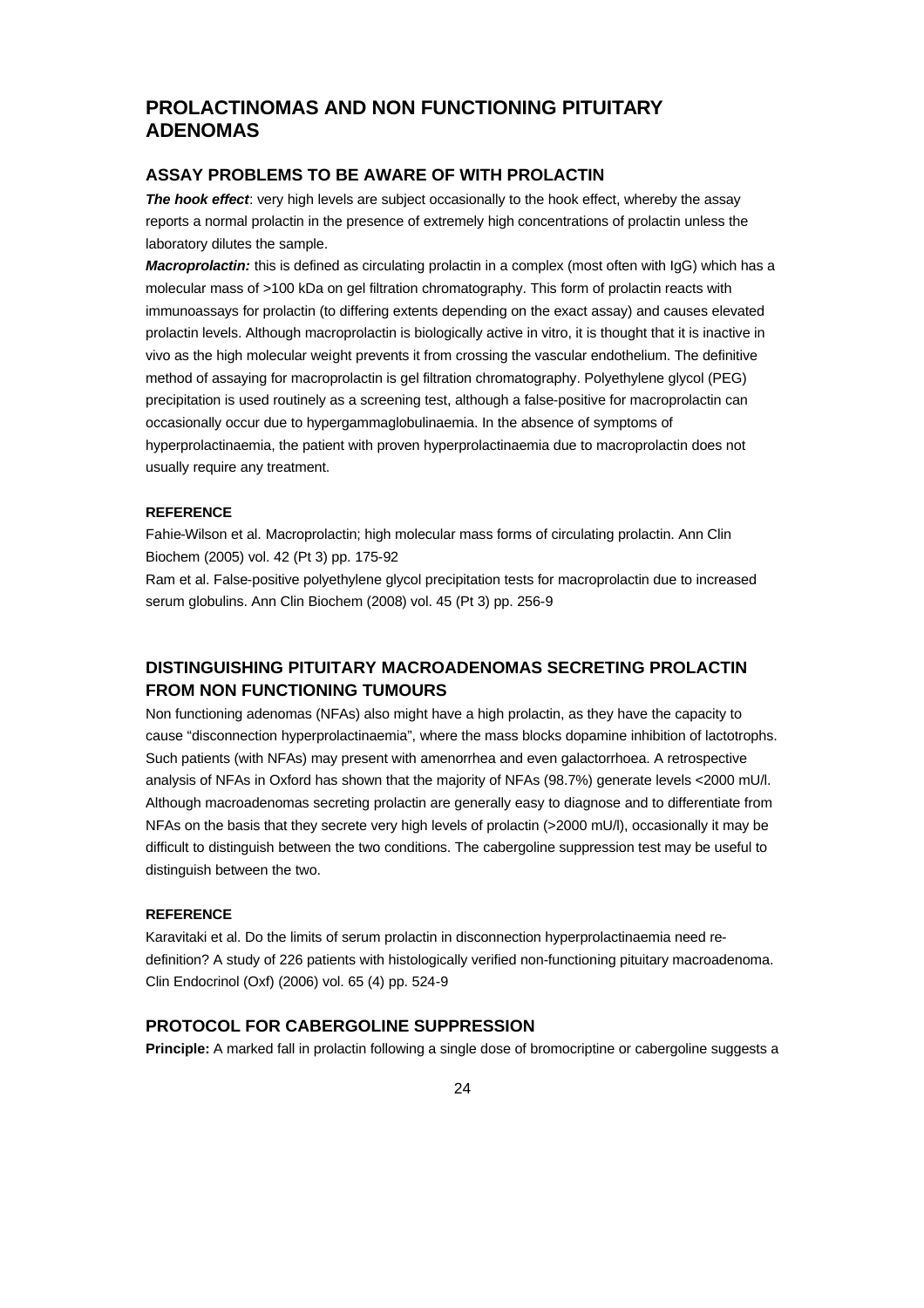NFA, whereas prolactinomas have a more gradual fall.

- 1. The patient will be admitted to the Planned Investigation Unit or the McMichael Centre at 8.30 in the morning. Fasting is not necessary. A urine beta-HCG test is mandatory to exclude pregnancy.
- 2. At 9 am take 10 ml blood for prolactin.
- 3. Patient to take 0.5 mg of cabergoline.
- 4. Further 10 ml blood samples for prolactin to be taken at 0.5, 1, 3, 6, 24, 72 hours, 7 days.
- 5. The patient can go home after the blood test at 6 hours, but will return to have blood samples for prolactin taken at 24, 72 hours and 7 days.

# **PREGNANCY AND THE PITUITARY**

The normal pituitary lactotrophs expand during pregnancy and can push up a NFA towards the optic chiasm, so regular field testing is essential in macroadenomas. Prolactinomas (micro and macro) often grow during pregnancy.

Dopamine agonists can be continued, and in difficult cases up to 1.5 mg cabergoline daily has been used with good effect. This is NOT licensed. Bromocriptine has been around since 1974, and is thus often favoured in pregnancy although cabergoline seems to have fewer side effects. Pituitary expansion continues during breast feeding, and thus full discussion of risks and benefits of breast feeding need to be discussed with the patient.

Currently, patients at 34 weeks gestation can have a trial off cabergoline if they would like to breastfeed. These women need to be told that on stopping their cabergoline, there is a risk of lactotroph enlargement and hence visual field compromise. Therefore they need regular visual fields on stopping the drug and also shortly after delivery, when lactotroph hyperplasia continues as breastfeeding ensues.

If pre-pregnancy imaging suggests there is little space between the tumour and the optic chiasm, an MRI at around 32 weeks gestation may be helpful to guide whether cabergoline could be stopped. If the decision is taken to stop cabergoline at 34 weeks, perimetry should be performed and reviewed weekly in clinic until delivery and at 2 weeks post-partum.

### **DOPAMINE AGONIST TREATMENT OF HYPERPROLACTINAEMIA**

The three currently licensed dopamine agonists in the UK for hyperprolactinaemia are bromocriptine, cabergoline and quinagolide. All are subject to the side effects of nausea and mood effects (in rare cases, these drugs have caused psychosis and mania).

**Bromocriptine:** *1.25 mg od, up to 30 mg daily.* Most often subject to nausea, this side effect can be minimized by advising the patient to take the medication with a meal.

**Cabergoline:** *250 mcg weekly up to 4.5 mg weekly (can be given as 1 or 2 doses in the week).* Usually the first-line choice. Studies in patients taking higher doses of cabergoline for Parkinson's disease show an association with valvular heart disease. Studies are underway to evaluate this side effect in patients being treated for hyperprolactinaemia. Please refer all patients on cabergoline for a research echocardiogram to Dr Niamh Martin /Dr Tricia Tan

**Quinagolide:** *25 mcg nocte for three days, then titrated up by 25 mcg every three days to maintenance dose of 75-150 mcg nocte.* Less often used than the others. As it is a non-ergot derived dopamine agonist, this drug has the theoretical benefit that it should not cause valvular heart disease.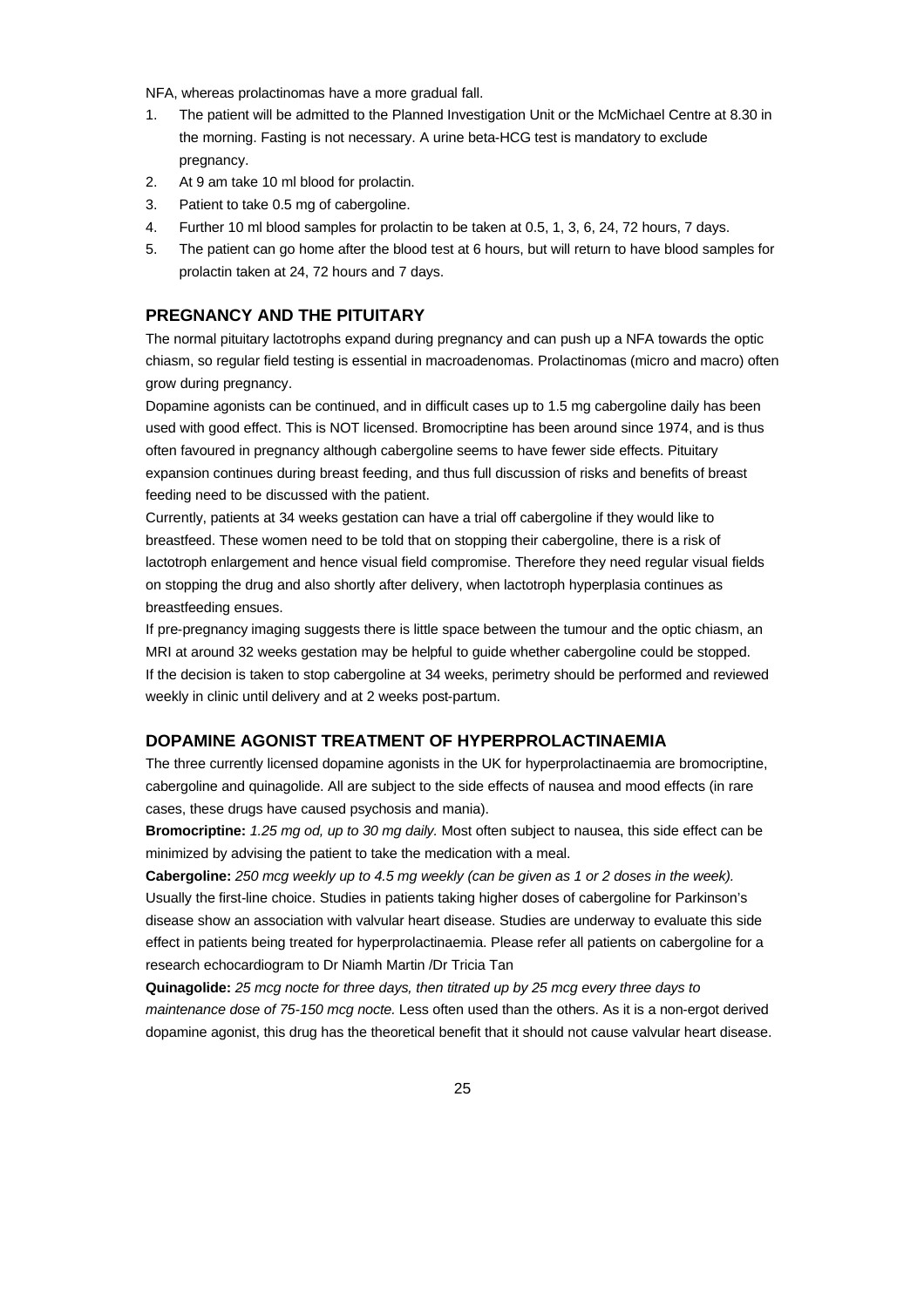## **VERSION HISTORY**

KM, NM and TT 08/08.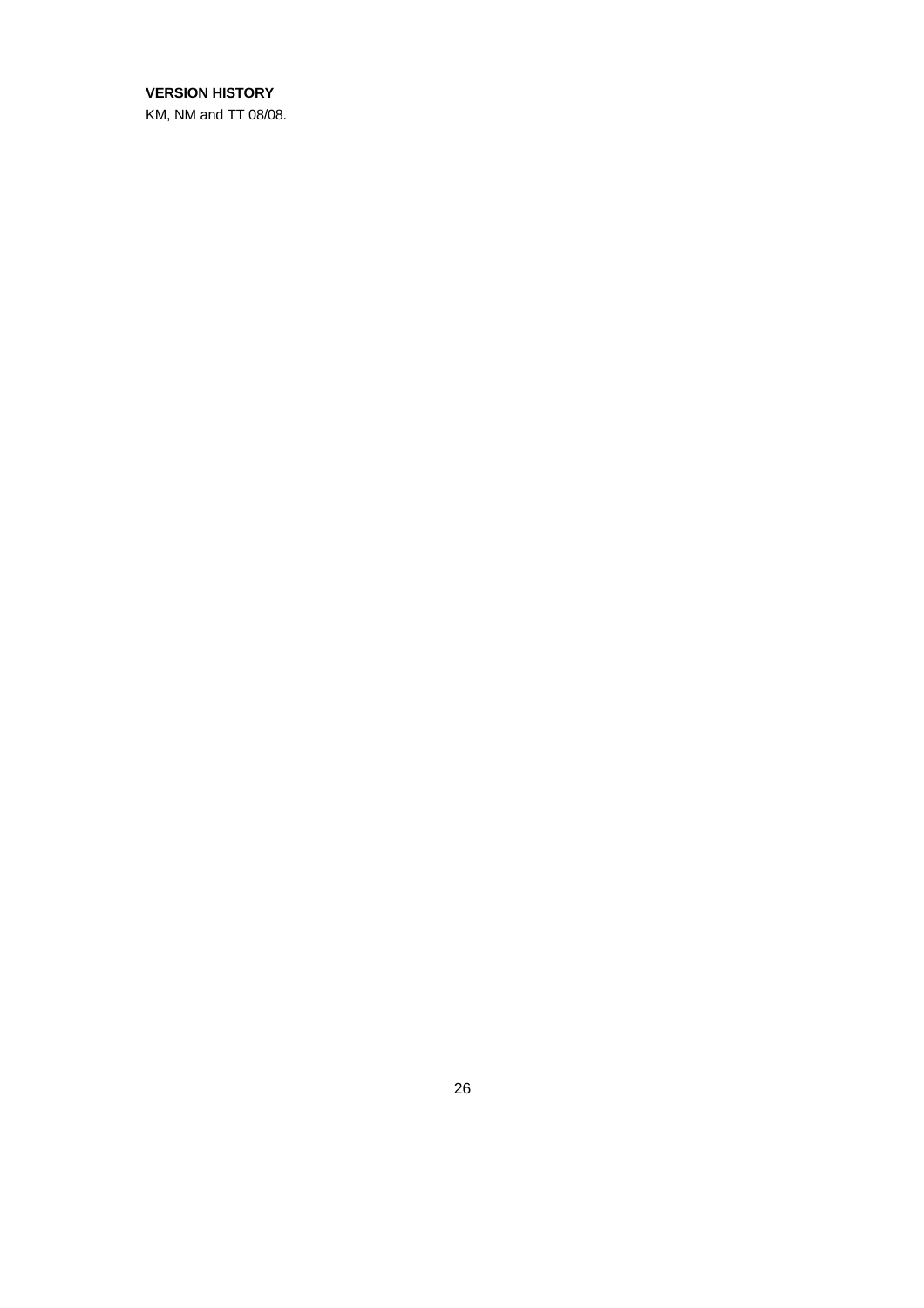# **PITUITARY TUMOURS**

# **OPERATIVE MANAGEMENT OF PITUITARY TUMOURS**

## **PRE-ADMISSION**

Patient should have had:

- Full endocrine assessment.
- Neurosurgical assessment.
- Neuro-ophthalmological assessment including Humphrey fields in previous 6/12
- Baseline investigations:

# CT/MRI brain

Free T4, TSH, prolactin, oestradiol (females), testosterone (males), FSH, LH, cortisol, profile. ECG and CXR if age >60 years.

IGF-1, GH, with oral GTT if clinically indicated

- If prolactinoma confirmed, treat with dopamine agonist drug (eg. Cabergoline), then repeat CT/MRI scan (1-3 months after prolactin normalised or at minimum plateau). Surgery indicated if tumour non-responsive.
- Check TFTs. If patient is hypothyroid need short synacthen test to exclude associated steroid dependency. Replace with T3 20 mcg tds for 4 days pre-op if surgery urgent, or thyroxine if surgery not imminent.
- Cushing's disease: start patient on cortisol-lowering medication (see section TREATMENT OF PATIENTS WITH CONFIRMED CUSHING'S SYNDROME for medication and how to decide who warrants pre-operative cortisol lowering), titrating to random cortisol 150–300 nmol/).

## **PRE-OPERATIVE MANAGMENT**

- Confirm neurosurgical operating date (day 0) with consultant neurosurgeon, Mr. Nigel Mendoza (Day 0, Usually a Thursday). If surgery is on Wednesday, call this day –1, so that the protocol below is not affected. (Thursday remains day "0"). If surgery is on Friday, treat this as "day 1" and proceed directly to dexamethasone over the weekend.
- Admit 1-2 days pre-op. (Surgical decision).
- For trans-cranial surgery: dexamethasone 4 mg qds, start 1 day pre-op.
- For trans-sphenoidal surgery: Hydrocortisone 100 mg i.m. gds starting with pre-medication. (An IV infusion of 4.2 mg per hour (100 mg over 24 hours) is an alternative).

# **HYDROCORTISONE REPLACEMENT PRE- AND POST-PITUITARY SURGERY**

- Peri- and post-operatively, use pre-filled drugs chart available on neurosurgical ward and via http://www.meeran.info.
- Only proceed to oral hydrocortisone if tolerating oral intake. If not, patient will need to stay on im/iv infusion hydrocortisone until eating and drinking properly.

### *Surgical protocol*

**Thursday (operative day)** 50mg hydrocortisone qds im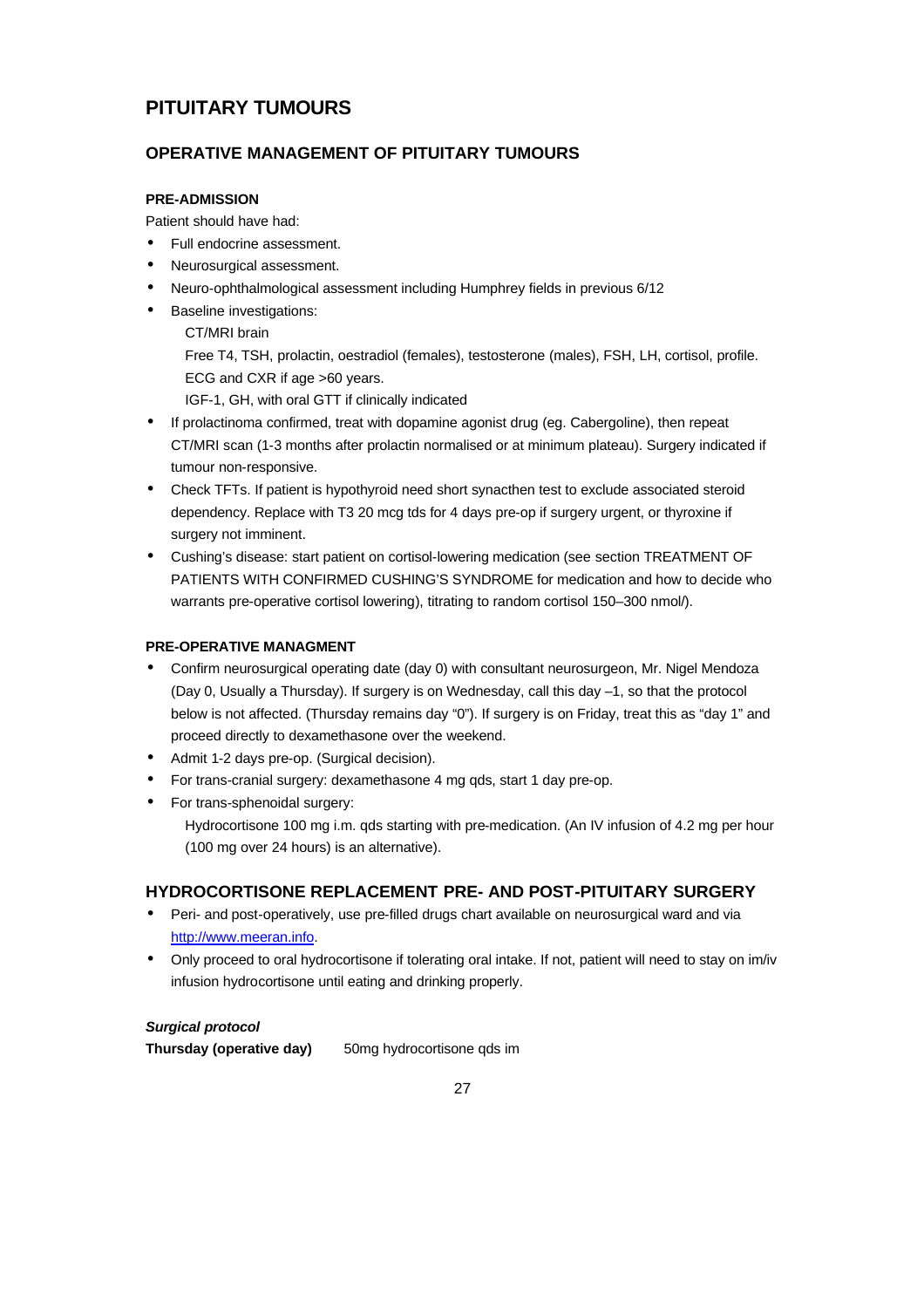| Friday (post-op day 1)   | 50mg hydrocortisone tds im                                                                                               |
|--------------------------|--------------------------------------------------------------------------------------------------------------------------|
| Saturday (post-op day 2) | Oral hydrocortisone 20mg 9am, 10mg 12 midday, and 10mg 4pm                                                               |
| Sunday (post-op day 3)   | Oral hydrocortisone 10mg 9am, 5mg 12 midday.                                                                             |
| Monday (post-op day 4)   | Switch via coding to endocrine team rather than neurosurgical<br>team (Mendoza to Meeran, neurosurgical team to trigger) |
|                          | 9AM serum cortisol sample (done by Endocrine F1/F2)                                                                      |
|                          | RED topped tube                                                                                                          |
|                          | 09.00 am serum cortisol sample (done by Endocrine F1/F2). RED                                                            |
|                          | topped tube. Call CXH duty Clinical Biochemist on bleep 8256                                                             |
|                          | (telephone 30348) to warn of sample coming. Mark as URGENT and                                                           |
|                          | deliver to lab on First Floor. Hand over sample to staff (do not leave in                                                |
|                          | basket outside) and tell them 'urgent for cortisol as discussed with                                                     |
|                          | Duty Clinical Biochemist'.                                                                                               |

**For all post-op pituitary patients EXCEPT those with Cushing's disease, once 9AM cortisol sample taken, if delay in accessing cortisol result, patient can be re-started on hydrocortisone whilst awaiting confirmation of 9AM cortisol with plans to formally assess at 6 weeks postoperatively (see below).**

#### **Interpretation of results:**

• Interpretation of cortisol result from day 5 (post-operative day 4): If cortisol >350 nmol/l, then can be sent home without hydrocortisone (ie 10/5/5mg).

If 300-350 nmol/l, then use clinical grounds and pre-op assessment.

If < 300 nmol/l, then continue hydrocortisone.

Sick day rules and steroid card for all patients discharged on hydrocortisone.

6 week post-operative insulin tolerance test/ glucagon stress test to be arranged for *all* post-operative pituitary patients unless 9AM cortisol <100nmol/L (then to stay on hydrocortisone life-long). TFTs and oestradiol/testosterone levels may not be interpretable for at least 6 weeks post-operatively. Therefore, ALL patients attending for a post-operative ITT/glucagon stress test should have baseline anterior pituitary function tests, including testosterone/oestradiol, FSH, LH, TFTs (fT3, fT4, TSH – this may be difficult to interpret).

NMM 07/08

## **POST OPERATIVE MANAGEMENT OF DIABETES INSIPIDUS**

- Fluid balance charts should be kept. A spot urine osmolality is checked every 4 hours.
- If urine output >1l per 4 hrs consider desmopressin (adult dose 0.5-1.0 mcg s.c. q6h). Prior to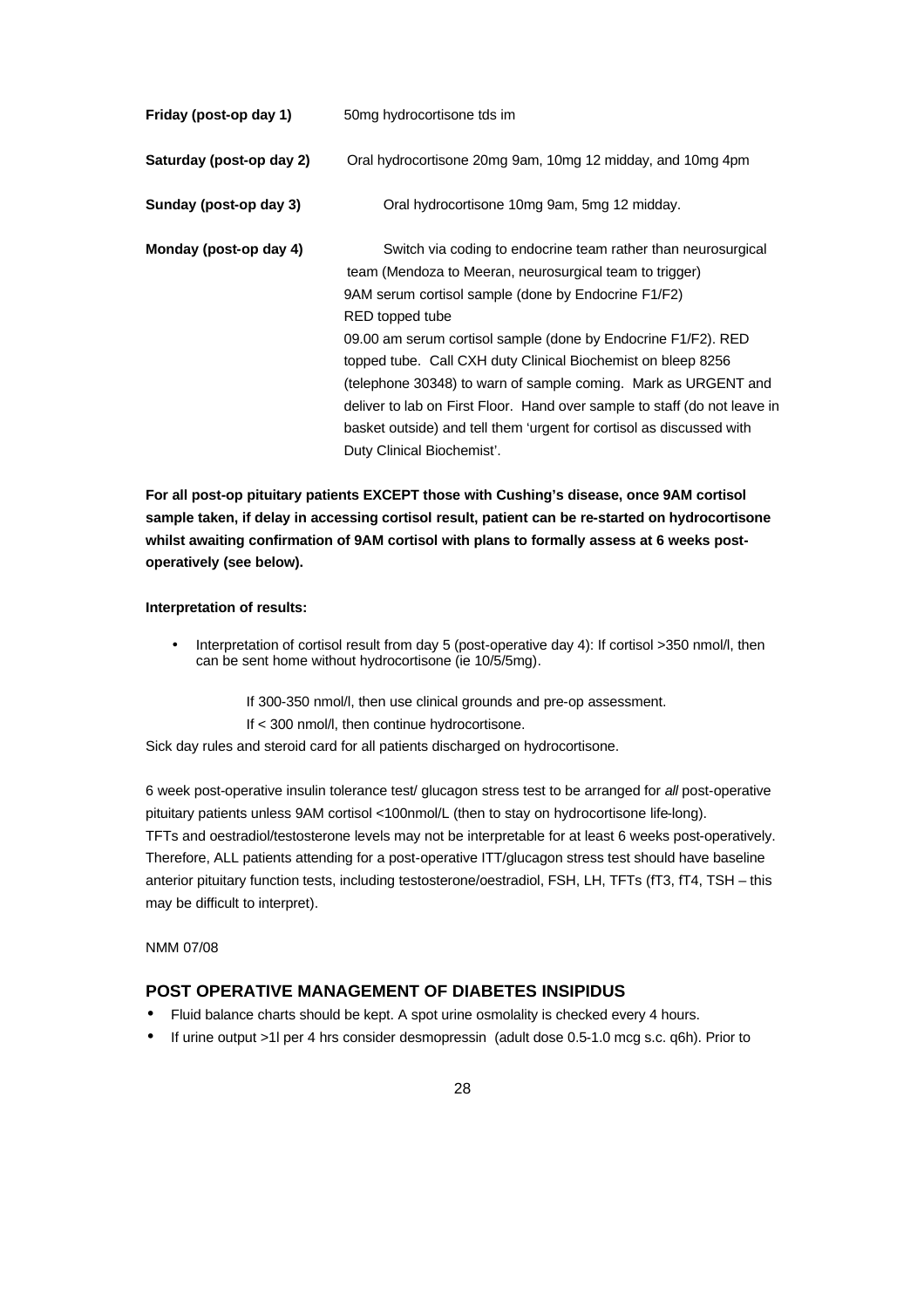administration check paired plasma and urine osmolality.

- DI is confirmed by the presence of a high plasma osmolality (>295) in the presence of an inappropriately low urine osmolality (U:P ratio <2:1). (urine SG < 1.005).
- If the plasma osmolality is low the patient may be over-drinking due to a dry mouth. A low urine osmolality is appropriate.

# **IMMEDIATE POST-OPERATIVE ASSESSMENT OF GH BURDEN IN ACROMEGALY**

#### **Post-operative assessment of acromegaly**

Caution should be made in interpreting GH levels early post-operatively in those patients receiving pre-operative depot somatostatin analogues.

## **Background**

**Thursday (operating day)**

**Friday (post-op day 1)**

**Saturday (post-op day 2)**

**Sunday (post-op day 3)**

**Monday (post-op day 4) GH day curve**

**Tuesday (post-op day 5) OGTT**

**NB IGF-1 may not fall until 6 weeks post-op – so this should be checked when patient attends for post-op ITT/glucagon stress test at 6 weeks post-op (caution with interpretation if on preoperative somataostatin analogues).**

#### **Cure immediately post-op taken as**

Mean GH on 5 point GH day curve <1.7 mcg/L (:09:00, 11:00, 13:00, 15:00 and 17:00) Nadir GH on OGTT <0.6mcg/L (mean GH on OGTT <1.7mcg/L also suggestive of cure)

Although need to document whether pre-operative chance of cure was low eg cavernous sinus invasion etc.

#### **Interpretation of results (if no pre-operative depot somatostatin analogue):**

1) Mean GH <1.7 mcg/L (day curve, ~ 5mU/L) and nadir <0.6 mcg/L (OGTT, ~ 2mU/L) but IGF-1 above ULN or mean GH >1.7 mcg/L (day curve) and/or >0.6 mcg/L (nadir on OGTT) and IGF-1 in upper half N range - consider medical treatment.

2) Mean GH >1.7mcg/L (day curve) and/or >0.6 mcg/L (OGTT) and IGF-1 above ULN - aggressive treatment (discussion with Mr Mendoza regarding suitability for further re-do surgery).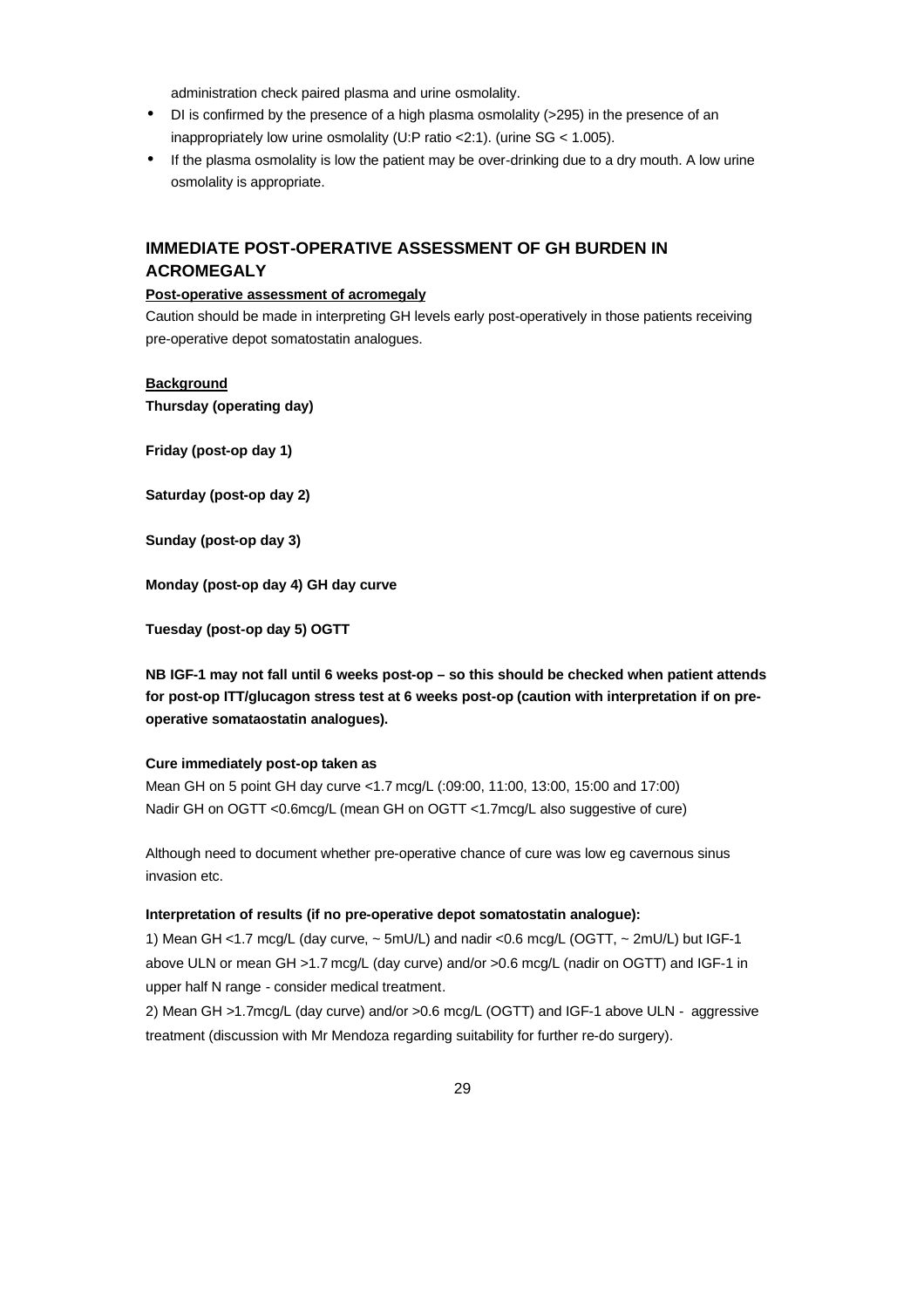GH burden should be reassessed using the same OGTT and GH day curve protocol at 6 weeks postoperatively.

If GH undetectable (<0.6mcg/L) with IGF-1 in normal range, measuring random GH and IGF-1 is sufficient for further follow up rather than performing annual OGTTs.

NMM 07/08

# **IMMEDIATE POST-OPERATIVE ASSESSMENT OF EARLY REMISSION IN CUSHING'S DISEASE**

Peri- and post-operatively, use pre-filled drugs chart available on neurosurgical ward and via http://www.meeran.info.

#### **Reduction of cortisol pre-operatively:**

- This will depend on size of tumour and clinical assessment of patient (ie extent of Cushing's clinically). Not all patients will automatically start metyrapone/ketonconazole (can make early postop assessment of cortisol difficult).
- Patients to be discussed on case-by-case basis at pituitary MDT (will also need early neurosurgical date if not for medical treatment pre-operatively).

#### *Surgical protocol*

| Thursday (operative day) | 50mg hydrocortisone gds im                                                                                               |
|--------------------------|--------------------------------------------------------------------------------------------------------------------------|
| Friday (post-op day 1)   | 50mg hydrocortisone tds im                                                                                               |
| Saturday (post-op day 2) | Oral hydrocortisone 20mg 9am, 10mg 12 midday, and 10mg 4pm                                                               |
| Sunday (post-op day 3)   | Oral hydrocortisone 10mg 9am, 5mg 12 midday.                                                                             |
| Monday (post-op day 4)   | Switch via coding to endocrine team rather than neurosurgical<br>team (Mendoza to Meeran, neurosurgical team to trigger) |

#### **NO further hydrocortisone to be given until result of 9AM cortisol from today available.**

09.00 am serum cortisol sample (done by Endocrine F1/F2). RED topped tube. Call CXH duty Clinical Biochemist on bleep 8256 (telephone 30348) to warn of sample coming. Mark as URGENT and deliver to lab on First Floor. Hand over sample to staff (do not leave in basket outside) and tell them 'urgent for cortisol as discussed with Duty Clinical Biochemist'.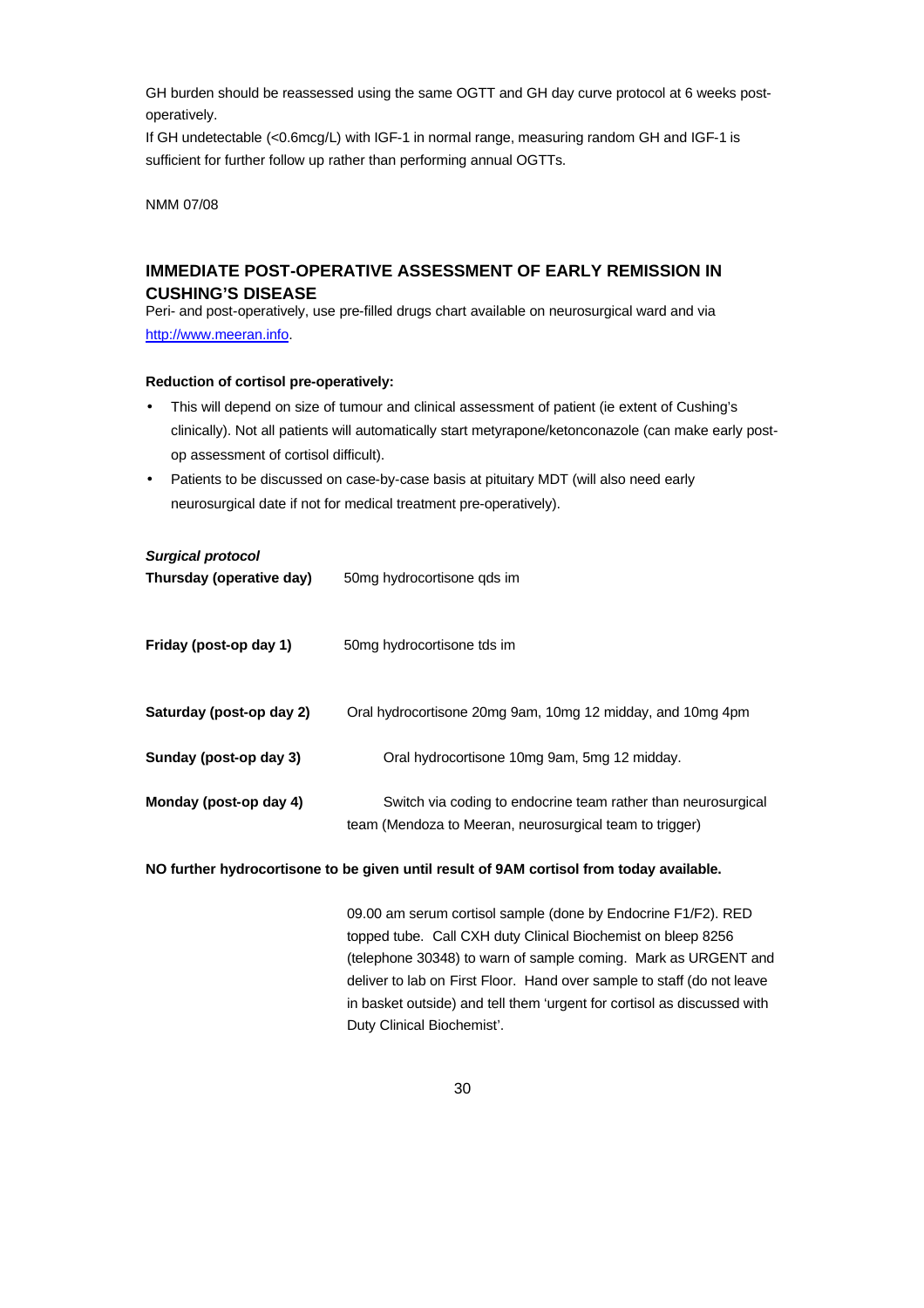Cortisol results will be ready by 5pm that day Give hydrocortisone (ie 10/5/5mg) if cortisol <50 nmol/L, otherwise withold. Will need brief clinical assessment at 5pm that day. **Tuesday (post-op day 5)** 9AM serum cortisol sample (done by Endocrine F1/F2) RED topped tube Phone CXH duty biochemist on 8256 to warn of sample coming Mark as URGENT and deliver to lab on First Floor block. Hand over sample to staff (do not leave in basket outside) and tell them 'urgent for cortisol as discussed with Duty Clinical Biochemist') Cortisol results will be ready by 5pm that day Give hydrocortisone if cortisol <200 nmol/L (ie 10/5/5mg), otherwise withold. Check 9AM cortisol daily whilst planning further

#### **ALL PATIENTS TO BE SENT HOME WITH STEROID ALERT CARD**

management.

**MUST MAKE ARRANGEMENT AT DISCHARGE FOR ALL PATIENTS TO COME BACK TO WARD 8S (PIU) ON POST-OP DAY 11 (WILL USUALLY BE A MONDAY) FOR A FURTHER 9AM CORTISOL MEASUREMENT (PLUS U & Es) . PATIENTS NEED TO OMIT LAST DOSE OF HYDROCORTISONE ON THE DAY BEFORE TEST AND ON THE MORNING OF TEST UNTIL BLOOD SAMPLE TAKEN.**

#### **How to interpret day 5 cortisol levels**

#### **Day 5 cortisol < 50nmol/L:**

Best prognosis for long term remission (10% relapse at 10y), but still will need regular assessment. Discharge on hydrocortisone 10mg/5mg/5mg (plus steroid alert card) and plan for return for 9AM day 11 cortisol (plus U and Es check due to risk of hyponatraemia).

#### **Day 5 cortisol 50-200 nmol/L:**

Risk of relapse no greater than for those with day 5 cortisol of <50nmol/L, so no immediate intervention, but will need regular assessment for recurrence. Discharge on hydrocortisone. Discharge on hydrocortisone 10mg/5mg/5mg (plus steroid alert card) and plan for return for 9AM day 11 cortisol (plus U and Es check due to risk of hyponatraemia).

#### **Day 5 cortisol >200 nmol/L**:

Review histology (ie evidence of an corticotroph adenoma), review pre-operative imaging (eg size of adenoma, invasion etc) with regards to whether re-do is likely to achieve cure and discuss with Endocrine Consultant and Nigel Mendoza. It is often worth waiting to see what the day 11 cortisol value is to guide further surgery.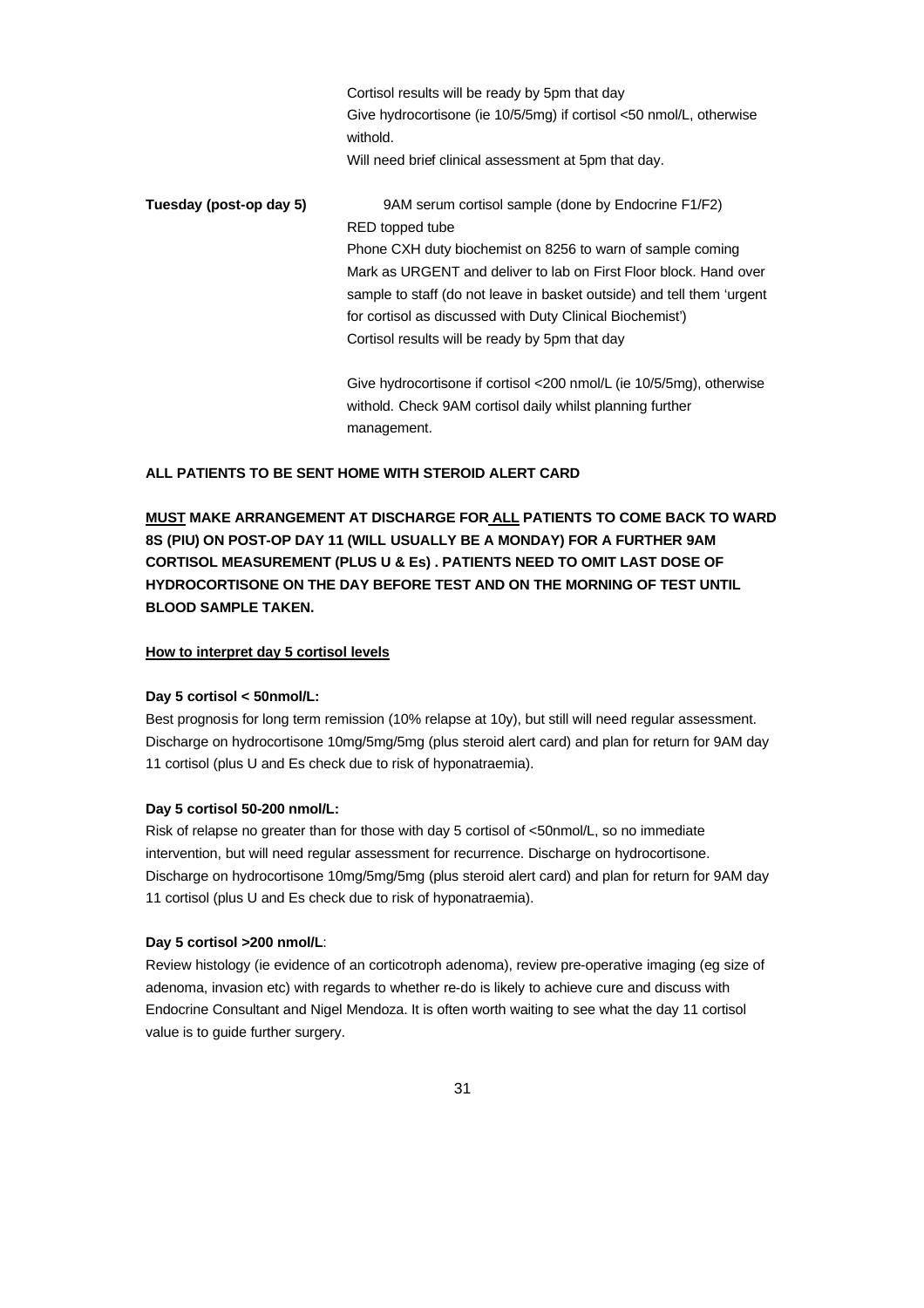At discharge, patients must be told to omit 4pm 5mg hydrocortisone dose the day before their day 11 9AM cortisol is due.

#### **How to interpret day 11 cortisol levels**

#### **Day 11 cortisol <100nmol/L**

Start hydrocortisone 10mg/5mg/5mg (plus steroid alert card) NOT for post-operative ITT/glucagon stress test (ie must remain on hydrocortisone indefinitely)

#### **Day 11 cortisol 100-300nmol/L**

Start hydrocortisone 10mg/5mg/5mg (plus steroid alert card) and book formal ITT/glucagon stress test for 6 weeks post-op via PIU.

#### **Day 11 cortisol >300nmol/L**

Can stop hydrocortisone. Book PIU admission for cortisol day curve at 4 weeks post-operatively (to assess whether early remission has actually been achieved) and insulin tolerance test/glucagon stress test at 6 weeks post-operatively.

#### **References:**

Biller *et al* Treatment of ACTH-dependent Cushing's syndrome: a consensus statement JCEM (2008) 93(7):2454-62

### **ON DISCHARGE**

- If needing hydrocortisone, discharge on HC 10mg + 5mg + 5mg. Give steroid alert card and discuss 'sick day rules'. Patient should be discussed (with histology) at the next available pituitary MDT.
- **Acromegaly:** Assessment of HPA axis (ITT/glucagon stress test), assessment of GH burden via GH day curve and OGTT (see 'Post-operative assessment of acromegaly') performed 6 weeks post-op. Remind patients to omit their pm dose of hydrocortisone the day before their ITT/ glucagon stress test). Hydrocortisone to be resumed after test until results known.
- **Cushing's disease:** ALL patients with Cushing's disease must have a post-operative assessment at 4 weeks, 3-6 months and annually. At 4 weeks and 3-6 months post-operatively, this should include clinical assessment and a cortisol day curve (09:00, 12:00, 15:00, 18:00, mean cortisol should be 150-300nmol/L) (NB this is NOT a hydrocortisone day curve, this is to assess endogenous cortisol production). Planning for a 6 week post-operative ITT/glucagon stress test will depend on the results of 9AM cortisols and days 5, 11 and at 4 weeks post-op.
- ALL post-operative patients MUST have an endocrine OPD arranged on discharge to ensure revision of post-operative assessment occurs.
- Patients on hydrocortisone should be offered an ITT/glucagon stress test 2 years after surgery as there is a chance of recovery of corticotrophs (or recurrence).

AP 01/98, KM 07/01, NMM 07/08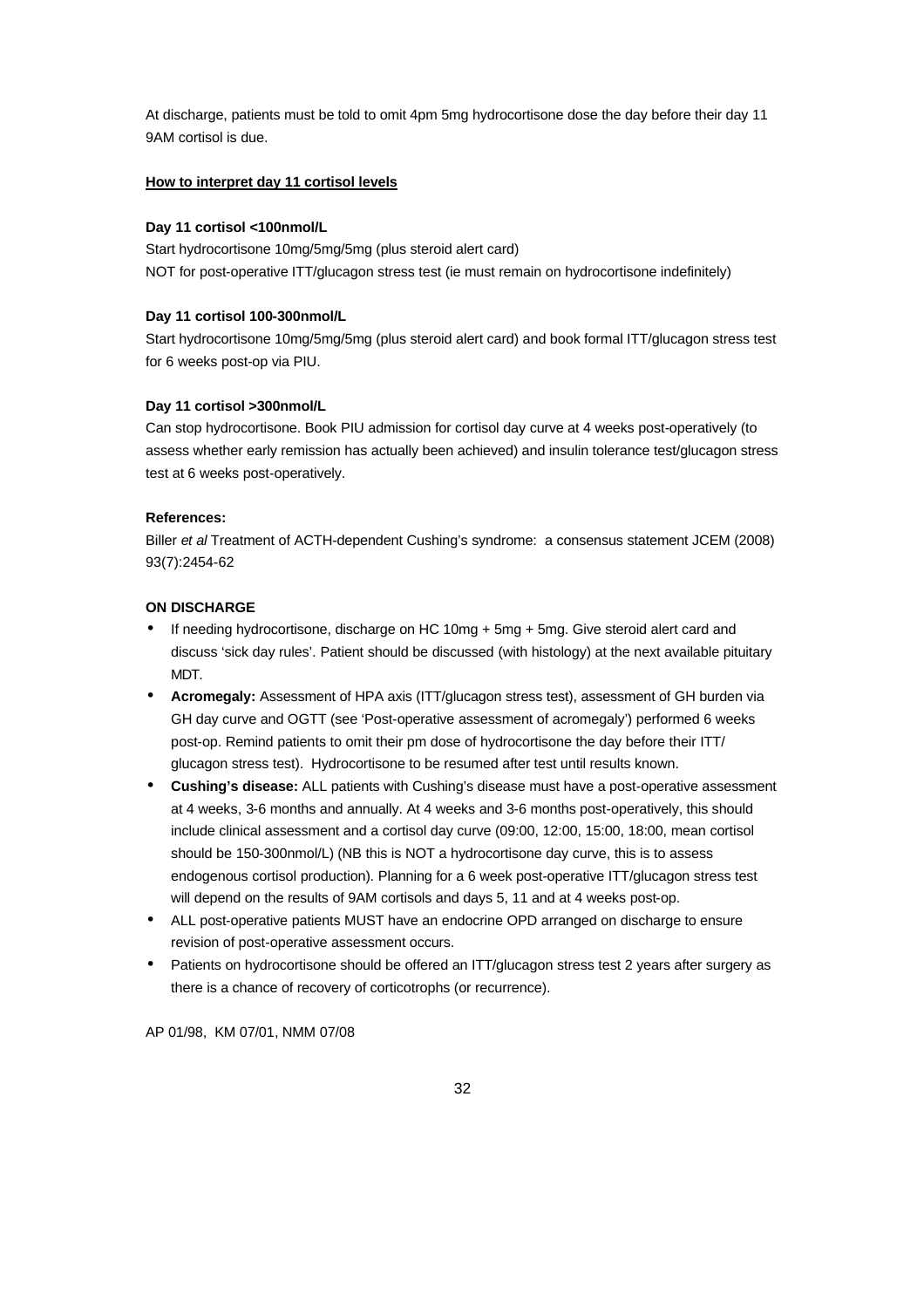# **CUSHING'S DAY CURVE FOR ASSESSMENT OF EARLY REMISSION FOLLOWING TRANS-SPHENOIDAL SURGERY FOR CUSHING'S DISEASE**

#### **PREPARATION**

Last dose of hydrocortisone is taken at midday the day prior to the test. Patients advised to omit hydrocortisone on day of test.

NB This is NOT a hydrocortisone day curve. This is to assess endogenous cortisol production

18-20g cannula. 6 red top Vacutainers. Syringes.

#### **METHOD**

| 0900h |                                            |
|-------|--------------------------------------------|
| 1200h | Take blood                                 |
| 1500h | for cortisol                               |
| 1800h | measurement (OFF hydrocortisone treatment) |

#### **INTERPRETATION**

Mean cortisol should be 150-300nmol/L.

#### **REFERENCE**

Trainer et al., Clin. Endo. 39, 441-443 (1993). Biller *et al* Treatment of ACTH-dependent Cushing's syndrome: a consensus statement JCEM (2008) 93(7):2454-62

#### **VERSION HISTORY**

KM 07/01, NMM 9/08

# **FOLLOW UP OF PATIENTS WITH CUSHING'S DISEASE FOLLOWING BILATERAL ADRENALECTOMY**

Prior to bilateral adrenalectomy:

- Pituitary MRI (baseline) if one not done within last 6 months.
- Baseline ACTH (ideally at 9AM pre-hydrocortisone) but otherwise random (must document when ACTH measured in relation to hydrocortisone administration).

### **REMEMBER – ACTH MUST GO IN PURPLE TOPPED EDTA TUBE & SENT IMMEDIATELY TO**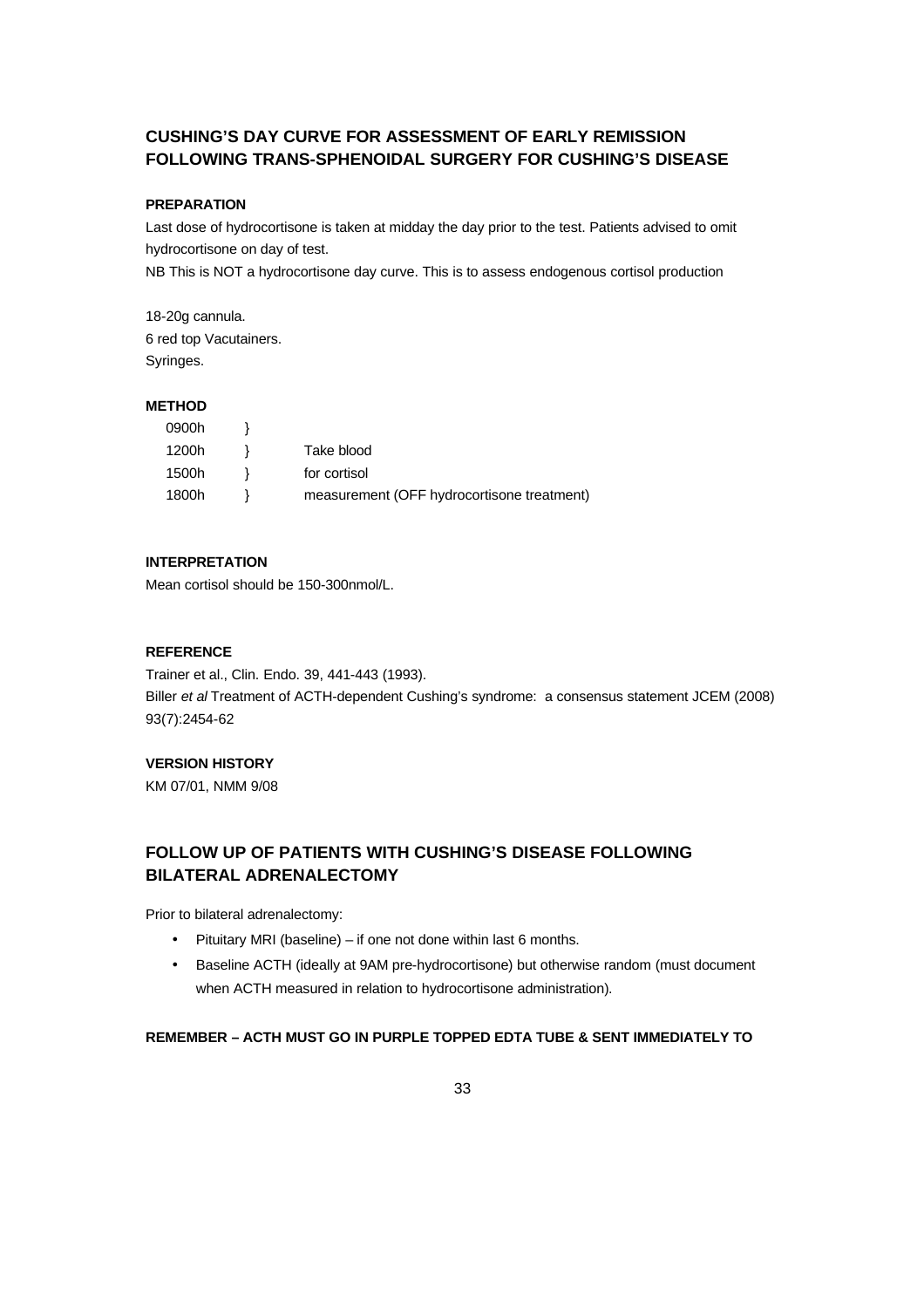#### **THE LAB**

Post-bilateral adrenalectomy:

- Measurement of ACTH within 3 months of surgery: sample taken at 9AM (pre-hydrocortisone) and 2h after morning hydrocortisone.
- Greatest risk of corticotroph tumour progression if ACTH >1000ng/L (pre-hydrocortisone) in first year post-adrenalectomy. If ACTH below 300 ng/L in first year, best prognosis.
- MRI should be repeated 6-12 months after adrenalectomy and then annually for first 5 years.

#### **Reference:**

Assie G et al. Corticotroph tumour progression after adrenalectomy in Cushing's disease: a reappraisal of Nelson's syndrome. JCEM (2007) 92(17): 172-179. NMM 07/08

# **POLICY ON SPERM STORAGE PRIOR TO PITUITARY RADIOTHERAPY**

All male patients should be offered sperm storage prior to pituitary radiotherapy, even if they have oligospermia.

The outcomes of discussions and decisions about sperm storage are included in the patient's case notes.

Sperm storage cryopreservation is performed via the Andrology laboratory, Hammersmith Hospital – Dr Kevin Lindsay, Principal Clinical Scientist in Andrology.

Contact details 020 8383-4680 Tel Fax 020 8383-3591

For patients proceeding to sperm storage HIV and Hep B&C status must be checked. However the patient can proceed with sperm storage whilst the virology tests are being processed.

A standard referral letter can be found on **http://meeran.info/** under 'Sperm Banking'

If radiotherapy is planned, male patients should be offered sperm banking prior to radiotherapy.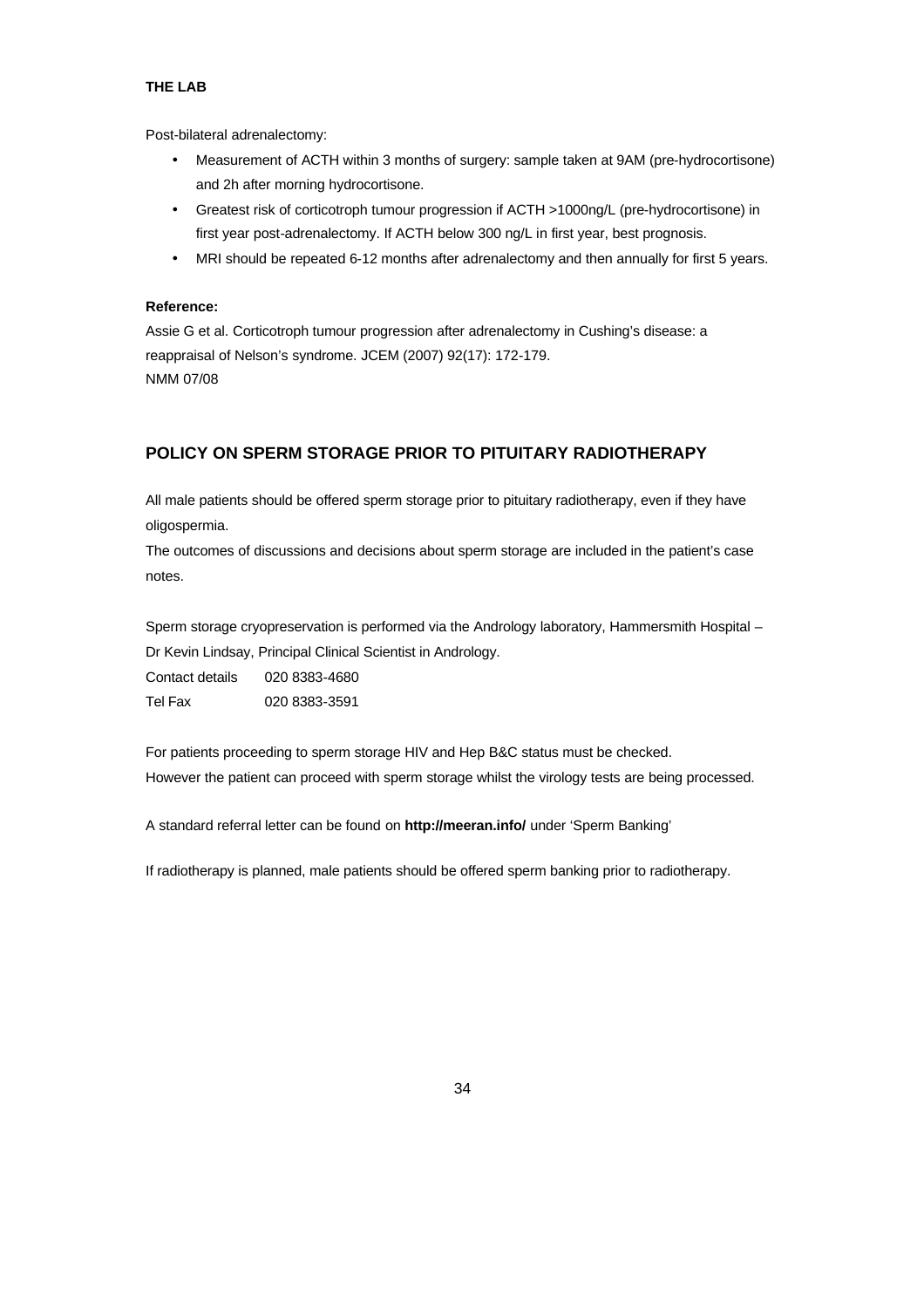# **HYDROCORTISONE DAY CURVE (HCDC)**

## **INDICATION**

To establish the correct dose and distribution of hydrocortisone replacement therapy throughout the day.

#### **CONTRAINDICATIONS**

None

## **SIDE EFFECTS**

None

### **PREPARATION**

Stop all oestrogen therapy 6 weeks prior to test. No need to fast. Take normal morning hydrocortisone and patient should note down actual time taken. 18-20g cannula. Red top Vacutainers. Syringes.

#### **METHOD**

Take blood at the following times:

- Blood sample on arrival, noting time of sample and time and dose of hydrocortisone.
- Pre lunchtime  $(2^{nd})$  dose
- 1 hour post lunchtime  $(2^{nd})$  dose
- pre evening  $(3<sup>rd</sup>)$  dose
- post evening  $(3<sup>rd</sup>)$  dose or at 6pm.

#### **INTERPRETATION**

Aim for adequate cortisol levels throughout the day (peak <900 nmol/l, trough >100 nmol/l). As a very rough guide, the values below are what we commonly find. Minor departures do not

necessarily need dose adjustment, especially if the patient is well.

morning peak cortisol 500 – 800 nM

lunchtime peak cortisol 400 – 500 nM

post evening dose 300 – 400

Once adequate levels are achieved, this rarely needs to be repeated, unless there is a significant change in other medication (eg. Starting HRT).

# **VERSION HISTORY**

KM 7/00.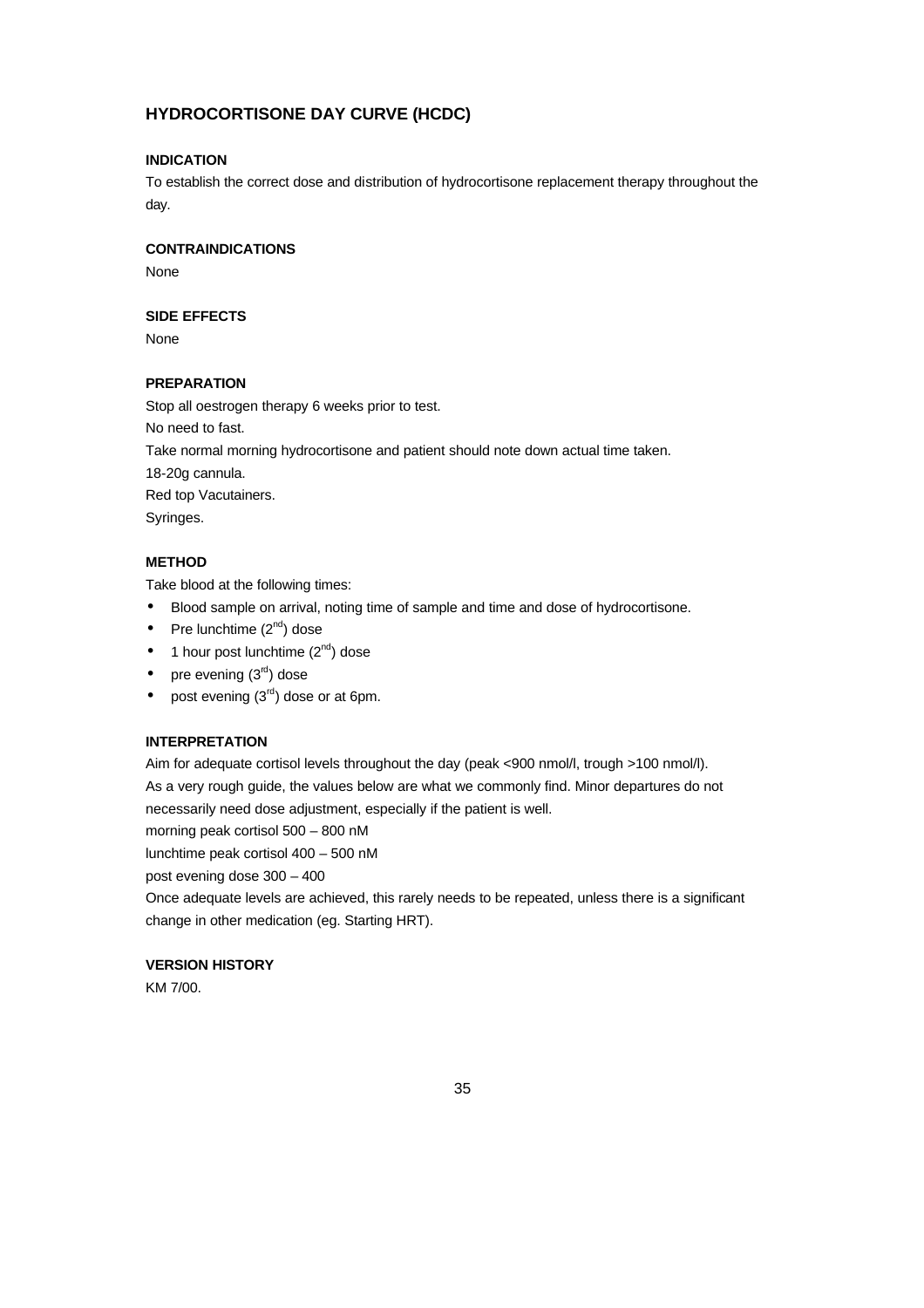# *GROWTH HORMONE*

# **A WORD ON UNITS**

Note that from June 2008, we have changed the GH assay at Hammersmith and Charing Cross to be reported in mcg/L rather than mU/L. An approximation for conversion of mU/L to mcg/L is to divide by 2-3 (2 at lower end of normal, 3 at upper end of normal).

# **HUMAN GROWTH HORMONE (HGH) PRESCRIBING FOR ADULT ONSET GROWTH HORMONE DEFICIENCY (AOGHD)**

The prescription of HGH follows NICE guidelines, (issued August 2003). HGH is recommended if the patient fulfils the following 3 criteria.

1. Confirmed severe GH deficiency, peak GH of less than 9 mU/L (NICE guidelines), which approximates to 3mcg/L, on ITT, or a cross-validated GH threshold in an equivalent test (e.g. Glucagon Stress Test).

2. Perceived Quality of Life impairment, measured using the Quality of Life assessment of Growth Hormone Deficiency in Adults (QoL-AGHDA) questionnaire, score has to be 11 or greater (total of 25 questions).

3. The patient must be on full replacement for any other pituitary hormone deficiencies

Once on a maintenance dose, the patient continues for a 6-month trial period of GH replacement, followed by a repeat AGHDA. If the patient's score improves by 7 or more (that is a decrease of at least 7), they qualify to continue long term GH replacement. If not then it is recommended to stop.

### N.B.

In young adults (<25 yrs, linear growth completed but not reached peak bone mass) with confirmed severe GH deficiency, GH is recommended until peak bone mass is achieved and then reassess as above with AGHDA

Treatment is self administered by a daily subcutaneous injection. Start at a low dose (0.1mg-0.2 mg daily) and titrate up (by 0.1 mg) at monthly intervals, by monitoring IGF-1, and response to adverse effects, until a maintenance dose is achieved, ideally within 3 months. The current median maintenance dose is 0.4 mg daily. We aim for an IGF-1 level in the middle of the reference range (age and sex matched). Women may require a higher dose than men (and higher doses if on HRT). The dose requirement may decrease with age.

If side effects develop, reduce dose by 0.1mg for at least 2 weeks ,then titrate back up according to IGF-1 and symptoms.

The IGF-1 may be within normal range pre GH replacement, and some centres aim for the median or upper half of the normal range on treatment.

#### **Side Effects may include**

headache, arthralgia, myalgia, fluid retention, mild hypertension, carpal tunnel syndrome, visual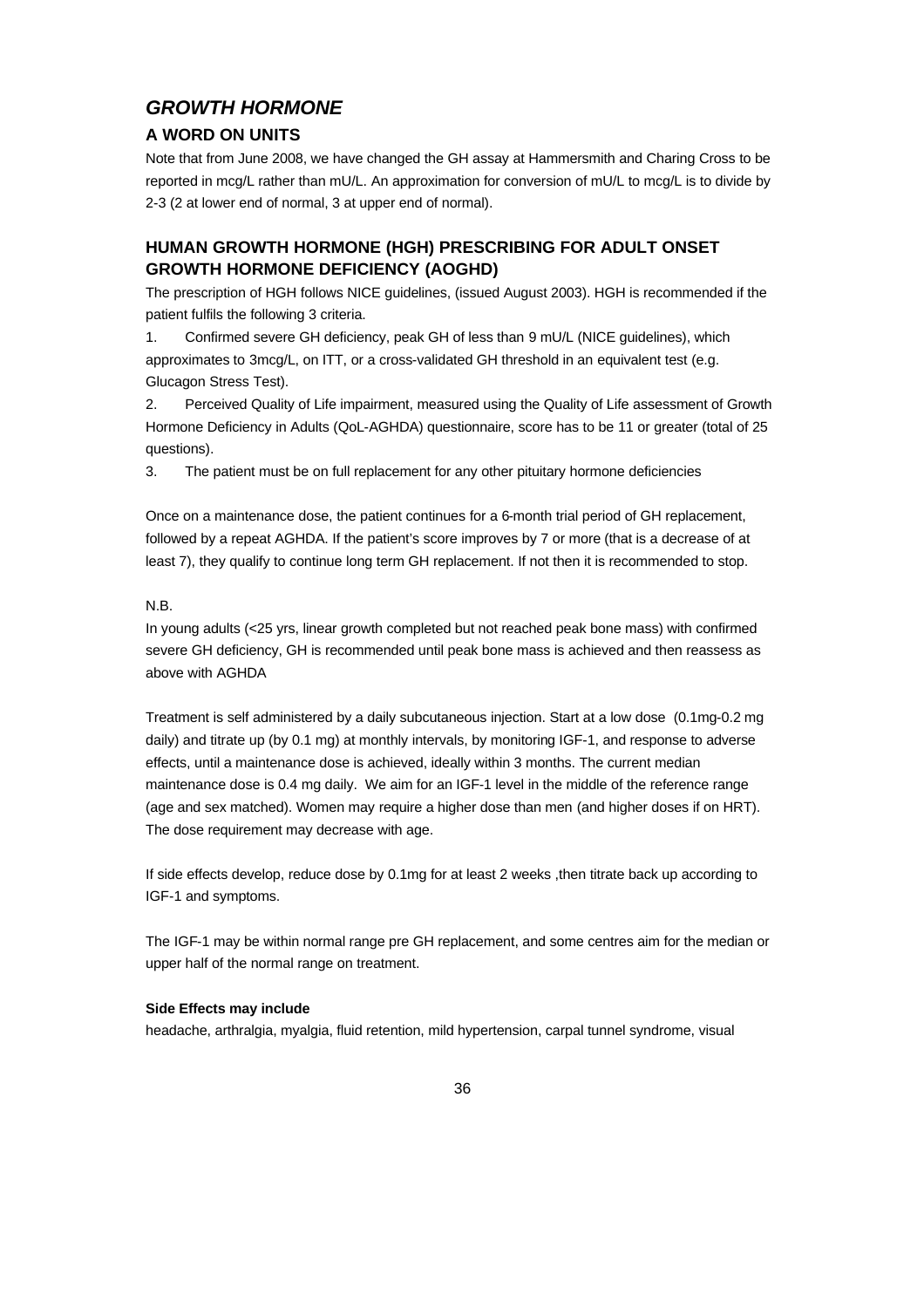problems, nausea and vomiting, paraesthesia, antibody formation, reactions at the injection site, rarely benign intracranial hypertension (reverses off treatment).

### **Contraindications for GH**

Evidence of tumour activity Critically ill patients Known hypersensitivity to GH or any of the excipients Pregnancy and lactation Preproliferative or proliferative Diabetic retinopathy

#### **Practicalities re: prescribing GH. (see http://meeran.info/ for guidance)**

You need to

1. Patients will discuss various options for administrative device with endocrine nurse. Once patient has decided what device they would like to use, provide the prescription, GH is available from the hospital pharmacy (and not usually the GP as it is a red listed drug).

2.Fax a patient information form to the drug company (who supply syringe etc, and fund first part of treatment)

3.Fax a referral form to the drug company nurse who arranges a home visit to the patient to educate re administering injection

### **Monitoring of treatment in OPD (see http://meeran.info/ for pro-forma)**

- BP, IGF-1, glucose monthly
- AGHDA at baseline ,once on maintenance dose of GH ( at 3 months usually) and after 6 months trial of GH.
- Weight, BMI, waist hip ratio 3 monthly
- Lipids and fasting glucose at baseline and at 9 months
- Pituitary profile including TFT and Cortisol axis or HCDC at 9 months ( GH replacement may reveal deficiency of T4 or cortisol)
- BMD at 2 yrs if osteopenia/osteoporosis pre treatment
- MRI pituitary pre treatment ( within last year) and at 6/12 to 1 year post treatment ( depending on previous MRI findings)

EH 08/08

# **EXERCISE TEST**

### **INDICATION**

Used in a child with definite growth retardation preferably as assessed by reduced growth velocity and a random serum growth hormone (GH) of <15 mU/l. It is a physiological screening test used before formal testing of GH secretion (e.g. insulin tolerance test, arginine stimulation test).

### **METHOD**

1. If child has difficult veins, cannulate before the test (butterfly is sufficient).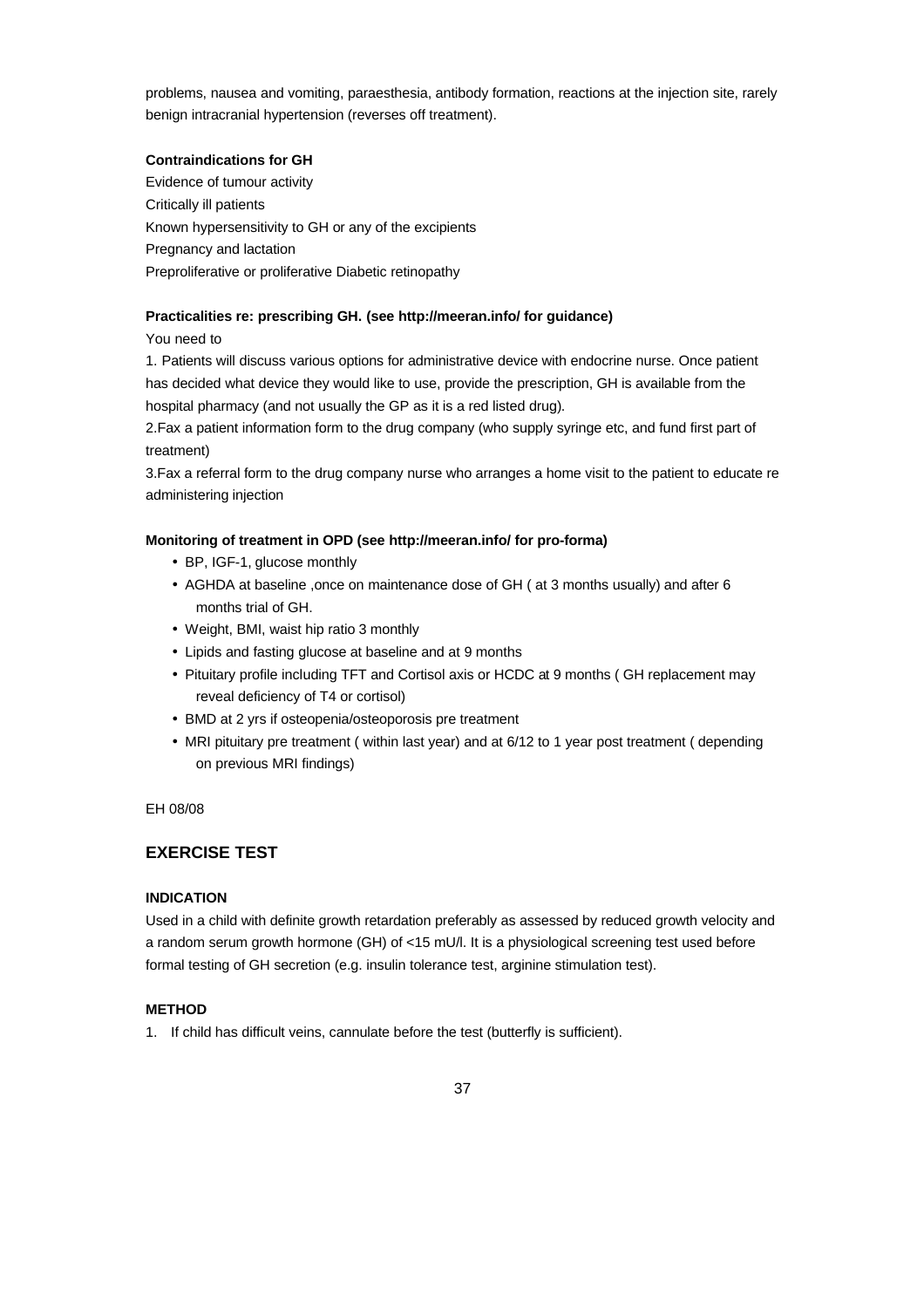- 2. Take blood sample for GH (into a red top Vacutainer) at  $T = 0$ .
- 3. Take child to the outpatients staircase and note the time
- 4. Child should then run up and down the first flight of stairs, as hard and as fast as possible, for at least 10 mins and until the child becomes breathless and moderately fatigued
- 5. Take blood sample for GH 30 mins after the onset of exercise

### **INTERPRETATION**

A normal GH response of > 15 mU/l (5.7 ng/ml) absolves the endocrinologist of any further investigation of GH deficiency. It excludes the need for proceeding to the more laborious and hazardous formal tests. A subnormal response (GH < 15 mU/l) means the child should be considered for a formal test though a repeat exercise test may be valuable (see below).

#### **SENSITIVITY AND SPECIFICITY**

A child with GH deficiency will not respond to this test. The percentage of children who are not GH deficient and who show a normal response varies depending on the test used and the peak GH value taken as "normal". Values vary from 68–91%. Repeating the test can also improve the detection rate of normals from 80–92%.

#### **REFERENCE**

Milner R.D.G. & Burns E.C., Arch. Dis. Child. 57, 944-947 (1982).

#### **VERSION HISTORY**

MLB 12/89

# **ARGININE STIMULATION TEST**

### **INDICATION**

Used in a child with definite growth retardation and a subnormal physiological growth hormone (GH) stimulation test (i.e. GH < 15 mU/l or 5.7 ng/ml).

### **PREPARATION**

Child should be fasting overnight

- If the child's bone age is >10 years, the test should be done after sex steroid hormone priming:
	- M: 100 mg testosterone i.m. 3 days before testing
	- F: 100 mcg ethinyloestradiol p.o. each for three days before the test.

#### **METHOD**

- 1) Cannulate child.
- 2) Take blood into a plain tube (red top Vacutainer) for baseline GH measurement (0 mins).
- 3) Infuse 0.5 g/kg L-arginine monohydrochloride (maximum dose 40 g) as a 10% solution in normal saline over 30 minutes.
- 4) Take blood for further GH estimation 30, 60, 90, 120 and 150 mins after start of arginine infusion.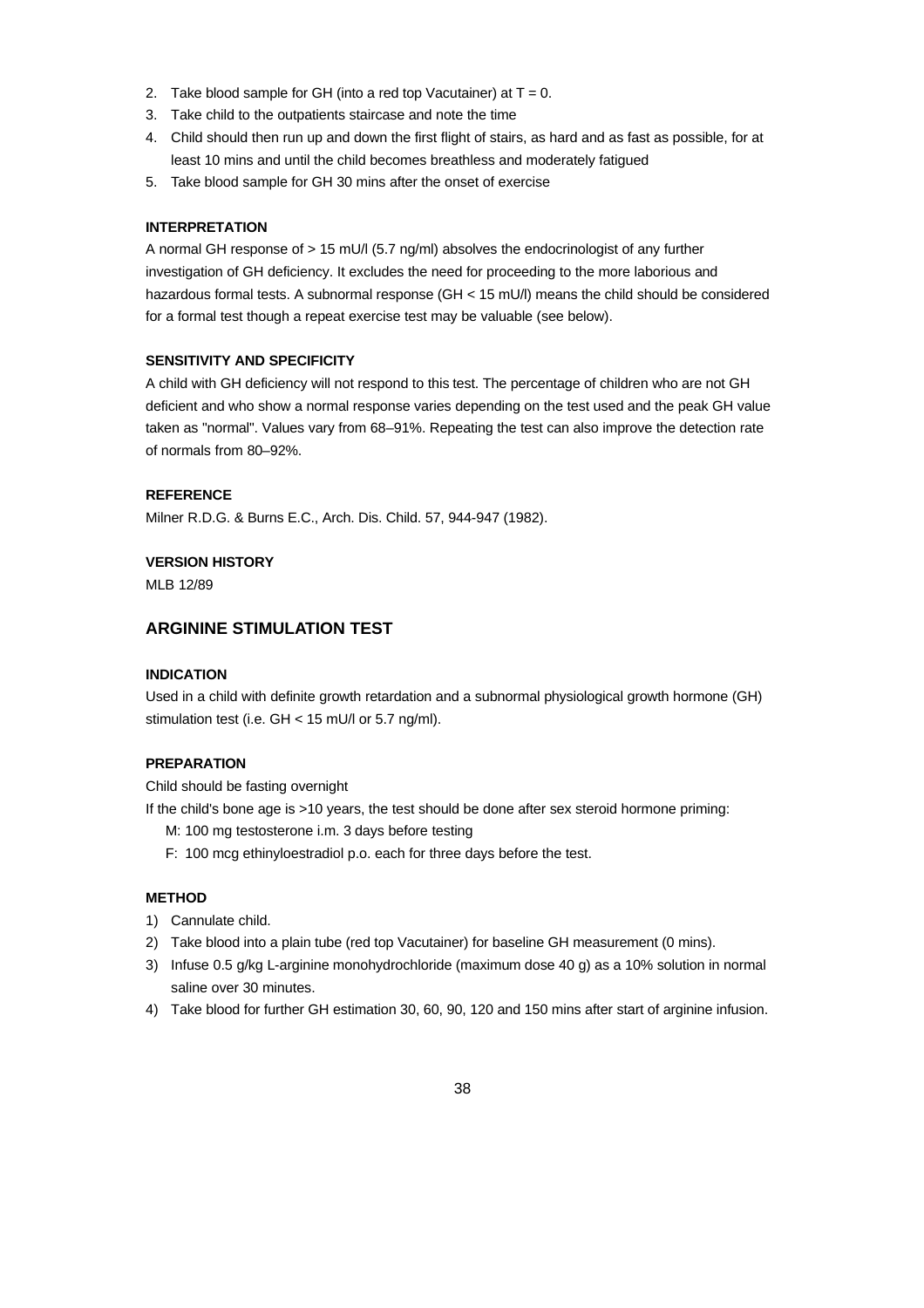### **INTERPRETATION**

- A normal GH response of >15 mU/l (>5.7 ng/ml) excludes GH deficiency.
- A GH response of 7–15 mU/l may indicate partial GH deficiency and should be investigated by a second formal stimulation test.
- A GH response of <7 mU/l (<2.7 ng/ml) should also generally be confirmed by a second test. However, if there are other compatible clinical and auxiliary findings, the child may be directly considered for GH replacement therapy.
- A child with pubertal growth delay may show a subnormal GH response if the test is performed without sex hormone priming. However, there should be a normal response after priming.

# **SENSITIVITY AND SPECIFICITY**

A child with GH deficiency will not respond to this test.

The percentage of children who are not GH deficient and who show a normal response varies from 45 – 93%. Generally, 20% of normal children fail to respond to a formal test and this is the reason for doing 2 tests before proceeding to GH therapy. For example, 71% of normals will respond to both insulin tolerance and arginine stimulation tests. However, the others will respond to at least one test: 13% to insulin, 16% to arginine.

#### **REFERENCE**

Raiti et al., Lancet 1183 (1967).

# **ORAL GLUCOSE TOLERANCE TEST FOR ACROMEGALY**

### **INDICATION**

Used where a clinical diagnosis of acromegaly is suspected.

#### **PREPARATION**

Fasting from midnight. 18-20g cannula. 6 Red top Vacutainers. 6 grey top fluoride oxalate tubes

#### **METHOD**

- 1. Take blood sample for GH and IGF-1 (into a red top Vacutainer) and glucose (into grey top tube) at  $T = 0$ .
- 2. Administer 75 grams oral glucose in 300 ml water over about 10 minutes.
- 3. Take blood for GH and glucose at t=30, 60, 90 and 120 minutes.
- 4. In the occasional patient who needs an OGTT for acromegaly and assessment of their cortisol reserve (NOT in the early post-operative period), a synacthen test can be carried out at the end of this test, with samples for cortisol taken at t=120, 150 and 180. Synacthen 250 mcg is administered at t=120.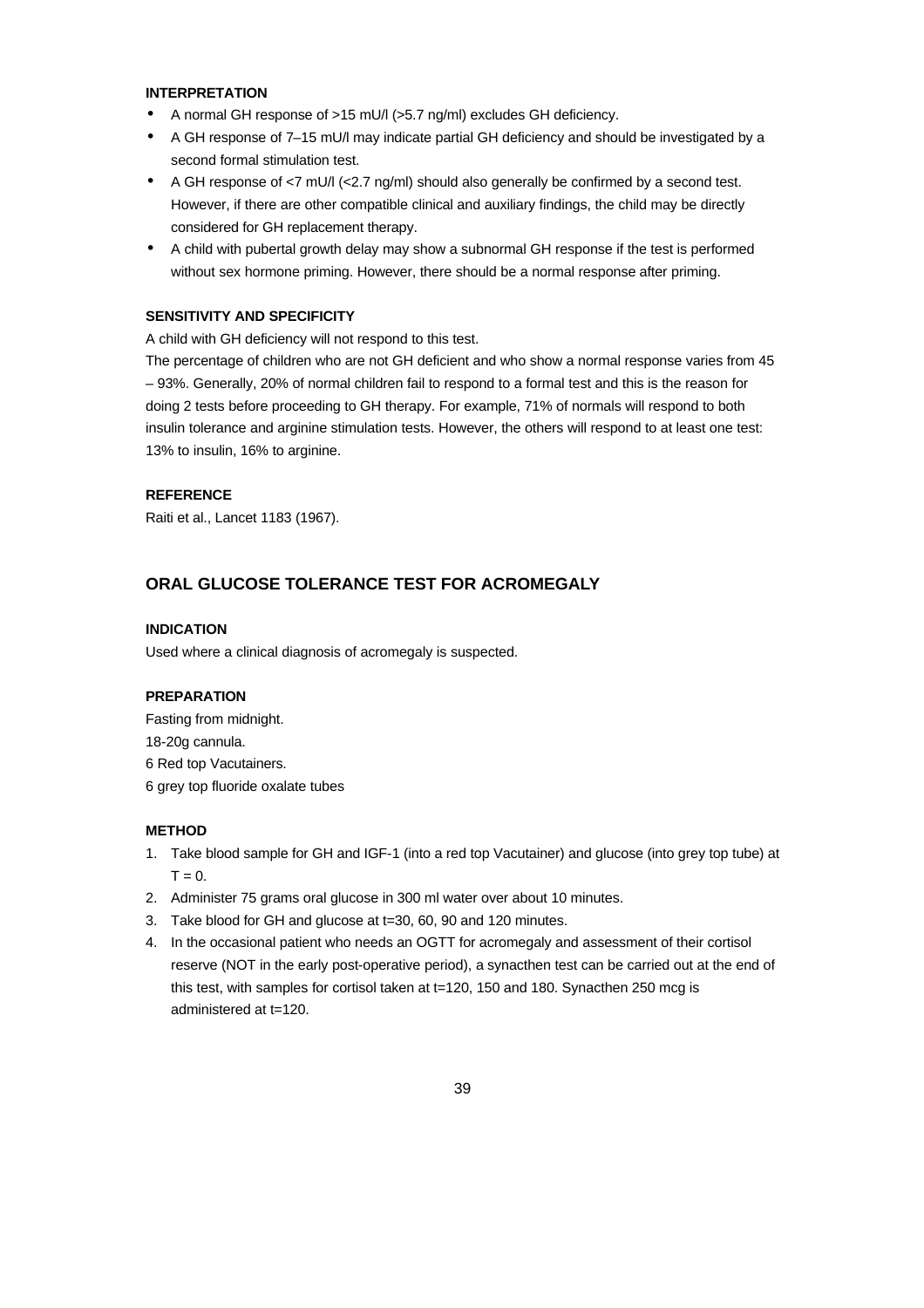### **INTERPRETATION**

In normal individuals, GH levels fall following oral glucose, and at least one of the samples during the test should have undetectable GH levels (ie less than 0.6mcg/L). Failure of suppression or a paradoxical rise in GH suggests acromegaly.

#### **SENSITIVITY AND SPECIFICITY**

False positives sometimes occur in patients with anorexia nervosa, or other causes of chronic starvation, although the IGF-1 level is usually normal.

# **FOLLOW UP FOLLOWING PITUITARY SURGERY AND RADIOTHERAPY**

Following irradiation, endocrine testing should be performed on a yearly basis until failure of a cortisol response is apparent for at least 10 years, and then 5 yearly. Once failure is clear, the patient should be put on hydrocortisone replacement and further insulin tolerance tests are not required.

Patients who have undergone pituitary radiotherapy for acromegaly are often on somatostatin analogues following radiotherapy, and once it appears that the radiotherapy has worked, reassessment (OGTT + GH) off these analogues is essential.

# **SCREENING COLONOSCOPY IN ACROMEGALY**

1 Patients with acromegaly should be offered regular colonoscopic screening.

2 The frequency of repeat colonoscopy should depend on the findings at the original screening and the activity of the underlying acromegaly.

3 Patients with an adenoma at first screening or increased serum IGF-1 level above the maximum of the age corrected normal range should be offered screening at three year intervals.

4 Patients with either a negative first colonoscopy or a hyperplastic polyp should be offered screening at five year intervals.

5 Total colonoscopy is required rather than sigmoidoscopy, although the colonoscopy is associated with technical difficulties

6 These patients have increased length of colon, as well as increased circumference. In addition, these patients have colonic transit time that is more than twice that of normal subjects and thus standard bowel preparation is usually inadequate. Therefore, bowel preparation should involve twice the "standard" preparation of PEG-electrolyte solution eg two litres are given at six, four, and two hours before colonoscopy with a liquid only diet for 24 hours beforehand (actual details of bowel preparation should be confirmed according to Trust policy).

#### **Reference:**

1. P J Jenkins, P D Fairclough Screening patients for colorectal cancer and polyps in patients with acromegaly. *Gut* 2002;51(Suppl V):v13–v14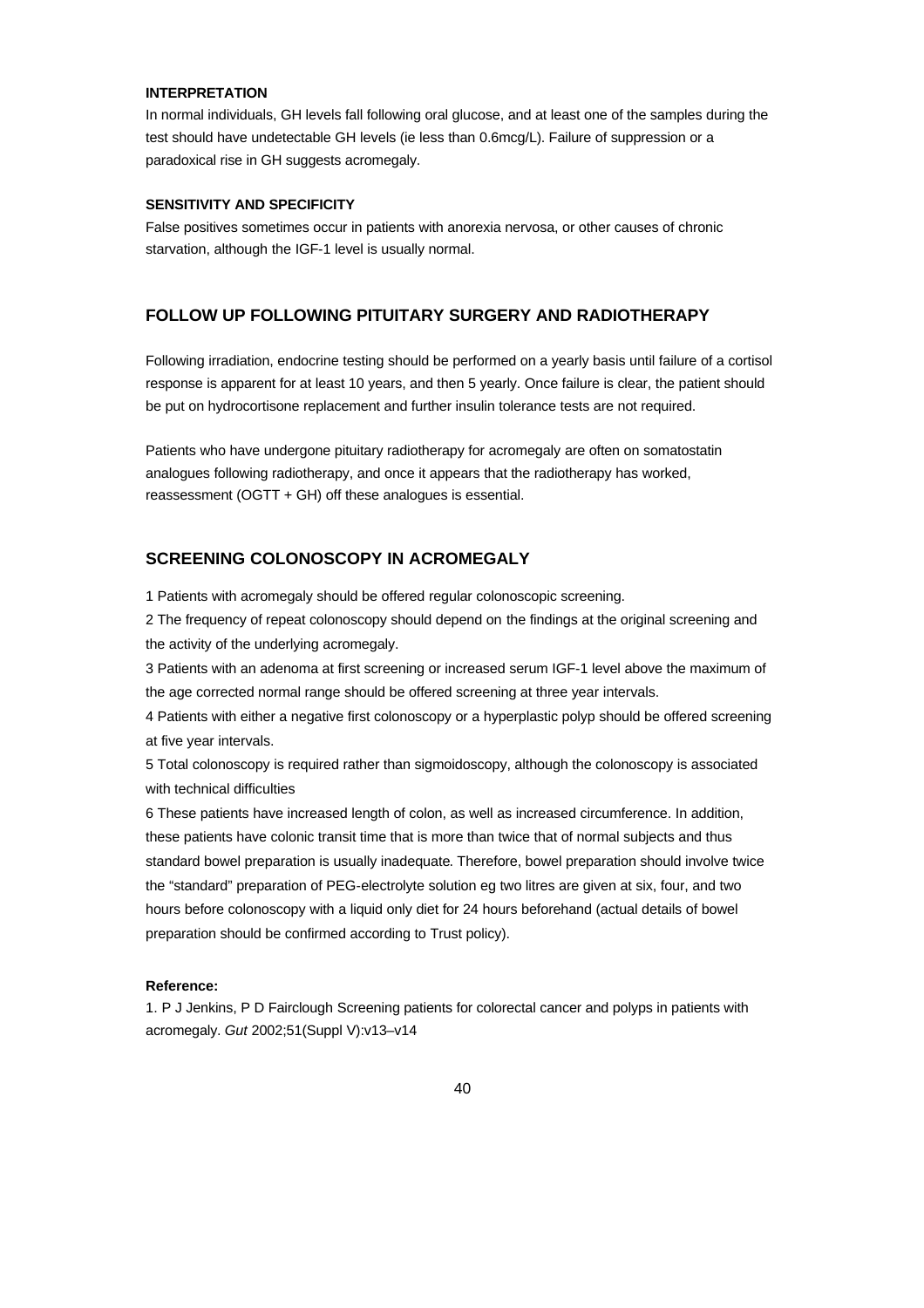# **HISTORICAL METHODS OF ASSESSING EXCESS GROWTH HORMONE**

# **FINGER SIZE ASSESSMENT**

### **INDICATION**

Finger size is an objective measure of soft tissue over growth. It can be used to follow the response to treatment in Acromegaly.

#### **METHOD**

Measurement should be between 0900h and 1000h before any intravenous cannula is inserted. Ring size is assessed on the proximal surface of the proximal interphalangeal joint of the fourth finger. The size is that of the tightest fit. A recording is made from each hand and clearly recorded in the notes. If the finger is too large for size Z then the fifth finger is used.

#### **VERSION HISTORY**

ATH 11/89

# **MEASURING SKIN-FOLD THICKNESS**

#### **INDICATION**

Skin-fold thickness is used in acromegaly and Cushing's syndrome as an index of skin involvement and therefore disease activity.

#### **METHOD**

- 1. The skin is measured using the skin-fold calliper on the dorsum of the hand over the mid point of the third metacarpal bone.
- 2. Set the scale on the callipers to zero.
- 3. Place the patient's hand flat on the table with the wrist in a neutral or extended position.
- 4. A small skin-fold in the long axis of the hand is lifted up and placed between the blades of the calliper so the fold reaches exactly to the top of the jaw-blades.

#### **INTERPRETATION**

- Skin thickness has only a limited role in the diagnosis and the monitoring of acromegaly and Cushing's.
- Mean skin thickness (see reference) in men is 2.8 mm when 20 yrs old decreasing to 1.75 mm when 70 yrs. Women's skin is approximately 0.2 mm thinner than similarly aged men.
- 77% of acromegalics have abnormally thick skin (mean + 2 s.d. in 40 year old males >3.4mm).
- All patients with Cushing's had skin-fold thickness below the mean value but only 42% were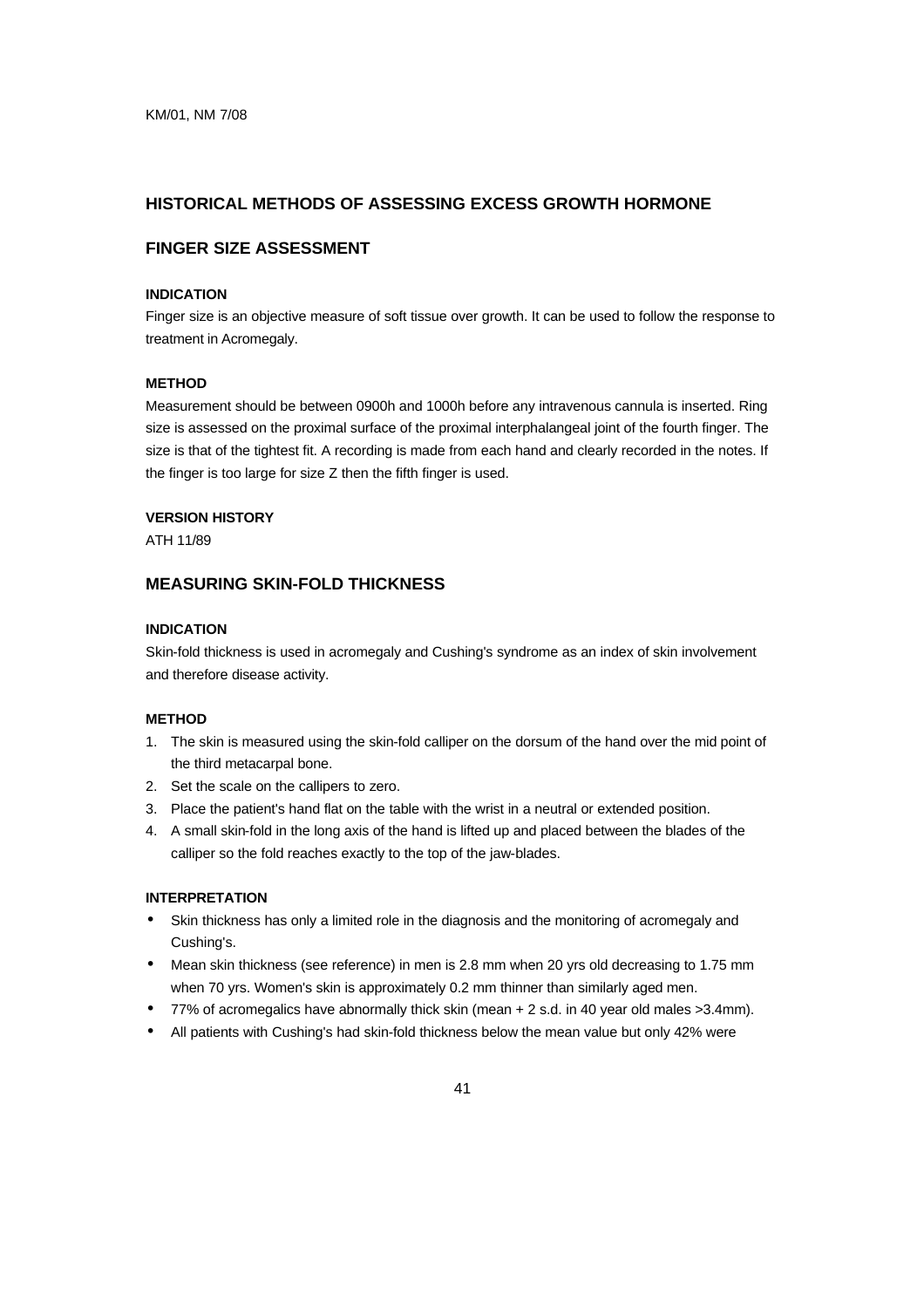abnormally thin (mean - 2 s.d. in 40 year old females <1.5 mm).

# **REFERENCE**

A.D. Wright and G.F. Joplin, Acta Endocrinologia 60, 705-711 (1969).

# **VERSION HISTORY**

ATH 12/89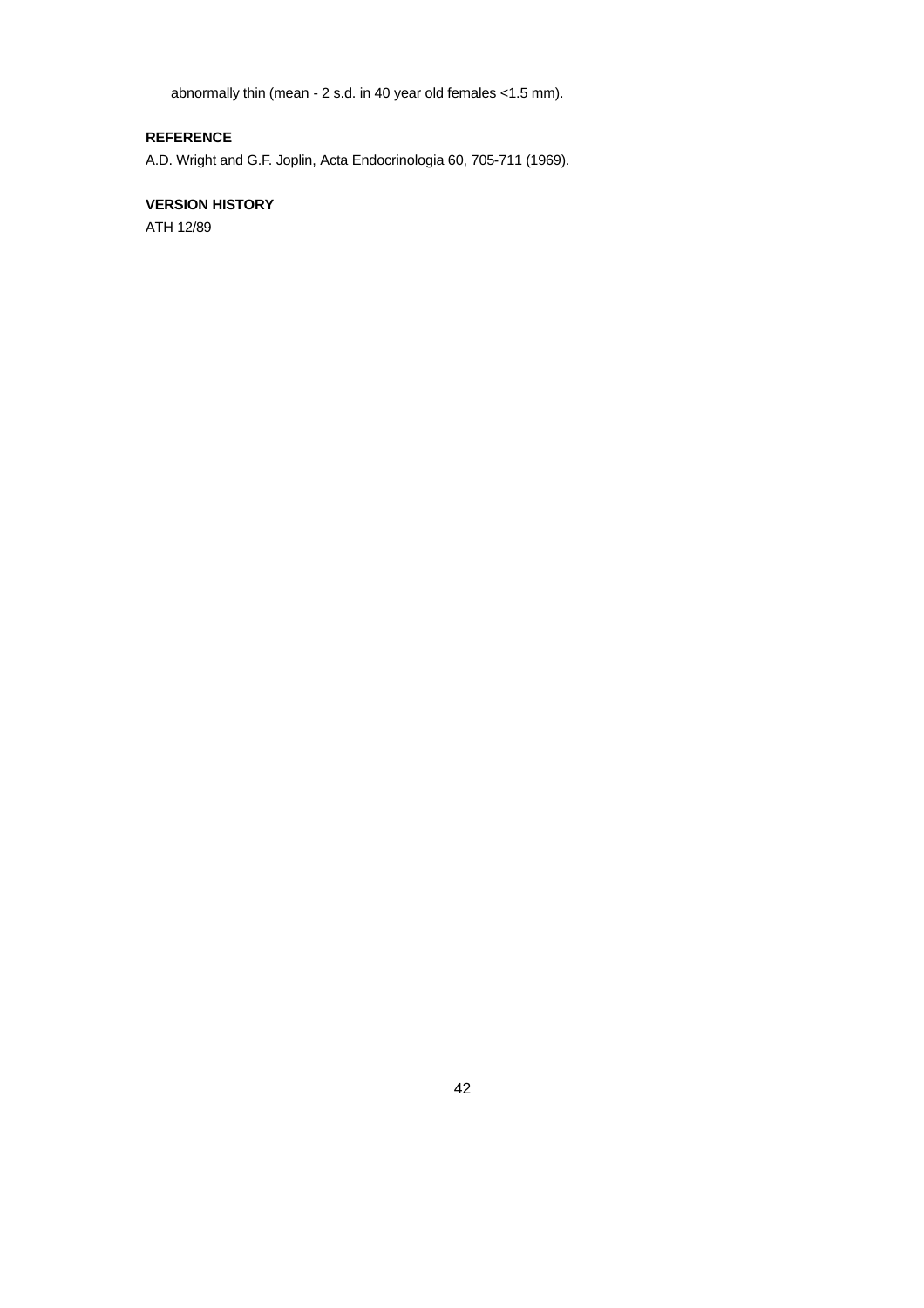# **POSTERIOR PITUITARY**

# *DIABETES INSIPIDUS*

# **WATER DEPRIVATION TEST**

### **INDICATION**

Principle: dehydrate till ADH secretion concentrates urine

Used in differential diagnosis of polyuria, separating Cranial Diabetes Insipidus (CDI), Nephrogenic Diabetes Insipidus (NDI) and Primary Polydipsia/Compulsive Water Drinking (PP). If in the basal state plasma osmolality > 295 mosmol/kg, plasma Na > 145 mmol/l and urine is hypotonic (< 300 mosmol/kg), PP is excluded and investigation goes straight to DDAVP administration.

### **CONTRAINDICATIONS**

Exclude other causes of polyuria: diuretics, chronic renal failure, hypercalcaemia, hypokalaemia, hyperglycaemia. Anterior pituitary hormone deficiency: renders results meaningless as, in particular, steroid and thyroxine deficiencies impair excretion of a free water load.

### **PREPARATION**

*THIS TEST SHOULD BE SUPERVISED BY A DOCTOR EG F1 OR F2*

Up to 8.30 hrs:

- 1. No tobacco/alcohol for 24 hrs before the test
- 2. Stop interfering medication (e.g. DDAVP (last dose 24 hours before the start of the test), diuretics) but not hormone replacement

3. Light breakfast (do not fast or limit fluids overnight).

Equipment:

- a) Blood is taken into yellow top Vacutainers, urine into Sterilin universal containers
- b) urine measuring jug.
- c) scales.
- d) DDAVP: if given intranasally, must acquaint yourself with the spray as it is not easy to use.

Supervision by nursing staff or SHO is essential.

# **SIDE EFFECTS**

If true CDI or NDI, risk of excessive dehydration.

### **METHOD**

**Stage 1 (exclusion of PP):** 8.30 – 16.30 hrs

- 1. No fluid allowed but dry food permitted (e.g. toast)
- 2. Weigh patient at time 0 and calculate weight 97% of patient's weight. Weight should be measured at hourly intervals: stop test if >3% weight loss (positive test)
- 3. Urine passed and discarded at time 0; urine then passed hourly and hourly volume estimated
- 4. Urine specimen taken for osmolality from the total hourly sample passed over 8.30 9.30hrs (U1),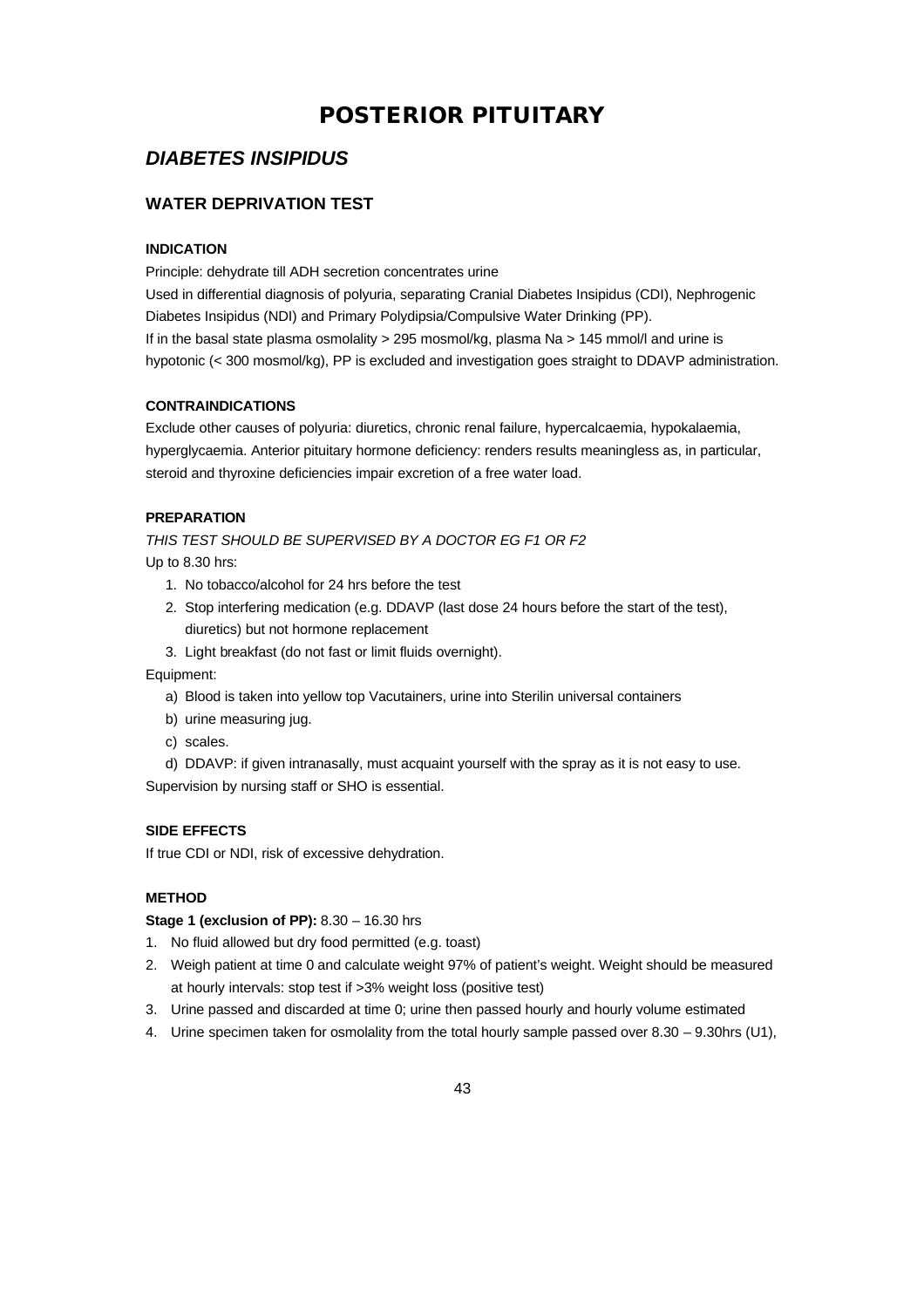11.30 – 12.30 (U2), 14.30 – 15.30 (U3), 15.30 – 16.30 (U4)

- 5. Blood taken for osmolality and plasma sodium at 9.00hrs (P1), 12.00 (P2), 15.00 (P3), 16.00 (P4). Plasma sodium measurement is *very* important and must be done on ALL blood samples.
- 6. Note down urine volumes in chart as shown below (U1-U4).

#### **Stage 2 (differential diagnosis CDI from NDI):** 16.30 – 20.30 hrs

- 7. Patient may now eat and drink freely
- 8. At 16.30 hrs, administer DDAVP: 20 mcg intra-nasally or 2 mcg i.m.
- 9. Continue to measure hourly urine volumes and take samples for osmolality from each hourly sample. There is no point measuring plasma samples (or taking any blood), as the patient are now eating and drinking freely, and we are only interested in the effects of the administered DDAVP on urine volume and osmolality.
- 10. Note down urine volumes in chart as shown below (U5-U8).

| <b>TIME</b> | <b>URINE / VOLUME</b>  |    | <b>PLASMA</b>                   |
|-------------|------------------------|----|---------------------------------|
| 0830        | Discard urine          |    |                                 |
| 0900        | Þ                      |    | Collect P1 – osmolality, U & Es |
| 0930        | Collect U1             | ml |                                 |
| 1130        | Discard urine          |    |                                 |
| 1200        | Þ                      |    | Collect P2 – osmolality, U & Es |
| 1230        | Collect U <sub>2</sub> | ml |                                 |
| 1430        | Discard urine          |    |                                 |
| 1500        | Þ                      |    | Collect P3 – osmolality, U & Es |
| 1530        | Collect U <sub>3</sub> | ml |                                 |
| 1600        | Þ                      |    | Collect P4 - osmolality, U & Es |
| 1630        | <b>Collect U4</b>      | ml |                                 |

Now give DDAVP i.m. or intranasally

| 1730 | Collect U5 | ml |  |
|------|------------|----|--|
| 1830 | Collect U6 | ml |  |
| 1930 | Collect U7 | ml |  |
| 2030 | Collect U8 | m  |  |

# **INTERPRETATION**

Complete table (see http://www.meeran.info) for urine volumes, weight, urine and plasma osmolalities, plasma sodium to assist interpretation of results.

1) *Normal*

With dehydration, plasma is concentrated but to <300 mosmol/kg. Urine also concentrates to >600 mosmol/kg.

2) *PP or partial DI*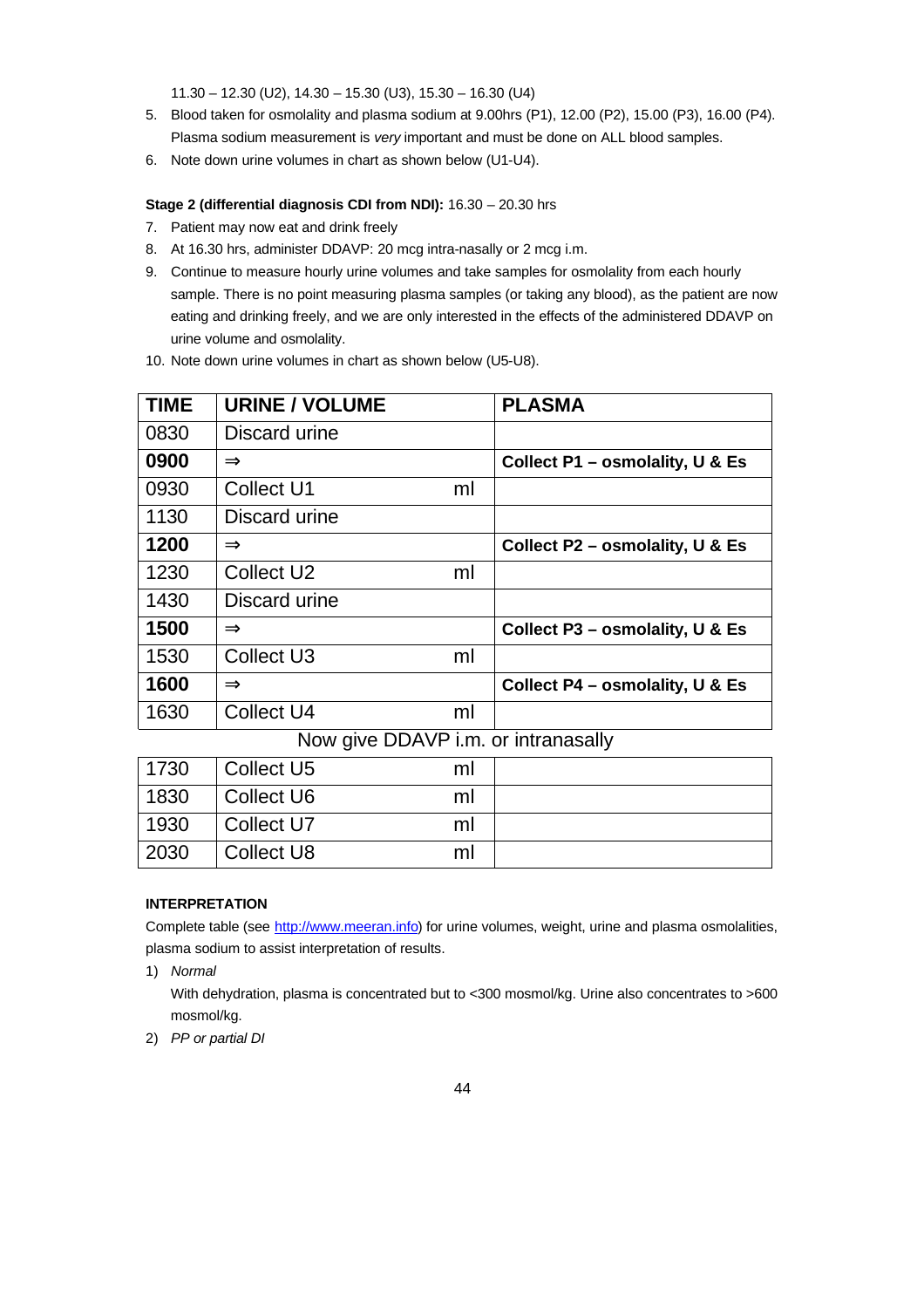Start with a low plasma osmolality, which concentrates to normal during stage 1. Urine concentrates, though may be subnormal response (see below).

3) *CDI*

Patient excessively concentrates plasma to >300 mosmol/kg with inappropriately hypotonic urine (U3:P3 or U4:P4 = <1.9). After DDAVP: CDI patient, deficient in ADH, is still able to concentrate urine to >150% of previous highest level. In NDI, patient is unable to respond to ADH or DDAVP, and concentrates urine to <150% of previous highest value.

| <b>Diagnosis</b>  | After dehydration | <b>After DDAVP</b> |
|-------------------|-------------------|--------------------|
| Normal            | >750              | >750               |
| PP or partial CDI | 300-750           | < 750              |
| <b>CDI</b>        | $300$             | >750               |
| <b>NDI</b>        | $300$             | $300$              |

Urine osmolality (mosmol/kg)

Many patients fall in the range 300-750 following water deprivation and it is often difficult to differentiate between PP and partial DI, especially following pituitary-surgery. In this instance, the plasma sodium may be helpful, since in PP, this is often low at the start of the test.

If there is a partial response, this test does not reliably differentiate between PP and partial CDI or NDI because the response to dehydration and DDAVP may be very similar:

- Polyuria of any origin (e.g. PP or CDI) washes out medullary concentration gradient, blunting maximal urinary concentration
- CDI may increase renal sensitivity to very low levels of AVP. If patient has only a partial deficiency of AVP, dehydration may therefore rapidly increase urine osmolality to maximum of which they are capable.
- Some patients with NDI can concentrate urine if plasma AVP increases to supra-physiological levels, e.g. with exogenous DDAVP.
- With PP patients avoid excess water/fluid at discharge as there is a small chance that following ddAVP and subsequent excess water intake of developing hyponatraemia.

IF THERE IS A PARTIAL RESPONSE, FURTHER INVESTIGATION IS INDICATED (see **Prolonged Water Deprivation Test** below)

### **SENSITIVITY AND SPECIFICITY**

When well performed, the WDT has a sensitivity and specificity of 95% for diagnosing and differentiating severe CDI and NDI. The incidence of false positive and false negative results for PP or partial CDI/NDI is 30-40% (investigate further).

### **REFERENCE**

Vokes et al., Endo. Metab. Clin. N. Amer. 17(2), 281 (1988).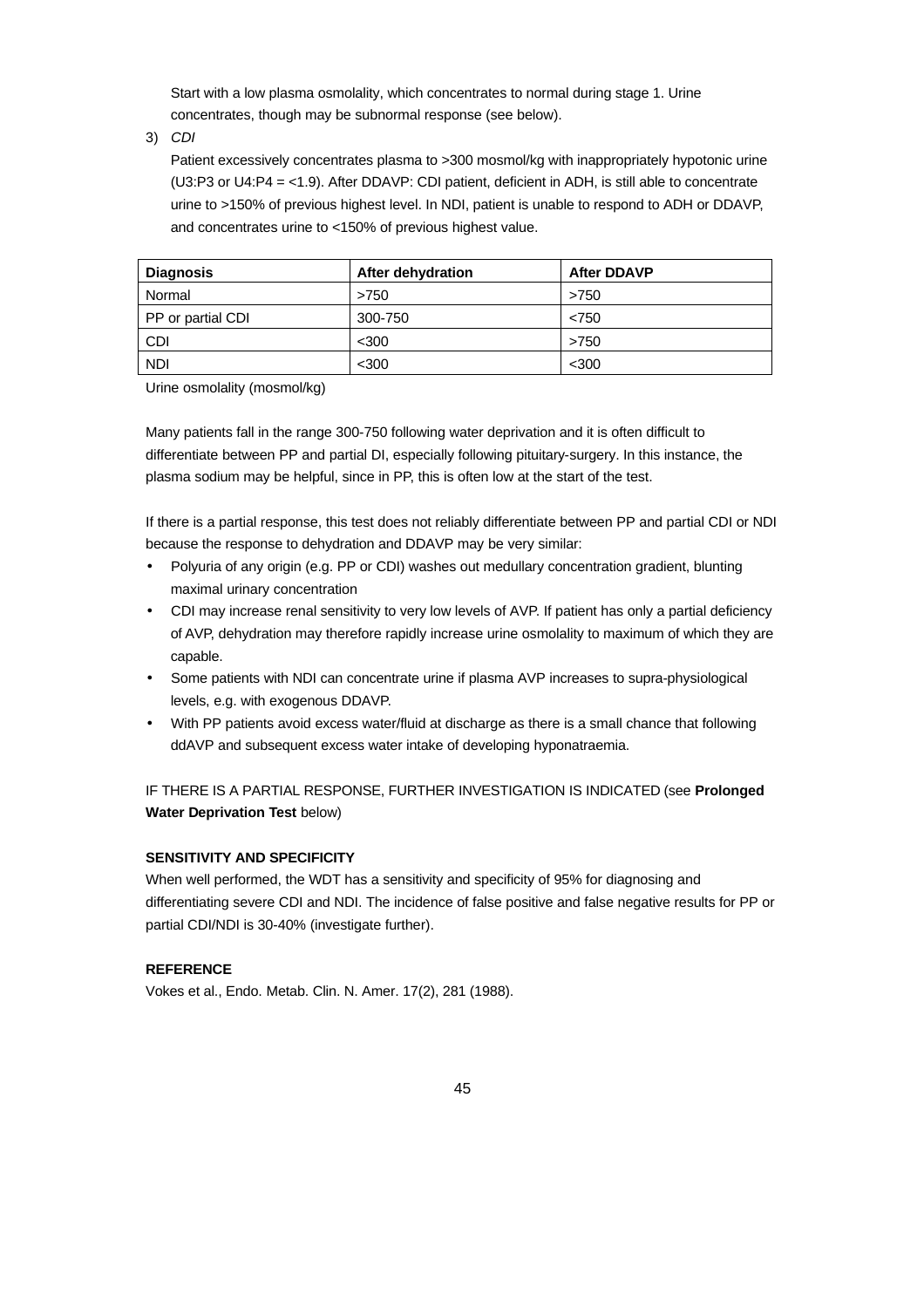### **VERSION HISTORY**

Revised KM and NM 9/08.

### **PROLONGED WATER DEPRIVATION TEST (MILLER AND MOSES)**

#### **INDICATION**

This is only to be performed if there is doubt distinguishing partial DI eg in a patient who has had pituitary surgery, from a patient with psychogenic polydipsia following a standard water deprivation test.

## **METHODS**

Liaise with the Duty Biochemist the day before the test.

The patient must be nil by mouth from 18:00 the day before the test and arrive on Clinical Investigation Unit by 7:45.

Weigh patient at time 0 and calculate weight 97% of patient's weight. Weight should be measured at hourly intervals: stop test if >3% weight loss (positive test)

Collect urine for osmolality hourly

Collect plasma for osmolality every 2 hours

All osmolalities should be measured immediately (

Water deprivation should be continued until three consecutive urine osmolalities show <30mosm/kg increase (ie has reached a plateau).

When a plateau has been reached, give 2mcg im ddAVP. Patient is then allowed to drink.

### **INTERPRETATION**

1). *Normal response*: urine osmolality rises to reach a plateau and does not increase further in response to ddAVP. Plasma osmolality is maintained within the normal range. U:P >2 at the end of dehydration.

2). *Primary psychogenic polydipsia:* before ddAVP urine maximum osmolality >290mOsm/kg with no further rise in urine osmolality after ddAVP. Baseline plasma osmolality is usually low.

3) *Partial cranial DI*: a rise in urine osmolality of 9% or more after ddAVP suggests partial cranial DI ie endogenous maximal AVP secretion is insufficient to maximally concentrate the urine.

#### **REFERENCE:**

1. Adapted from Bart's Endocrine Protocols

| Time  | Hours | Urine Osm      | Plasma Osm     | Weight |
|-------|-------|----------------|----------------|--------|
| 08:00 | 0     | U1             | P <sub>1</sub> | yes    |
| 09:00 |       | U <sub>2</sub> | ۰              |        |
| 10:00 | 2     | U <sub>3</sub> | P <sub>3</sub> | yes    |
| 11:00 | 3     | U4             |                |        |
| 12:00 | 4     | U <sub>5</sub> | 05             | yes    |
| etc   | etc   | etc            | etc            | etc    |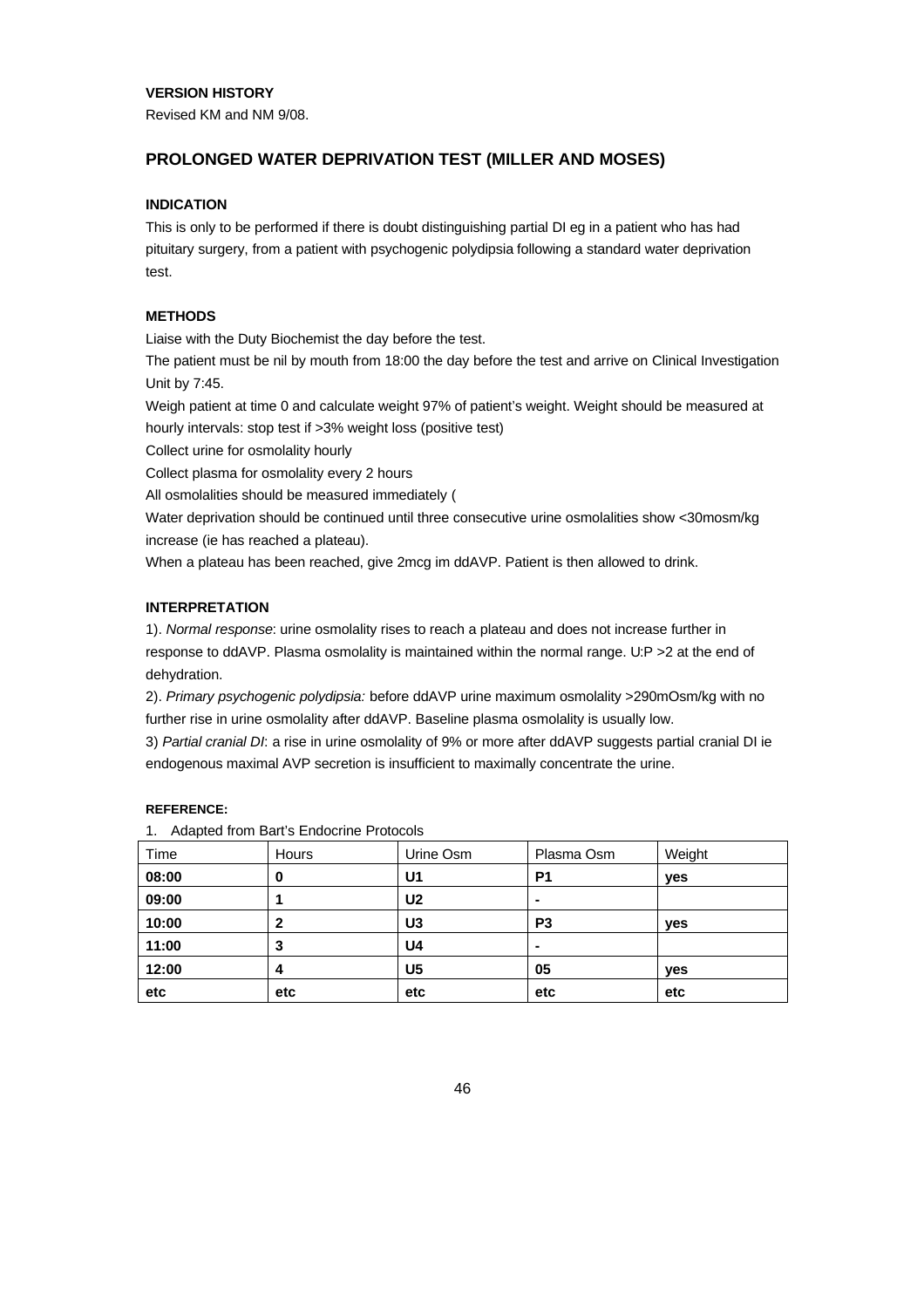# **THERAPEUTIC TRIAL OF DDAVP**

### **INDICATION**

Used when partial response to water deprivation test to differentially diagnose Primary Polydipsia (PP) and partial Cranial Diabetes Insipidus (CDI) or Nephrogenic Diabetes Insipidus (NDI).

# **SIDE EFFECTS**

Water intoxication in PP

### **METHOD**

- 1. Admit to hospital
- 2. Monitor daily: fluid input and output, body weight, U+Es and urine osmolality.
- 3. Patient observed for 2 days and then 10 mcg DDAVP given intranasally od for at least 2-3 days.

#### **INTERPRETATION**

- *Partial CDI*: prompt improvement in thirst and polyuria
- *NDI*: no effect; can be treated for further 2–3 days with a 10 fold increased dose to see if defect partial or complete
- *PP*: decreased polyuria with no change in polydipsia. Causes weight gain, increased urine osmolality and progressive dilutional hyponatraemia, which may develop rapidly and severely (hence need for hospitalisation)

# **SENSITIVITY AND SPECIFICITY**

Small possibility of false diagnosis of PP as hyponatraemia may occur in 5% of CDI who continue to drink excessively on DDAVP because of associated abnormal thirst or prolonged habit

### **REFERENCE**

Vokes et al., Endo. Metab. Clin. N. Amer. 17(2), 281 (1988).

MLB 10/89; reformatted BK 7/00.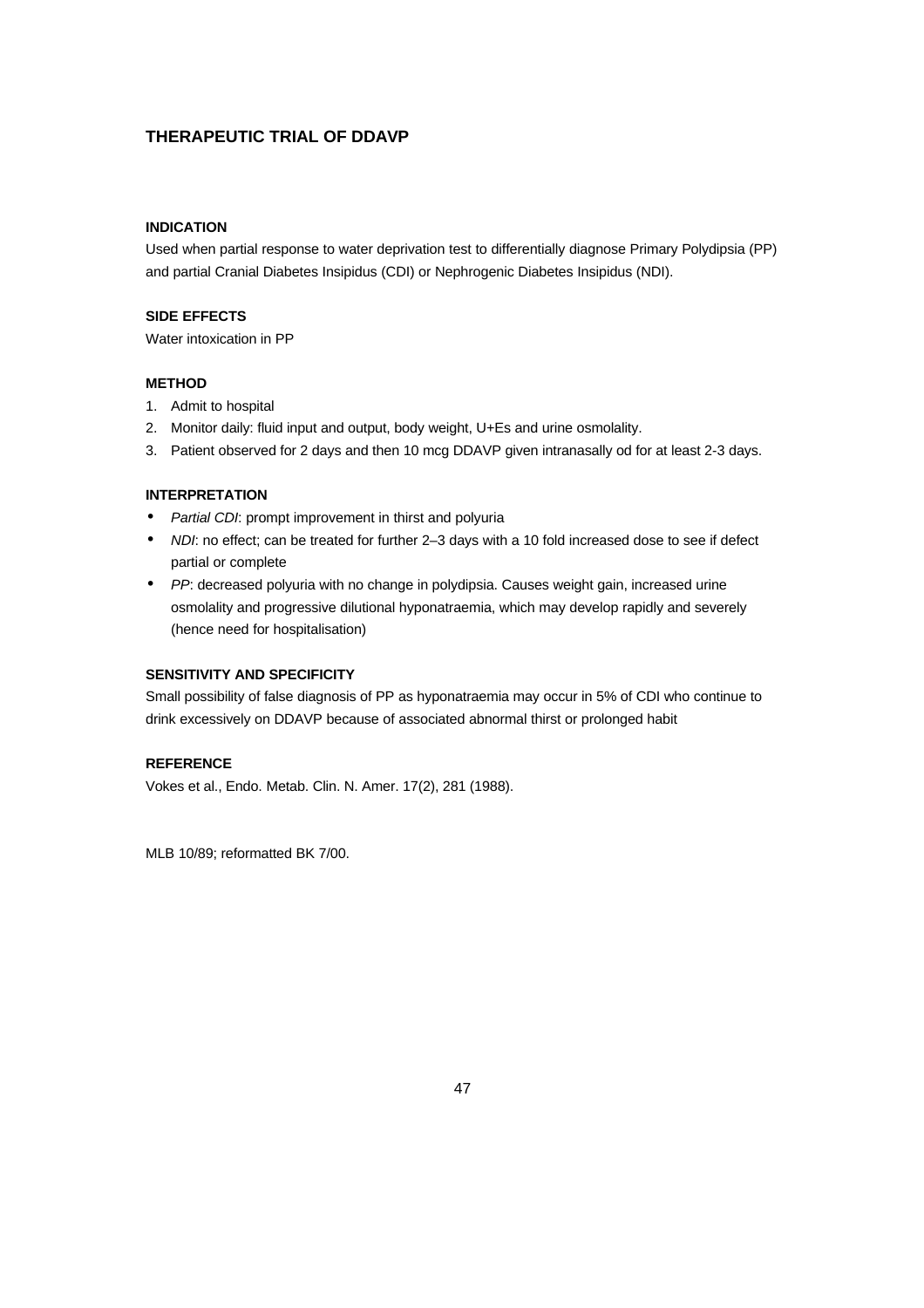# **ADRENAL INVESTIGATIONS**

# **SHORT SYNACTHEN TEST**

#### **INDICATION**

Used in the diagnosis of hypoadrenalism as a screening test.

It is an increasingly used alternative to the insulin tolerance test to diagnose secondary hypoadrenalism due to pituitary hypofunction. However, it should *not* be used in the early postoperative assessment of the hypothalamic-pituitary-adrenal axis (an insulin tolerance/glucagon stress test should be used instead).

May also be used to ascertain that the adrenals are functioning normally after a prolonged course of corticosteroids, or after suppression by Cushing's syndrome (e.g. after removal of a unilateral Cushing's adrenal adenoma).

Diagnosis and characterisation of 21-hydroxylase deficiency and other causes of adrenal hyperplasia. Diagnosis of non-classical congenital adrenal hyperplasia in the context of a hyperandrogenic woman, **if** the morning follicular-phase baseline 17-hydroxyprogesterone is >6.0 nmol/l.

### **CONTRAINDICATIONS**

Definitely not required for assessment of hypoadrenalism if random cortisol > 550nmol/l. If a random cortisol >450, patients are very likely to pass the test, and some feel that in this circumstance, the test is not usually warranted.

### **SIDE EFFECTS**

None

#### **PREPARATION**

If on steroids ensure that none is taken the night prior to the test or on the morning of the test. The final dose of hydrocortisone should be at midday, on the day prior to the test. HRT or any oestrogen should be discontinued for 6 weeks before the test. In patients in whom the test is being used to screen for 21 hydroxylase deficiency, the test should be done in the follicular phase because progesterone levels rise substantially in the luteal phase, and there is some cross reaction between the 17 OHP assay and the Progesterone assay. Admission is required if there is a risk of Addisonian crisis (virtually never). 18-20g cannula Saline flush 10ml syringes x 4 3 red top Vacutainers for cortisol (same samples for 17-OH progesterone) 1 EDTA tube (purple top Vacutainer) for ACTH basal sample. 1 ampoule of 250 micrograms tetracosactrin (Synacthen)

#### **METHOD**

1. 0900h: take 7 ml blood for cortisol (red top Vacutainer) and ACTH (purple top, on ice to lab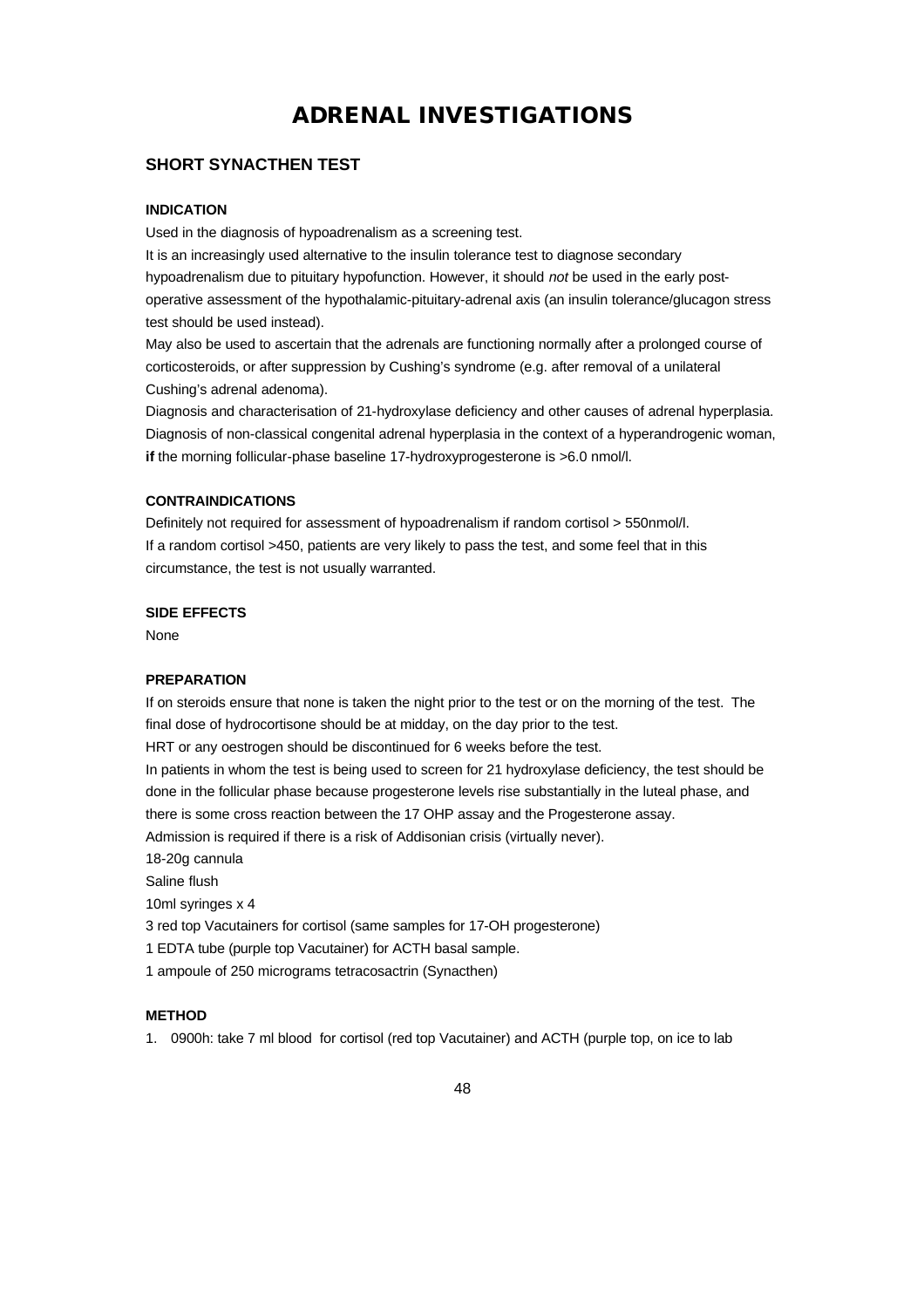immediately).

- 2. Give 250micrograms tetracosactrin IM (ideally) or IV.
- 3. 0930h: Take 7 ml blood for cortisol.
- 4. 1000h: Take 7 ml blood for cortisol.
- 5. For the diagnosis of congenital adrenal hyperplasia the samples taken for cortisol are also analysed for 17-OH progesterone to exclude 21-hydroxylase deficiency. In some cases 17-OH pregnenolone is measured to differentiate between 21-OH and 3ß-HSD deficiency.

### **INTERPRETATION**

Normal response if test done at 0900h (considerable diurnal variation):

Stimulated plasma cortisol >550 nmol/l

Incremental rise of at least 170 nmol/l

- If impaired cortisol response, and ACTH >200 ng/l then diagnosis is primary adrenal failure.
- If ACTH <10ng/l then diagnosis is secondary adrenal failure
- Response of 17-OH progesterone in suspected 21-hydroxylase deficiency (non-classical): marked rise after ACTH stimulation (>30 nmol/l), which varies according to whether the patient is homozygous or heterozygous. Reference for nomogram: New et al., JCEM 57, 320-326 (1983).

#### **SENSITIVITY AND SPECIFICITY**

A normal cortisol response does not exclude adrenal failure, since impending adrenal failure might be associated with a much greater loss of zona glomerulosa function. The latter would be suggested by an elevated plasma renin activity.

If equivocal result and no urgency, repeat test after a few weeks.

An abnormal response is consistent with primary or secondary adrenal failure, and should be investigated further. Consider long synacthen test or pituitary function testing.

### **REFERENCES**

*Hypoadrenalism* Clayton R.N., BMJ 298, 271-272 (1989). Burke C.W., Clinics in Endo. Metab. 14, 947-976 (1985). *Adrenal hyperplasia* Savage M.O., Clinics in Endo. Metab. 14, 893-907 (1985). Azziz et al. J. Clin. Endo. Metab. 78, 810-5 (1994).

### **VERSION HISTORY**

JW 12/89, KM 07/01, TT and NM 8/08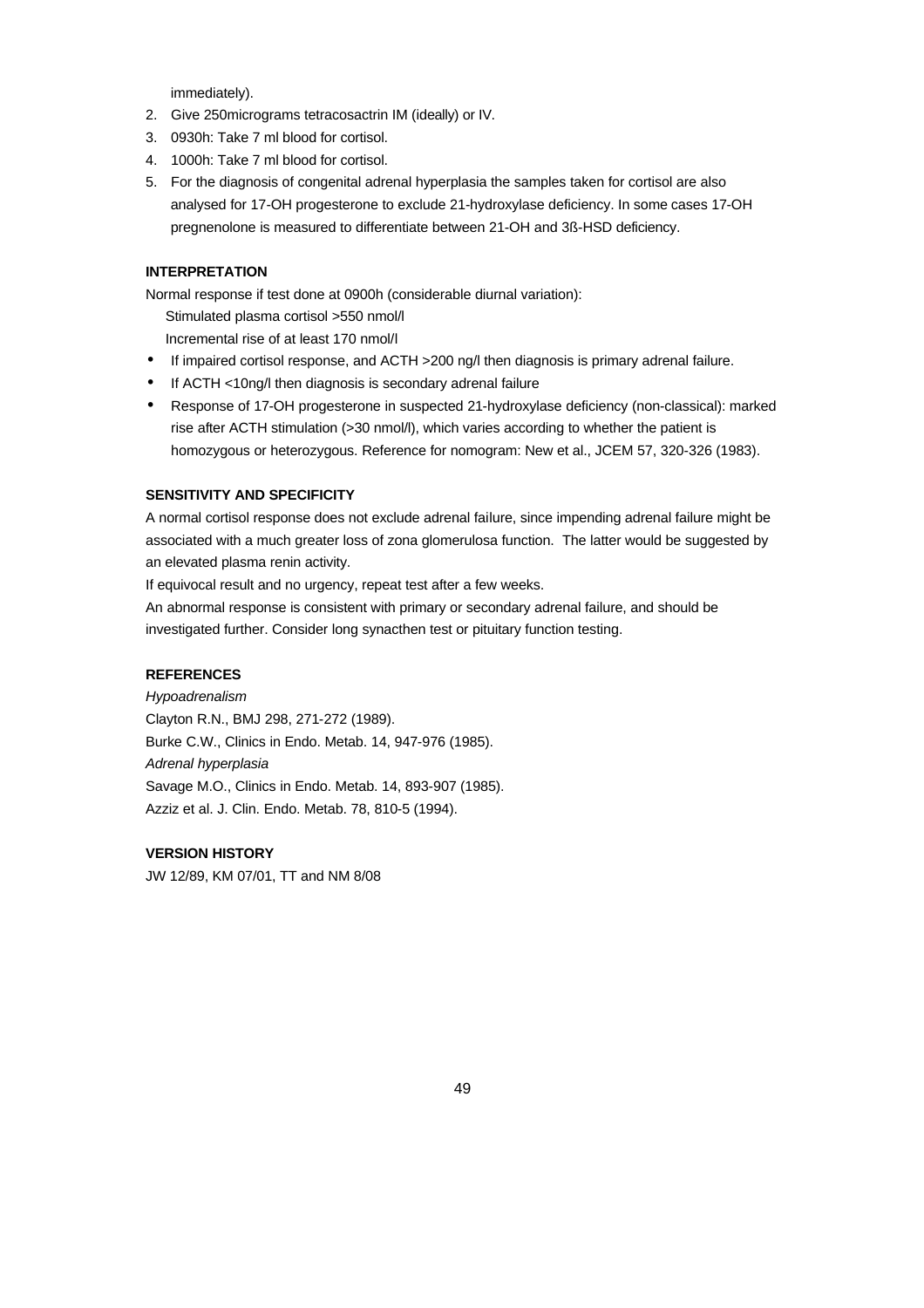# **LONG SYNACTHEN TEST**

### **INDICATION**

Confirmation of diagnosis of hypoadrenalism.

Differentiating primary and secondary hypoadrenalism (note that measurement of basal 0900h ACTH levels is far more sensitive than cortisol response in the long synacthen test). The first 3 samples should give the same result as the short synacthen test.

# **SIDE EFFECTS**

None

#### **PREPARATION**

Patients who have already been taking corticosteroids should have the last dose 24 hours before the start of the test. Admit the patient if there is a risk of an Addisonian crisis (virtually never). Patients with pituitary disease are usually safe if they have an intact renin-angiotensin (aldosterone) axis. Once the test has commenced, dexamethasone will not interfere with the cortisol result. (Do not use hydrocortisone or prednisolone, which will interfere with the cortisol assay). Use 0.75 mg for 5mg prednisolone equivalent.

1 mg tetracosactrin (depot preparation). This is not the same as ordinary Synacthen! 18-20g cannula.

6 red top Vacutainers. 1 purple top Vacutainer for ACTH. Syringes. Saline flush.

#### **METHOD**

| 0900h | insert cannula and flush                  |
|-------|-------------------------------------------|
|       | take blood for baseline cortisol and ACTH |
|       | give 1 mg depot synacthen i.m.            |
| 0930h |                                           |
| 1000h | Take blood                                |
| 1100h | for cortisol                              |
| 1300h | measurement                               |
| 1700h | $(i.e.$ additional $2, 4, 8$ and $24h$ )  |
| 0900h |                                           |

### **INTERPRETATION**

- *Normal response*: baseline cortisol >170 nmol/l with rise to >900 nmol/l (peak)
- *Samples at 9*.00, 9.30 and 10.00 can be interpreted as for a short synacthen test.
- *Primary adrenal insufficiency*: little or no response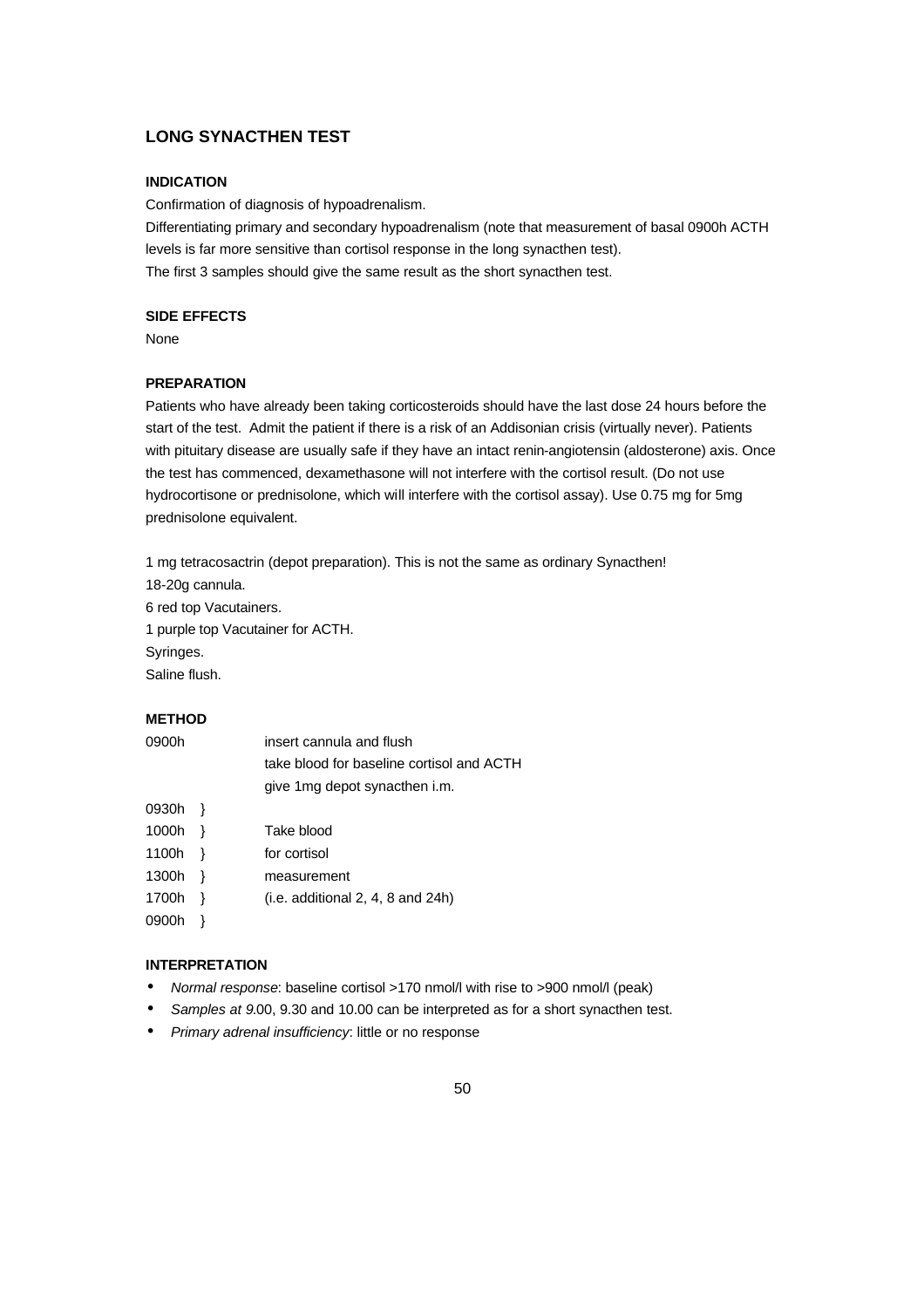- *Secondary adrenal insufficiency*: some patients may show a rise in cortisol, which may be delayed (but a subnormal response does not exclude this – measure ACTH levels).
- Patients with a subnormal response can still have their steroids weaned (by 1mg pred per month).

# **SENSITIVITY AND SPECIFICITY**

More sensitive than short synacthen test for primary adrenal insufficiency (for nomogram see Burke et al 1985).

# **REFERENCE**

Burke C.W. et al., Clin. Endo. Metab. 14, 947-976 (1985).

# **VERSION HISTORY**

KM 01/97 updated KM 07/01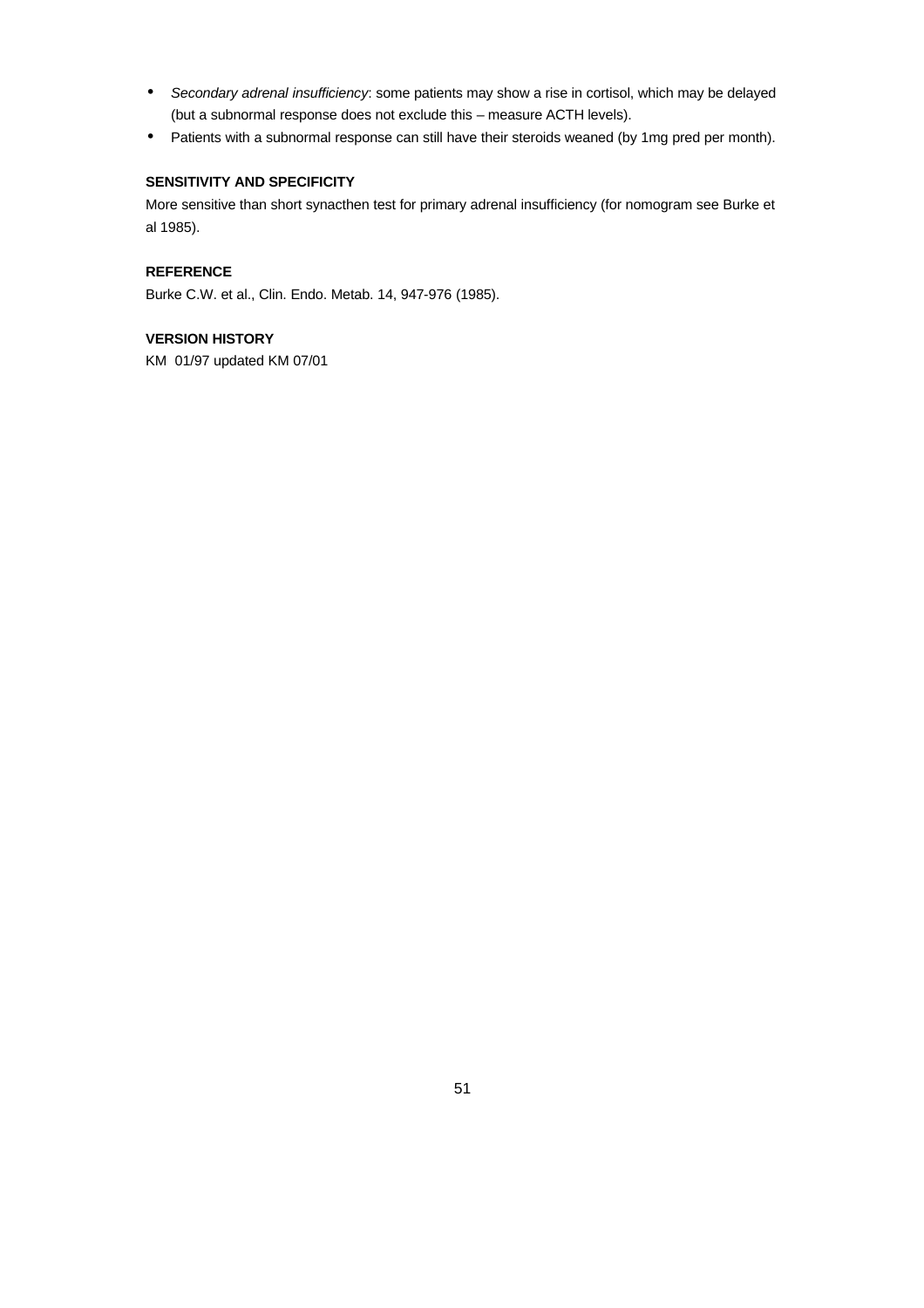# *ADRENAL TUMOURS*

All patients should be referred to Mr Fausto Palazzo, Endocrine Surgeon, at Hammersmith Hospital. If adrenalectomy is being performed for an adrenal mass associated with Cushing's syndrome, the patient will need to be treated and well controlled for at least 6 weeks with either metyrapone/ketoconazole. These patients will need to be discussed at the Endocrine MDT

### **OPERATIVE MANAGEMENT OF BILATERAL ADRENALECTOMY**

Discuss with surgeon and/or anaesthetists in advance.

1. Unilateral non Cushing's (non cortisol secreting) adenomas (eg Conn's or

phaeochromocytomas) rarely need hydrocortisone cover for surgery or cortisol monitoring following an adrenalectomy.

2. Unilateral Cushing's patients or bilateral adrenalectomy patients will need steroid replacement (see table below). In either case clinical and biochemical monitoring is mandatory.

Traditionally, 100mg hydrocortisone qds has been used for early hydrocortisone cover. However, the majority of patients now undergo laparoscopic rather than open adrenalectomy. Hydrocortisone should be started on induction with either 50 mg qds IM or with an IV infusion of 2.1 mg per hour (write up 50 mg over 24 hours). IV boluses are not appropriate, as the half life of cortisol is short, and plasma cortisol levels fall to undetectable levels in between doses in endocrine patients. These are very different from asthmatics, where IV boluses are given in ADDITION to normal adrenal function. Start infusion with the premed: hydrocortisone for 24 hrs at 2.1 mg/hr i.v.

| Dav | Hydrocortisone                              | <b>Fludrocortisone</b> |
|-----|---------------------------------------------|------------------------|
|     | 50 mg/24 hrs IV (2.1 mg/hr) or 50 mg IM qds |                        |

#### **Postoperative management**

If there are **no post-operative complications**, the following is a guide to prescribing replacement:

| Day     | <b>Hydrocortisone</b>                       | <b>Fludrocortisone</b> |
|---------|---------------------------------------------|------------------------|
|         | 50 mg/24 hrs IV (2.1 mg/hr) or 50 mg IM qds | 50 mcg p.o. od         |
| $2 - 4$ | 20-10-10mg qds PO                           | 50 mcg p.o. od         |
| $5-6$   | 15mg (6am) + 10 mg (noon) + 5 mg (6pm) PO   | 50 mcg p.o. od         |
| $7+$    | 10mg (6am) + 5 mg (noon) + 5 mg (6pm) PO    | 50 mcg p.o. od         |

Cushing's syndrome caused by a unilateral adenoma can cause suppression of both the pituitary and the contralateral adrenal, and this can take a long time to recover. These patients require synacthen tests before hydrocortisone can be discontinued. Obviously bilateral adrenalectomies will require hydrocortisone and fludrocortisone for life.

#### *Post operatively – if complications:*

If on day 1 it appears that patient may need prolonged parenteral hydrocortisone, measure plasma cortisol and adjust dose as necessary.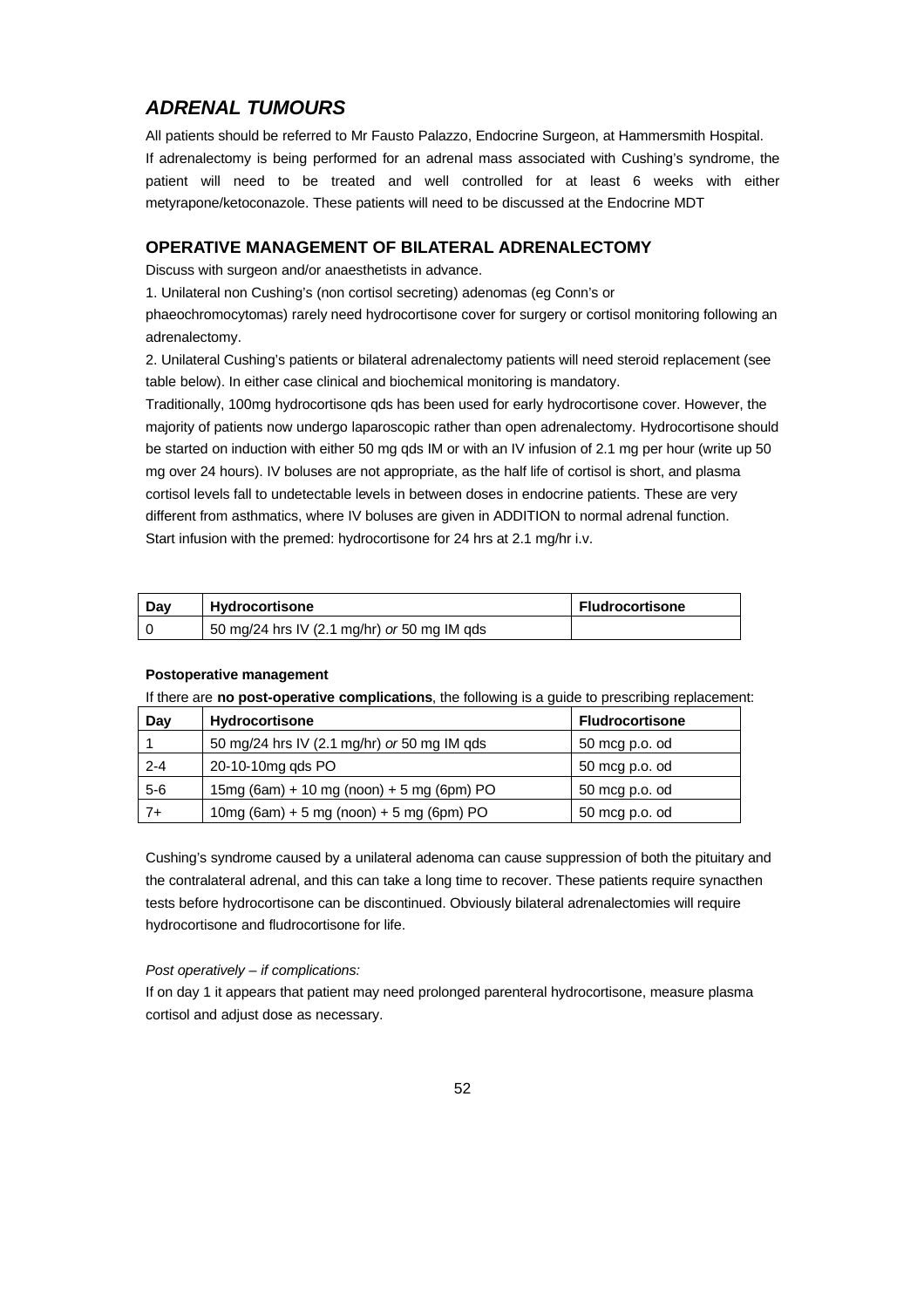# **On discharge**

Prescribe the following for eTTAs:

- Hydrocortisone 10 mg / 5 mg / 5 mg
- Fludrocortisone 50 mcg od

Ensure the patient has the following organised:

- They should be given a steroid card and understand 'sick day rules' for hydrocortisone replacement.
- An HCDC should be organised at their first clinic visit.
- They need a Medic Alert badge/bracelet: contact details should be given. Bracelet is free if on benefits (£30 otherwise). Full address in index.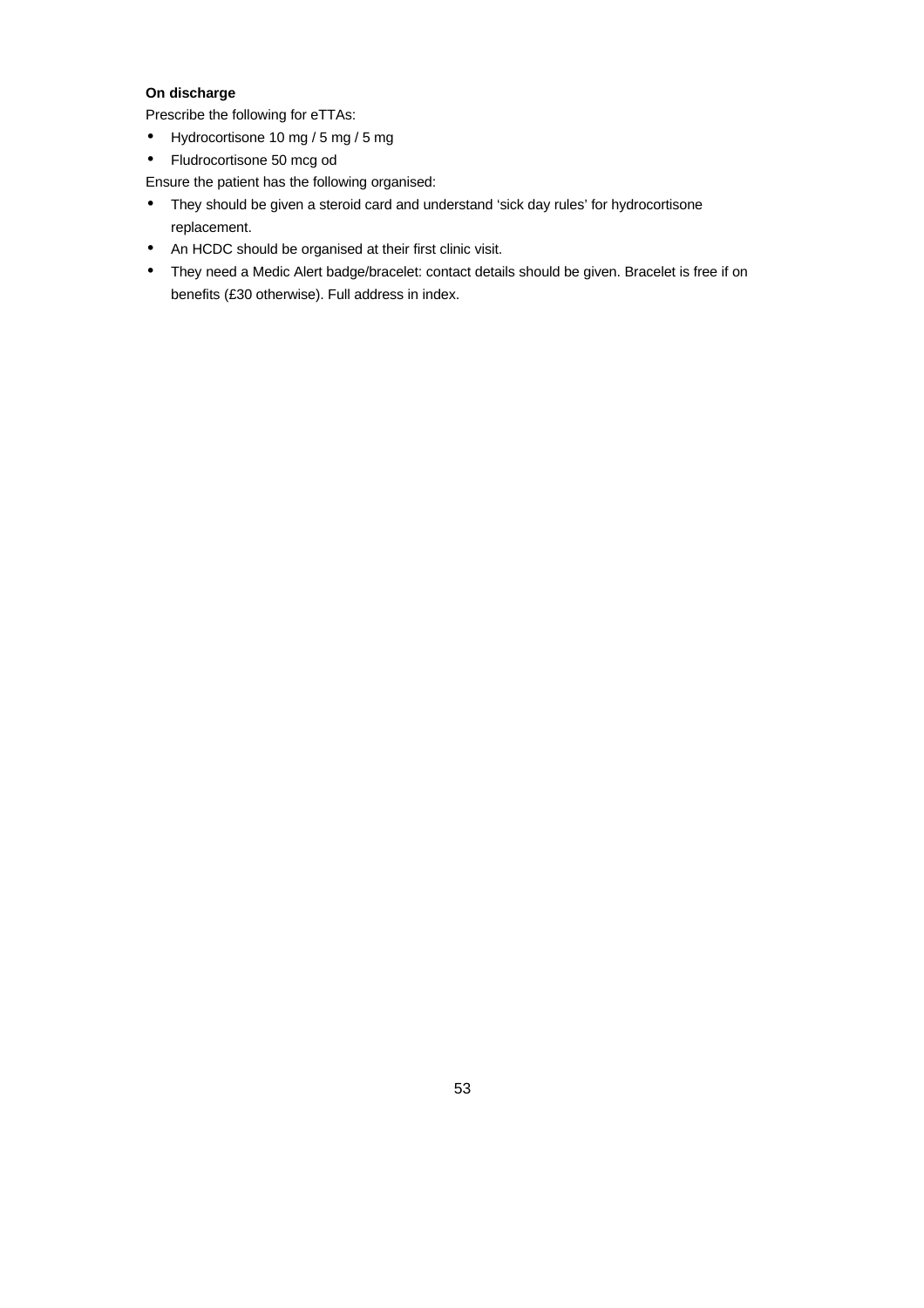# *HYPERALDOSTERONISM*

# **PLASMA ALDOSTERONE, AND PLASMA RENIN ACTIVITY**

# **INDICATIONS**

- Accelerated hypertension.
- Drug resistant hypertension
- Hypertension and adrenal incidentaloma
- Hypertension with hypokalaemia, spontaneous or easily provoked, i.e. by diuretics or sodium loading – consider if plasma potassium is <3.6mmol/L. As the treatment of hyperaldosteronism is far more effective in correcting hypokalaemia rather than the hypertension extensive investigation in normokalaemic patients is not justified.

#### **CONTRAINDICATIONS.**

None

### **SIDE EFFECTS**

None

#### **FIRST LINE INVESTIGATION OF PRIMARY HYPERALDOSTERONISM (CASE DETECTION):**

It is important to remember that normokalaemic hypertension constitutes the most common presentation of this disease. Therefore, hypokalaemia alone has a low positive predictive value for primary hyperaldosteronism.

### Random plasma aldosterone/renin ratio

Outpatient procedure

Stop beta blockers for 2 weeks prior to the sample, as beta blockers prevent renin release and stop spironolactone 6 weeks before sample.

Other drugs need not be stopped unless further investigations are required (see below)

Supply details of all therapy on request form

Ensure adequate salt intake – NOT loading

Correct severe hypokalaemia (<3.0 mmol/L) first, as a low potassium directly will reduce aldosterone secretion.

### **Method**

Sit patient quietly for at least 10 minutes 1 X Lithium heparin sample (green top vacutainer) Send urgently to lab (within half an hour) – NO ice needed: Ice will cause cryoactivation (conversion of pro-renin into renin), artificially giving a high apparent renin activity.

### **Analysis**

Carried out in Dept of Chemical Pathology, St Mary's Hospital Contact: Mrs Sophie Barnes or Mr Mike Scanlon: Tel. 020 7886 1259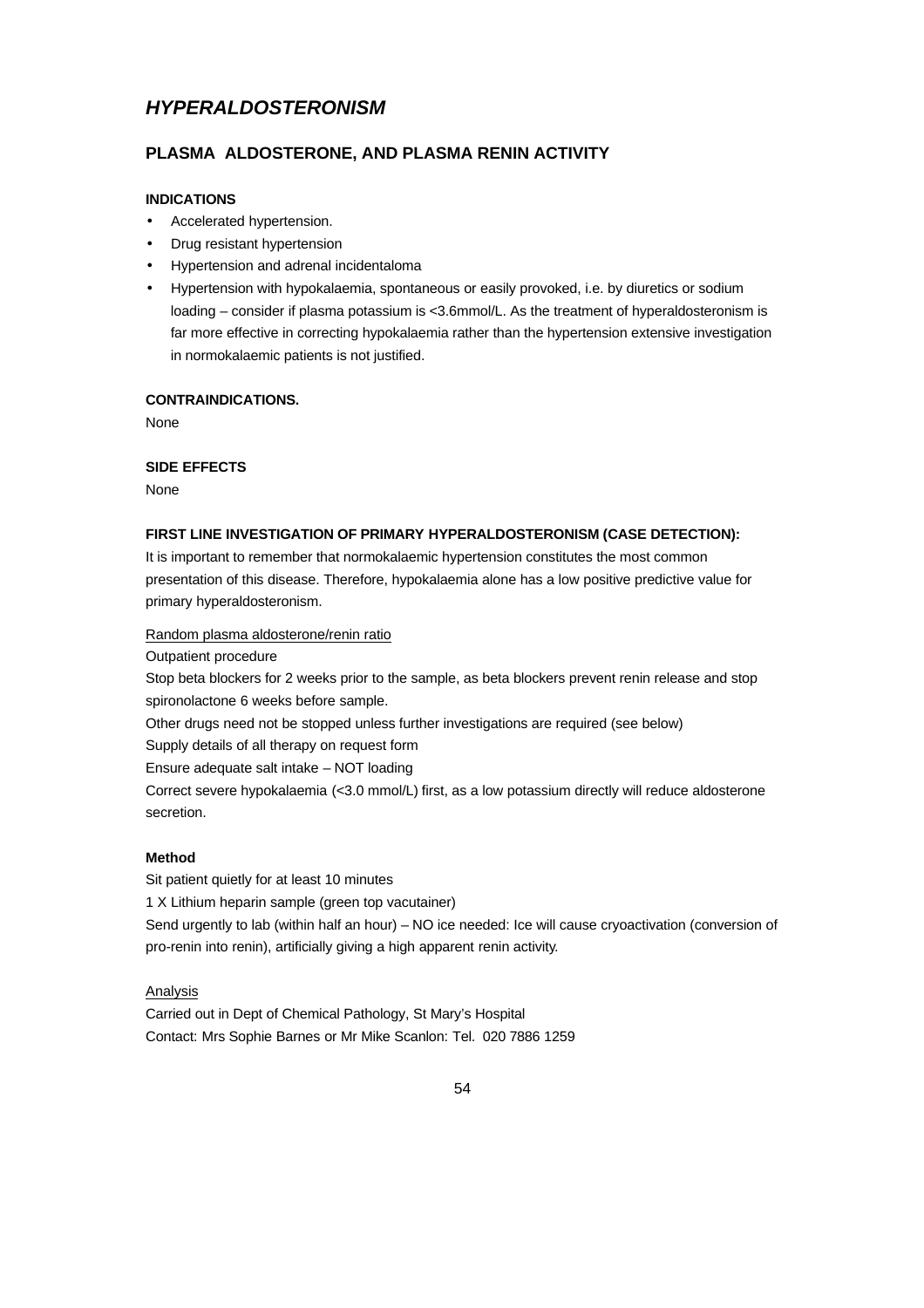If clinical details and list of medications are provided then St Mary's are very helpful in supplying a full interpretation of results.

#### **Interpretation of results**

Aldosterone/renin ratio

>2000 Conn's likely if renin ≤ 0.3 pmol/mL/h 800 - 2000 Possibly Conn's, investigate further <800 Conn's unlikely

For diagnosis of Conn's: low renin expected

Plasma renin ≤0.3 pmol/ml/hr (ref. 0.5-3.1) Aldosterone usually > 350 pmol/L (ref. 100-800) ie. may be normal or high

# **SECOND LINE INVESTIGATION: CONFIRMATION OF PRIMARY HYPERALDOSTERONISM Saline infusion test:**

Stop spironolactone and epelerone for 6 weeks before the test

Stop beta blockers, calcium channel antagonists, ACE inhibitors and AT2 blockers for 2 weeks before the test.

Can continue to use alpha blockers to manage hypertension eg doxazosin

Ensure plasma K in normal range (ideally >4) prior to performing test

Examine patient for signs of cardiac failure. This test should not be performed in patients with severe uncontrolled hypertension, renal insufficiency, cardiac insufficiency, cardiac arrhythmia, or severe hypokalemia.

Patients stay in the recumbent position for at least 1 hour before test begins.

Cannulate and take blood for plasma aldosterone, plasma renin activity, U and Es.

Infuse 2 litres of 0.9% saline over 4 hours, starting at 9.00 a.m. Blood pressure, oxygen saturation and heart rate are monitored throughout the test. After 4 hours (ie 13:00), take further blood sample for aldosterone, U and Es (IV saline infusion can promote hypokalaemia).

#### **Interpretation**

Principle of test is that the lack of suppression of aldosterone excretion with intravascular expansion indicates primary hyperaldosteronism.

Post-infusion plasma aldosterone levels <140 pmol/L (5 ng/dL ) make the diagnosis of primary hyperadosteronism unlikely, and levels >280pmol/ (10 ng/dL) are a very probable sign of primary hyperaldosteronism. Values between 140 – 280 pmol/L (5 - 10 ng/dL) are indeterminate.

#### **References:**

Rossi GP et al Prospective evaluation of the saline infusion test for excluding primary hyperaldosteronism due to an aldosterone producing adenoma. Journal of Hypertension 25:1433- 1442

Funder JW et al Primary hyperaldosteronism guidelines: Case detection, diagnosis and treatment of patient with primary hyperaldosteronism: An Endocrine Society Clinical Practice Guideline. JCEM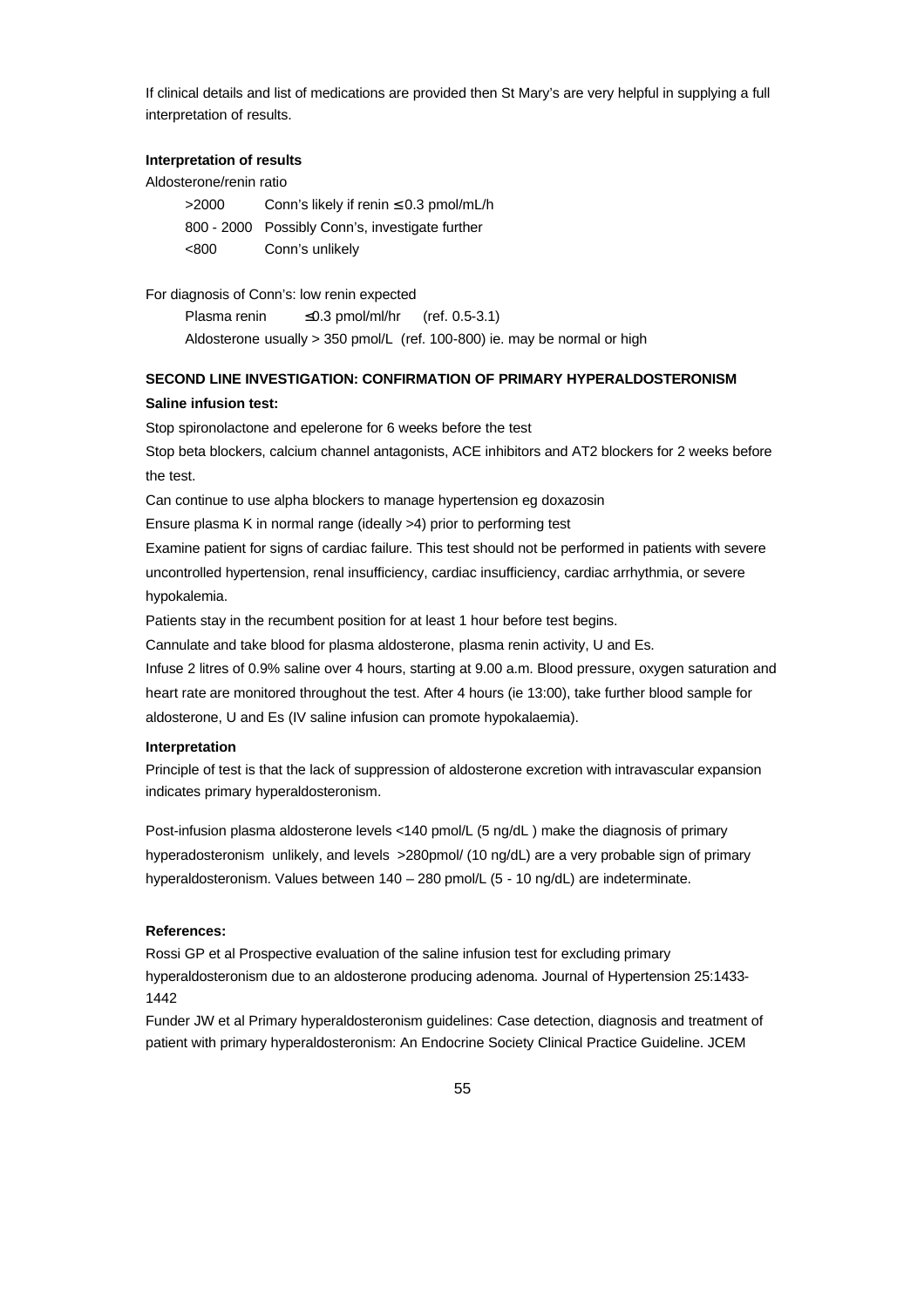# **ADRENAL VENOUS SAMPLING FOR ALDOSTERONE**

### **INDICATION**

Once primary hyperaldosteronism has been confirmed biochemically, this allows distinction between unilateral and bilateral disease.

# **CONTRAINDICATIONS**

Discuss with radiologist: Bleeding tendency. Accelerated Hypertension. Allergy to contrast. Significant ischaemic heart disease. If patient on aspirin/clopidogrel, discuss with radiology.

### **SIDE EFFECTS**

Bleeding. Adrenal infarction rarely.

# **PREPARATION**

Remember liquorice ingestion and carbenoxolone may mimic hyperaldosteronism.

Discontinue drugs:

| Spironolactone, oestrogens       | 6 weeks |
|----------------------------------|---------|
| <b>Diuretics</b>                 | 4 weeks |
| <b>ACE Inhibitors and NSAIDs</b> | 2 weeks |
| Calcium antagonists              | 1 week  |
| Sympathomimetics                 | 1 week  |
| Beta-blockers                    | 1 week  |

If anti-hypertensive therapy needs to be continued then prazosin, doxazosin or bethanidine may be used.

Patient should be on unrestricted sodium intake before admission.

The day before the procedure, check FBC,  $U + E$ , INR,  $G + S$ .

Consent (risks of bleeding from sheath sites, venous thrombosis). (done by radiology)

Fast overnight.

8 Plain tubes (red top Vacutainers).

Tetracosactrin 250 micrograms (Synacthen).

Arrangements for immediate transfer of samples to laboratory. Two assistants required for this.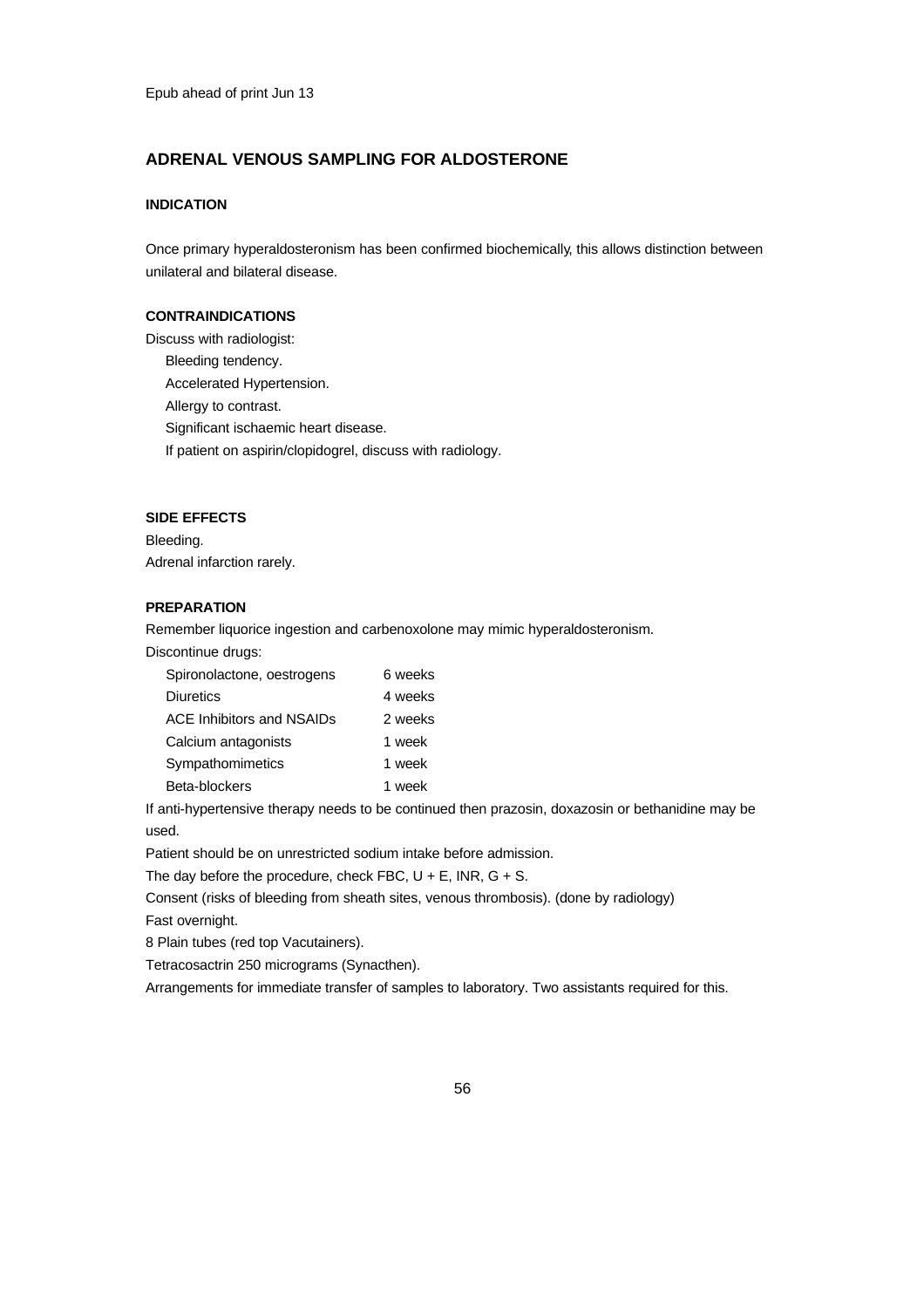# **METHOD**

Catheter inserted via femoral vein and adrenal veins selectively cannulated under X-ray control. Bolus of Synacthen may be given 20 minutes prior to sampling. Samples taken simultaneously for cortisol, DHEAS, androstenedione and aldosterone.

#### **INTERPRETATION**

Normal adrenal vein aldosterone 100–400 ng/dl. In aldosterone producing adenoma the ipsilateral value is 1000–10000 ng/dl. Ratio of >10:1 between sides is considered diagnostic. Confirm that adrenal veins have been cannulated by comparing cortisol and adrenal androgen levels on the two sides.

# **SENSITIVITY AND SPECIFICITY**

The main problem with this procedure is difficulty in catheterising the right adrenal vein, this is because it enters the inferior vena cava at an acute angle and may be multiple. Even in the best hands cannulation is not possible in 26% of patients.

In patients in whom both adrenal veins are successfully cannulated this procedure is 90-95% successful in correctly distinguishing between idiopathic (bilateral) hyperaldosteronism and aldosterone producing adenoma by demonstrating a unilateral increase in aldosterone secretion. The diagnostic accuracy is improved by measuring Aldosterone/cortisol ratio of the high side divided by Aldosterone/cortisol ratio of the low side. Ratios of >4.0 are diagnostic and ratios >3.0 are suggestive of an aldosterone producing adenoma (APA). (Young et al, Surgery, 2004)

Examples:

|            | Aldosterone | Cortisol | $A/C$ ratio | Ratio |
|------------|-------------|----------|-------------|-------|
| <b>RAV</b> | 870         | 2432     | 0.36        |       |
| LAV        | 33000       | 1013     | 32.6        | 102   |
| <b>IVC</b> | 603         | 253      | 2.38        |       |

Diagnosis: L sided APA

|            | Aldosterone | Cortisol | A/C ratio | Ratio |
|------------|-------------|----------|-----------|-------|
| <b>RAV</b> | 161000      | 4130     | 39        |       |
| LAV        | 151000      | 2100     | 72        | 1.8   |
| IVC        | 57000       | 2720     | 21        |       |

Diagnosis: BAH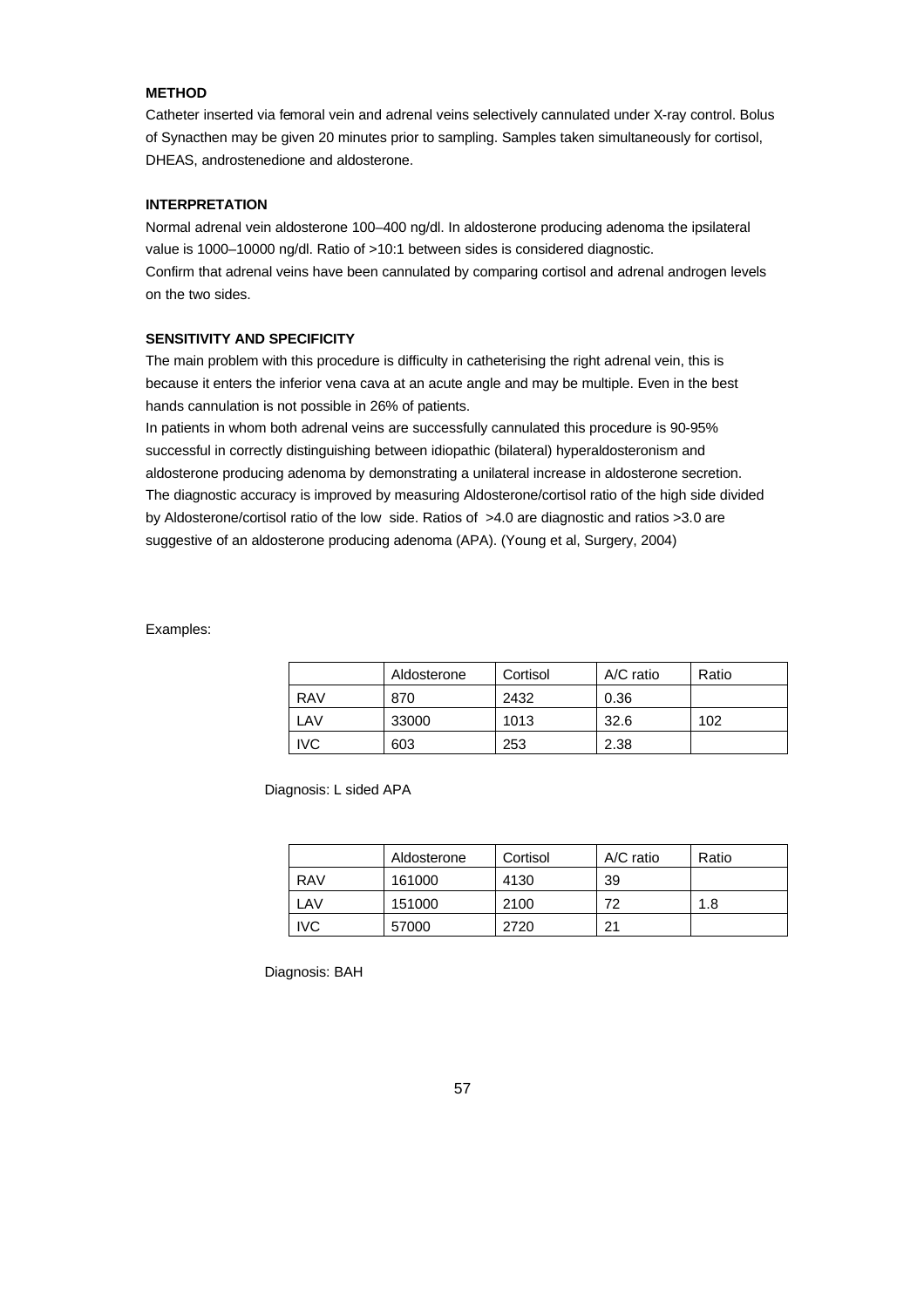# **REFERENCES**

Young W.F. Jr., Klee G.G., Endo. Metab. Clin. N. Am., 17,2; 367-395 (1988). Melby J.C., J. Clin. Endo. Met., 69,4; 697-703 (1989).

### **POSTURAL STUDIES**

We are no longer performing these but details are given below for historical interest.

### **PREPARATION**

Remember liquorice ingestion and carbenoxolone may mimic hyperaldosteronism.

Discontinue drugs:

| Spironolactone, oestrogens | 6 weeks |
|----------------------------|---------|
| <b>Diuretics</b>           | 4 weeks |
| <b>ACE Inhibitors</b>      | 2 weeks |
| <b>NSAIDs</b>              | 2 weeks |
| Calcium antagonists        | 1 week  |
| Sympathomimetics           | 1 week  |
| Beta-blockers              | 1 week  |

If anti-hypertensive therapy needs to be continued then prazosin, doxazosin or bethanidine may be used.

Patient should be on unrestricted sodium intake before admission – in general the salt intake in this part of the world is adequate and patients do not require salt-loading prior to investigation.

Syringes.

A 18-20g cannula.

Saline flushes.

2 EDTA tubes (purple top Vacutainers).

2 Lithium heparin tubes (green top Vacutainers).

Plain 24 hour urine collection bottle for urinary aldosterone.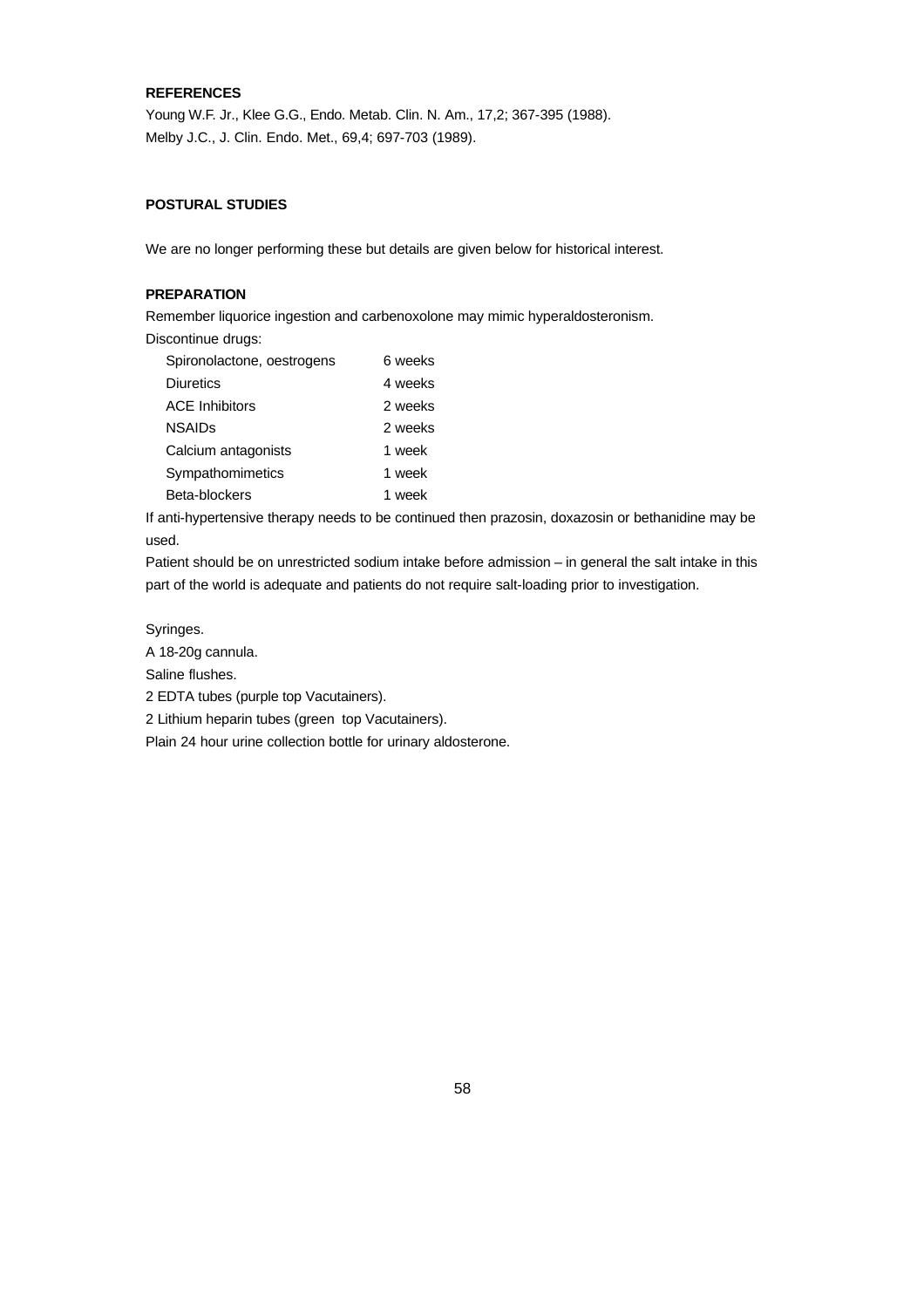# **METHOD**

| Day 1            |       | Place on liberal sodium intake - 100 mmol/day (e.g. sodium chloride tablets 2g |
|------------------|-------|--------------------------------------------------------------------------------|
|                  |       | p.o. tds) or ask dietician                                                     |
|                  |       | Take blood for electrolytes – get results on same day.                         |
|                  |       | If potassium is low (<3.5 mmol/l) then give oral potassium supplements.        |
|                  |       | Discuss diet with dieticians.                                                  |
| Day <sub>2</sub> | 0700h | Cannulate peripheral vein. Tell patient to remain in bed until told otherwise. |
|                  | 0800h | Take blood with patient supine (for at least 30 mins) for:                     |
|                  |       | Electrolytes and cortisol.                                                     |
|                  |       | Plasma aldosterone (clotted, red topped sample)                                |
|                  |       | Plasma renin activity (Lithium heparin NOT on ice. Take to lab immediately).   |
|                  |       | Plasma ACTH (purple topped bottle on ice).                                     |
|                  |       | Start 24 hour urine collection for aldosterone.                                |
|                  |       | Ask patient to get up and mobilise at least from 11.30 for 30 minutes.         |
|                  | 1200h | Take blood for plasma aldosterone, plasma renin activity.                      |

#### **INTERPRETATION**

| Primary hyperaldosteronism                                     | <b>Normal ranges</b>       |  |
|----------------------------------------------------------------|----------------------------|--|
| Suppressed upright renin <2.8 pmol/ml/hr                       | 2.8-4.5 pmol/ml/hr upright |  |
|                                                                | 1.1-2.7 pmol/ml/hr supine  |  |
| 100-450 pmol/l supine<br>Raised supine aldosterone >450 pmol/l |                            |  |
|                                                                | variable range upright     |  |

• If plasma and urine aldosterone are low then consider other causes of hypokalaemia.

- If aldosterone is raised but plasma renin activity is not suppressed then the diagnosis is likely to be secondary hyperaldosteronism.
- It is possible to differentiate the two main causes of primary hyperaldosteronism on the basis of the response to time and posture. In bilateral hyperplasia there is a >33% rise in aldosterone on rising (at noon) while in an adrenal adenoma there is an anomalous fall in aldosterone.

### **SENSITIVITY AND SPECIFICITY**

The tests have greater than 90% accuracy of correctly diagnosing primary hyperaldosteronism. The changes with posture may help in the differentiation between adenoma and bilateral hyperplasia but should be interpreted in the light of the results of CT scanning. Interpret results with caution in patients with renal impairment.

### **REFERENCES**

Melby J.C., Clin. Endo. Met. 69,4; 697-703 (1989).

Funder J. W. et al Primary Aldosteronism Guidelines: Case Detection, Diagnosis, and Treatment of Patients with Primary Aldosteronism: An Endocrine Society Clinical Practice Guideline. JCEM. (2008) Jun 13 Epub ahead of print.

JW 11/89; revised BK 7/00. revised EM 07/01, NM 07/08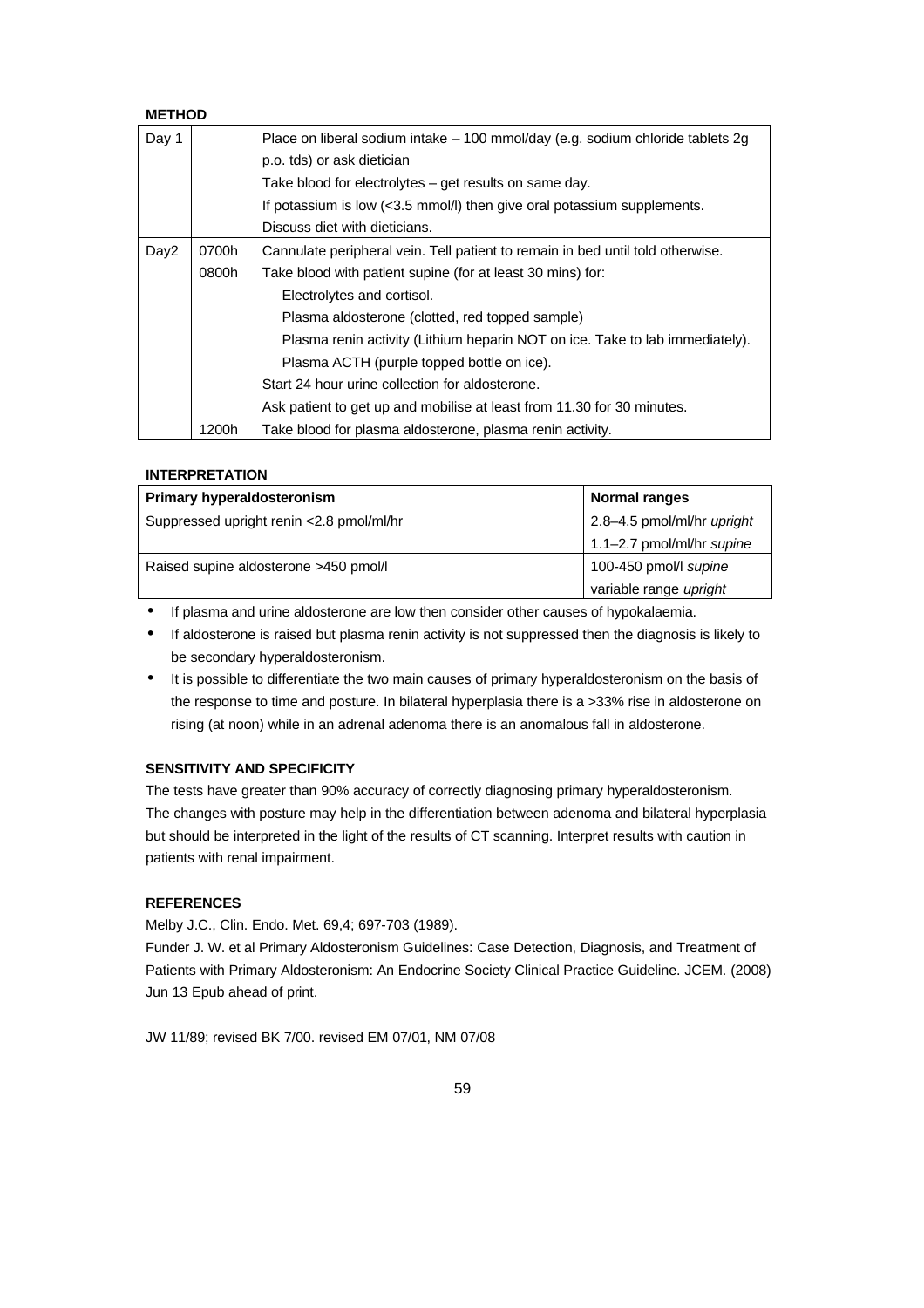# **SELENIUM CHOLESTEROL SCANNING FOR CONN'S TUMOURS**

# **INDICATIONS**

We are no longer performing this but details are given below for historical interest.

### **CONTRAINDICATIONS**

Caution if diabetic.

# **PROTOCOL**

- 1. Admit. Start dexamethasone 2mg daily at Day -2, i.e. two days before the injection. Monitor blood glucoses qds. Continue dexamethasone to Day +11.
- 2. On day 0 nuclear medicine will inject 8 MBq of 75Se Scintadren and image.
- 3. Start 5mg bisacodyl for 2 days.
- 4. Discharge home once dexamethasone completed.
- 5. Nuclear medicine will arrange for further images on Day 4, 7 and 11.
- 6. A cortisol on any morning should be undetectable if the dexamethasone the previous day is suppressing the HPA axis adequately, and may be useful to check compliance. Without adequate dexamethasone suppression, one can wrongly diagnose bilateral adrenal hyperplasia, which is simply an indication of normal cortisol production. Remember that cortisol secretion rates are 1000 times higher than aldosterone secretion rates, so even a single missed dose of dexamethsone can jeapordise the results.

# **INTERPRETATION**

The images will be reported by nuclear medicine, but a Conn's tumour should take up label with no uptake on the contralateral side. Bilateral uptake suggests bilateral adrenal hyperplasia.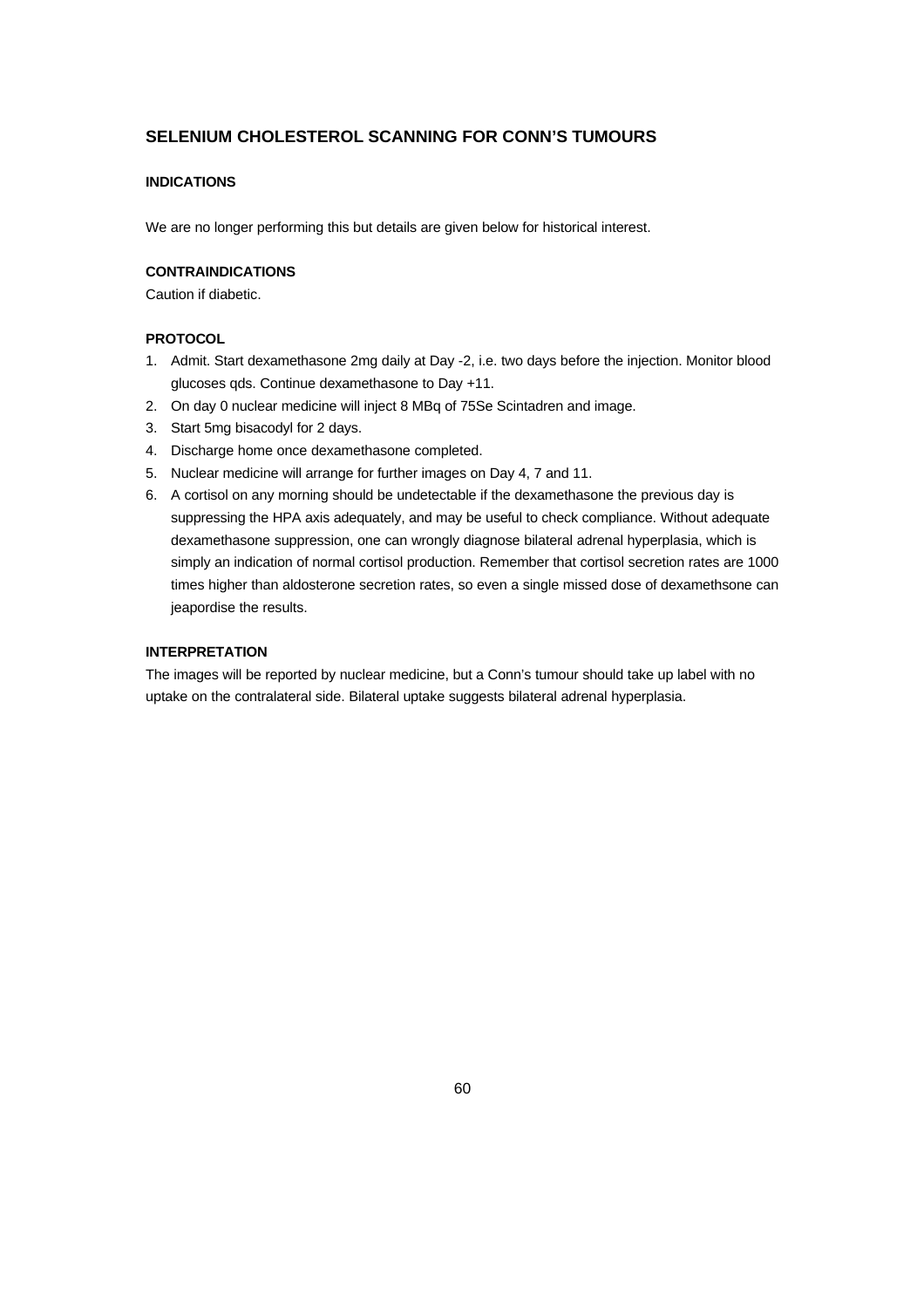# *PHAEOCHROMOCYTOMAS AND PARAGANGLIOMAS*

# **PLASMA/URINE CATECHOLAMINE MEASUREMENT**

# **INDICATION**

To diagnose excess secretion of catecholamines in patients with possible secondary hypertension or in patients with paroxysmal sweating, headaches, anxiety and hypertension.

### **CONTRAINDICATIONS**

No absolute contraindications.

### **SIDE EFFECTS**

None.

### **PREPARATION**

Certain drugs can cause elevations of catecholamines: catecholamine infusions, SSRIs and SNRIs, cocaine. Certain drugs can interfere with urine catecholamine measurements: e.g. labetalol elutes close to adrenaline on HPLC. Labetalol, however, does not interfere with plasma catecholamines. Please look at table for further examples.

The patient should be given urine bottles with acid preservative as catecholamines deteriorate without preservative. They should also be given a disposable jug to urinate into and instructions to collect. Blood for plasma catecholamine measurement needs to be taken into Lithium heparin, kept on ice, spun at 4°C, frozen until assay.

#### **INTERPRETATION**

#### **Reference ranges for urine catecholamines:**

| Noradrenaline | $< 0.500$ umol/24hrs     |
|---------------|--------------------------|
| Adrenaline    | $< 0.100$ umol/24hrs     |
| Dopamine      | $<$ 3.00 $\mu$ mol/24hrs |

#### **Plasma catecholamine reference ranges:**

| Noradrenaline nmol/l | Adrenaline nmol/l | Interpretation     |
|----------------------|-------------------|--------------------|
| $<$ 3                | <0.45             | unlikely           |
| $3 - 5$              | $0.45 - 0.8$      | low probability    |
| $5 - 7.7$            | $0.8 - 1.2$       | medium probability |
| >7.7                 | >1.2              | high probability   |

#### **SENSITIVITY AND SPECIFICITY**

Urine catecholamines have a sensitivity of 85% and specificity of 86 %. Sensitivity can be improved by repeating the test, traditionally 3 times.

Plasma catecholamines have a sensitivity of 76-81% and specificity of 81-88%. It is therefore not the first-line test for ruling out phaeochromocytoma.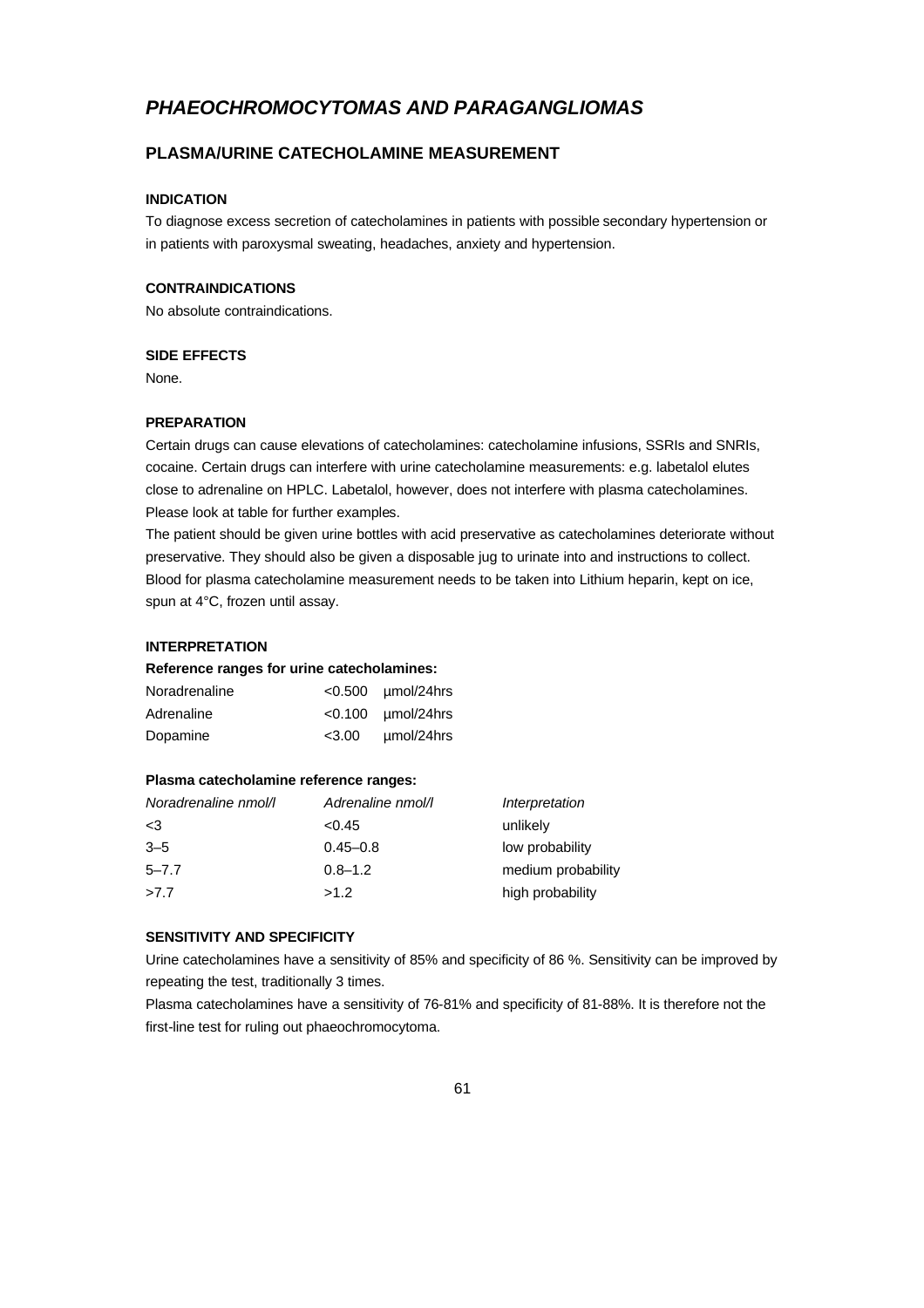### **REFERENCES**

Peaston RT et al Ann Clin Biochem 2008;45:6-10. Boyle JG et al. JCEM 2007; 92: 4602-8.

#### **VERSION HISTORY**

TT 8/08.

### **PLASMA/URINE METANEPHRINE MEASUREMENT**

### **INDICATION**

To diagnose excess secretion of catecholamines in patients with possible secondary hypertension or in patients with paroxysmal sweating, headaches, anxiety and hypertension.

Measurement of fractionated metadrenalines (normetadrenaline and metadrenaline) in plasma or urine provides the highest diagnostic sensitivities for detection of phaeochromocytoma and paraganglioma.

#### **CONTRAINDICATIONS**

No absolute contraindications.

#### **SIDE EFFECTS**

None.

#### **PREPARATION**

You will need to speak in advance to Oonagh Prendiville or Mandy Donaldson regarding analysis of metanephrines

Before testing, ensure that patients are not taking any medications that could cause false positive elevations in metanephrine levels: sympathomimetics (pseudoephedrine – commonly found in OTC cold medications), tricyclic antidepressants, phenoxybenzamine, calcium channel antagonists. Selective alpha1-blockers (doxazosin, prazosin, terazosin), beta-blockers, ACE-I, angiotensin II receptor blockers, diuretics appear to be OK.

The urine can be collected in acid bottles in the same bottle as catecholamines. The blood sample is collected as per catecholamines.

#### **INTERPRETATION**

Metanephrines are the products of COMT metabolism of adrenaline (producing metanephrine) and noradrenaline (producing normetanephrine). Phaeochromocytomas and paragangliomas frequently overexpress COMT. The product of COMT metabolism of dopamine, 3-methoxytyramine, is **not** assayed. Fractionated totals (conjugated and free) are reported.

#### **Urine reference range from St Helier's:**

| Normetadrenaline     | 2.5     | umol/d |
|----------------------|---------|--------|
| Metadrenaline        | $<$ 1.2 | umol/d |
| Total metadrenalines | < 3.70  | umol/d |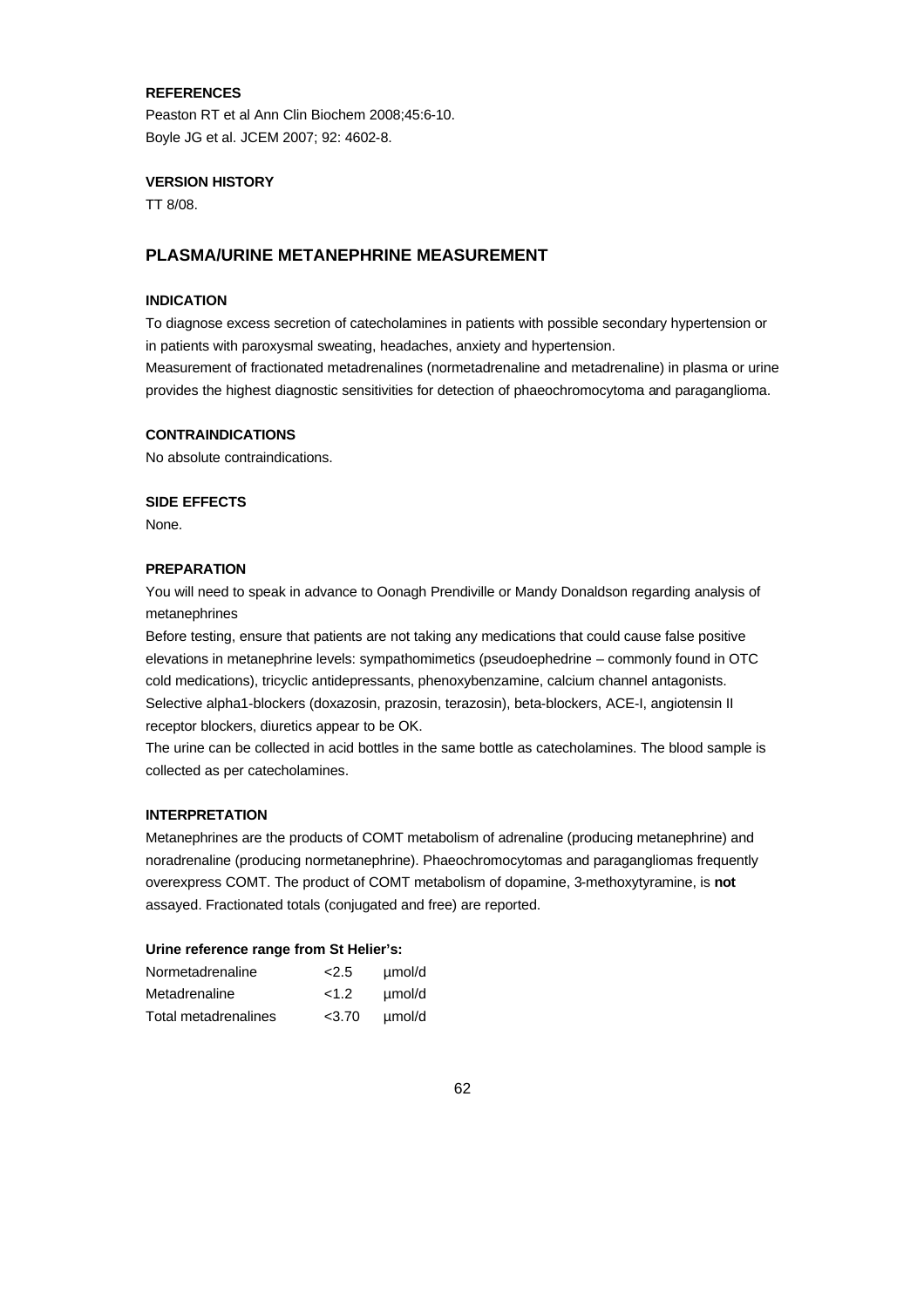### **SENSITIVITY AND SPECIFICITY**

Urine metanephrines have a sensitivity of 96-100% and specificity of 94-97%, i.e. they have a better sensitivity than urine catecholamines and are a better rule-out test.

Plasma metanephrines have a sensitivity of 99% and specificity of 89%. It is therefore not clear whether these have any advantage over urine metanephrines.

#### **REFERENCES**

Boyle JG et al. JCEM 2007; 92: 4602-8. D'Herbomez M et al. EJE 2007; 156: 569. Eisenhofer G et al. JCEM 2003; 88: 2656-66. Willemsen JJ et al. Clin Chem 2007; 53: 268-72.

#### **VERSION HISTORY**

TT 5/08.

### **MANAGEMENT OF SUSPECTED PHAEMOCHROMOCYTOMA**

Modern non-ionic IV contrast does not cause a significant increase in catecholamine levels, so blockade is usually not necessary for CT scanning. Before any procedures involving manipulation of the tumour:

- **Alpha blockade** with phenoxybenzamine (0.5 mg/kg i.v. over 2-4 hours in 500 ml 0.9% saline). Complete alpha blockade is achieved with 3 doses over 3 days. Warn patient of side effects of alpha blockade including postural hypotension, nasal stuffiness. Other side effects include postoperative hypotension, peripheral oedema.
- Ensure patients are given crystalloids with alpha blockade (e.g. 0.9% saline).
- Within 24 hours, **beta blockade** should be commenced with either metoprolol 50 mg tds or propranolol 80 mg tds. Side effects of beta blockade include: cold peripheries, bradycardia, postural hypotension.
- **In the event of a crisis**, use i.v. phentolamine (0.5–1 mg) boluses, which can be repeated until BP controlled. This works rapidly. If patients are not well filled, this can precipitate severe hypotension and a watershed cerebral infarction. Rehydration with crystalloid must therefore be started at the same time.

### **REFERENCES**

Mukherjee JJ et al. Radiology 1997; 202: 227-31.

### **VERSION HISTORY**

Revised TT 5/08.

# **PENTOLINIUM SUPPRESSION TEST**

This test is nearly obsolete as it is difficult to obtain pentolinium.

### **INDICATION**

To exclude the diagnosis of phaeochromocytoma in patients with hypertension and borderline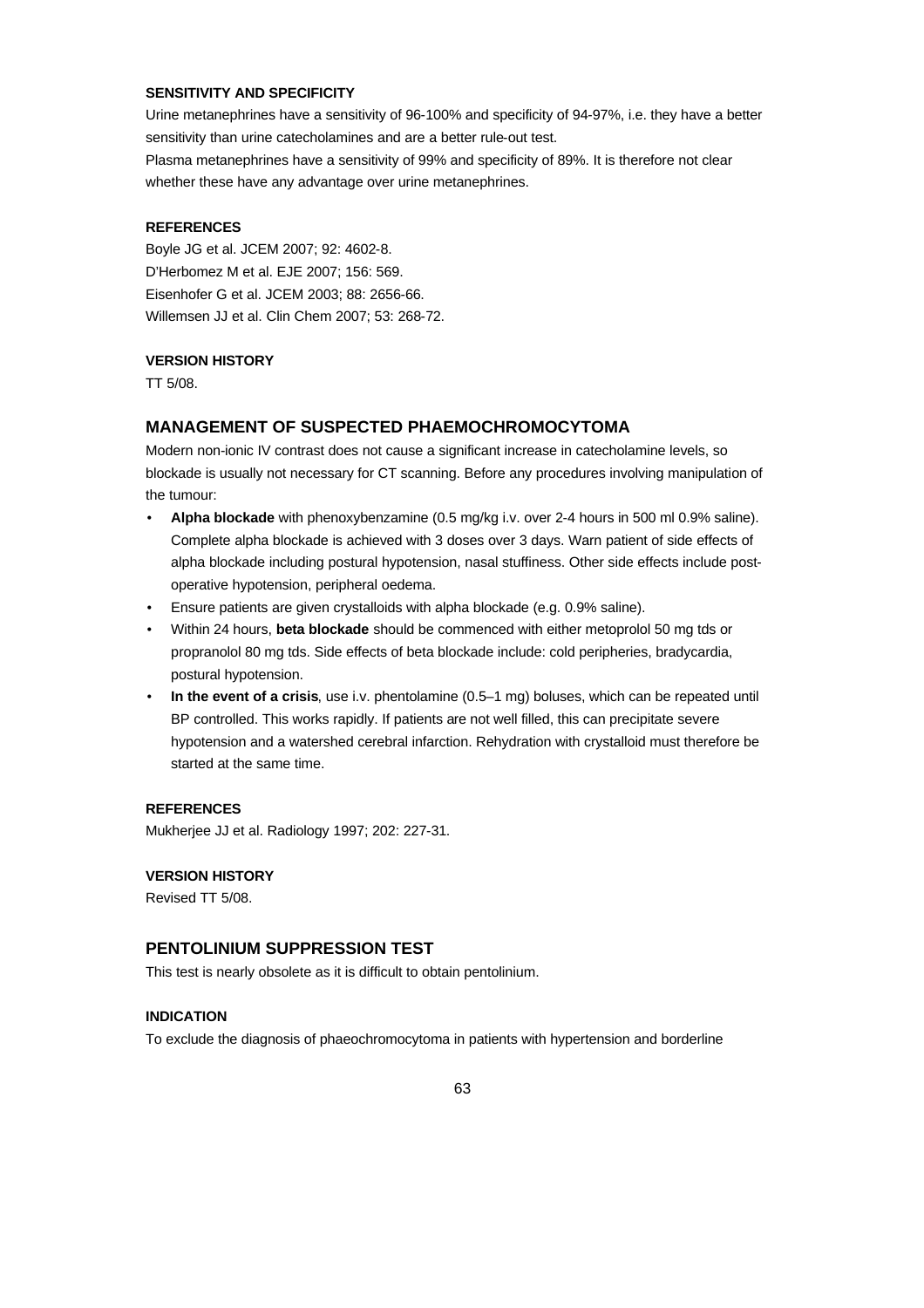changes in plasma catecholamines or 24 hour urinary catecholamines.

### **CONTRAINDICATIONS**

No absolute contraindications but beware frail patient and patients with severe coronary or carotid vascular disease.

#### **SIDE EFFECTS**

May cause severe transient hypotension.

### **PREPARATION**

Order the Pentolinium from pharmacy (difficult to obtain). It comes as 10 mg/ml.

Stop hypotensive treatment (incuding labetalol) for at least 24 hours before the test, especially centrally acting drugs such as methyldopa.

Fast overnight. (Large meals can cause variation in catecholamines).

Quiet environment.

Sphygmomanometer or Critikon BP monitor.

Cannula, 18-20g.

Ice.

Lithium heparin tubes (green top Vacutainer).

Contact biochemistry laboratory before doing the test, enquire how they would like the samples taken and arrange for their delivery.

#### **METHOD**

- 2. Patient should empty bladder before lying down as they might not be allowed to stand for a while.
- 3. Insert cannula and flush.
- 4. Rest for 1/2 hour.
- 5. Monitor BP and pulse at onset and every time blood taken.
- 6. Take 2 baseline samples at 5 minute intervals for catecholamines. Blood needs to be taken into Lithium heparin, kept on ice, spun at 4°C, frozen until assay.
- 7. At time 0, give 2.5 mg Pentolinium i.v.
- 8. Take blood at one hour.

### **INTERPRETATION**

Pentolinium is a sympathetic ganglion blocker. Normal subjects may show an initially elevated plasma adrenaline and noradrenaline but these will fall to within the normal plasma range with Pentolinium. In contrast the autonomous secretion of a phaeochromocytoma will not suppress.

### **SENSITIVITY AND SPECIFICITY**

This test has a low false positive and false negative rate as determined in series of known phaeochromocytomas and normals but published information is very scanty. The most likely theoretical problem is a fall in plasma catecholamine levels in a phaeochromocytoma patient whose tumour is only secreting episodically.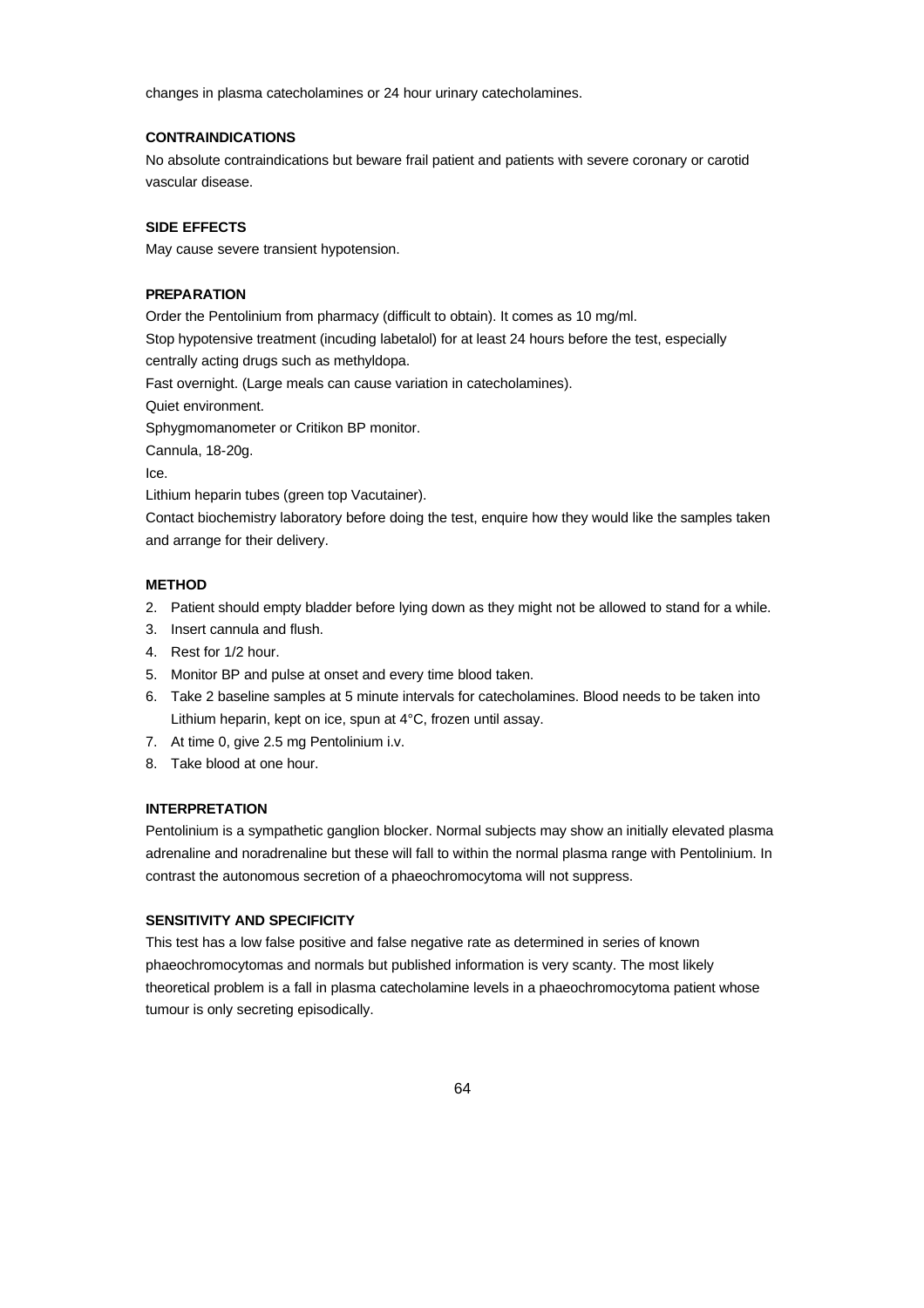### **REFERENCES**

Brown MJ et al. Lancet 1981; 1: 174-7

#### **VERSION HISTORY**

SGG 1/90; revised BK, KM, RB and JT 7/00.

# **CLONIDINE SUPPRESSION TEST**

### **INDICATION**

To exclude the diagnosis of phaeochromocytoma in patients with hypertension and borderline changes in plasma catecholamines or urinary catecholamine metabolites.

#### **CONTRAINDICATIONS**

Frail patient with a history of hypotensive episodes or severe coronary or carotid disease.

#### **SIDE EFFECTS**

Hypotension and sedation.

#### **PREPARATION**

Order the clonidine from pharmacy (readily obtainable).

Stop hypotensive treatment for at least 24 hours before the test if possible.

Fast overnight.

Quiet environment.

Sphygmomanometer or Critikon monitor.

Cannula, 18-20g.

Ice.

Lithium heparin tubes (green top Vacutainers).

Contact biochemistry laboratory before doing the test, enquire how they would like the samples taken and arrange for their delivery.

### **METHOD**

- 1. Insert cannula.
- 2. Rest for 1/2 hour.
- 3. Monitor BP and pulse at onset and every time blood taken.
- 4. Take 2 baseline samples at 5 minute intervals.
- 5. Give, at time 0, 0.3 mg clonidine hydrochloride orally.
- 6. Take blood for catecholamines at 1, 2, 3 hours. Blood needs to be taken into Lithium heparin, kept on ice, spun at 4°C, frozen until assay.

### **INTERPRETATION**

Clonidine acts via the alpha pre-ganglionic receptors to reduce catecholamine secretion. In normal patients, should suppress plasma catecholamines to =50% baseline **and** to =2.96 nmol/l (500 pg/l). Phaeochromocytoma patients should not suppress (positive result).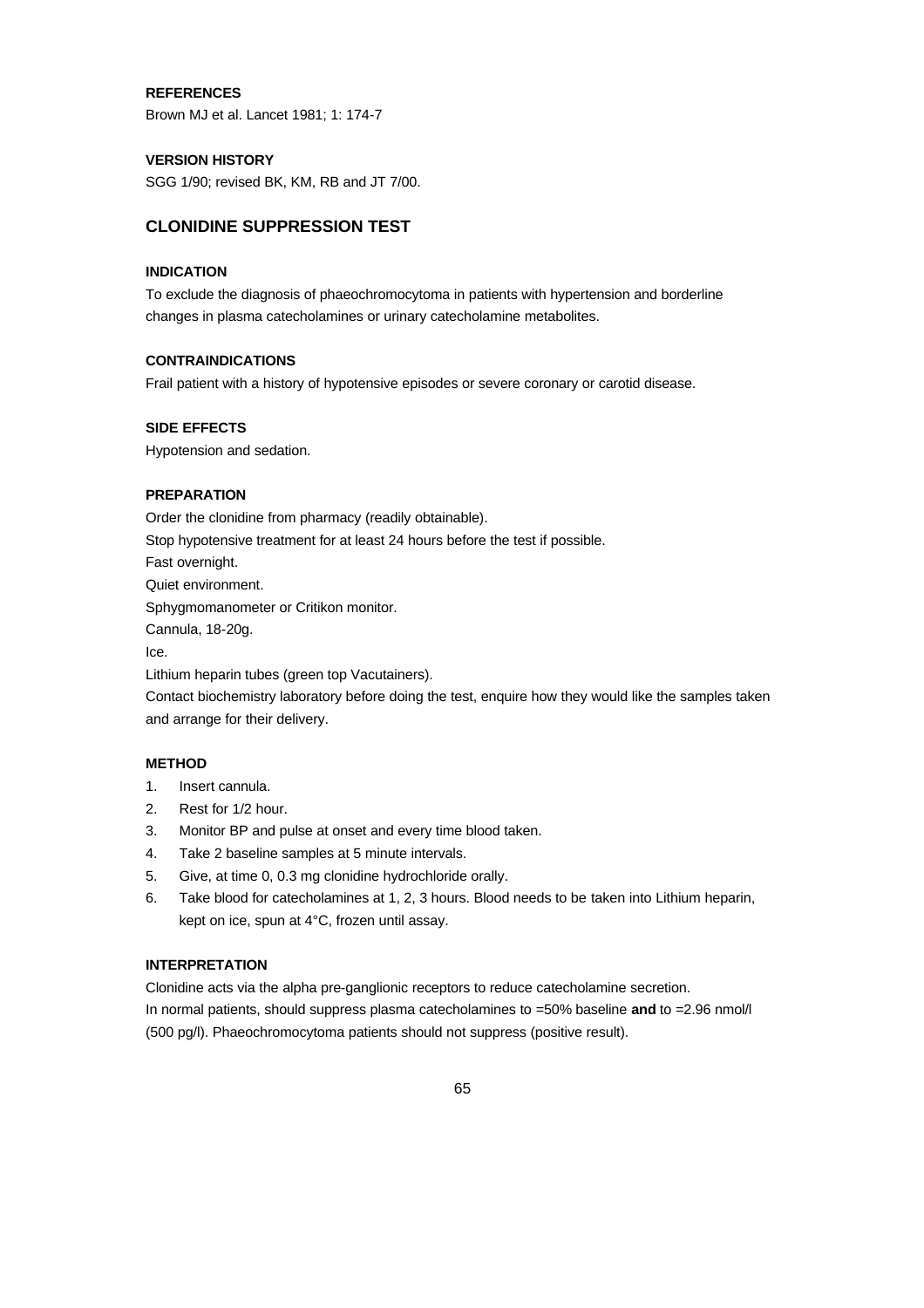### **SENSITIVITY AND SPECIFICITY**

This test is 97% sensitive for phaeochromocytoma, but only 67% specific, meaning that it is a reasonable rule-out test for phaeos but not diagnostic.

### **REFERENCES**

Bravo E.L. et al., New Engl J Med 1981; 305: 623-626 Grossman E. et al., Hypertension 1991; 17:733-741

### **VERSION HISTORY**

SGG 1/90; revised TT 5/08.

# **GENETIC SCREENING FOR PHAEOCHROMOCYTOMAS**

25% of patients presenting with phaeochromocytoma/paraganglioma (PH/PGL) disease have a germline mutation in VHL, c-Ret (MEN 2), NF1, SDH-B and SDH-D. These are inherited in an autosomal dominant fashion. The following clinical details are useful:

- **Family history**: especially with VHL, c-Ret, NF1, SDH-D. There is genomic imprinting of SDH-D: the disease phenotype is only apparent in patients who have inherited the mutant allele from their father, as a rule (although there is one exception in the literature). Family history may not be apparent in SDH-B disease as it is not fully penetrant.
- **Age at presentation**: although the age of presentation can be wide (5-69 years according to ENS@T data), the pick-up rate with patients presenting at >50 years with PH/PGL disease is low.
- **Bilateral and multifocal disease**: bilateral PH disease is associated with c-Ret or VHL disease. Multifocal PGL disease is associated with SDH-B and SDH-D disease.
- **Malignancy**: defined as metastases to non-chromaffin tissue (e.g. bone, lungs, liver, lymph nodes). This is particularly associated with SDH-B disease.
- **Clinical features of neurofibromatosis:** NF1 disease is a clinical diagnosis based on the presence of 'Coast of California' café-au-lait spots, neurofibromas, Lisch nodules (iris nodules), and axillary freckling. DNA analysis is **not** routinely required.
- **Clinical features of VHL disease:** CNS and retinal haemangioblastomas, renal cell carcinomas, pancreatic tumours.
- **Clinical features of MEN 2:** Medullary thyroid carcinoma, parathyroid hyperplasia (2A), mucosal neuromas (2B), Marfanoid phenotype (2B).

This is the current local policy for referral to the joint Endocrine/Genetics clinic (can be done directly for local patients, for out of area patients, request a referral from the GP):

- Patients presenting with PH/PGL disease =50 years old.
- Relatives of an index patient with a known mutation, for screening.

Genetic counseling and sampling will be handled by the clinic.

If you want to screen for VHL, SDH-D and SDH-B directly, a sample can be sent to Birmingham, which screen for all three in a single sample. The cost is £1268 (or £634 for VHL only, and £634 for SDH-B and SDH-D) and samples should be sent to West Midlands Regional Genetics Laboratory,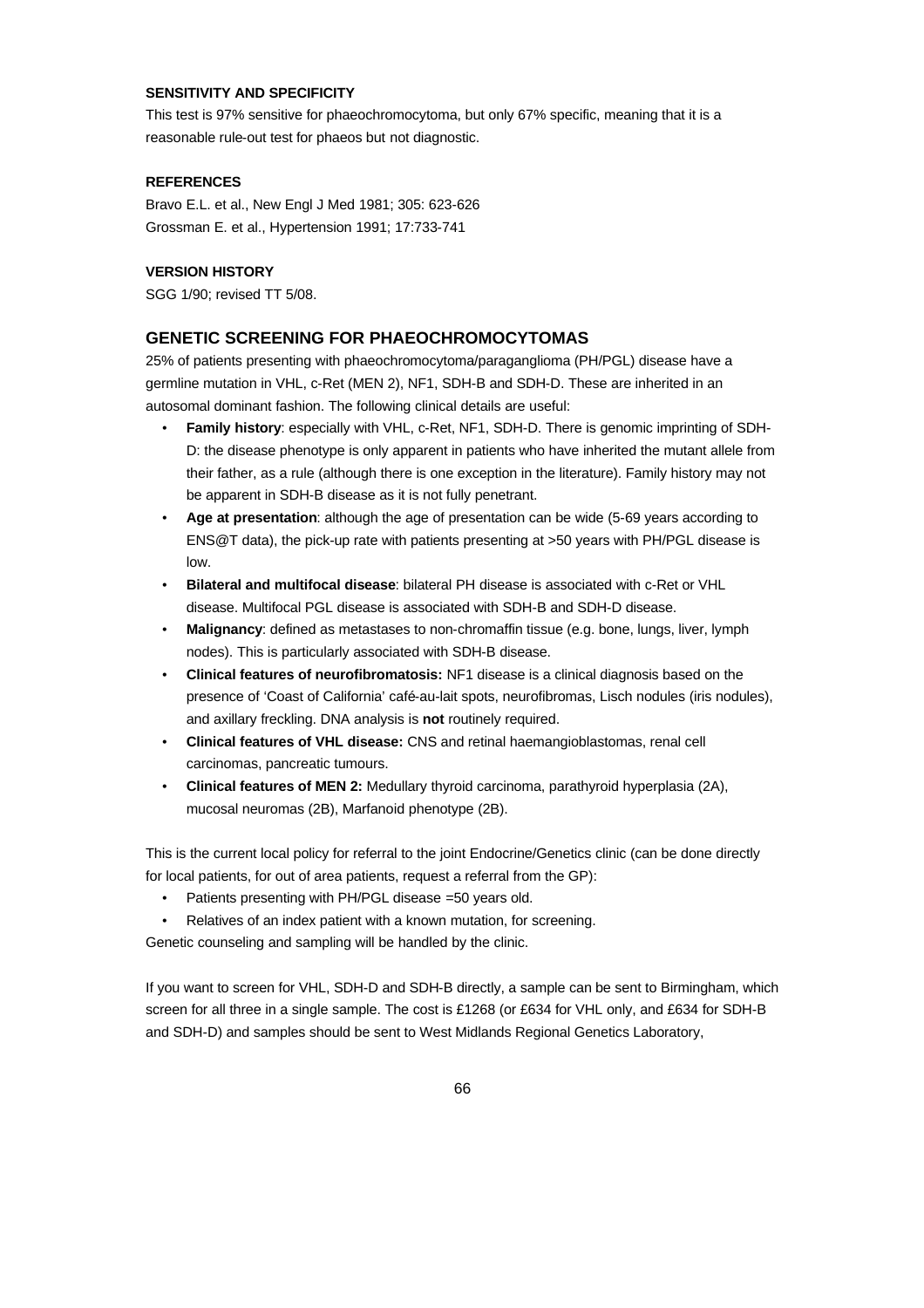Birmingham Women's Hospital, Metchley Park Road, Edgbaston, Birmingham. B15 2TG. Tel: 0121 627 2710 Fax: 0121 627 2711.

For MEN 2, details of possible screening services are given in the section on Medullary Thyroid Carcinoma.

#### **REFERENCES**

Gimenez-Roqueplo A et al. Clin Endocrinol (Oxf) 2006; 65: 699-705. Pacak K et al. Nature clinical practice Endocrinology & metabolism 2007; 3: 92-102.

#### **VERSION HISTORY**

Revised TT 5/08

# **MIBG SCAN**

### **INDICATION**

The [123]I MIBG scan is a useful, qualitative, method of locating the site of a phaeochromocytoma. It should not be undertaken without biochemical evidence for a tumour being present (24 hour urine VMA, circulating catecholamines, clonidine or pentolinium test), and should be backed up by ultrasound, CT scanning, and, where indicated, venous sampling. It is particularly useful for extraadrenal and metastatic or residual phaeochromocytoma.

#### **CONTRAINDICATIONS**

No absolute contraindications except pregnancy or its possibility, allergy to iodine.

Caution in any patient with any drug allergies.

Many drugs may interfere with the study – nuclear scanning have a list. These include tricyclic antidepressants, SSRIs, calcium channel antagonists, catecholamine receptor agonists and antagonists, phenothiazines, butyrophenones (e.g. haloperidol etc.), guanethidine and reserpine.

#### **PREPARATION**

Liase with nuclear medicine at least 1 week in advance of planned scan. Avoid IV phenoxybenzamine, although PO phenoxybenzamine is OK. Thyroid uptake should be blocked by **potassium iodide 60 mg bd** for 48 hours beforehand and for 5 days afterwards.

#### **METHOD**

[123]I-metaiodobenzylguanidine is injected intravenously (this molecule is similar to noradrenaline, transported in similar fashion and stored in catecholamine vesicles). The patient is scanned twice at 24 and 48 hours.

### **INTERPRETATION**

Spots of increased uptake on scanning are the tumours. Most common sites: adrenals, organ of Zuckerkandl (usually pelvis). Tumours can be anywhere from base of skull to bifurcation of aorta. Sometimes found near bladder and rarely in the prostate. May be multiple. If the MIBG is negative but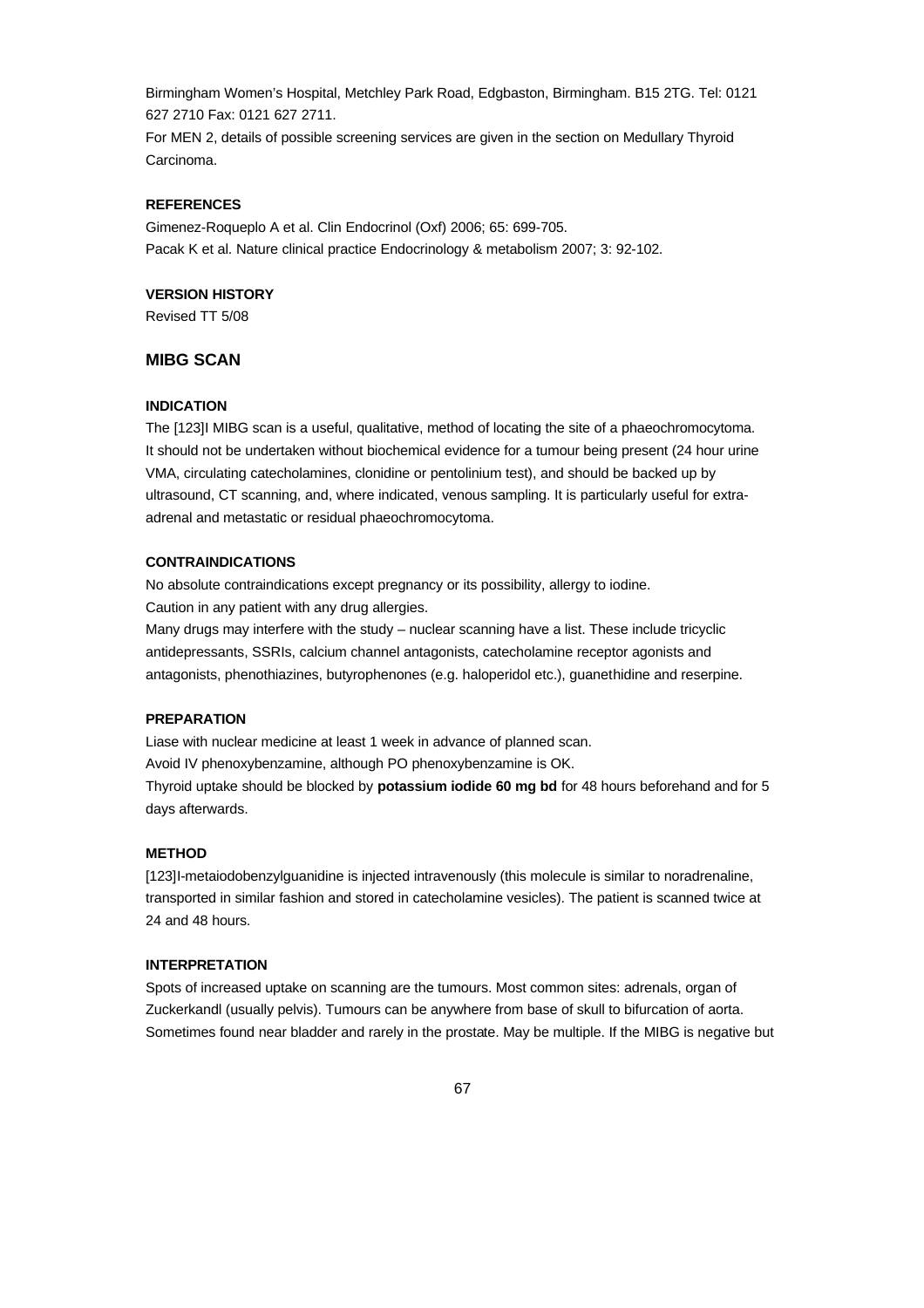there is compelling biochemical evidence of a catecholamine secreting tumour, consider [18]F-FDG or [68]Ga-DOTATATE PET scanning.

# **SENSITIVITY AND SPECIFICITY**

In patients with a proven phaeochromocytoma but uncertain site the scan has 90-96% sensitivity and 98-99% specificity. More recent data with a large series of patients shows that the sensitivity is only 75%. Tumour detection was lower for extra-adrenal paragangliomas (58%) versus adrenal (85%) phaeochromocytomas.

### **REFERENCES**

Sisson J.C. et al., New Engl J Med 1981; 305: 12-17. Shapiro et al., Cardiology 1985; 72: suppl. 1, 137-142. Bhatia K. et al., Clin Endo 2008; preprint before publication (doi:10.1111/j.1365-2265.2008.03256.x). Win et al., Nuclear medicine communications 2007; 28: 359-63.

**VERSION HISTORY:** SGG 11/89; revised TT 5/08.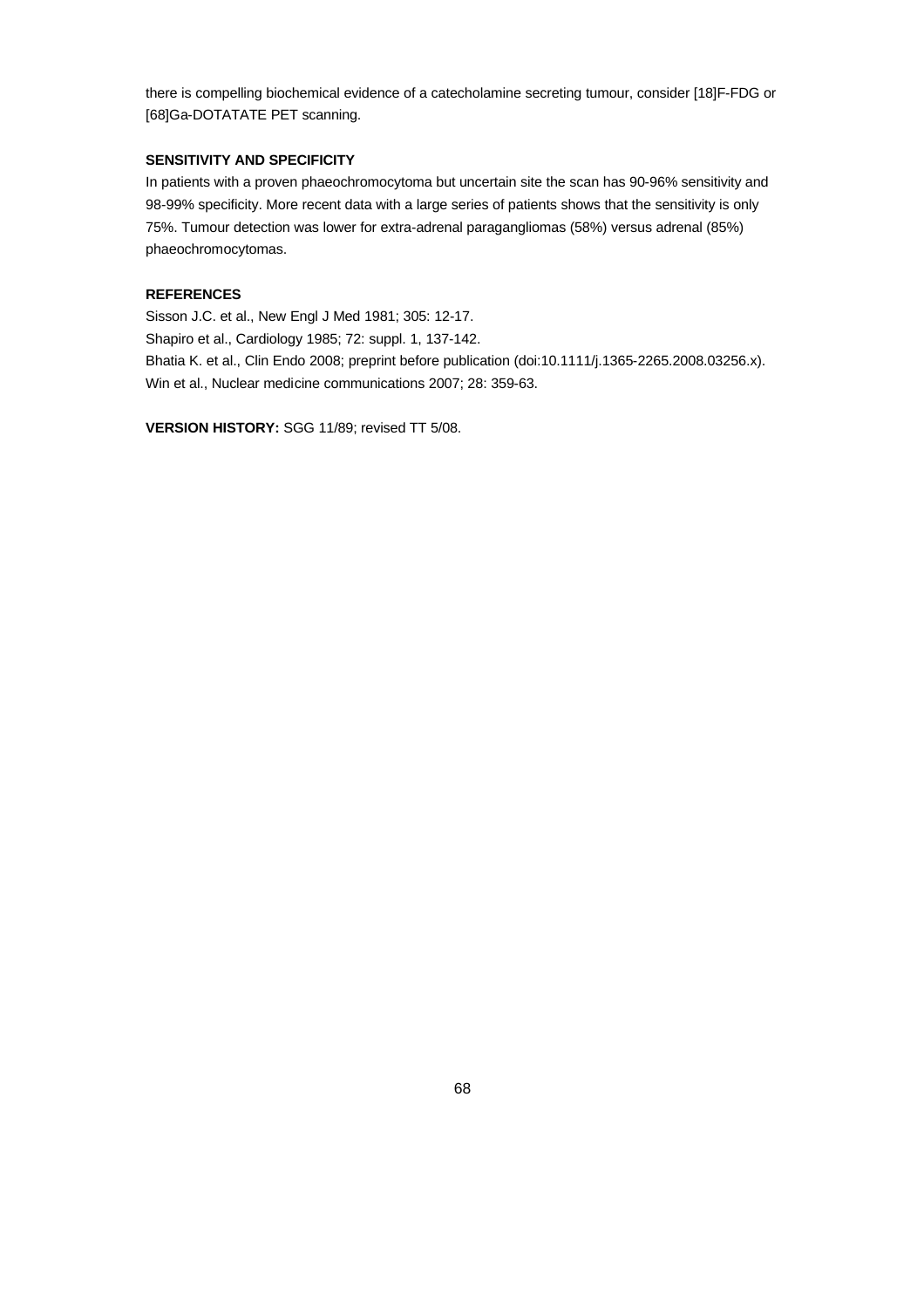# **Thyroid and Parathyroid.**

### **Protocol for the post-radioiodine treatment telephone clinic**

# **AIM:**

Our aim following radio-iodine treatment is to render patients hypo(eu)thyroid. The purpose of the telephone clinic is to rapidly determine when thyroxine replacement should be started, thus avoiding unnecessary outpatient appointments or leaving patients with untreated hypothyroidism, which has many undesirable effects, including possible worsening of thyroid eye disease. See http://radioiodine.info.

#### **THYROID EYE DISEASE**.

Worsening of thyroid eye disease only occurs in smokers. There is thus no indication for the use of prophylactic steroids in non-smokers. Even in smokers, the number of patients needed to treat with high dose steroids (40 mg prednisolone daily for 1 month, then taper) means that there will be many patients given steroids with radioiodine for no benefit. All patients should be referred to Veronica Ferguson if there is any doubt (consultant ophthalmologist at Charing Cross). It is preferable to avoid steroids in the majority, and treat the few who develop worsening eye signs with steroids at that stage. Smokers may have a 25% risk of worsening eye disease however.

#### **WHO IS SUITABLE FOR TELEPHONE FOLLOW-UP?:**

This service is **only** available to patients who;

- Are contactable by telephone during office hours (9am 5pm).
- Speak reasonable English and are able to follow instructions regarding medications.
- Consent to regular blood tests, preferably at the hospital phlebotomy department.

#### **HOW DO I ARRANGE FOR RADIO-IODINE TREATMENT:**

Antithyroid drugs should be stopped as soon as the decision to use radioiodine is made. Ideally they will be stopped for at least a week. If you know roughly when the patient wants radioiodine, further planning can be made. If it is clear that the patient will defer treatment for more than 2 months, then the antithyroid drugs should be continued until closer to the date of RAI. As a guide, the antithyroid drugs should be stopped at least 1 week and at most 2 months before RAI.

Give the patient an appointment for list M30 at Charing Cross Hospital as soon as possible. If you are at Hammersmith, you will need to give the patient an appointment on **M30** and also write on the frontsheet for SUE BROWN to actually book this on the Charing Cross system (she normally works at CX, but is based at Hammersmith Hospital on Wednesdays).

Send a referral letter (or fill in web form on http://meeran.info) to:

Radioiodine clinic (c/o Dr. Meeran),

c/o Dept of Endocrinology

9<sup>th</sup> Floor, East Wing, Charing Cross Hospital (Fax: 020 8846 1862).

Make sure to include as many **contact telephone numbers** as possible in the letter.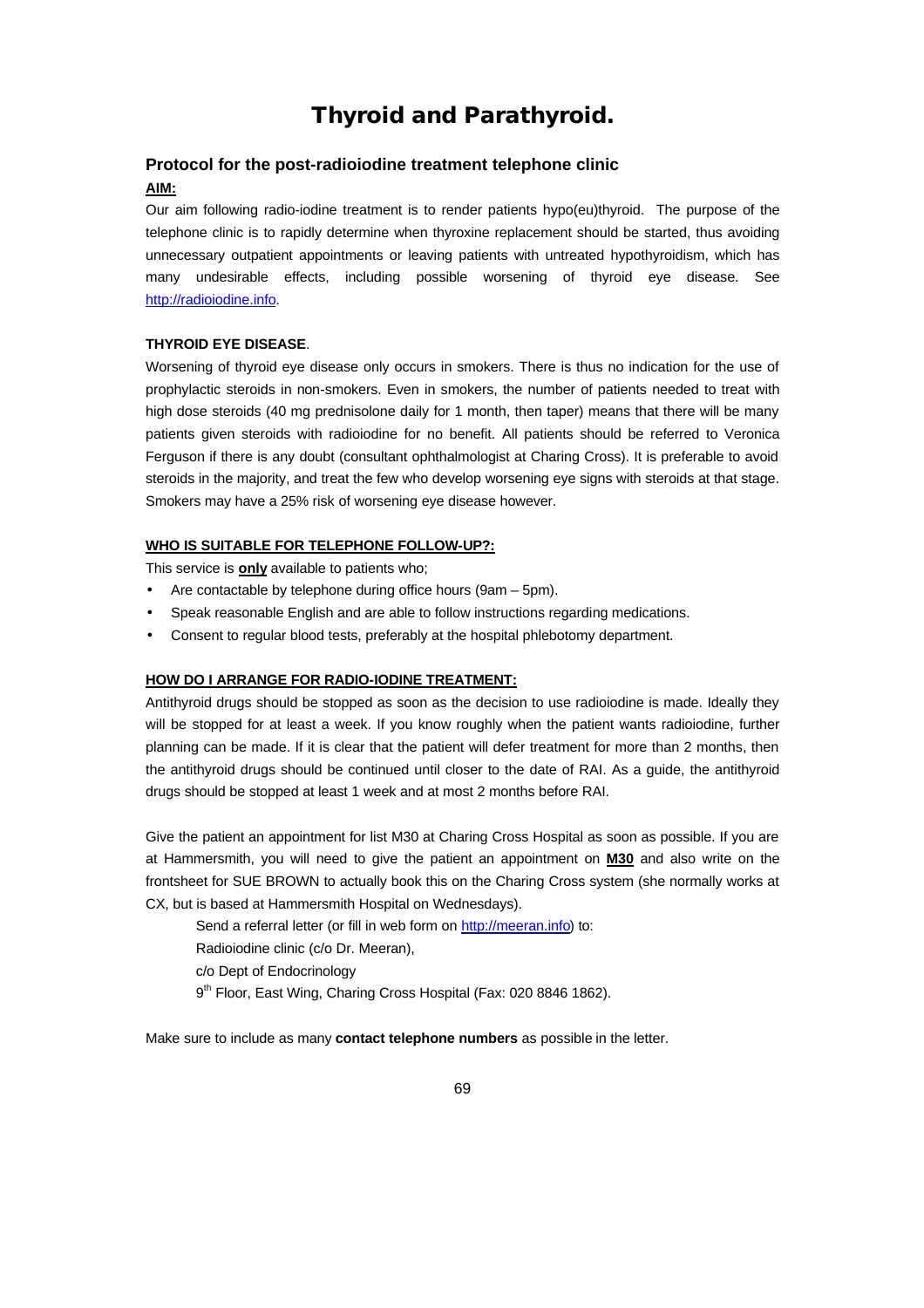### **WHAT IS THE PROTOCOL FOR RADIO-IODINE TREATMENT?**:

| Day $-7$   | Thyroid function tests. Information session & signing of consent form in |
|------------|--------------------------------------------------------------------------|
|            | Department of Nuclear Medicine, Charing Cross Hospital. Send information |
|            | letter to patient's GP. Stop anti-thyroid medication.                    |
| Day $-3$   | Start Lithium carbonate (Priadel) 800mg nocte.                           |
| Day 0      | Thyroid function tests. Lithium level. Radio-iodine treatment.           |
| Week $+1$  | Thyroid function tests. Lithium level. STOP lithium treatment.           |
| Week $+3$  | Thyroid function tests. Lithium level.                                   |
| Week $+6$  | Thyroid function tests.                                                  |
| Week $+9$  | Thyroid function tests.                                                  |
| Week $+12$ | Thyroid function tests.                                                  |
| Week $+14$ | Outpatient clinic visit.                                                 |
|            |                                                                          |

If the patient agrees to take part in the randomized placebo controlled trial, they might receive placebo instead of lithium. These patients should collect the drugs from Charing Cross pharmacy when they attend nuclear medicine there 7 days before their RAI.

### **WHAT DO YOU NEED TO GIVE THE PATIENT?:**

- 1. Information sheet on Radio-iodine treatment.
- 2. Give the patient an appointment for list M30 at Charing Cross. Everything else (below) is for information only, and will be carried out from that clinic.

### They will be given:

- 1. An X-Ray request form to Nuclear Medicine for I-131 Therapy.
- 2. Seven (7) request forms for TFTs (Weeks –1, 0, +1, +3, +6, +9, +12 as above).
- 3. 2 request forms for a lithium level (week 0 and +1 as above).
- 4. A prescription for lithium 800mg (specify **Priadel**) nocte for 10 days.
- 5. A prescription for thyroxine 100µcg, **NOT** to be started until they are telephoned.
- 6. An appointment for the out-patient clinic, 14 weeks after treatment.
- 7. Make sure to note the **patients' telephone number** in the notes and on the X-Ray form. If they need to ring and enquire regarding results/treatment they should be given the switchboard number and bleep 3509.

#### **WHO WILL FOLLOW PATIENTS UP BY TELEPHONE?:**

All computerised results are updated and reviewed on a weekly basis by a designated Endocrine/Clinical Chemistry Specialist Registrar and patients telephoned if they become either biochemically hypo- or hyperthyroid following treatment.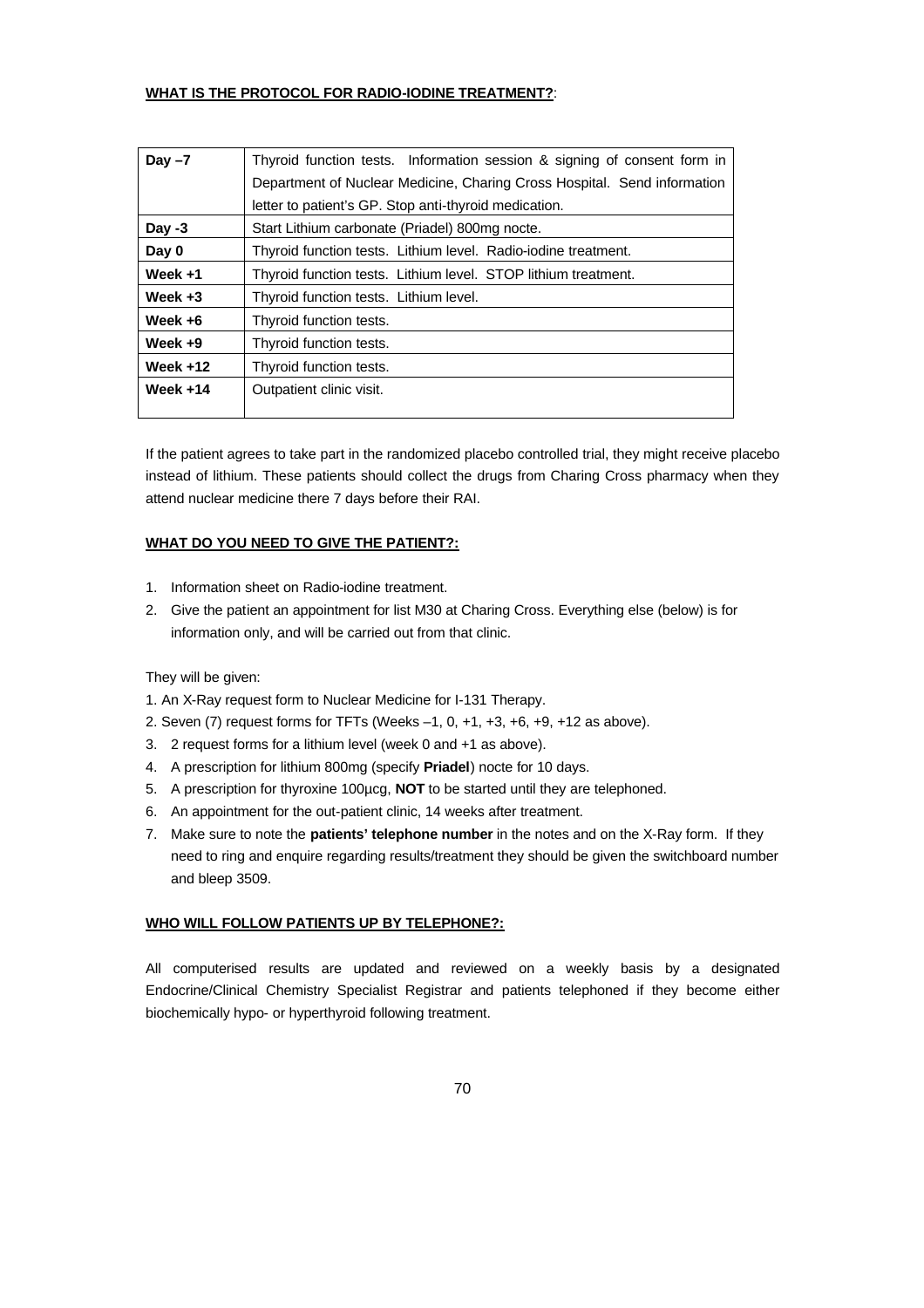# **WHAT HAPPENS IF A PATIENT DEVELOPS SIGNIFICANT SYMPTOMS AFTER RADIOIODINE?**

If at any stage a patient becomes symptomatic or develops Grave's opthalmopathy the Department of Endocrinology can be contacted by either the patient or the GP and arrangements made to review the patient urgently at the next outpatient clinic.

### **WHEN WILL THYROXINE BE STARTED.**

Blood samples will be checked on the day of RAI, and 1 week later for lithium levels. Thyroid function tests will also be monitored, but no action taken (as the fT4 may be lowered by the lithium). When the fT4 falls to 14.5 pM or less, then thyroxine will be commenced by telephone. Samples will be collected at 3,6,9 and 12 weeks, and the patient should see someone at about 14 weeks. If they are still toxic, further telephone appointments can be made at 15, 18 and 21 weeks.

If at review (after 12 weeks), the TSH is still not detectable, then this is either due to excess thyroxine, or due to failed RAI. A FT3>5 suggests autonomy, and the thyroxine should be discontinued. If the FT3<5.0, then the dose of thyroxine can be slowly lowered with 3 weekly phone reviews.

EM 07/01, KM 01/03

# **Instructions for those running the phone clinic.**

Patients will be expecting phonecalls to tell them whether or not to start thyroxine.

First look on computer for results of fT3/ fT4/TSH. Ask someone else to phone for lithium level, and let Dr. Meeran know if they are lithium toxic. Some will have a zero level.

Ask the patient their weight in kilograms (or stone/lbs and convert).

Find out how they feel. Ask specifically about nausea. Check that they have been compliant with the lithium/placebo. How many tablets did they take? Which ones did they miss?

If the patient feels toxic (tremor, tachycardia etc), and the FT4 > 40pM, then suggest atenolol 100 mg daily until next (3 weeks) review, as they might still rapidly become hypothyroid.

If FT4< 14.6, then start thyroxine 100 mcg daily. The patient should have a supply of these at home, and should be able to start these the day you make the phonecall.

After week 12, if TSH suppressed, then check FT3. If FT3>5, then stop thyroxine. If FT3<5, then reduce thyroxine slowly.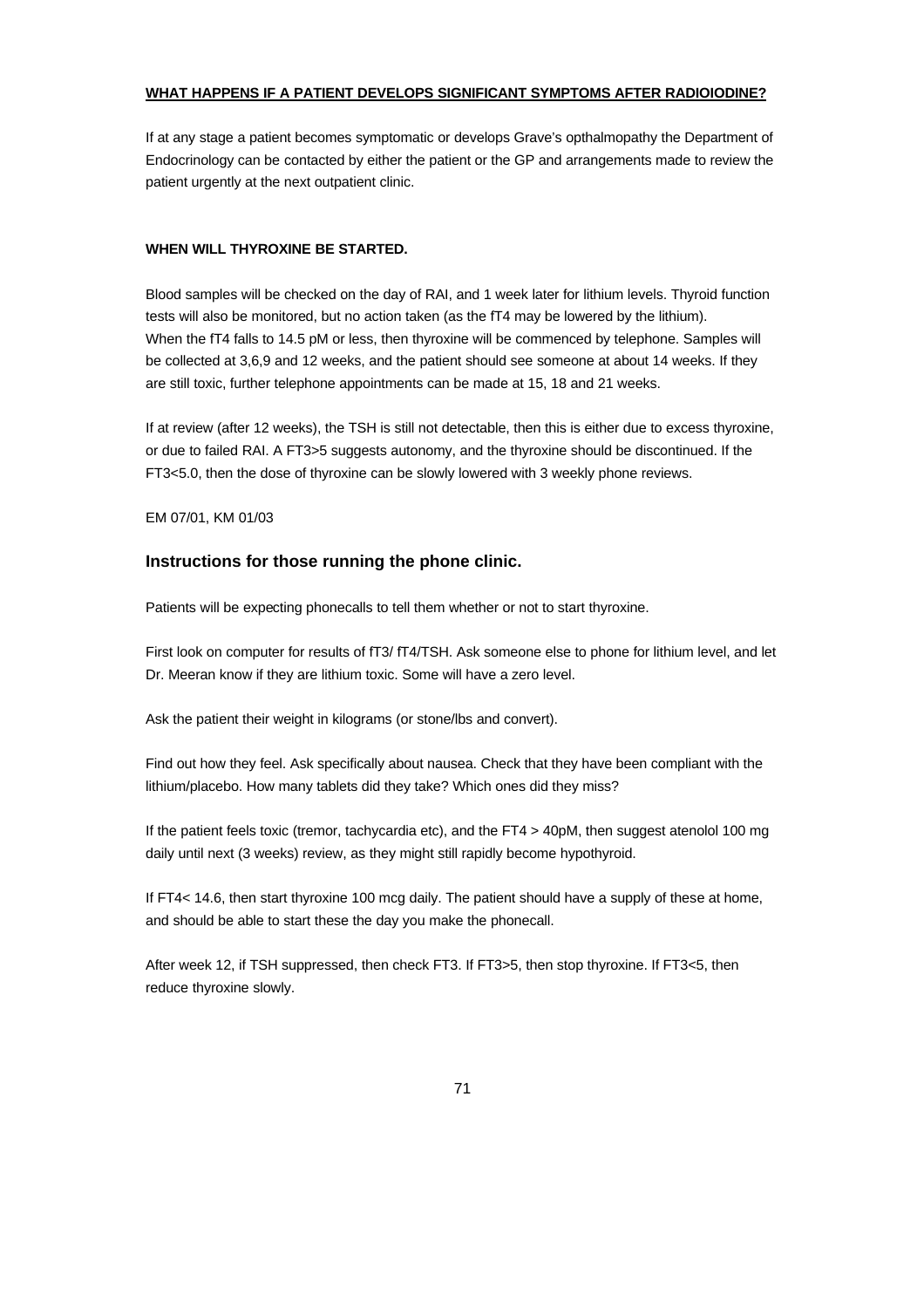This page to be filled in with each phonecall in the thyroid clinic made and stored in the thyroid file.

Name:

Hospital Number:

Date of phone call:

Date of blood test:

Date of RAI:

Weeks since RAI:

Results: FT4

FT3

TSH

Lithium level checked (yes/no). Do NOT get result.

Phone call:

Comments about how patient feels:

Weight of patient (at home).

How many lithium tablets did you take and how many did you forget? Which ones did you forget? (Get exact dates).

Do you smoke ? How many?

What tablets are you CURRENTLY taking:

If fT4 < 14.6pM, then start thyroxine 100mcg daily. Advice given: start thyroxine or wait until further samples taken:

If fT4>30 and patient feels unwell (tremor, tachycardia etc), then consider atenolol 100 mg daily.

After week 12, if TSH suppressed, then check FT3. If FT3>5, then stop thyroxine. If FT3<5, then reduce thyroxine slowly.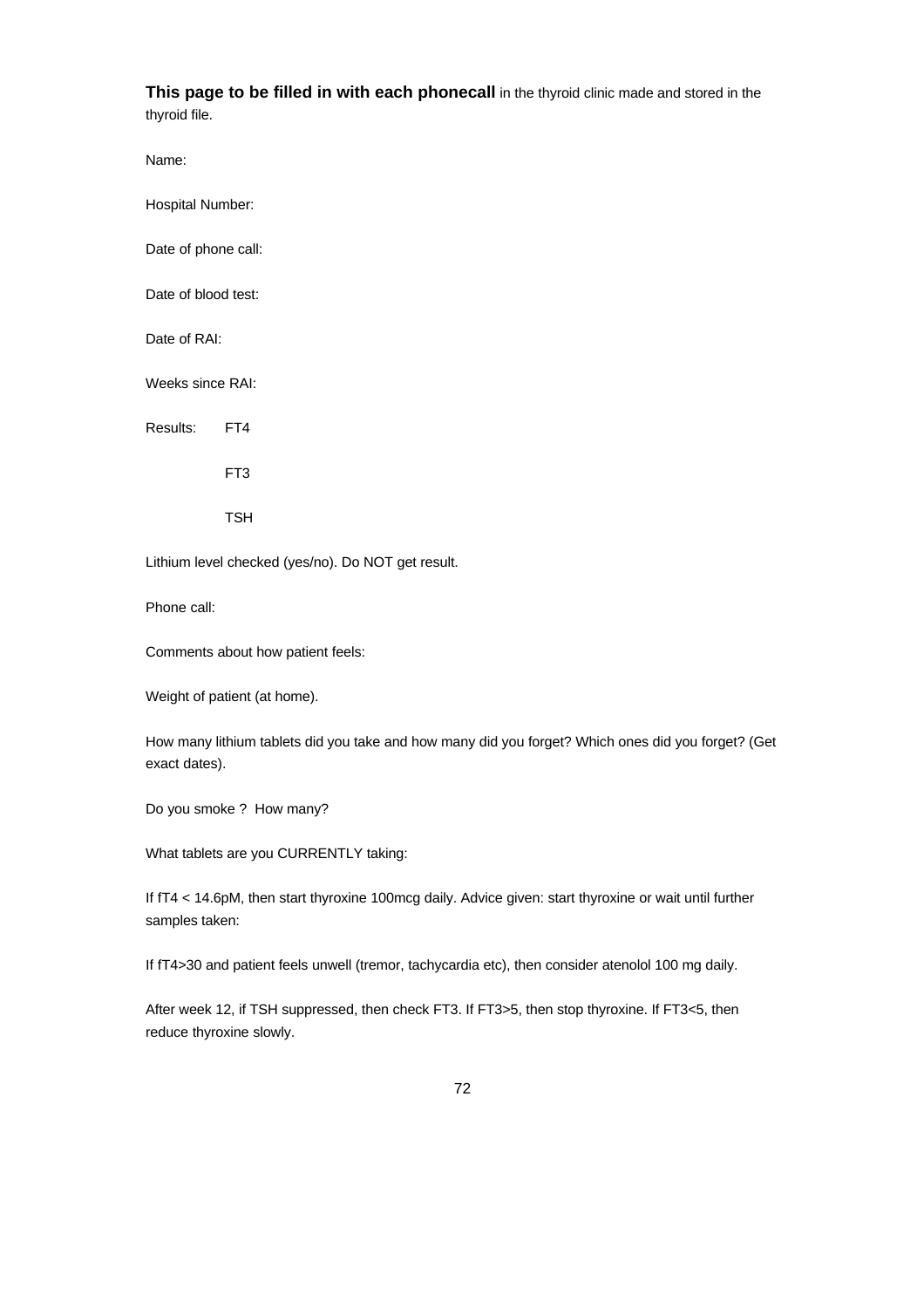# **Preparation of thyrotoxic patients for thyroidectomy**

.

Patients will ideally be rendered euthyroid before surgery. In all cases, one must always balance the risks of delay against the benefit of being euthyroid pre-operatively. In an emergency, the following combination of drugs can be used to try and achieve this in approximately ten days:

1. Beta blockade. Propranolol 80mg tds is favoured historically. Atenolol 100mg or Nadolol 160mg can be administered only once daily and hence might improve compliance

2. Propylthiouracil 250 mg qds. This is a higher dose than used normally, but in emergency higher doses more frequently are required in view of the fact that the liver increases the metabolism of these drugs. The PTU should be administered an hour before any iodide as the PTU will prevent organification of the administered iodine.

3. An excess of iodide or iodine (KI 60 mg tds or 0.3 ml Lugols iodine tds). Potassium iodide 60mg tds is by far the easiest to administer (ref NEJM 1980 (Vol 302) 883-885)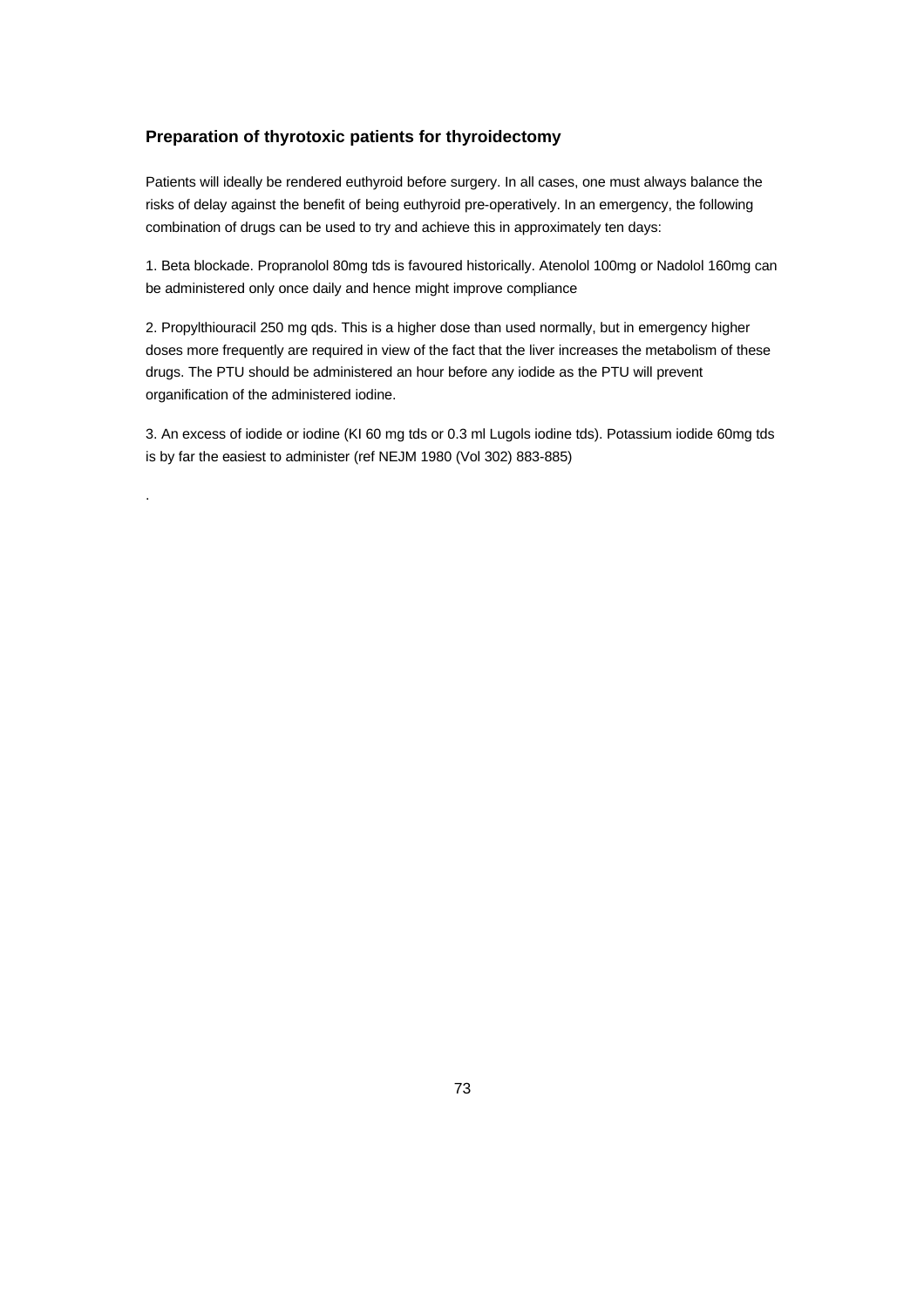# **PENTAGASTRIN TEST FOR MEDULLARY THYROID CARCINOMA CALCITONIN**.

Calcitonin may be secreted by C-cells on the thyroid gland. High levels may suggest medullary thyroid carcinoma. In very early disease (eg on screening for familial syndromes), levels may not be raised, but may be stimulated either by calcium or pentagastrin. It is suggested that borderline baseline levels (which no longer need be fasting) are further investigated by a stimulation test.

# **INDICATIONS**

Suspected medullary carcinoma of thyroid. Screening of families with medullary carcinoma of the thyroid. Patients with suspected MEN type 2. Remember to inform the MEN2 registry. Patients with basal CT level >22.1ng/L (males), >10.8 ng/L (females).

## **CONTRAINDICATIONS**

Allergy/anaphylaxis on repeat administration.

# **SIDE EFFECTS**

Nausea, epigastric discomfort

#### **PREPARATION**

Check electrolytes and serum calcium. Cannula, 18-20g. Pentagastrin 0.5 mcg/kg body weight. 6 x 7 ml Lithium heparin tubes (green top Vacutainers) with 0.2ml Trasylol added. Centrifuge. Ice or facilities to transfer samples immediately to lab

#### **METHOD**

- 1. Patients should be fasted, as food can increase calcitonin.
- 2. Insert cannula and flush.
- 3. Take baseline sample for calcitonin.
- 4. Give bolus i.v. of pentagastrin 0.5 mcg/kg body weight and flush cannula.
- 5. Take samples at 1, 2, 3, 5 and 10 minutes for calcitonin.
- 6. Take immediately to lab on ice.

## **INTERPRETATION**

In patients with a stimulated CT 30-100ng/L- follow-up screening recommended.

In patients with a stimulated CT 100-200ng/L- probable C-cell hyperplasia or early MTC.

In patients with a stimulated CT >200ng/L- MTC very likely.

Karges W. et. al. Calcitonin measurement to detect medullary thyroid carcinoma in nodular goitre. Exp. Clin. Endocrinol. Diabetes 2004;11:52-58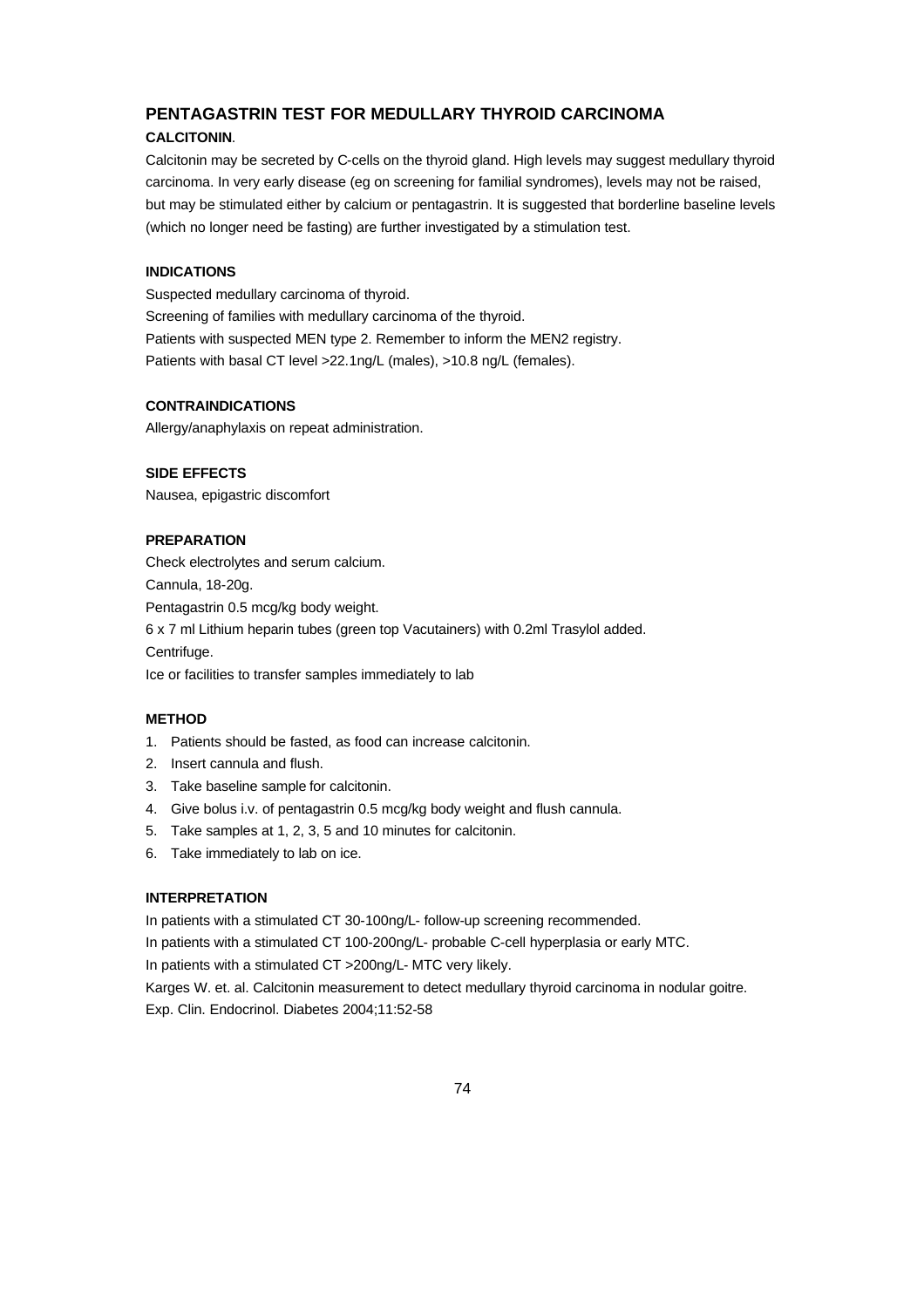Biegelmeyer et. al. Screening for MTC Wien Klin Wochenschr (2002) 114/7:267-273

Surgical treatment should be considered especially if there is a family history. Potentially affected family members should be screened biennially until 65.

#### **SENSITIVITY AND SPECIFICITY**

Pentagastrin stimulates calcitonin best in medullary carcinoma, whereas calcium infusion is best in normals.

Combining two studies only two out of 25 patients with medullary thyroid carcinoma had normal responses to pentagastrin. Many normals have been described with an exaggerated response to pentagastrin and the reproducibility of this test is poor.

**Reference**: McLean G.W. et al., Metabolism 33, 790-796 (1984).

# **CALCIUM INFUSION TEST FOR MEDULLARY CA THYROID**

#### **INDICATIONS**

Suspected acalcitoninaemia. Suspected medullary carcinoma of thyroid. Screening of families with medullary carcinoma of the thyroid. Patients with suspected MEN type 2.

#### **CONTRAINDICATIONS**

Bleeding disorders

#### **SIDE EFFECTS**

Unpleasant flushing sensation No major side effects

### **PREPARATION**

Patient should fast overnight. Check electrolytes and serum calcium. Cannula, 18-20g. Saline flush. Calcium gluconate 10% (10 - 20 ml required). 6 x Lithium heparin tubes (green top Vacutainer) with 200 µl Trasylol. Syringes. Ice and facilities to transfer samples immediately to lab.

# **METHOD**

Insert cannula and flush. Take baseline sample for calcitonin. Give calcium gluconate 0.2 ml/kg body weight i.v. over 1 minute.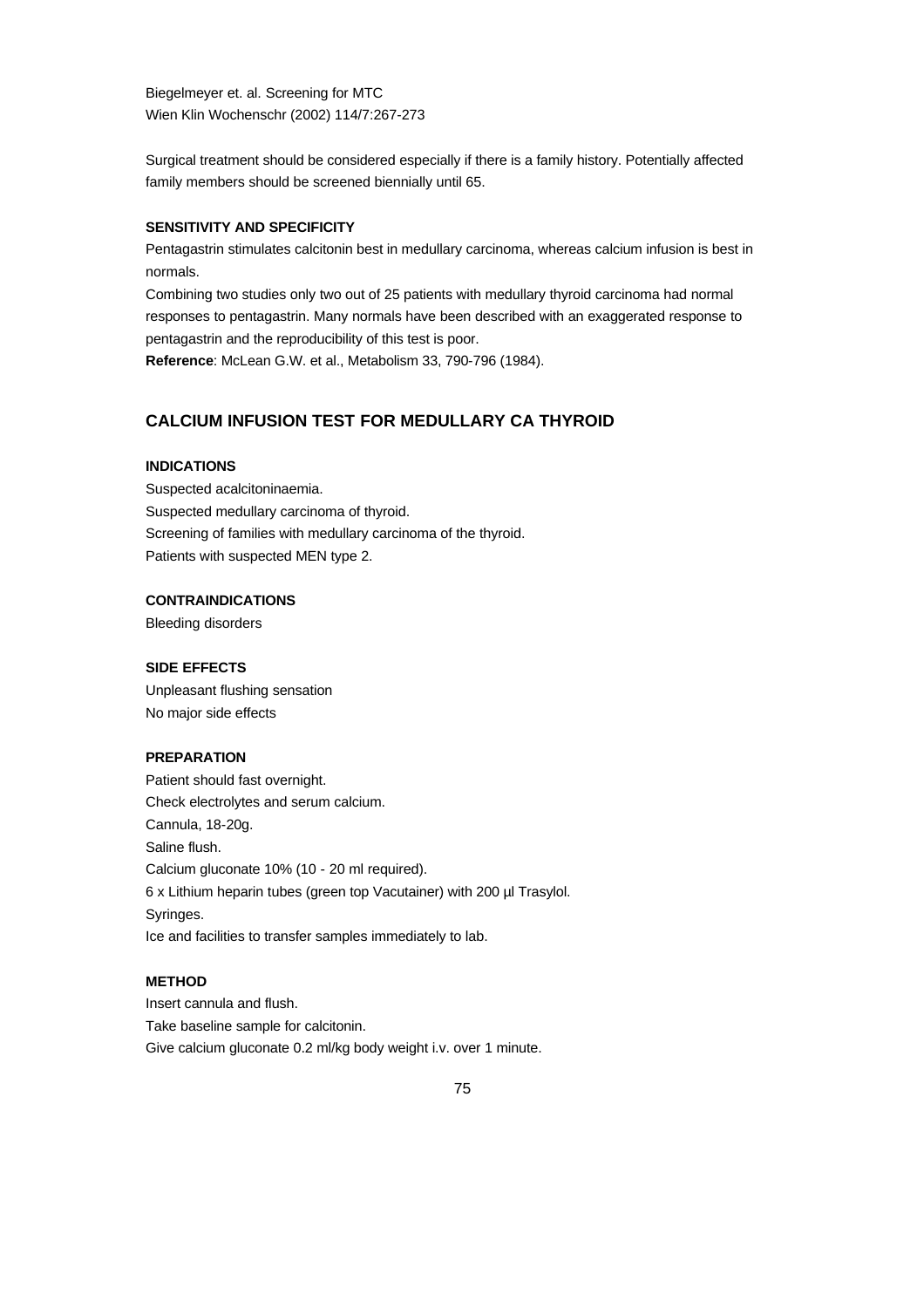Flush cannula. Take samples at 1, 2, 3, 5 and 10 minutes for calcitonin. Send immediately on ice to the lab for centrifugation and freezing.

#### **INTERPRETATION**

In medullary carcinoma of the thyroid there is often a raised fasting serum calcitonin (>90 ng/l) but this may be in the normal range. Provocative tests improve the sensitivity of calcitonin measurement. Normal range for peak calcitonin following calcium infusion is 100 to 200 ng/l

## **SENSITIVITY AND SPECIFICITY**

In the study quoted below 8/12 subjects with medullary thyroid carcinoma had increased responses to calcium infusion. Two of the four who failed to respond had a raised baseline calcitonin. There is a high false positive rate especially in young men. The pentagastrin test is better in this situation.

#### **REFERENCES**

Charib H. et al., Mayo Clinic Proc., 62, 373 (1987).

## **VERSION HISTORY**

JW 12/89

The current local policy is referral of anyone in whom a diagnosis of MEN2 is suspected to the joint Endocrine/Genetics clinic (can be done directly for local patients, for out of area patients, request a referral from the GP). Genetic counseling and sampling will be handled by the clinic.

An alternative laboratory for **MEN1**, and MEN 2 genetic screening runs in Exeter under the auspices of Dr. Andrew Hattersley. Tel : 01392 403089. Fax: 01392 403027. E-mail: A.T.Hattersley@ex.ac.uk: Screening for MEN1 costs £400, for MEN2a, £250 and for MEN2b, £100. Testing for a known mutation in a family member costs £75 for both conditions. Lab contact: S. Ellard (01392 402910). A request form is available via http://meeran.info KM 01/03, NM 9/08

# **FINE NEEDLE ASPIRATION OF A THYROID NODULE (FNA)**

#### **INDICATION**

Investigation of thyroid nodule(s). The prime aim of FNA is to exclude malignancy.

#### **METHOD**

All thyroid nodules suspicious of cancer should be referred to the Hammersmith Thyroid Clinic (clinic code **THCI/THEM**) to Prof Graham Williams. Mr Palazzo also has a clinic in parallel with Prof Williams on the same day.

There is also an FNA clinic which you can book your patients in for (clinic code **PAL2**).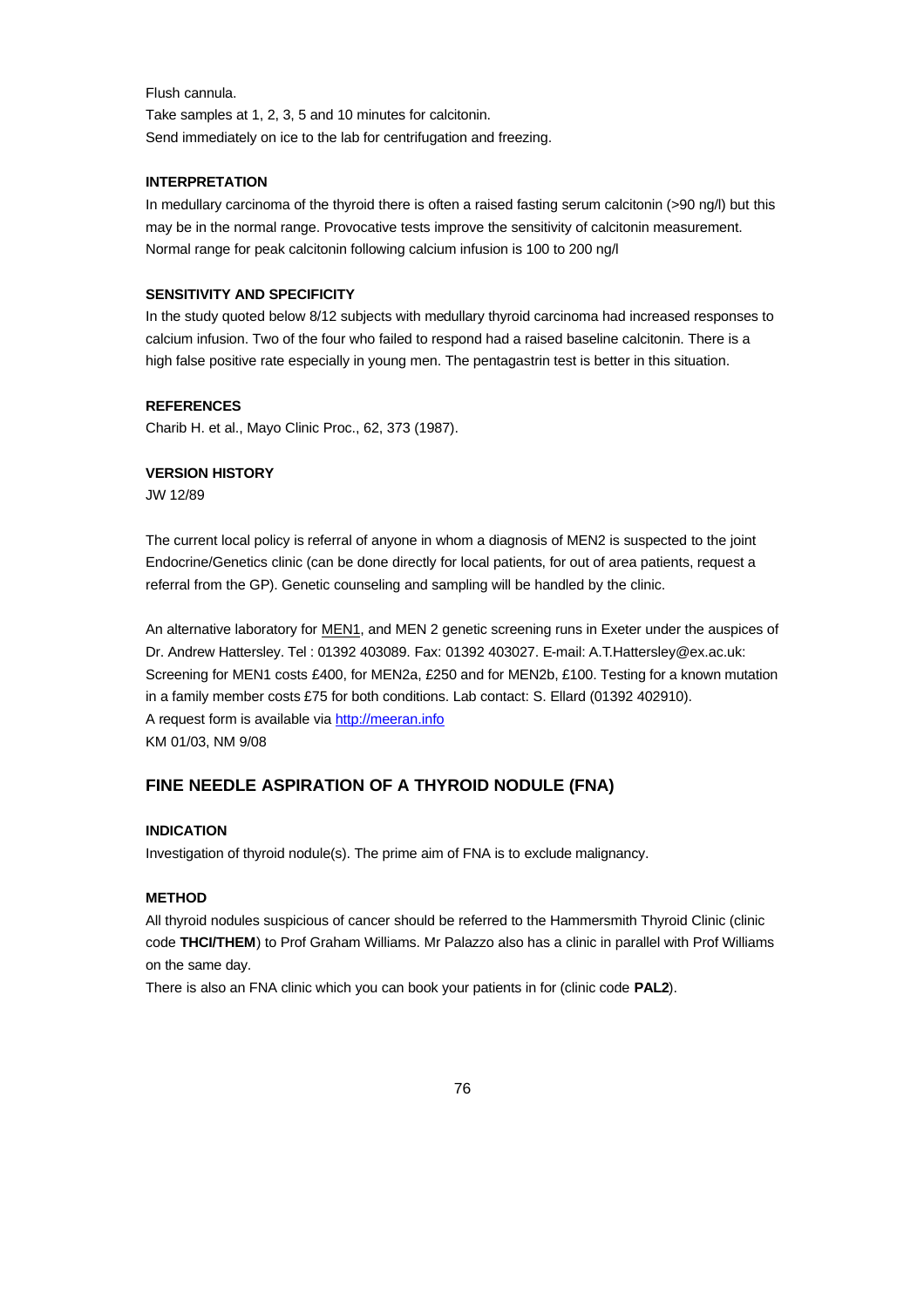| <b>Thy Grade</b> | <b>ILINE INTION AND AUTION <u>(Ruyal College of Fiff Sidians Calactifies</u></b><br><b>Cytological description</b> | <b>Action taken</b>                     |
|------------------|--------------------------------------------------------------------------------------------------------------------|-----------------------------------------|
| 1                | Inadequate for diagnosis - smears must                                                                             | Repeat FNA to obtain a sample that is   |
|                  | contain 6 or more groups of at least 10 thyroid<br>follicular cells                                                | adequate for diagnosis.                 |
| 2                | Non-neoplastic - features consistent with a                                                                        | Repeat FNA in 3-6 months                |
|                  | nodular goitre or thyroiditis                                                                                      | 2 diagnostic benign results are         |
|                  |                                                                                                                    | required to exclude neoplasia.          |
|                  |                                                                                                                    | Excision may be recommended in          |
|                  |                                                                                                                    | certain circumstances (e.g. strong      |
|                  |                                                                                                                    | family history, history of irradiation, |
|                  |                                                                                                                    | male gender, extremes of age and        |
|                  |                                                                                                                    | other features suggestive of tumour).   |
| 3                | Either:                                                                                                            | <b>DISCUSS IN MDT</b>                   |
|                  | Follicular lesions/Neoplasms                                                                                       | Follicular lesions undergo lobectomy    |
|                  | Hurthle cell neoplasms                                                                                             | +/- complete thyroidectomy if           |
|                  |                                                                                                                    | histology proves malignancy.            |
|                  | Or:                                                                                                                |                                         |
|                  | Cellular atypia which cannot be placed in                                                                          | FNA showing atypia should be            |
|                  | Thy2 or Thy4                                                                                                       | discussed in an MDT                     |
| 4                | Abnormal, suspicious of malignancy                                                                                 | <b>DISCUSS IN MDT</b>                   |
|                  |                                                                                                                    | Surgical intervention indicated         |
| 5                | Diagnostic of malignancy                                                                                           | <b>DISCUSS IN MDT</b>                   |
|                  |                                                                                                                    | Surgical intervention indicated         |

# **INTERPRETATION AND ACTION (Royal College of Physicians Guidelines)**

# **HOW TO REFER TO THE WEST LONDON CANCER NETWORK THYROID CANCER MDT**

For meeting dates, see:

http://www.wlcn.nhs.uk/content/workgroups.asp?workgroup=37&subworkgroup=255 Referral form available from:

http://www.imperial.nhs.uk/prd/groups/public/@corporate/@communications/documents/doc/id\_01103 0.pdf

# **REFERENCES**

Royal College of Physicians Guidelines for Management of Thyroid Cancer ( $2^{nd}$  edn. – 2007): downloadable from http://www.rcplondon.ac.uk/pubs/contents/f33a5762-6235-469e-91a5 d47d6ce6e0f6.pdf

# **VERSION HISTORY**

SG 10/89; KM 07/01; TT 8/08.

# **PERFORMING A THYROID FNA**

This is no longer done in the general endocrine clinics at either site as patients are referred to the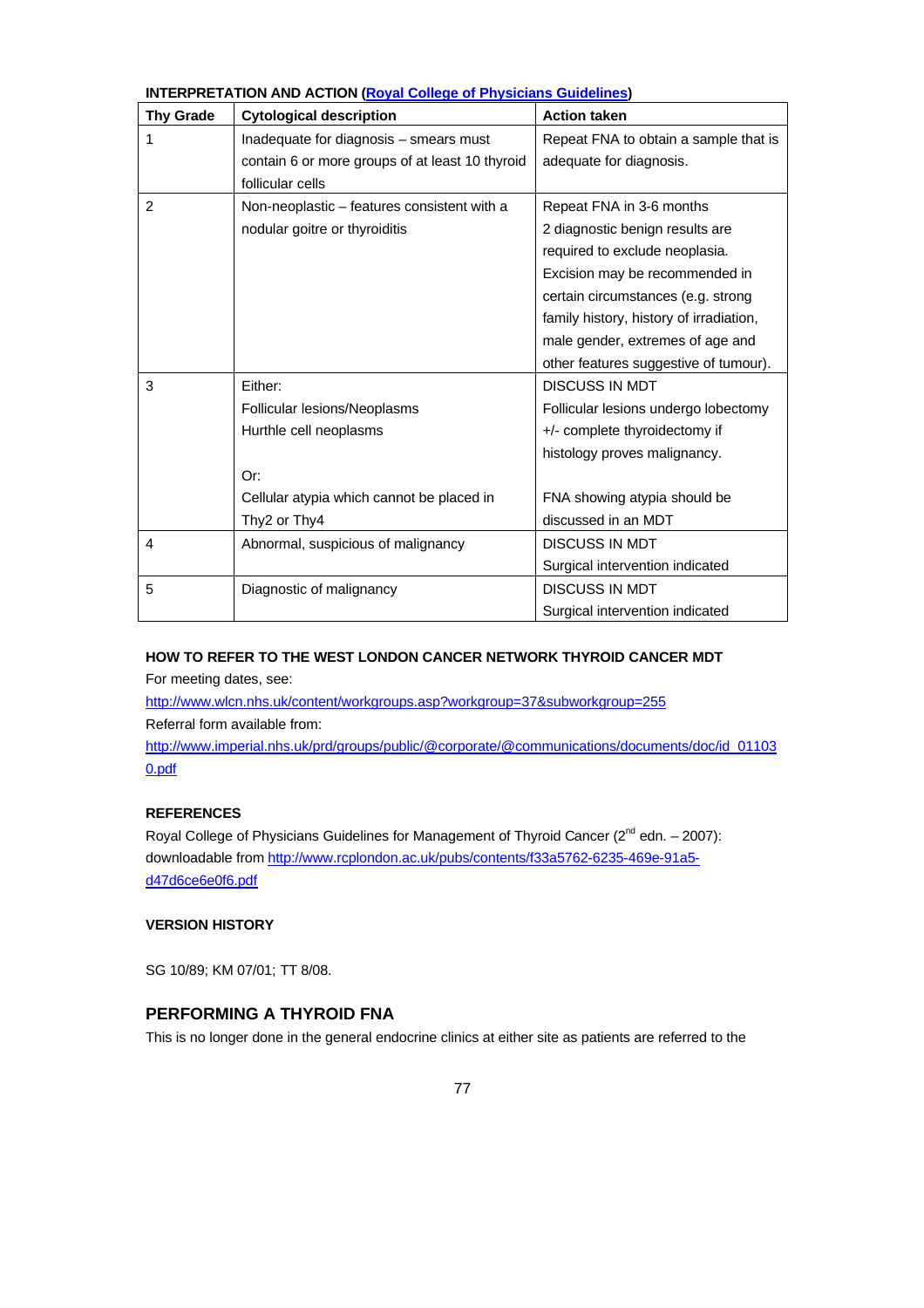clinics above. Outlined below is the procedure for historical purposes.

## **PREPARATION**

None

# **SIDE EFFECTS**

Rarely: local bleeding. Avoid by applying local pressure

# **METHOD**

- 1. Contact cytology department who will come almost immediately and bring their prepared slides.
- 2. Lie patient in supine position with neck flexed backwards.
- 3. Insert 25 gauge needle into nodule and aspirate (usually more than one pass). Local anaesthesia is usually necessary. The needle should just be passed in and out. Don't draw back as this results in a bloody tap.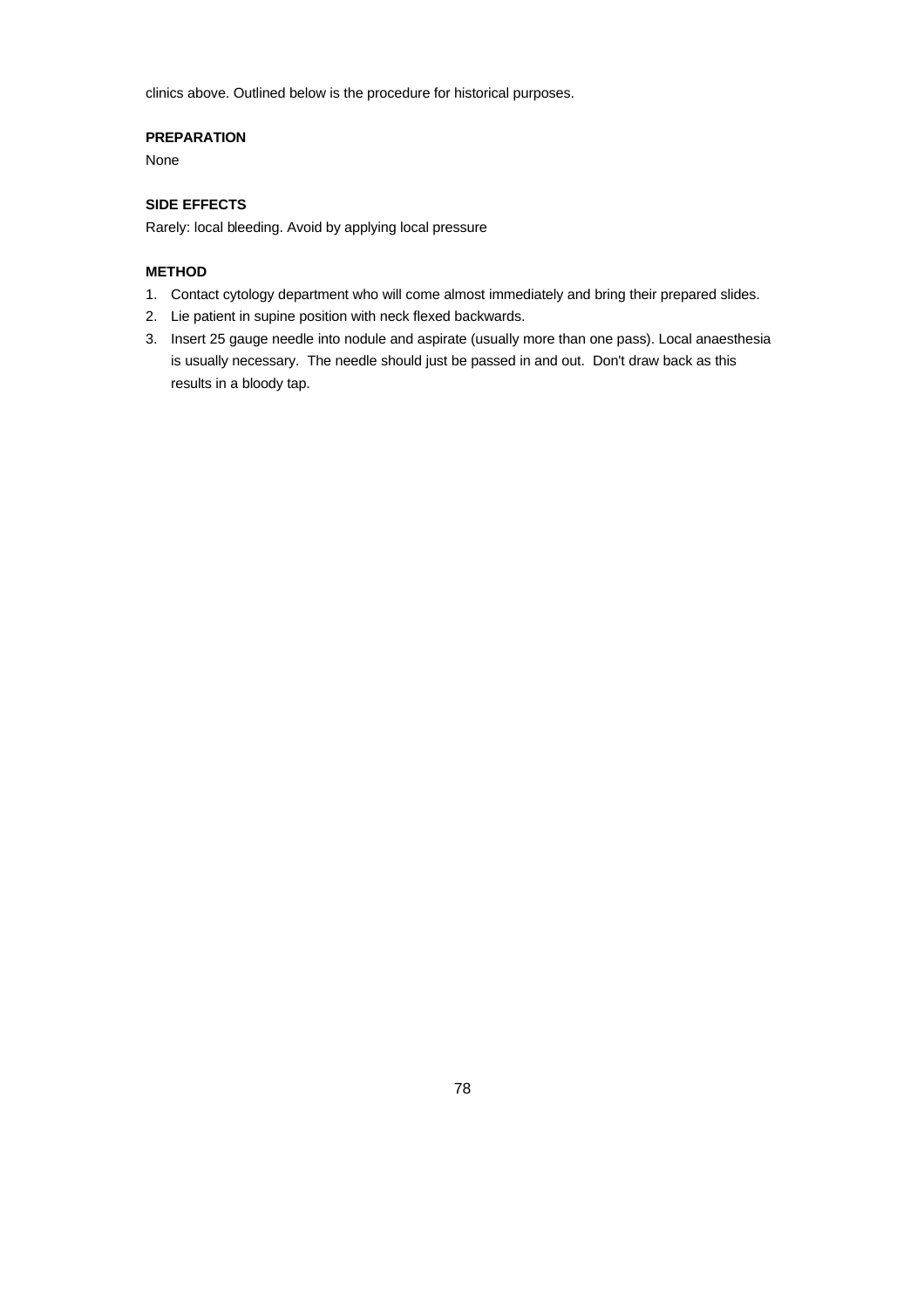# *HYPERPARATHYROIDISM*

### **ESTABLISH DIAGNOSIS**

- Elevated corrected  $Ca^{2+}$ .
- Low  $PO_4^3$ .
- Normal alkaline phosphatase.
- Normal or elevated serum PTH.
- Exclude vitamin D deficiency
- High 24 hr urinary  $Ca^{2+}$ .
- To exclude Familial Hypocalciuric Hypercalcaemia (FHH), the calcium clearance to creatinine clearance ratio should be > 0.01. This is calculated as follows (for easy calculation see http://www.meeran.info for on-line calculator).

#### *Calcium Clearance*

[Urine Calcium (mmol/l) x urine volume (ml)] / [ Plasma Calcium (mmol/l) x 1440]

*Creatinine Clearance* (This may be calculated already)

[Urine Creatinine (mmol/l) x urine volume (ml)] / [ Plasma Creatinine (mmol/l) x 1440] Plasma creatinine is normally expressed in umol/l and needs to be converted to mmol/l by dividing by 1000.

However, this ratio can be reduced to

# **Urine Calcium (mmol/l) x [Plasma Creatinine (umol/l) / 1000] Plasma Calcium (mmol) x Urine Creatinine (mmol/l)**

#### **For example FHH**

Urine creatinine 6.2 mmol/l 2.65 x 6.2 Plasma creatinine 130 umol/l Plasma calcium 2.65 mmol/l

Urine calcium 1.0 mmol/l Ratio = 1.0 x [130/1000] = 0.0079

### **Primary Hyperparathyroidism**

Urine creatinine 1.4 mmol/l 3.3 x 1.4 Plasma creatinine 74 umol/l Plasma calcium 3.3 mmol/l

Urine calcium  $2.2$ mmol/l Ratio =  $2.2 \times [74/1000] = 0.035$ 

# **LOCALISATION OF PARATHYROID ADENOMA**

None of the techniques are reliable and often a combination of methods are used.

• Ultrasound of neck.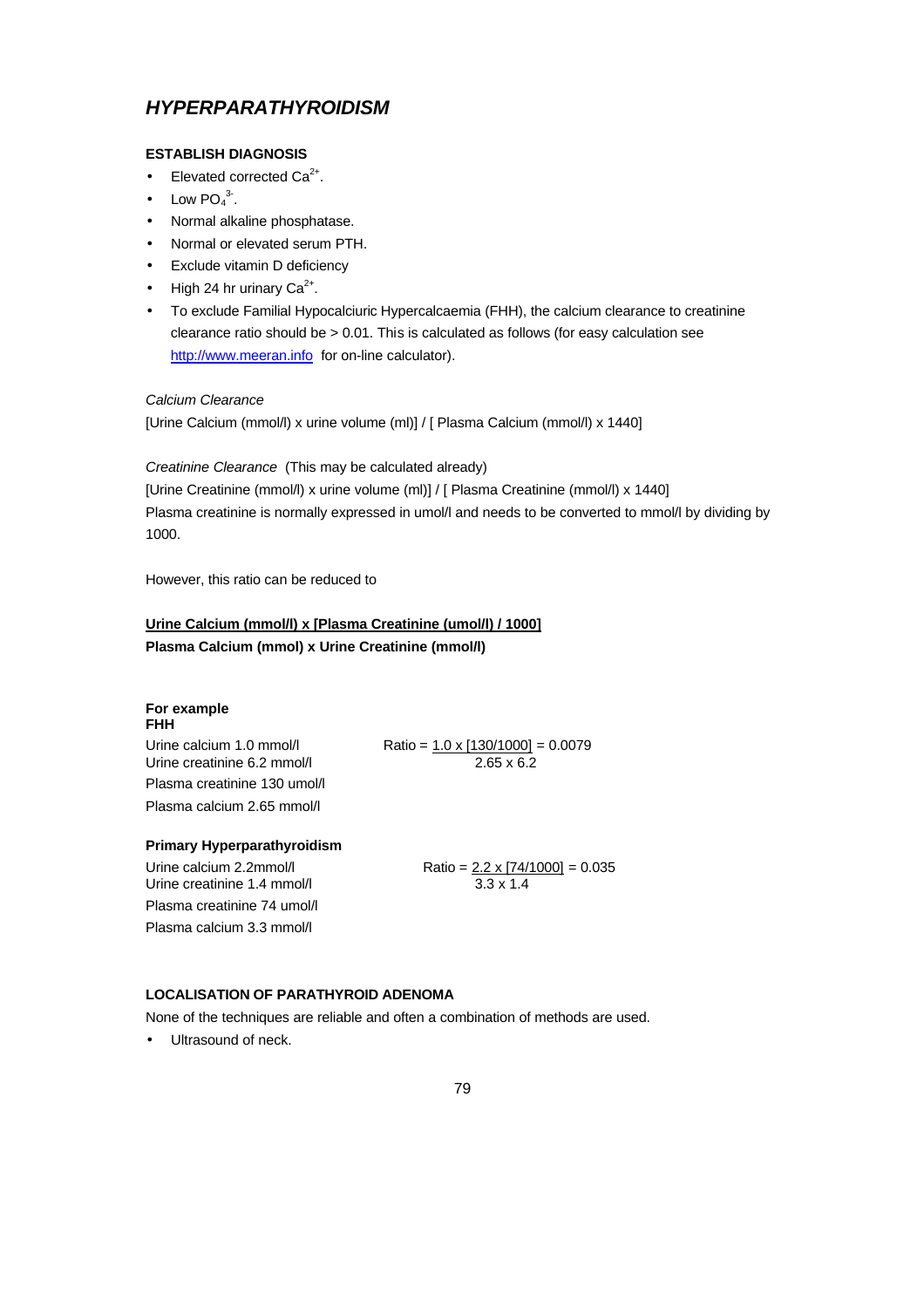- Sesta-MIBI scanning.
- $123$ I and sesta-MIBI double isotope scan (higher sensitivity, ask nuclear medicine).
- MRI of neck.
- CT neck (+ upper mediastinum).
- Selective venous sampling for PTH is not routinely used and reserved for difficult cases. Patient requires hospital admission, and investigation needs to be booked with Dr Jackson well in advance.
- All patients with primary hyperparathyroidism needing surgery should be referred to Mr Fausto Palazzo, Endocrine Surgeon at Hammersmith Hospital.

# **MANAGEMENT PRIOR TO PARATHYROIDECTOMY**

- Usual pre-operative bloods, including U+E,  $Ca^{2+}$ , PO<sub>4</sub>, alkaline phosphatase, albumin.
- Maintain adequate hydration.
- Replace deficit and maintain 3-4 l fluids /day i.v. and then orally if patient able to drink.
- If above measures do not reduce corrected  $Ca<sup>2+</sup> < 2.8$  mmol/l give bisphosphonates (e.g. pamidronate 30 mg in 1l 0.9% saline over 4 hrs). This will not start to work for 24hrs, with maximum effect 5-6 days. Plan in advance to avoid severe post-operative hypocalcaemia.

## **MANAGEMENT AFTER PARATHYROIDECTOMY**

- Enquire for symptoms of hypocalcaemia (paraesthesiae, cramps etc.).
- Trousseau's and Chvostek's test daily or whenever blood pressure is checked.
- Daily U+E and corrected  $Ca^{2+}$ .
- If mild symptoms and corrected  $Ca^{2+} > 1.9$  mmol/l, give effervescent  $Ca^{2+}$  (Sandocal 1000; two tds suggested).
- If severe symptoms and corrected  $Ca^{2+}$  < 1.9 mmol/l, give  $Ca^{2+}$  infusion (calcium gluconate 15 mg/kg i.v. in 1l 0.9% saline over 4 hours). [1gram which is 10 ml of 10% calcium gluconate in a 70 kg patient. Neat calcium gluconate (10ml 10% can cause necrosis if it extravasates, so either administer it yourself through an obviously patent large venflon, or use a central line). Diluting it in a liter of saline is another option.
- If hypocalcaemia persists, start oral Sandocal 1000 (up to 4 tabs gds might be needed) and introduce alfacalcidol (125 ng od). This is a low dose and patients may require  $1 - 2$  mcg twice daily eventually.
- The amount of calcium needed depends on how hungry the patients bones are, and initially can be quite large.
- Monitor PTH. If detectable, and parathyroid recovery occurs, try to wean off alfacalcidol. If PTH remains undetectable, it is likely that they will stay on alfacalcidol for life. In that situation, the long term risk is nephrocalcinosis as the calcium-phosphate product will be high. Thus long term aim is for a low-normal calcium.

# **VERSION HISTORY**

AP 1/98 updated SS 07/01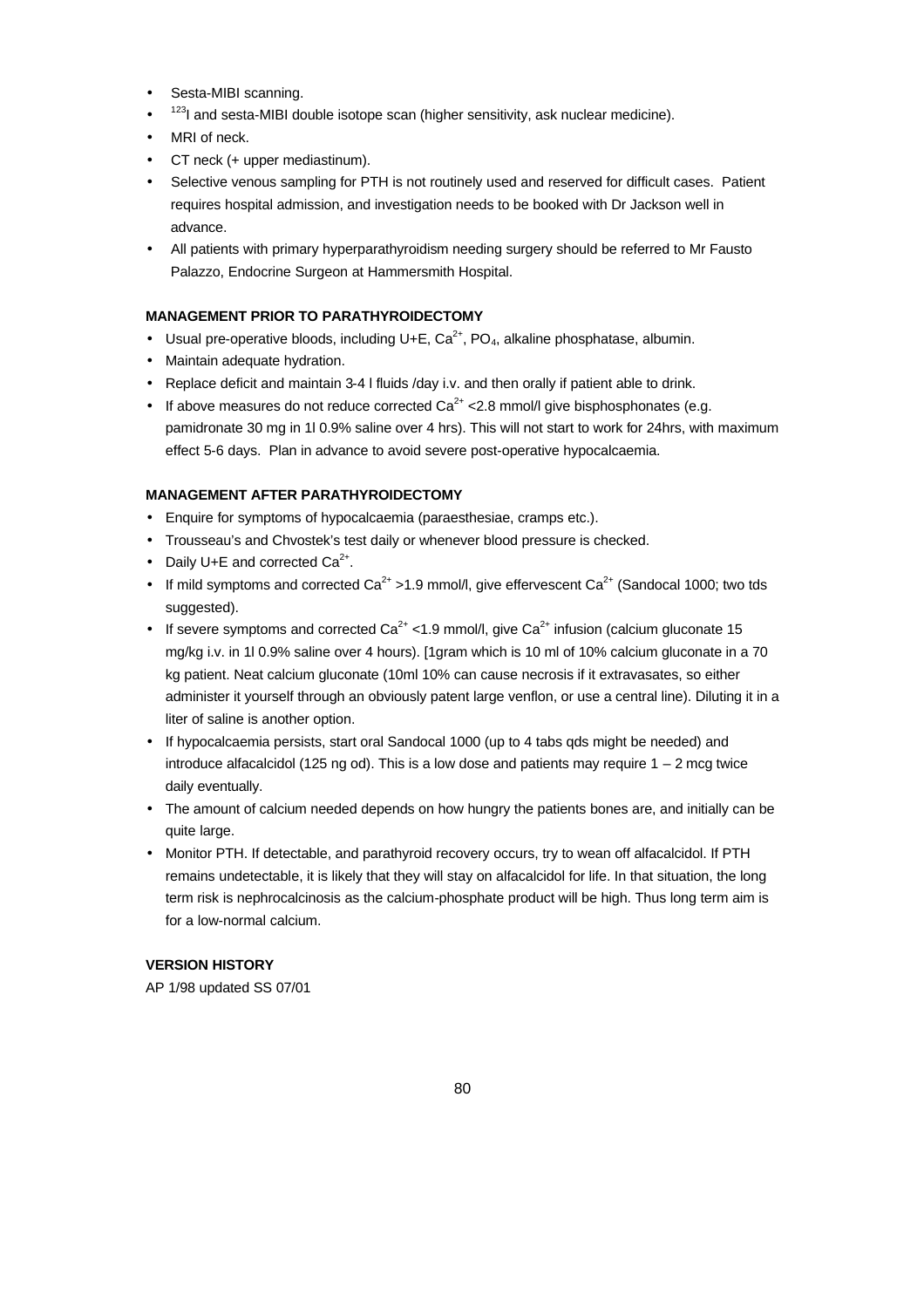# **PANCREAS**

# *DIABETES*

# **GLUCOSE TOLERANCE TEST**

## **INDICATIONS**

- Suspected diabetes mellitus. An oral glucose tolerance test is not required if the diagnosis of diabetes is not in doubt or if a fasting venous plasma glucose is greater than 7.0 mmol/litre or a random venous plasma glucose is greater than 11.1 mmol/l.
- In acromegaly, to establish the diagnosis and to follow patients after treatment with surgery or irradiation.
- Suspected reactive hypoglycaemia.

#### **CONTRAINDICATIONS**

None

## **SIDE EFFECTS**

Nausea and occasional vomiting

#### **PREPARATION**

The subject should have been on a diet containing an adequate amount of carbohydrate (250g/day) for at least 3 days before the test Overnight fast. 75g anhydrous glucose. Fluoride oxalate tubes x 3 (grey top Vacutainers). 18-20g cannula. Saline flush. Syringes x3. **METHOD**

• *Diabetes*

Insert cannula.

Take a baseline glucose at time 0.

Give oral glucose load (75 g anhydrous glucose in 250–350ml water).

Repeat blood samples at 60 and 120 min after glucose load.

- *Acromegaly* See under "growth hormone" above.
- Reactive hypoglycaemia Take blood for glucose AND GUT HORMONES (to measure GLP-1) at -15, 0, +15, 30, 45, 60, 90,

120, 150, 180, 210, 240, 270 and 300 min.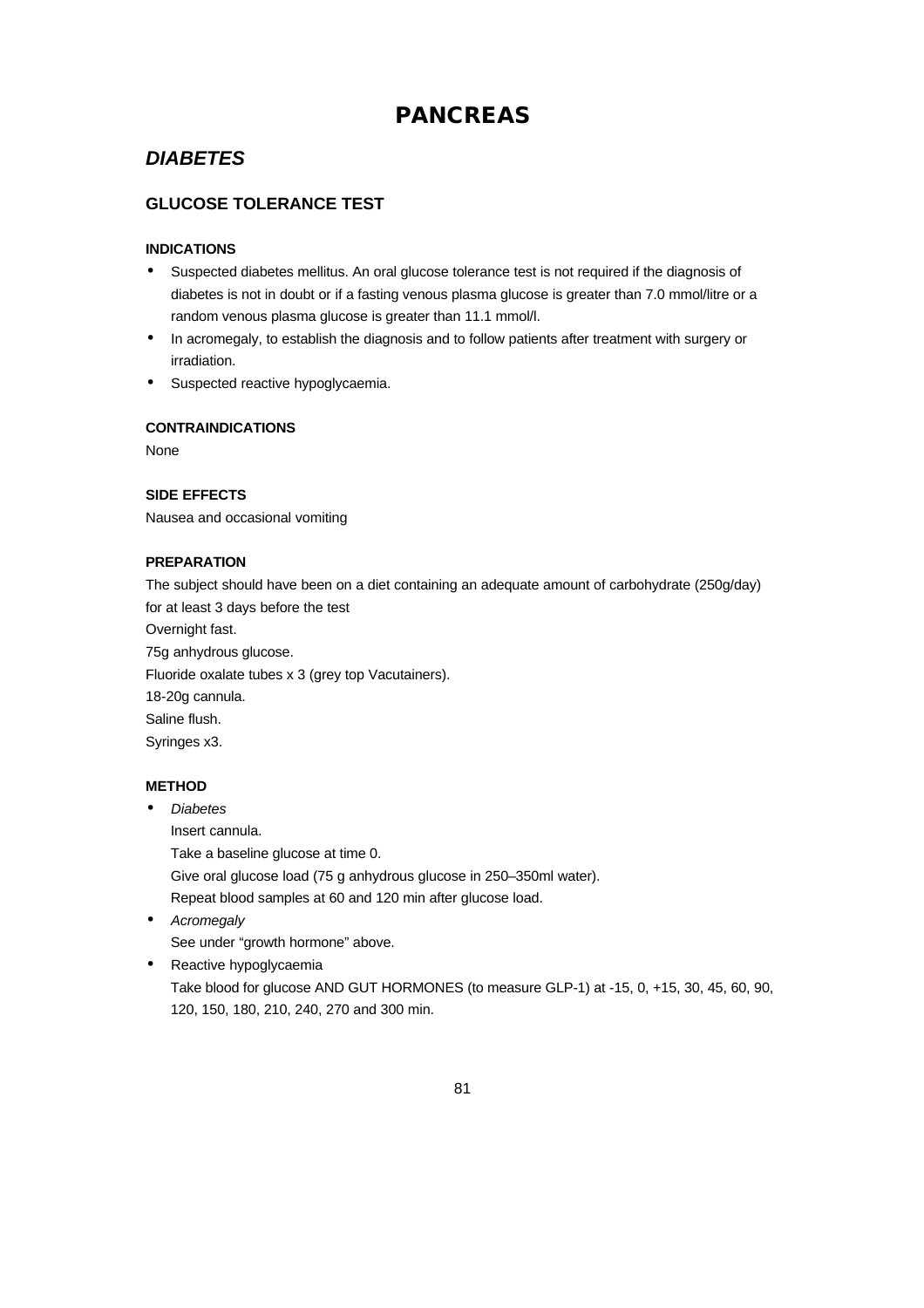#### **INTERPRETATION**

| Plasma Glucose (mmol/l)    | <b>Fasting</b> | 2 hrs after glucose load |
|----------------------------|----------------|--------------------------|
| Diabetes mellitus          | $\geq 7.0$     | >11.1                    |
| Impaired glucose tolerance |                | $>7.8 - 11.0$            |
| Impaired fasting glucose   | $>6.1 - 7.0$   |                          |
| Normal                     | $= 6.1$        | $=7.8$                   |

#### *WHO (established June 2000) for diabetes and impaired glucose tolerance*

75 g oral glucose tolerance test.

In the absence of diabetic symptoms at least 2 abnormal values are necessary to establish a diagnosis of diabetes mellitus

Gestational diabetes: women who have IGT in pregnancy should be treated as if they have GDM.

## **SENSITIVITY AND SPECIFICITY**

These criteria were revised by the WHO in 1997 and remain arbitrary. Remember that acute illness (e.g. myocardial infarction) and drugs may affect glucose tolerance.

In acromegaly it is very rare for GH to suppress to the normal range with a glucose load. In fact there is often a paradoxical rise in GH. Some normals especially if stressed do not suppress. The definition of "cure" in acromegaly is very difficult. Patients may show dramatic clinical improvement but not suppress with glucose.

#### **REFERENCES**

Keen H., Medicine International May, 2672-2675 (1989). Diabetes Care, 21 S1, 5-19 (1998).

## **AUTONOMIC FUNCTION TESTS**

#### **INDICATIONS**

Suspected diabetic autonomic neuropathy. Shy-Drager Syndrome. Suspected autonomic failure from other causes.

## **CONTRAINDICATIONS**

Patients with proliferative retinopathy should not perform the Valsalva manoeuvre because of the risk of retinal haemorrhage.

Atrial fibrillation (tests uninterpretable, except postural hypotension and handgrip tests).

**SIDE EFFECTS**

None

### **PREPARATION**

Sphygmomanometer. Mouthpiece to attach to sphygmomanometer (5ml syringe minus plunger). ECG machine (old fashioned type as long rhythm strips recorded).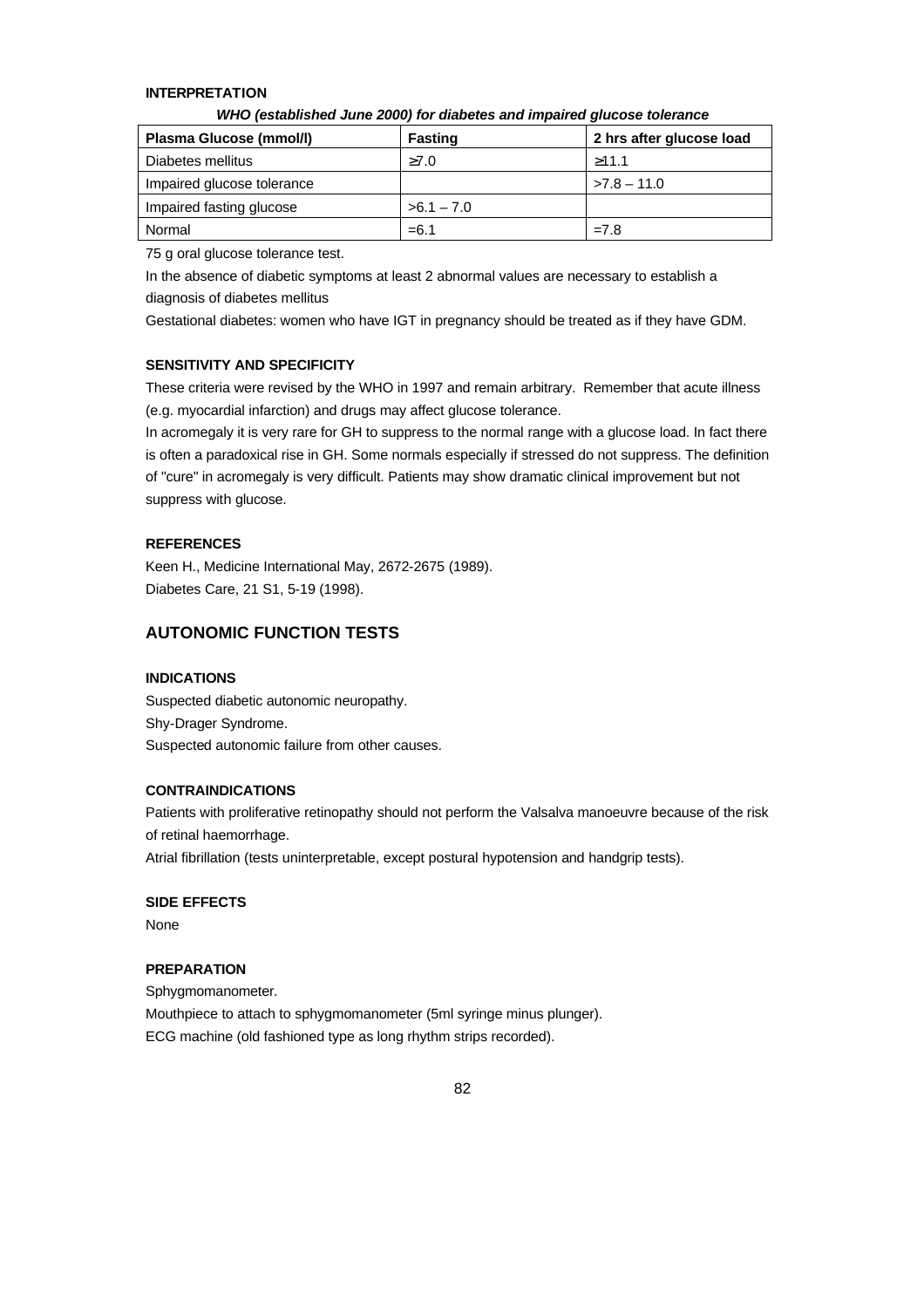#### **Tests of cardiac parasympathetic damage**

- *1. Heart rate response to the Valsalva manoeuvre* Start ECG machine (limb leads only, use lead II) Patient blows into sphygmomanometer and maintains pressure at 40mmHg for 15 seconds, continue recording for 30 seconds after release of pressure. Measure shortest R-R interval during manoeuvre and longest after. **Valsalva ratio** = longest after/shortest during. Take mean of three readings.
- *2. Heart rate variation during deep breathing*

Start ECG machine

Ask patient to breathe quietly at a rate of six breaths over one minute (5 seconds in and 5 seconds out).

Mark ECG at start of each inspiration and expiration.

Measure maximum and minimum R–R interval for each cycle and convert to beats/min.

Result is mean difference (max – min) for heart rate during deep breathing.

*3. Heart rate response to standing*

Start ECG recording with patient lying.

Ask the patient to stand, continue recording ECG for 1 minute.

Measure shortest R–R interval around the 15th beat after standing and the longest around the 30th beat.

Calculate longest/shortest = 30:15 ratio.

## **Tests of sympathetic damage**

Blood pressure response to standing Measure blood pressure lying and then 2 minutes after standing Record postural difference

#### **INTERPRETATION**

| <b>TESTS</b>            | <b>Normal</b> | <b>Borderline</b> | Abnormal |
|-------------------------|---------------|-------------------|----------|
| Valsalva ratio          | $=1.21$       | 1.11-1.20         | $=1.10$  |
| $(max-min) HR$          | >15           | $11 - 14$         | 10       |
| $(30:15 \text{ ratio})$ | >1.04         | 1.01-1.03         | $=1.00$  |
| fall in BP              | $=10$         | $11 - 29$         | $=30$    |

These tests can be used to determine the degree of abnormality present: if two or more of the parasympathetic tests plus the sympathetic tests are clearly abnormal then this indicates significant autonomic damage, earlier damage is signified by abnormalities in at least two parasympathetic tests.

# **SENSITIVITY AND SPECIFICITY**

Caution should be taken in interpreting these tests in patients who are poorly co-operative and in the elderly.

# **REFERENCE**

Clarke B.F. and Ewing D.J., BMJ 285, 918-920 (1982).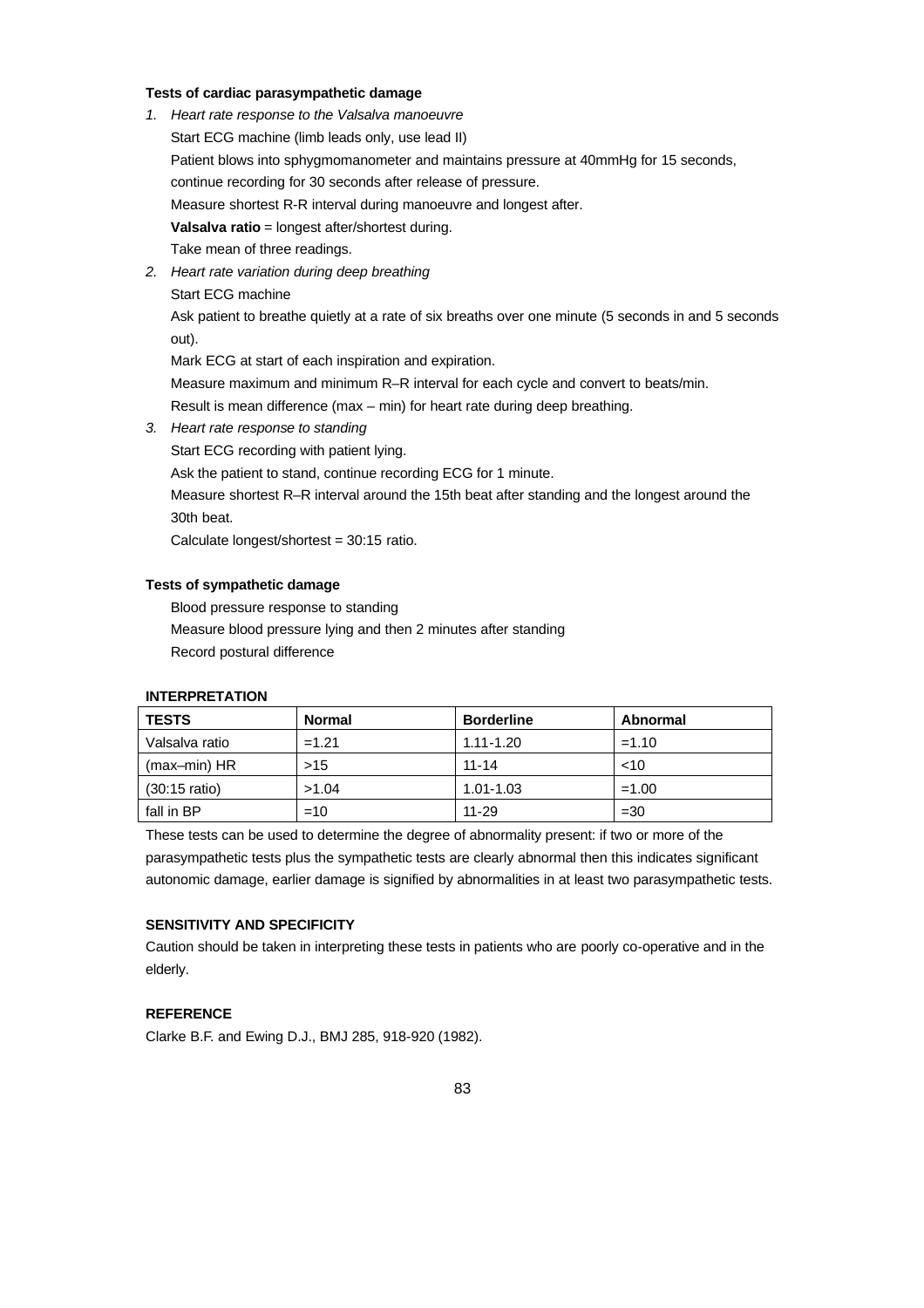# **GUT HORMONE TUMOURS**

# *INSULINOMAS*

Patients with hypoglycaemic symptoms may have an insulinoma or reactive hypoglycaemia should have a prolonged (5 hour) oral glucose tolerance test before their supervised fast. Therefore both protocols are given below. (If both negative, consider EEG and CT brain, as temporal lobe epilepsy also occurs with this presentation).

If the patient is on diazoxide it should be discontinued a week before admission.

# **GLUCOSE TOLERANCE TEST**

#### **PREPARATION**

The subject should have been on a diet containing an adequate amount of carbohydrate (250g/day) for at least 3 days before the test thus the OGTT must NOT follow the prolonged fast. Overnight fast. 75g anhydrous glucose. Fluoride oxalate tubes x 14 (grey top Vacutainers). Lithium heparin with trasylol (0.2 ml) x 14 18-20g cannula. Saline flush.

## **METHOD**

Take blood for glucose AND GUT HORMONES (to measure GLP-1) at -15, 0, +15, 30, 45, 60, 90, 120, 150, 180, 210, 240, 270 and 300 min.

# **PROLONGED SUPERVISED FAST**

### **INDICATION**

Used to demonstrate fasting hypoglycaemia and diagnose insulinoma if not shown spontaneously or after an overnight fast.

#### **PREPARATION**

Admit to perform test under close supervision with glucose (p.o./i.v.) available. Leave a copy of this protocol sheet in the nurses' notes and a copy above the patient's bed.

# **METHOD**

- Cannulate patient and commence 72 hr fast.
- Water/non-caloric beverages allowed. Patient should be active during waking hours.
- Blood glucoses should be done at regular (4–6 hr) intervals and whenever the patient has symptoms suggestive of hypoglycaemia. Decrease to 2 hr intervals if the patient consistently has glucoses <3.0 mmol/l.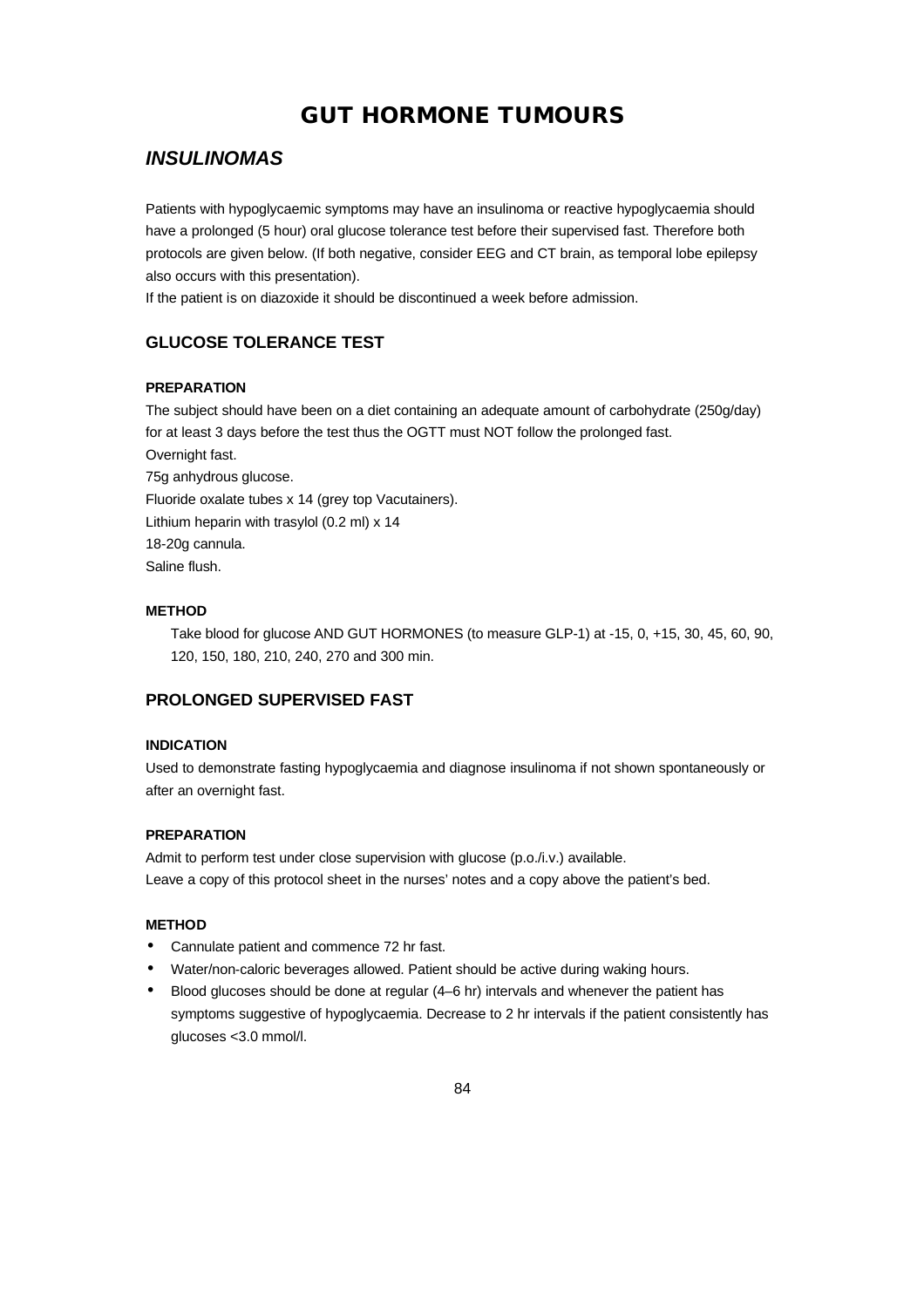- If blood glucoses are = 2.2 mmol/l or symptoms are convincing:
	- − Take blood for glucose, insulin and C-peptide in a plain clotted tube (7 ml) and a fluoride oxalate tube.
	- − Take blood for sulphonylurea screen in a plain clotted tube (7 ml) (NB urine screen only useful if prolonged delay in obtaining a plasma sample, all sulphonylureas detected on plasma due to improved radioimmunoassay and HPLC. Therefore, urine superfluous nowadays and more interference in urine vs. plasma makes plasma sulphonylurea analysis more specific)
	- − Take to chemistry labs to be separated and frozen within 30 mins. Ring biochemistry up for an urgent glucose.
	- − Do not reverse hypoglycaemia until the lab confirms hypoglycaemia, or unless the patient becomes unconscious or fits.
- If no symptoms during the fast, finish with 15-30 mins exercise, e.g. a brisk walk around the hospital.
- Take final samples for glucose, insulin and C-peptide, sulphonylurea screen.

## **INTERPRETATION**

- Normals do not become hypoglycaemic, although young women can run glucoses in the region of 2.2–3.0 without symptoms.
- True hypoglycaemia must be demonstrated (glucose =2-2.2 mmol/l), before we are able to either interpret insulin results or consider insulinoma.
- If hypoglycaemia with raised insulin but low C peptide, consider self administration of insulin.
- If hypoglycaemia with raised insulin, and raised C-peptide, make sure sulphonylurea screen is negative! Tel (Guildford lab 01483 571 122 x 4696).
- With hypoglycaemia, insulin and endogenous insulin production (estimated by C-peptide) should be low.
	- − Insulin >6 mU/l (>50 pmol/l); C peptide >300 pmol/l = insulinoma (check ratio of c-peptide to insulin high enough).
	- − Insulin >3-6 mU/l (25-50 pmol/l); C peptide 100-300 pmol/l = possible insulinoma but needs further tests
	- − Insulin <3 mU/l (<25 pmol/l); C peptide <75 pmol/l = normal response
- Ketones should be suppressed with insulinoma even though patient is fasting because of the excess insulin.

## **SENSITIVITY AND SPECIFICITY**

By 24 hrs, 66% insulinomas develop hypoglycaemia and by 48 hrs, >95% insulinomas can be diagnosed. After 72 hrs fast plus exercise, if no hypoglycaemia, insulinoma is very unlikely.

## **REFERENCE**

Friesen, S.R. Surg. Clin. N. Amer. 67(2). 379 (1987).

## **VERSION HISTORY**

MLB & PJH 10/91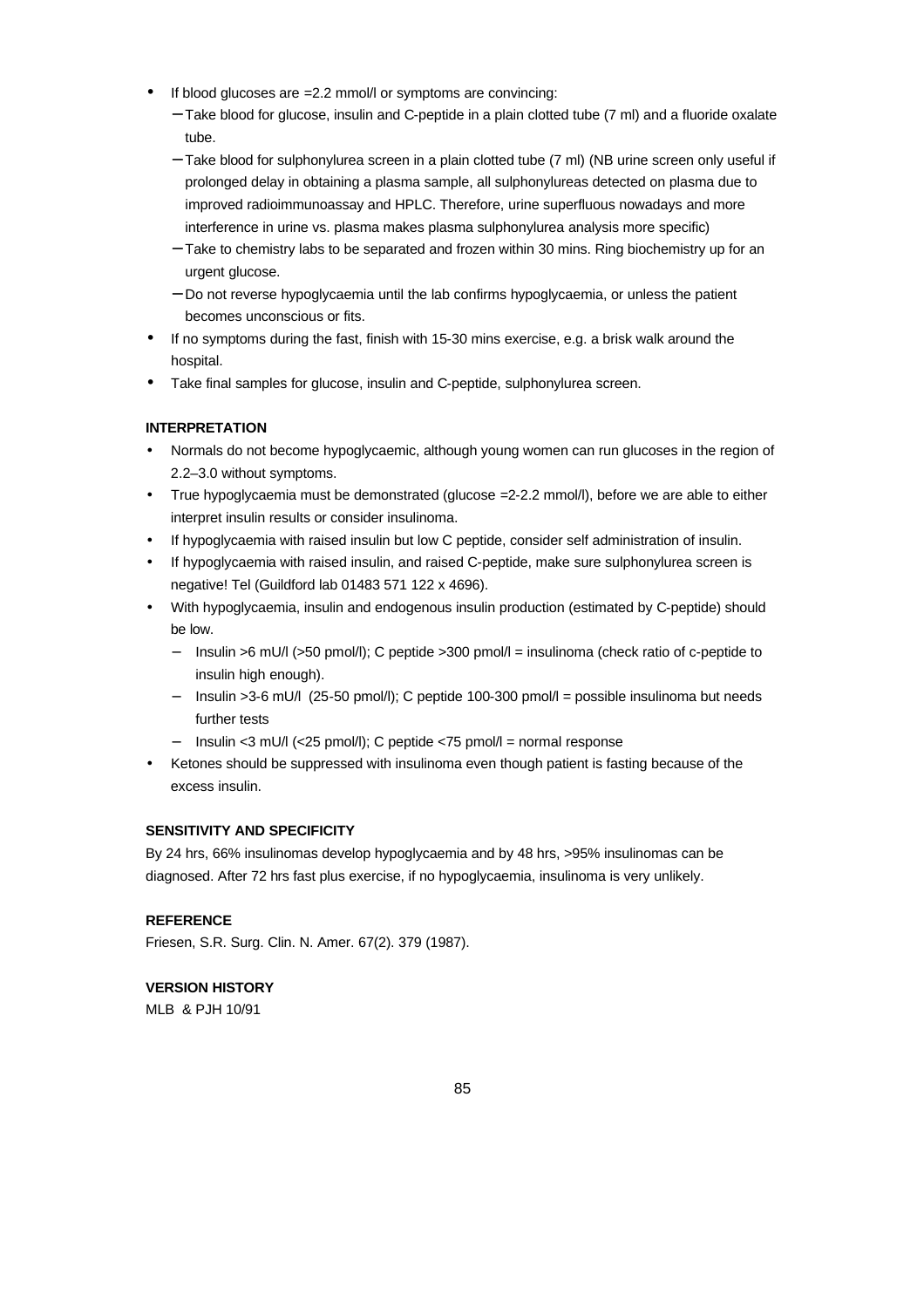# **MANAGEMENT OF STABLE INSULINOMAS PRIOR TO SURGERY**

# **ALTERNATIVES INCLUDE:**

- 1. Dietician review. Multiple, regular, small meals usually help.
- 2. Guar gum 5g tds also helps by slowing gastric absorption.
- 3. Diazoxide 50–200 mg tds, but beware of hypokalaemia and severe oedema
- 4. NG feeding can be considered.
- 5. Steroids can help for a short period.
- 6. Octreotide can be helpful but beware hypoglycaemia if glucagon levels are suppressed.
- 7. Calcium channel antagonists may be useful for nesidioblastosis.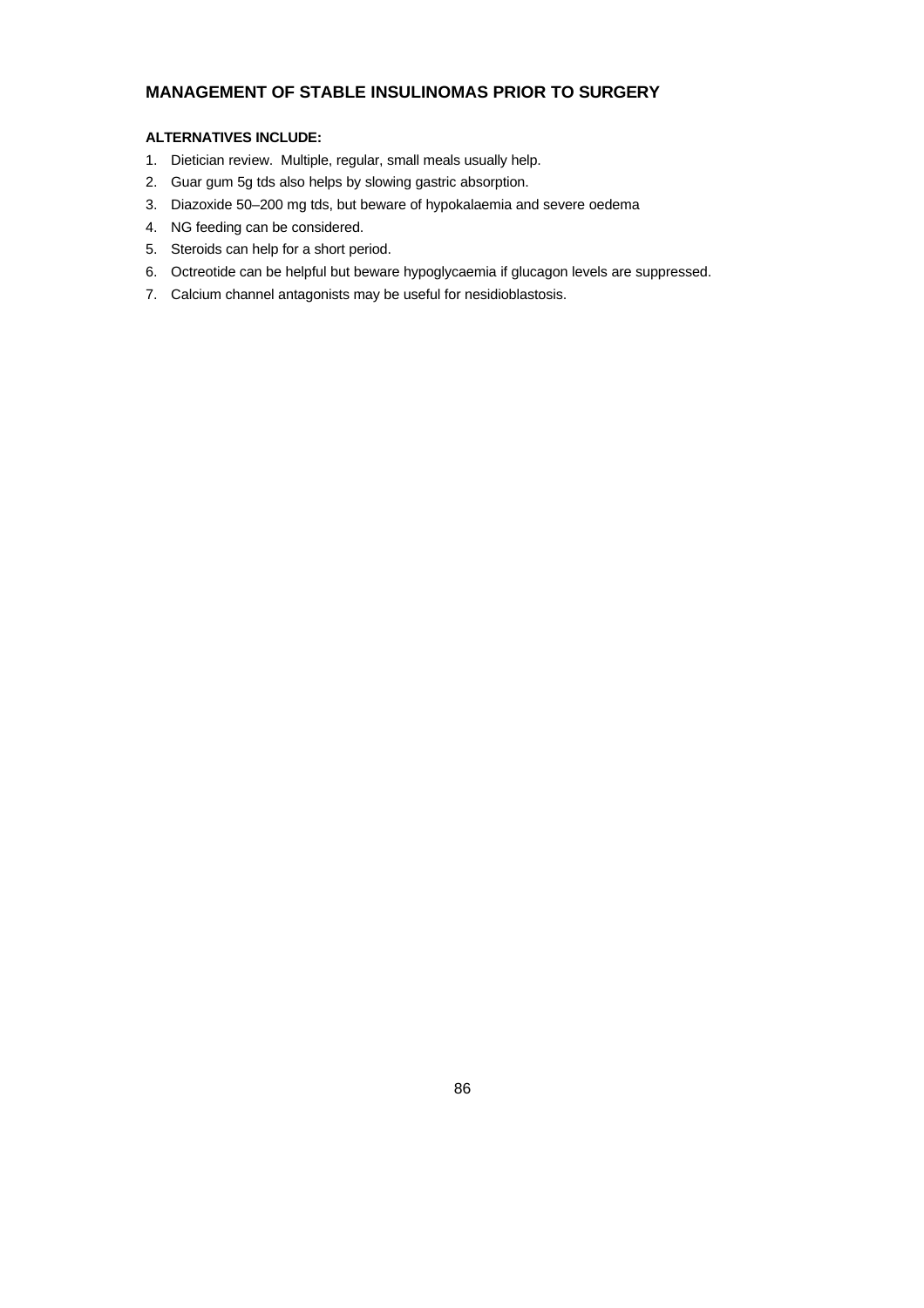# *GASTRINOMAS*

# **GASTRIC ACID SECRETION**

### **INDICATION**

Used in the diagnosis of Zollinger-Ellison syndrome. Rarely needed now as an endoscopy can give evidence of acid hypersecretion (multiple ulceration) and usually can distinguish achlorhydria. Consider syndrome if:

- 1) Raised gastrin (>40 pmol/l) in the absence of other causes (e.g. H2 antagonists, PPIs, pernicious anaemia, other causes of achlorhydria, renal failure).
- 2) Associated upper gastrointestinal disease, i.e. peptic ulcer disease with poor response to treatment; multiple duodenal or jejunal ulcers; peptic ulcer disease with unexplained diarrhoea; fulminant peptic ulcer disease (perforation, haemorrhage, oesophagitis and stricture); ulcer in upper part of ligament of Treitz.

Measuring gastric output distinguishes secondary hyper-gastrinaemia (due to achlorhydria) from primary hyper-gastrinaemia. Administration of pentagastrin i.v. does not improve the diagnostic accuracy.

### **PREPARATION**

Book with endoscopy suite since the end couch next to the apparatus will be required.

Liase with Gastro research fellow to ensure that equipment is not being used.

Stop H2 antagonists for 72 hrs and stop PPIs for 2 weeks.

Stop antacids 24 hours before blood sample.

Patient should be fasting.

Check that the autotitrator is available, otherwise you will need to obtain a burette, conical flask, pH meter and 0.1M NaOH.

#### **METHOD**

- 1. Pass the special double lumen naso-gastric tube (obtained from sister in endoscopy) with plenty of Xylocaine spray to the nose and throat, and lignocaine jelly to the nose. Pass the NG tube as far as the 50cm mark at the nostril.
- 2. Ask the patient to drink 50mls of water and then aspirate this via the NG tube to check that it is in the most dependent part of the stomach.
- 3. Connect NG tube to the pump and collect four samples of gastric juice, each over 15 min into polystyrene cups. Alternatively, aspirate regularly and periodically with a 50ml syringe to collect gastric juice over each 15 min period.
- 4. Measure total volume of each sample. Decant 10mls of each into a fresh polystyrene cup and titrate against 0.1M NaOH with the automated titrating equipment, or carry out a standard neutralisation titration manually.
- 5. Calculate the acid production of each 15 min collection:
	- $A = (N/100) \times V$
	- $A =$  mmol of acid production
	- $N =$  volume (ml) of 0.1M NaOH solution needed to neutralise 10mls of gastric juice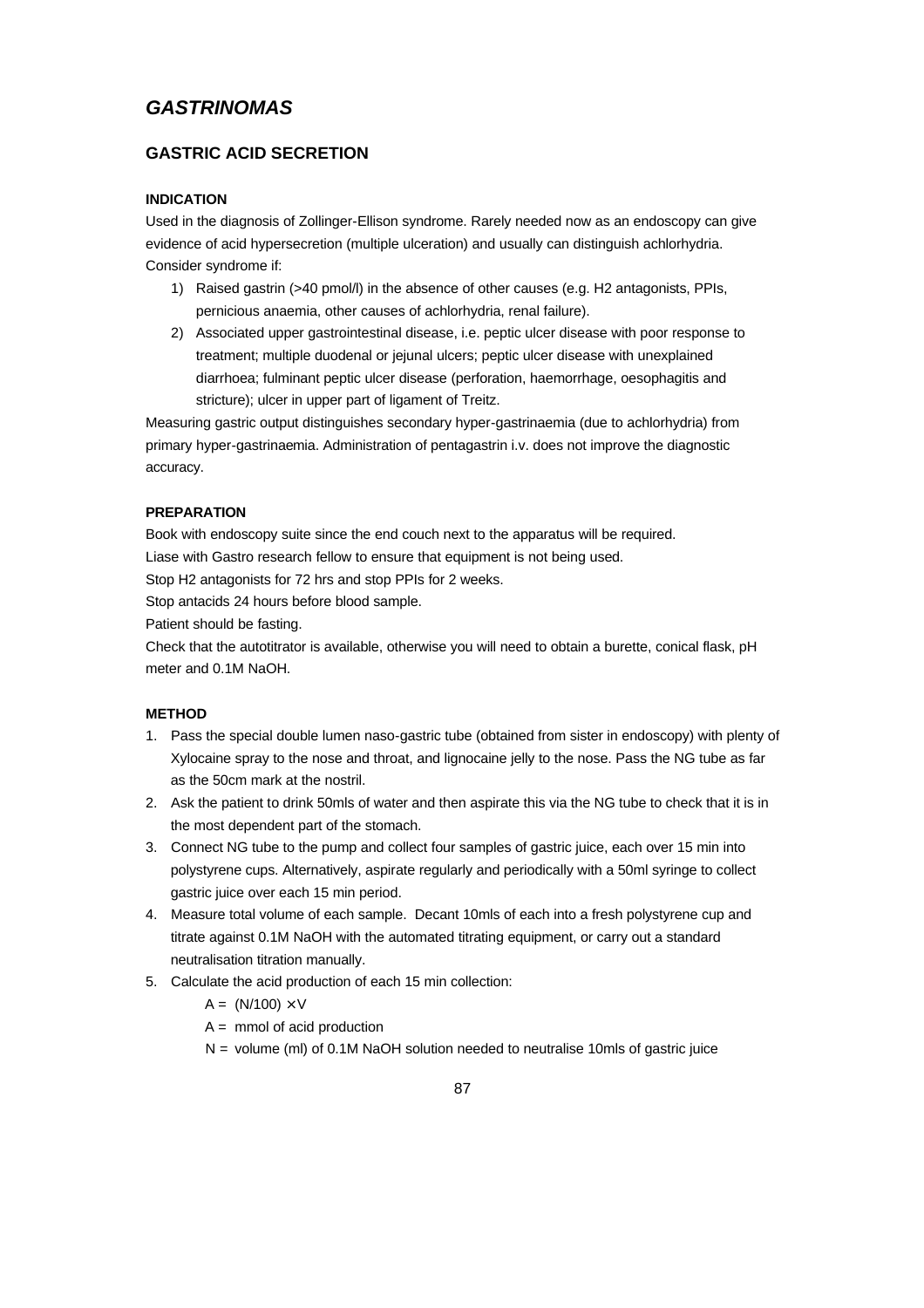$V =$  volume (ml) of gastric juice in 15 min collection

A sum of the acid production for each 15 min will give the total hourly production.

#### **INTERPRETATION**

Spontaneous basal acid outputs of 20 - 25 mmol/hr are almost diagnostic, >10 mmol/hr is suspicious. Post ulcer surgery >5 mmol/hr is indicative.

Realistically, basal acid output studies may be complex to perform. An alternative is to take a single gastric pH measurement using a wide bore nasogastric tube and pH (not litmus) paper. A basal gastric pH of >2 virtually excludes a gastrinoma.

#### **SENSITIVITY AND SPECIFICITY**

Hypergastrinaemia and raised gastric acid are also found with:

- 1. gastric outlet obstruction: resolves with NG decompression
- 2. massive small bowel resection: resolves a few months post op
- 3. antral G cell hyperplasia: excess cells on histochemistry

# **REFERENCE**

Deveney et al., Surg. Clin. N. Amer. 67(2) 411 (1987).

### **VERSION HISTORY**

MLB & PJH 2/91; corrected equation BK 7/00.

# **INTRAVENOUS SECRETIN TEST**

We do not use this test routinely, but describe it here for historical purposes.

#### **INDICATION**

The intravenous secretin test should, whenever possible, be performed only after the results of basal plasma gastrin and acid output – both performed off PPIs for 2 weeks, H2 blockers for 3 days and fasted - are available.

The indications for the test are:

- 1. Strong clinical suspicion of a gastrinoma with equivocal results of acid studies and fasting gastrin.
- 2. Inability to wean patients off antisecretory therapy for long enough to perform acid studies and gastrin estimation because of recurrence of severe symptoms.

## **PREPARATION**

Warn fasting gut hormone lab (34549/33949) 48 hours in advance.

Fast overnight. If possible, stop antisecretory therapy for 24 hours.

Secretin (Kabi) ordered in advance from Pharmacy.

7 x 7 ml Lithium Heparin tubes (green top Vacutainers) with 200µl Trasylol labelled before the study. Syringes.

Ice.

Arrangements to transfer for immediate spinning.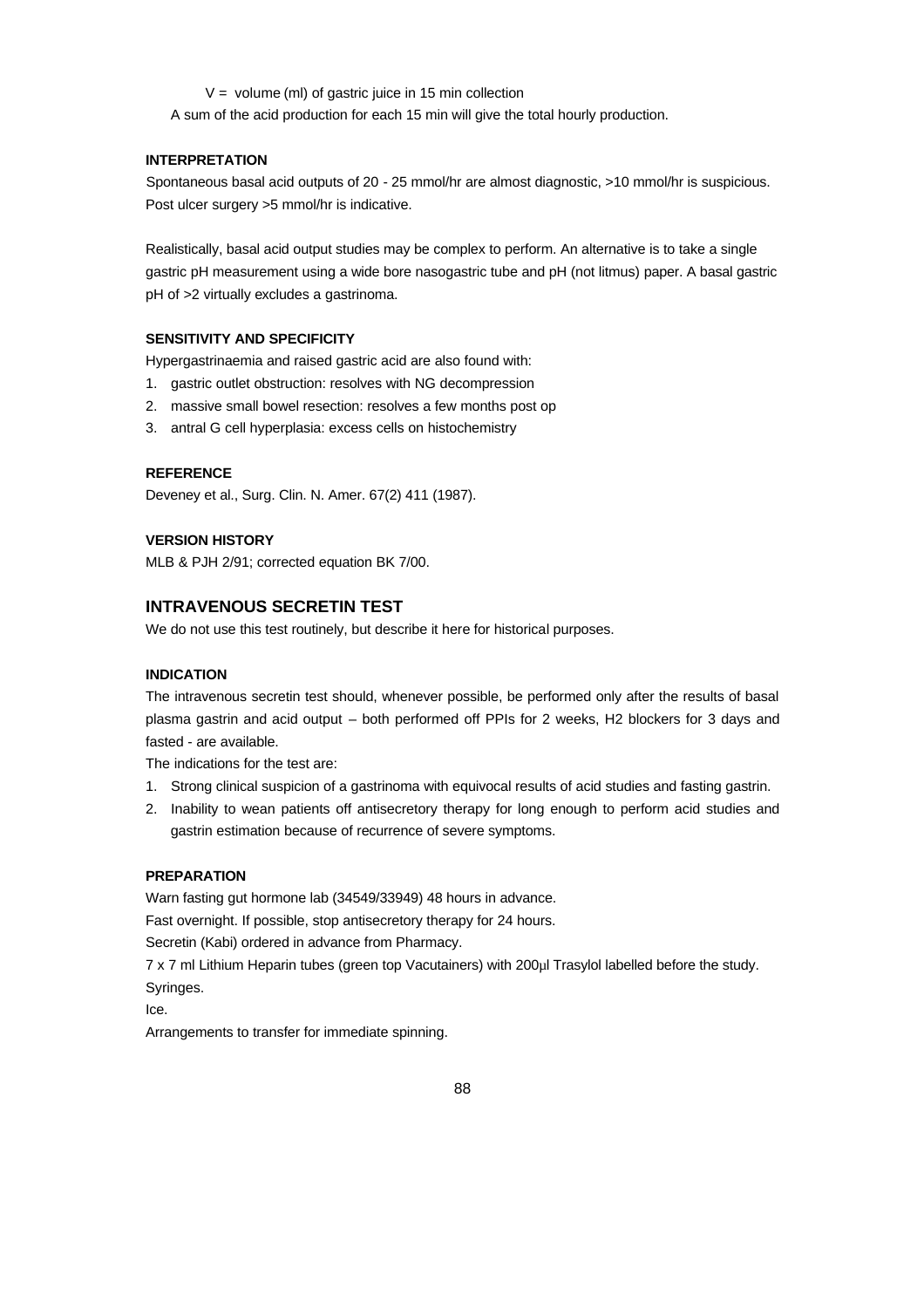#### **METHOD**

- 1. Site indwelling cannula.
- 2. Take two baseline samples at  $T = -15$  and 0 mins.
- 3. Secretin 2U/kg injected as bolus at  $T = 0$ .
- 4. Blood samples taken at  $T = 2$ , 10, 15, 20 and 30 minutes.
- 5. Samples stored on ice and spun within 15 minutes.
- 6. All samples assayed for gastrin.

#### **INTERPRETATION**

The criteria for diagnosing a gastrinoma are based on gastrin assays from other laboratories where results may not be directly comparable. The best criterion is a rise in gastrin of 200 pg/ml – equivalent to about 100 pmol/l. This gives a sensitivity of 85% when performed on all patients with a fasting gastrin of less than 400 pmol/l. A rise of 50% over basal values gives a sensitivity of 78%. Gastrin levels FALL in normal individuals in response to secretin.

Few false positives have been reported, but massive rises occasionally occur in association with achlorhydria and common duodenal ulcer disease, hence the need to have acid studies and fasting gastrin as the initial investigations, if possible.

#### **REFERENCE**

Frucht et al., Ann. Intern. Med. 111, 713-722 (1989).

#### **LOCALIZATION OF GASTRINOMAS AND INSULINOMAS**

### **IMAGING.**

CT or MRI. Octreotide scan

Endoscopic ultrasound is performed at the Hammersmith Hospital by Dr Vlavionos Panagiotis.

#### **Preparation for endoscopic ultrasound (EUS)**

Patients need to fast from 4 am, but insulinoma patients are at risk of hypoglycaemia and will require admission for an iv dextrose infusion from at midnight.

#### **SELECTIVE ARTERIAL INJECTION**

#### **INDICATION**

This investigation is performed in conjunction with highly selective angiography for patients with proven gastrinomas or insulinomas, whose tumours are too small (usually less than 1 cm) to be detected by CT or USS. This comprises about 50% of patients with these syndromes. Gastrinomas can be stimulated with intra-arterial secretin or calcium; insulinomas with intra-arterial calcium. Much better results are obtained with calcium, and secretin is no longer really available.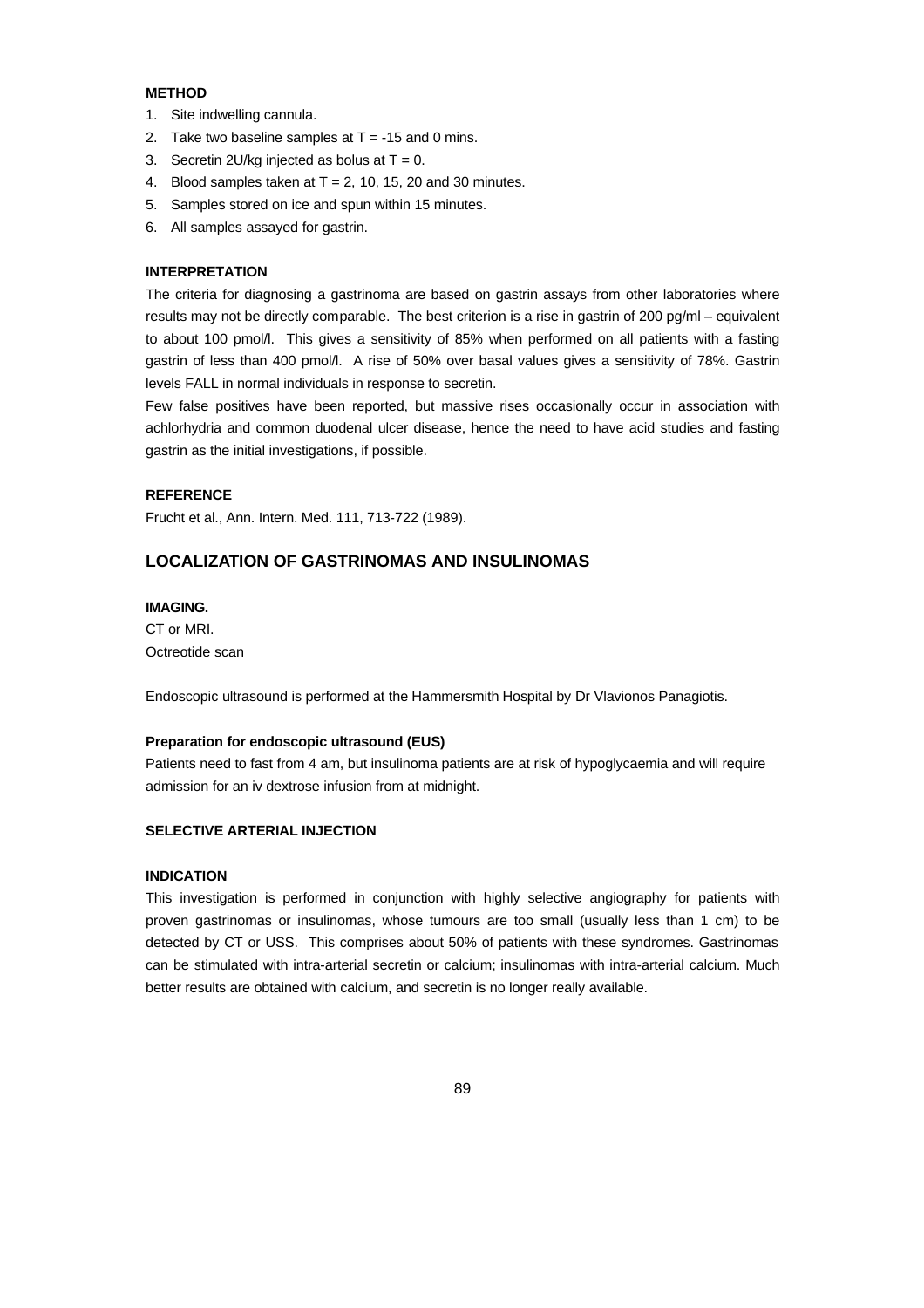#### **CONTRAINDICATIONS**

(Discuss with radiology S.R.) Allergy to contrast dye. Ischaemic Heart Disease **Orthopnoea** Bleeding tendencies (severe) If patient on aspirin/clopidogrel, discuss with radiology.

#### **PREPARATION**

Order Secretin (Kabi) or 10% calcium gluconate in advance from Pharmacy.

Warn fasting gut hormone lab (34549/33949) or endocrinology lab (34681) 48 hours in advance. Stop diazoxide 7 days before procedure. Patients on PPIs or H2 antagonists do not need to be be discontinued (unlike fasting gastrin measurements for diagnosis).

Consent patient (may have flushing, nausea and hypoglycaemia following calcium injection, risks of bleeding from sheath sites, thrombosis/dissection of femoral artery and visceral arteries, dye allergy). This should be done by the radiologist.

Blood for FBC, U+Es, clotting, and G+S should be taken the day prior to the procedure.

Fast for at least 4 hours and run in 5% dextrose to maintain blood glucose at about 3.0 mmol/l.

2 people to attend to assist sample processing.

7 tubes per arterial run (prepare 5 runs and have more tubes to hand):

7 ml Lithium Heparin tubes (green top Vacutainers) containing 200 µl Trasylol marked before the study starts for *gastrinoma*.

7 ml plain bottles (red top Vacutainers) for *insulinoma*. (for insulin AND c-peptide).

Syringes.

Ice.

Stopwatch.

Arrangements to transfer for immediate spinning.

#### **SIDE EFFECTS**

No serious complications of this procedure have been reported in the 30 patients reported in the literature. Flushing and nausea may follow calcium injection. One of our insulinoma patients had a hypoglycaemic episode following injection of calcium and so BMs should be monitored and the glucose maintained at 3 - 5 mmol/l with dextrose infusion if necessary. The other potential side effects are those of the angiography itself.

#### **METHOD**

- 1. A catheter is placed in the right hepatic vein prior to routine highly selective visceral angiography.
- 2. Following angiography each artery (usually proximal gastroduodenal, proximal splenic, hepatic and superior mesenteric) is recatheterised in turn, preferably starting with the vessels least likely to be supplying the tumour. Occassionally the dorsal pancreatic artery is also catheterised.
- 3. Take two baselines at  $T = -120$  and 0 secs.
- 4. At  $T = 0$  secretagogue is rapidly injected as a bolus into the artery  $-30U$  secretin in 5ml normal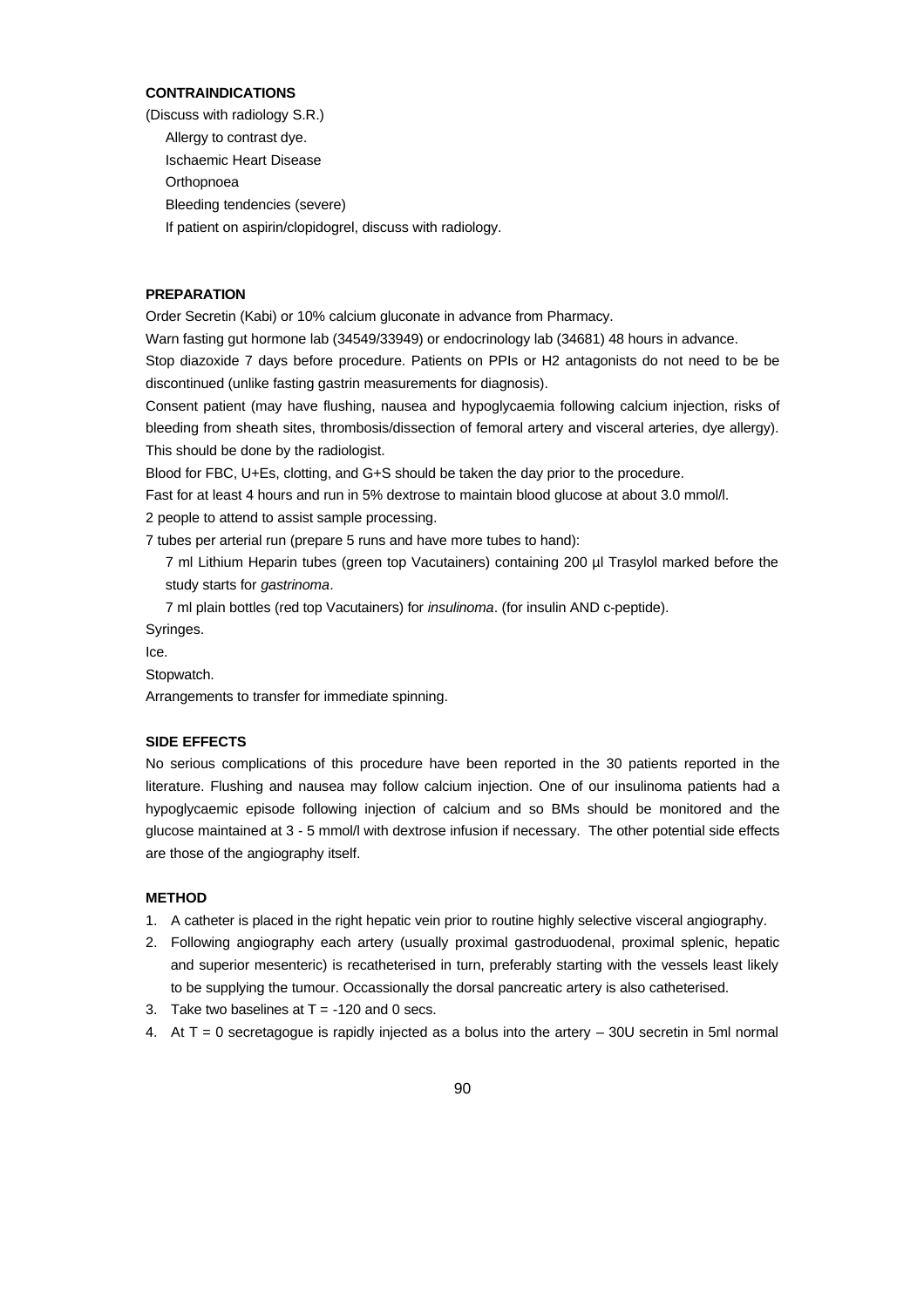saline or 1 ml of 10% calcium gluconate as appropriate.

- 5. Blood is sampled at  $T = 30, 60, 90, 120$  and 180 secs (give a 10 sec countdown before each sample).
- 6. Samples for gut hormone assay should be stored in ice and spun within 15 minutes, and samples for insulin assay should be separated within 30 minutes. Do not store insulin samples on ice unless procedure is very prolonged. A Clinical Chemistry form needs to be completed with details of arteries sampled, times and hormones that you want assayed.

# **INTERPRETATION**

- *Secretin injection*: localization to a specific region of the pancreas or duodenum (regionalization) is based on a gradient of greater than 50% on the 30 sec sample. Using these criteria the NIH group successfully regionalized 54% of tumours and in combination with angiography, 77% of lesions were localized.
- *Calcium injection*: 4 patients have been reported in the literature (by the NIH group). All were localized using the criterion of a two-fold rise in insulin in the 30 or 60 sec hepatic vein samples. There has also been one report of a PPoma being localized by selective arterial calcium injection.

# **REFERENCES**

Secretin: Doppman J.L. et al., Radiology 174, 25-29 (1990).

Calcium: Doppman J.L. et al., Radiology 178, 237-241 (1991), Fedorak I.J. et al., Surgery 113, 242- 249 (1993), O'Shea et al., JCEM (1996): 81(4): 1623-1627

Turner etal (2002): Clin End (Oxf). Calcium stimulation tests for localisation of gastrinoma. Dhillo etal (2005): Eur. J. Gast Hep.

PJH 9/93; minor corrections BK 07/00, KM 07/02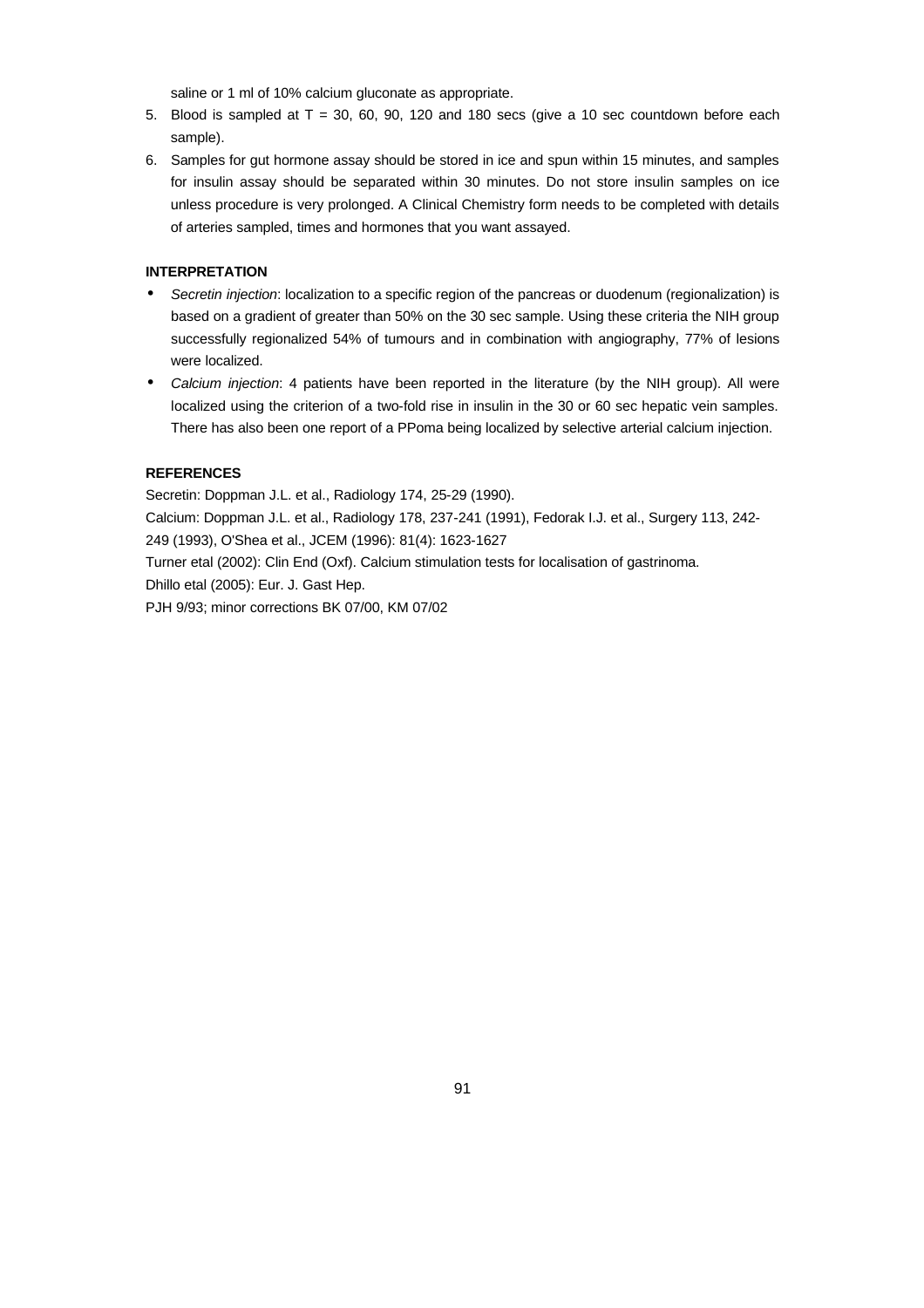# *CARCINOID AND NEUROENDOCRINE TUMOURS*

# **FOODS TO AVOID DURING 24 HOUR URINE COLLECTION FOR 5-HIAA**

Avocados, bananas, plums, walnuts, pineapples, tomatoes, aubergines, cough medicine.

# **HEPATIC EMBOLIZATION OF METASTASES**

#### **DEFINITION**

The liver has a dual blood supply (hepatic artery and portal vein) so that interruption of hepatic arterial supply by its embolization using foreign substances (e.g. polyvinyl alcohol) in the presence of a patent portal circulation (necessary to sustain liver function). Undertaken under local anaesthetic by Professor Jackson's radiology team.

#### **INDICATIONS**

- 1. Palliation of clinical consequences of hormone production from hepatic secondaries in the carcinoid syndrome and other neuroendocrine tumours. Diagnosis should be fully established.
- 2. More controversially: reduction of tumour load in these patients to improve the well being of the patient or to reduce local symptoms (e.g. "dragging" abdominal pain from hepatomegaly).

### **CONTRAINDICATIONS**

Prolonged prothrombin time Non-patent portal circulation Obvious end-stage illness Ischaemic heart disease Contrast allergy Discuss patients on aspirin/clopidogrel with radiology

#### **SIDE EFFECTS**

Arterial thrombosis (e.g. femoral artery).

Bleeding from sites of sheath insertion.

Malaise, mild hypotension and fever due to the release of tumour necrosis factor and other vasoactive compounds from necrotic tissue. This can last for weeks after the procedure.

Occasionally life threatening hypovolaemia with renal failure due to severe vasodilatation. This is now rare when octreotide is used, but patients must be well hydrated pre- and immediately postembolization.

Rarely infarction of other intra-abdominal organs including the gallbladder.

Rarely infection introduced during procedure and rarely abscesses in the liver, which can develop late. Rarely tumour lysis syndrome, which is why allopurinol has been added to protocol.

#### **PREPARATION**

# *1 week before procedure:*

− Dual-phase contrast CT abdomen to establish baseline for size, location of metastases.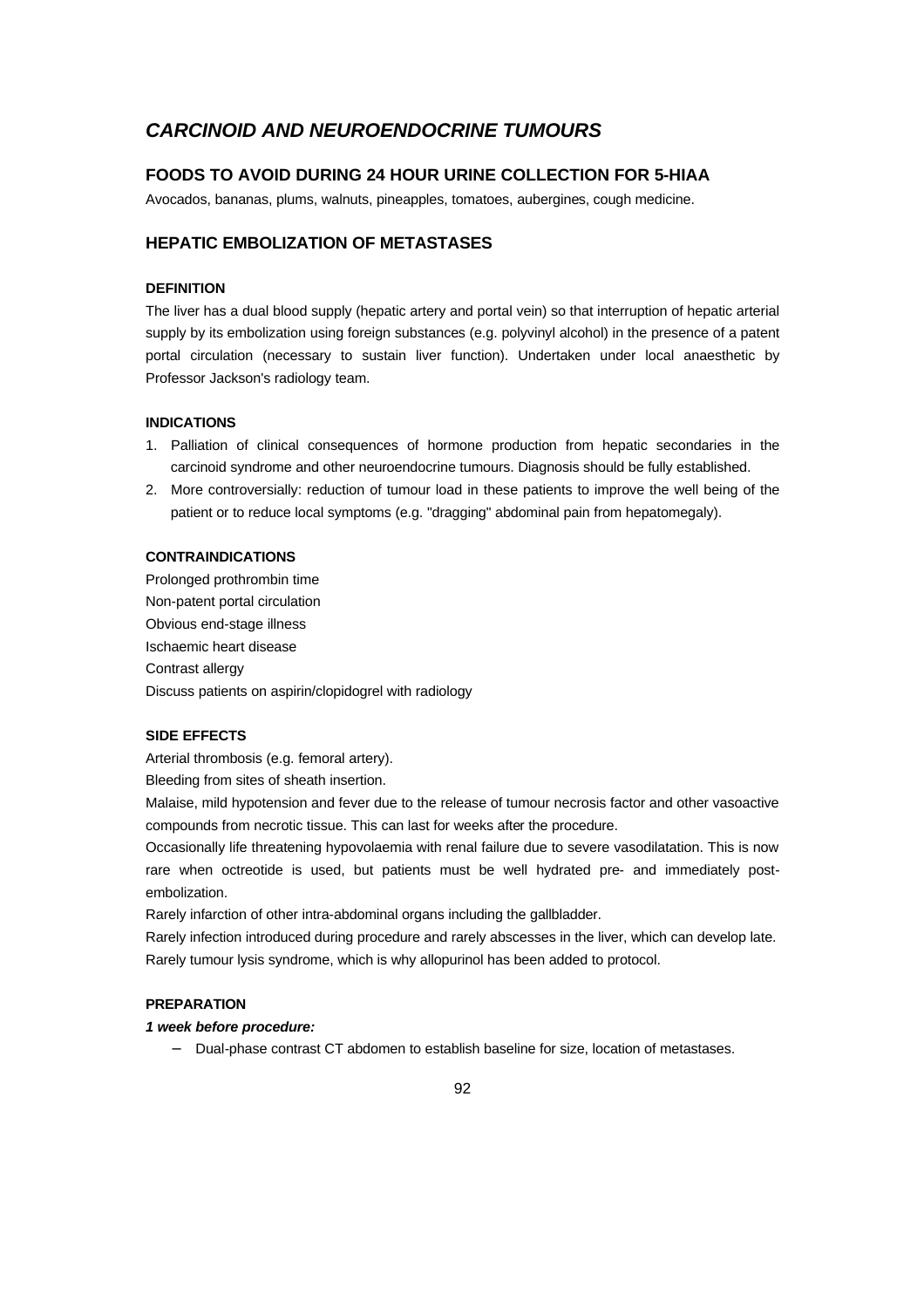- − *Optional* Doppler USS liver to establish portal vein patency (this is always established by Prof Jackson immediately before embolization).
- − Take blood for FBC, U+Es, clotting, G+S.
- − CXR, ECG.
- − Echocardiogram if carcinoid and no previous echo.

# *Day before:*

- − May need to put in central venous catheter and urinary catheter (low threshold).
- − Insert three large cannulae, if not using central venous catheter.
- − Document foot pulses.
- − No evidence of infection.
- − Informed consent.
- − Premed (discuss with radiologist).
- − Discuss with anaesthetic SR on call regarding possible need for ITU bed.
- Start 1l 0.9% saline with 20 mmol KCl from midnight before procedure.
- − Write up protocol medication:

# **PROTOCOL MEDICATION**

*Start on admission:*

- − Allopurinol 300 mg p.o. od for 10 days.
- − Cyproheptadine 4 mg p.o. tds (histamine blocker in *carcinoids*) for 72 hrs post procedure.
- − Nicotinamide no longer used as it causes extreme flushing in carcinoids. It can be used in lower doses chronically to avoid Pellagra.

*To start on morning of procedure and continue for 48 hrs:*

- − Octreotide: 1600 mcg in 48 ml 0.9% saline, i.v. at 6 ml/hr (i.e. 8 hrs). Write up 6 syringes.
- − Trasylol (aprotinin): 50 ml neat (10,000 U/ml) i.v. at 5 ml/hr (i.e. 10 hrs). Write up 5 syringes.
- *One hour before procedure:*
- − Methylprednisolone 1g i.v.
- − Premedication (discuss with Prof Jackson).

*Antibiotic cover:*

Pre-procedure

- − Amoxycillin 1g i.v. (or Teicholplanin 400 mg 12 hourly if penicillin allergic).
- − Metronidazole 500mg i.v.
- − Gentamicin 120mg i.v.

Post-procedure

2 further doses of

- − Amoxycillin 1g i.v. 8 hourly
- − Metronidazole 500mg i.v. 8 hourly

*Have available:*

- − Hydralazine i.v. for hypertension (alternatively nitroprusside, labetalol).
- − Colloids for hypotension.
- − Methylprednisolone.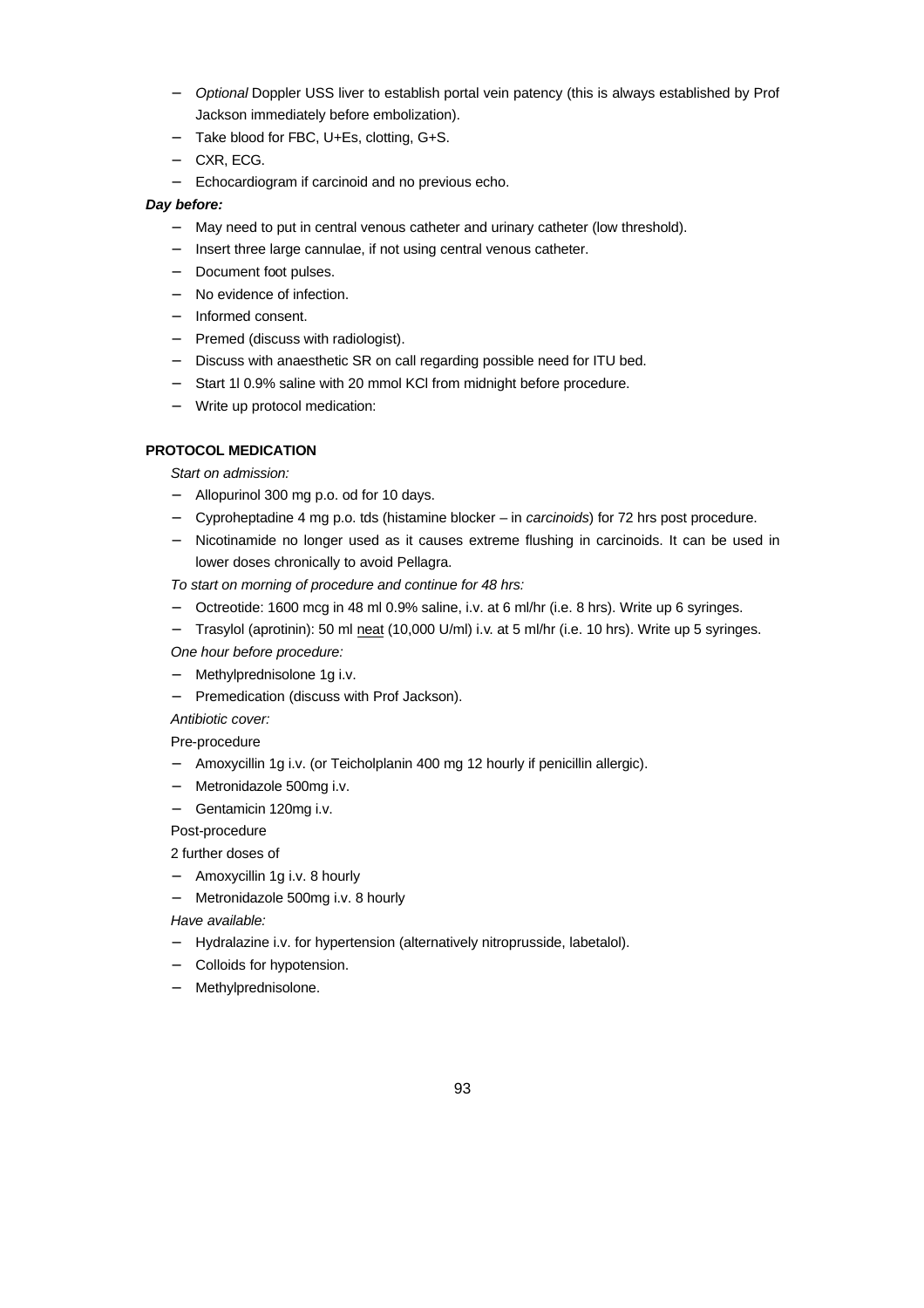### **POST-EMBOLIZATION**

Usual post angiogram observations (i.e. foot temperature, peripheral pulses, Tº, BP and HR). Careful attention to fluid balance is needed.

Daily biochemistry including GGT, CRP, and haematology for at least 3 days.

Monitor specific tests, e.g. urinary 5-HIAA in carcinoid syndrome or gut peptides, every other day. Expect pyrexia and malaise for up to ten days but perform blood cultures daily until pyrexia subsides. If abdominal symptoms persist, arrange appropriate investigations (erect and supine X-rays, U/S abdomen) and ask for a surgical opinion.

## **RESULTS OF TREATMENT**

In approximately 60%-80% of patients who have symptoms from secreting hepatic secondaries there will be an improvement with embolization. Revascularisation will occur with a recurrence of symptoms after weeks, months or years. Embolization can be successfully repeated.

Hepatic embolization is not known to prolong life – this is purely a palliative procedure.

#### **REFERENCE**

Allison D.M., Br. J. Hosp. Med. 20, 707-715 (1978). Adjani J.A. et al., Ann. Intern. Med. 108(3), 340-4 (1988).

#### **VERSION HISTORY**

SGG 11/89; revised BK 7/00 and SS 07/01

## **CHEMOTHERAPY FOR NEUROENDOCRINE TUMOURS**

Coordinate with oncology: Prof Waxman's team.

#### **INDICATIONS**

Patients with established neuroendocrine tumour, to reduce tumour bulk and improve symptoms

#### **INVESTIGATIONS**

(to monitor renal, hepatic and bone marrow function, and response to treatment)

- 24.hr urine for creatinine clearance: chemotherapy contraindicated if <60 ml/min.
- Urinalysis twice daily during treatment and abandon if persistent proteinuria.
- FBC and biochemical profile on alternate days.
- Gut hormone screen and urinary 5HIAA before and after treatment.
- CT scanning and ultrasound where appropriate.

## **TREATMENT PROTOCOL**

Streptozotocin 500 mg/m<sup>2</sup> | on alternate days

5-Fluorouracil 400 mg/m<sup>2</sup> | for 10 days

Chemotherapy given during 2<sup>nd</sup> litre saline, each drug diluted in 10ml normal saline and administered slowly (1ml/min) via a fast-flowing drip.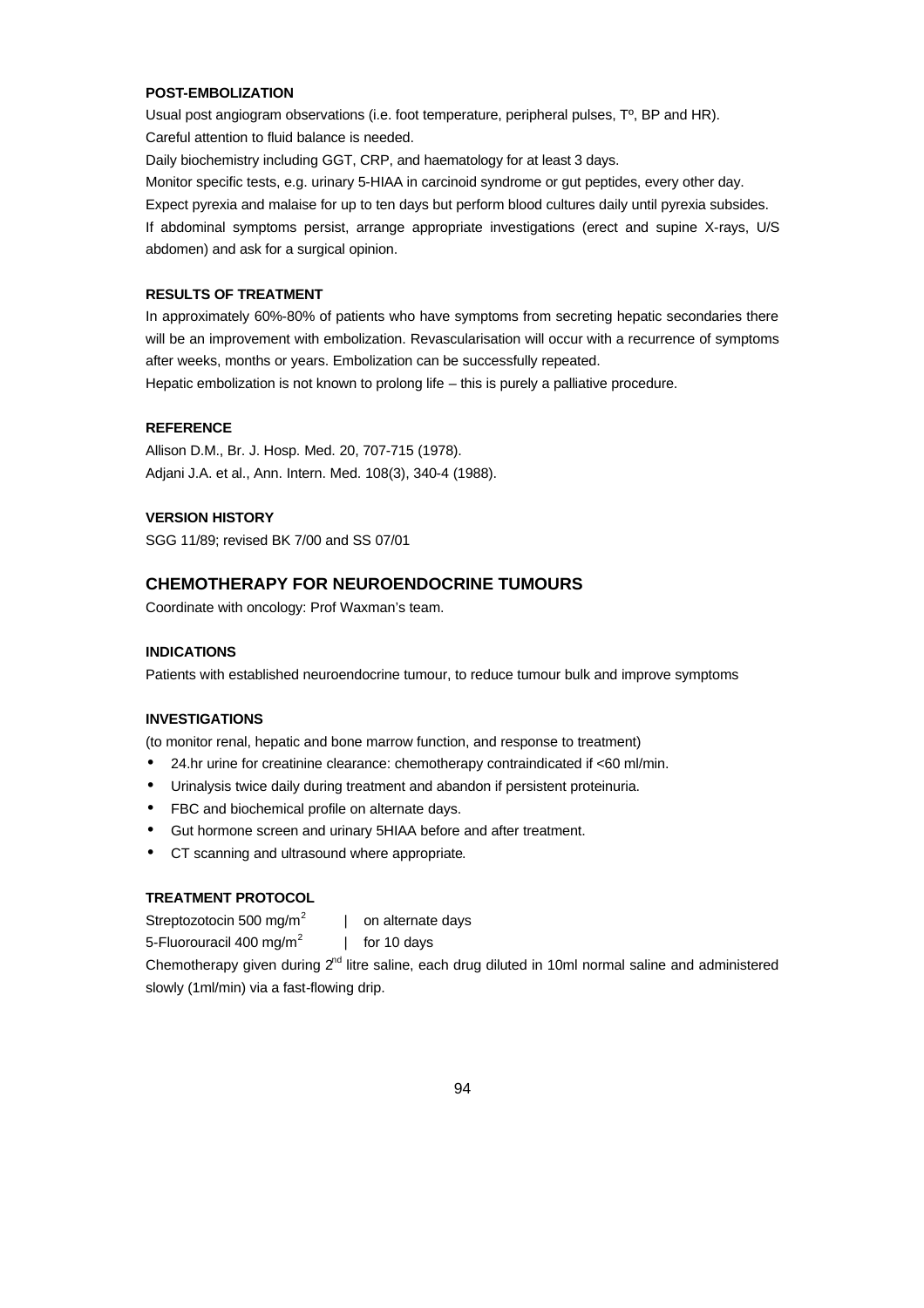Administered with:

- 1. 0.9% saline i.v. 3 litres over 12 hours
- 2. Lorazepam  $2mg$  i.v.  $\qquad \qquad$  | after 1<sup>st</sup> litre saline
- 3. Dexamethasone 4mg i.v. | and 30 mins before
- 4. Metoclopramide 1mg/kg i.v. over 15 minutes | treatment commences
- 
- -

# **RESULTS OF TREATMENT**

3–4 courses of chemotherapy are given every 2–3 months.

Response of the tumour is assessed after a further 6 months

Partial response occurs in 25% carcinoid 20% gastrinoma 60% malignant insulinoma 80% VIPoma

#### **REFERENCE**

Oberg et al., Acta Oncol. 28, 425 (1989).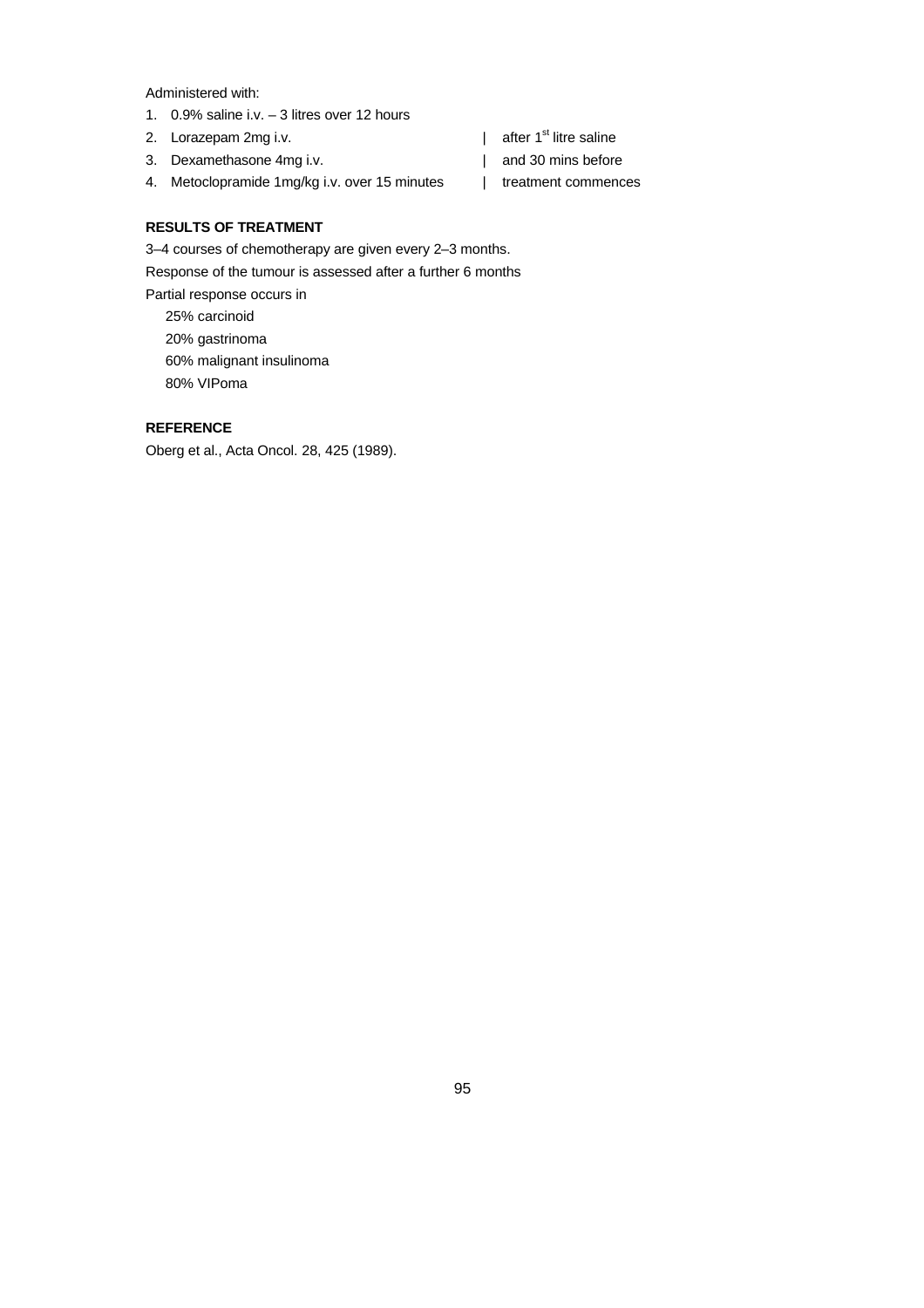# **OVARY**

# **SCREENING FOR OVULATION**

## **INDICATION**

To confirm ovulation in a woman WITH PERIODS presenting with infertility.

# **BACKGROUND**

- 1. LH and FSH rise for approximately 48 hours ("surge") at the onset of the ovulatory phase of the menstrual cycle.
- 2. Progesterone production rises in the ovulatory phase to a maximum during the luteal phase.
- 3. Basal body temperature rises by >0.5ºC during the ovulatory phase peaking about 8 days after the LH surge.

# **PREPARATION**

Confirm menstruation. Exclude other causes of infertility including hyperprolactinaemia, chromosomal problems, and thyroid dysfunction.

## **METHOD**

- 1. Arrange for blood to be taken on days 18, 21 and 24 for progesterone. Should be undertaken for at least 2 cycles.
- 2. A more intensive screening regimen is undertaken in the IVF clinic, and referral is an alternative option.
- 3. Blood for progesterone is taken in red top Vacutainers and may be posted to the lab.

## **INTERPRETATION**

Progesterone >30 nmol/l between days 18 and 24 indicates an adequate luteal phase (production of progesterone by granulosa cell).

Evidence of ovulation and adequate luteal phase should prompt further investigation of causes of infertility unrelated to ovulation or menstrual cycle (husband's sperm count, tube problems etc.). A postcoital test should be considered if there is no evidence for any of these.

If there is no evidence of ovulation: review screening tests for other systemic causes of infertility or consider clomiphene test.

## **REFERENCE**

Sverdloff R.S. et al., Endo. Metab. Clin. N. Amer. 17, 301-332 (1988).

# **PROGESTERONE CHALLENGE**

Medroxyprogesterone 10 mg po QD x 5 days to induce uterine bleeding If patient has bleeding within one week of stopping progesterone, then she has both a sufficient amount of estrogen to stimulate endometrial growth and a normal outflow tract, but she is lacking in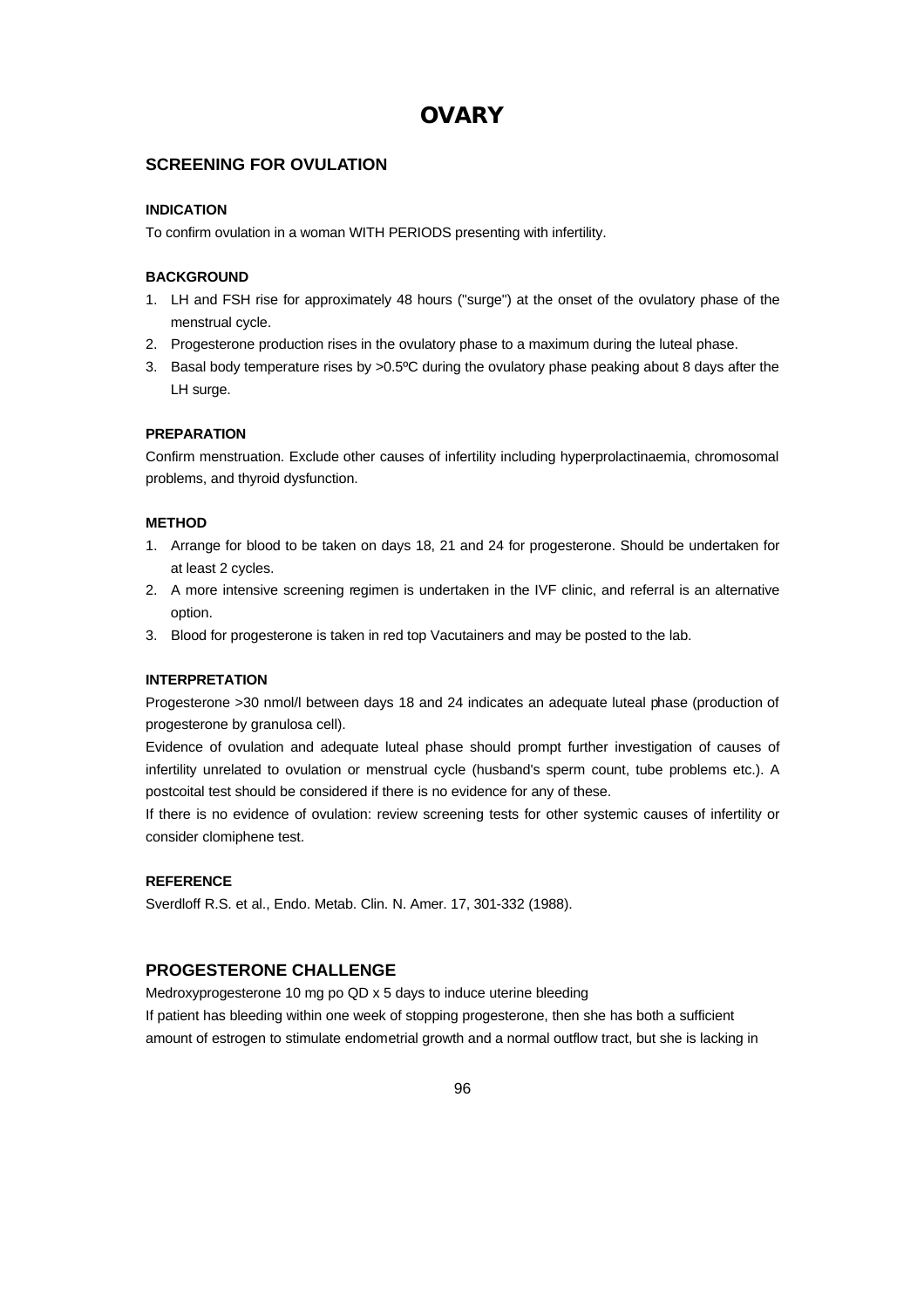progesterone. Anovulation is the cause. These women are at risk for endometrial hyperplasia from unopposed estrogen. They should be treated with cyclic progesterone to induce withdrawal bleeding periodically (= 4 times per year), or alternatively OCPs can be prescribed if no pregnancy is desired. If pregnancy is desired, clomiphene can be used to induce ovulation.

If patient has no bleeding, she either has an outflow-tract defect or is estrogen-deficient from ovarian failure or dysfunction of the hypothalamic-pituitary axis. You can use a combination oral contraceptive pill for 21 days to induce menses; if no bleeding-- the patient likely has outflow tract obstruction- although this diagnosis is usually easily made by history alone.

# **CLOMIPHENE TEST**

#### **INDICATION**

Demonstration of the capacity for ovulation to be induced in a woman with infertility and anovulation, using clomiphene, a selective oestrogen receptor modulator. .

*NB This should be performed by the Fertility Specialists as these patients need follicle tracking* 

#### **CONTRAINDICATIONS**

Pregnancy.

# **PREPARATION**

Timing of cycle needs to be explained (first day of period = day 0). Women without cycles have to start test at an arbitrary time.

#### **SIDE EFFECTS**

Rarely causes abdominal bloating. Small risk of multiple pregnancy. Rarely, ovarian hyperstimulation with cardiovascular collapse, ascites and pleural effusions.

#### **METHOD**

- 1. Give clomiphene for 5 days at dose of 50 mg/day starting at day 5.
- 2. Blood is taken for baseline measurements on day 6 and at 2 day intervals between days 18 and 24, measuring LH, FSH, progesterone and oestradiol.
- 3. Keep a temperature chart.
- 4. If the test is unsuccessful over 2 cycles, repeat using higher doses of clomiphene (100 and 200 mg/day), cautiously

#### **INTERPRETATION**

A rise in LH and FSH occurs, probably as a consequence of an anti-oestrogen effect giving a rise in GnRH. This in turn leads to follicular maturation, oestrogen production, LH release, and ovulation. Thus a positive result is a:

rise in LH (to  $>20$  U/l). rise in FSH (to  $>10$  U/l). rise in progesterone to >30 nmol/l.

rise in temperature by >0.5ºC to help confirm ovulation.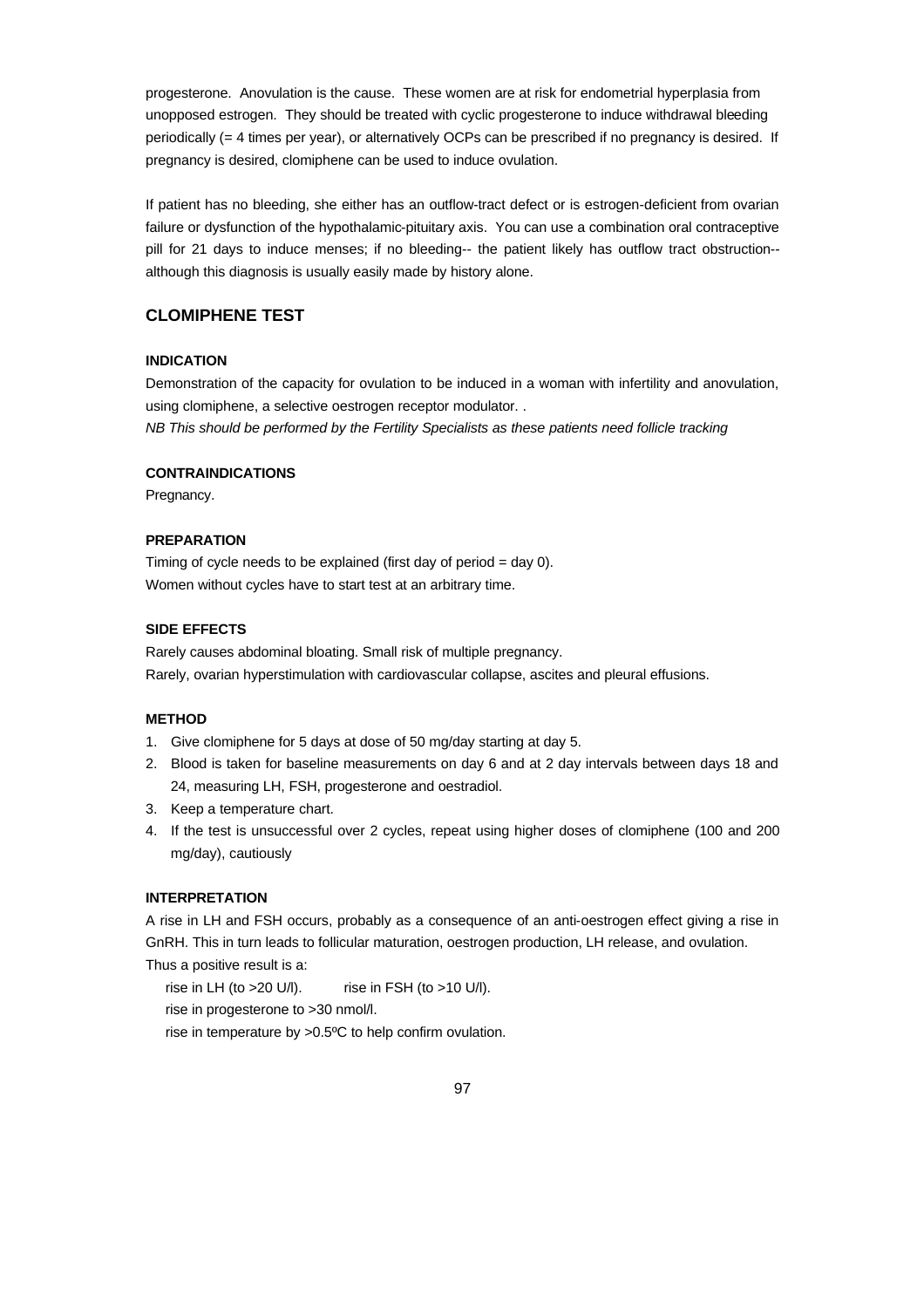# **SENSITIVITY AND SPECIFICITY**

The sensitivity and specificity is poorly defined. The difficulties with this test are:

a variable response to a given dose

- the mechanism of clomiphene action is not known
- therefore no clear-cut guidelines for a negative result

The potential value is that a positive result confirms relatively minor hypothalamo-pituitary dysfunction causing anovulation that should resolve spontaneously or be easily treated.

### **REFERENCE**

Sverdloff R.S. et al., Endo. Metab. Clin N. Amer. 17, 301-332 (1988).

# **HYPOGONADOTROPHIC HYPOGONADISM**

Fertility possible, but may need subcutaneous gonadotrophins: Referral to Fertility Services at Queen Charlotte's Hospital (Mr Stuart Lavery) as follicular tracking essential.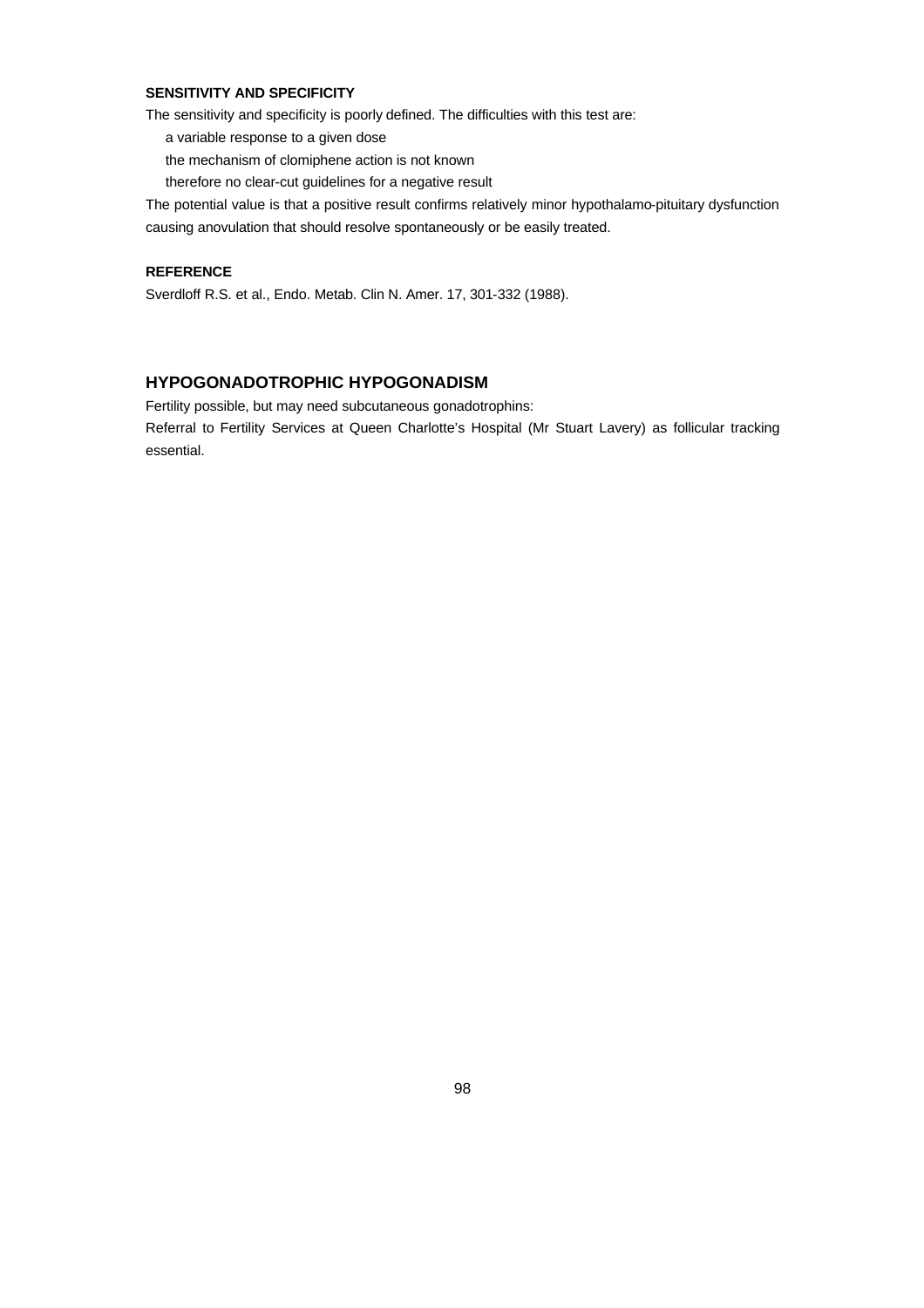# *POLYCYSTIC OVARIAN SYNDROME*

#### **DIAGNOSTIC CRITERIA**

Exclude hyperprolactinemia, non-classical congenital adrenal hyperplasia, thyroid dysfunction, androgen-secreting tumours, and Cushing's syndrome first.

#### **NIH–NICHD criteria**

Both hyperandrogenism and chronic anovulation

#### **Rotterdam criteria**

Two of the following conditions: hyperandrogenism; chronic anovulation; polycystic ovaries

#### **Androgen Excess Society criteria**

Hyperandrogenism and ovarian dysfunction (including infrequent or irregular ovulation or anovulation) and/or polycystic ovaries

# **APPROACH TO PCOS TREATMENT**

Crucially, the approach will depend on what the most pressing symptom is.

#### **HYPERANDROGENAEMIA (HIRSUTISM, ALOPECIA, ACNE)**

In a hirsute woman, an adrenal or ovarian androgen producing tumour must be excluded if testosterone > 5 nmol/l (unlikely anyway, so some authors ignore this and simply repeat testosterone). The patient needs to know that the effects can take 6-12 months to take hold, and that no treatment will make all hair 'go away'.

**Oral contraceptive pill** (includes Dianette, even though this is officially not an OCP): works by increasing SHBG, competition of progestin for 5alpha reductase and androgen receptor, decreasing adrenal androgen production. Particularly indicated if patient wishes to have contraception, or wishes to have regular withdrawal bleeds. Contraindicated particularly if BMI>35, past history of DVT/PE, history of breast cancer, uncontrolled hypertension or smoker. Avoid the OCPs with levonorgestrel (e.g. Microgynon, Logynon) as these have androgenic activity.

**Antiandrogens** (e.g. cyproterone acetate, spironolactone, flutamide, finasteride): can be potentially teratogenic, so usually used in conjunction with reliable contraception. The combination of Dianette + cyproterone acetate 50 mg on days 1-10 is useful: monitor LFTs.

**Vaniqa**: cream, applied to face (only licensed for facial hirsutism). Can take up to 4 months to show total effects. Often causes skin rash.

**Skin laser therapy**: best employed if have fair skin/dark hair. There are various types of laser available: needs to be matched to complexion. Not usually available on NHS. Has a suppressive activity on hair growth.

**Electrolysis**: not usually available on NHS.

**Regaine**: effective for androgenic alopecia but effects wear off if stopped. Available over the counter (2% solution). Not prescribable on NHS.

**Metformin**: in general not a very good treatment for hirsutism.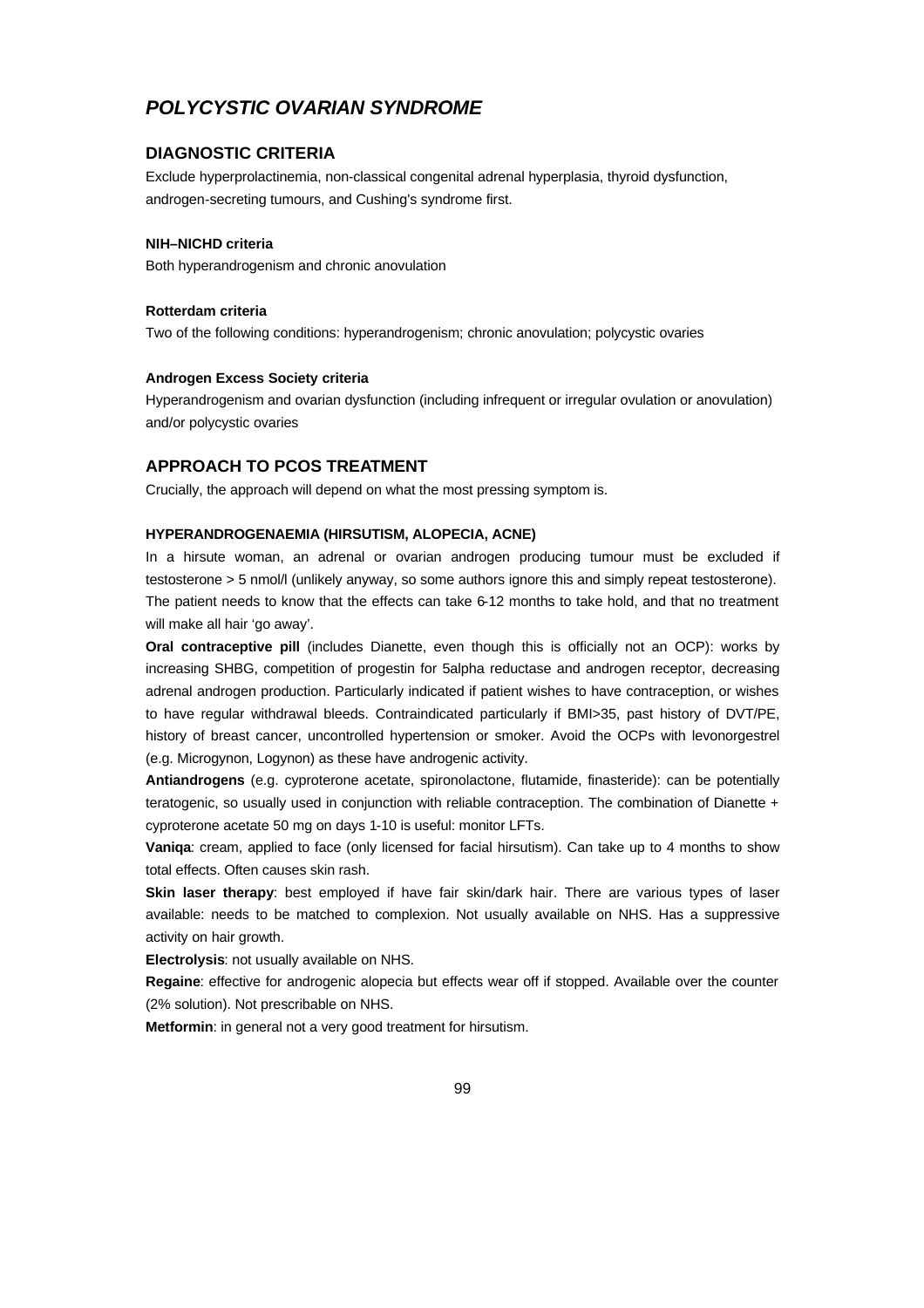#### **OLIGOMENORRHOEA**

Rationale for treatment is to prevent endometrial hyperplasia and theoretical risk of endometrial cancer, although direct evidence of effectiveness is lacking.

**Oral contraceptive pill:** see above. Will assure regular withdrawal bleeds.

**Metformin**: only moderately effective at restoring cycles.

**Intermittent progestagens**: e.g. Duphaston 10 mg od for 10 days. Will induce withdrawal bleed. Usual practice is to prescribe this 3-4 times through the year. Ensure patient is NOT pregnant before prescribing.

#### **SUBFERTILITY**

Assess ovulation with luteal phase progesterone measurement if menstruating regularly. Do not forget to obtain a seminal analysis from partner! Suggested treatment options:

**Metformin:** moderately effective in restoring ovulatory cycles, but the live birth rate compared to clomiphene is poor. Not licensed for PCOS. It is usual practice to stop metformin as soon as pregnancy is confirmed. There is no evidence that metformin reduces miscarriage rates and the rates of gestational diabetes mellitus. Data from a large clinical trial of metformin in pregnancy is awaited.

**Clomiphene citrate**: e.g. 50-100 mg od. Appears to be better than metformin in obtaining conception and live births in head-to-head trials. Should be used in conjunction with fertility unit and with ultrasonic ovulation tracking.

#### **REFERENCES**

Dunaif et al. Nature Clinical Practice Endocrinology & Metabolism (2008) vol. 4 (5) pp. 272-83 Koulouri et al. Clin Endocrinol (Oxf) (2008) vol. 68 (5) pp. 800-5 Legro et al. N. Engl. J. Med. (2007) vol. 356 (6) pp. 551-66

Updated TT and NMM 9/08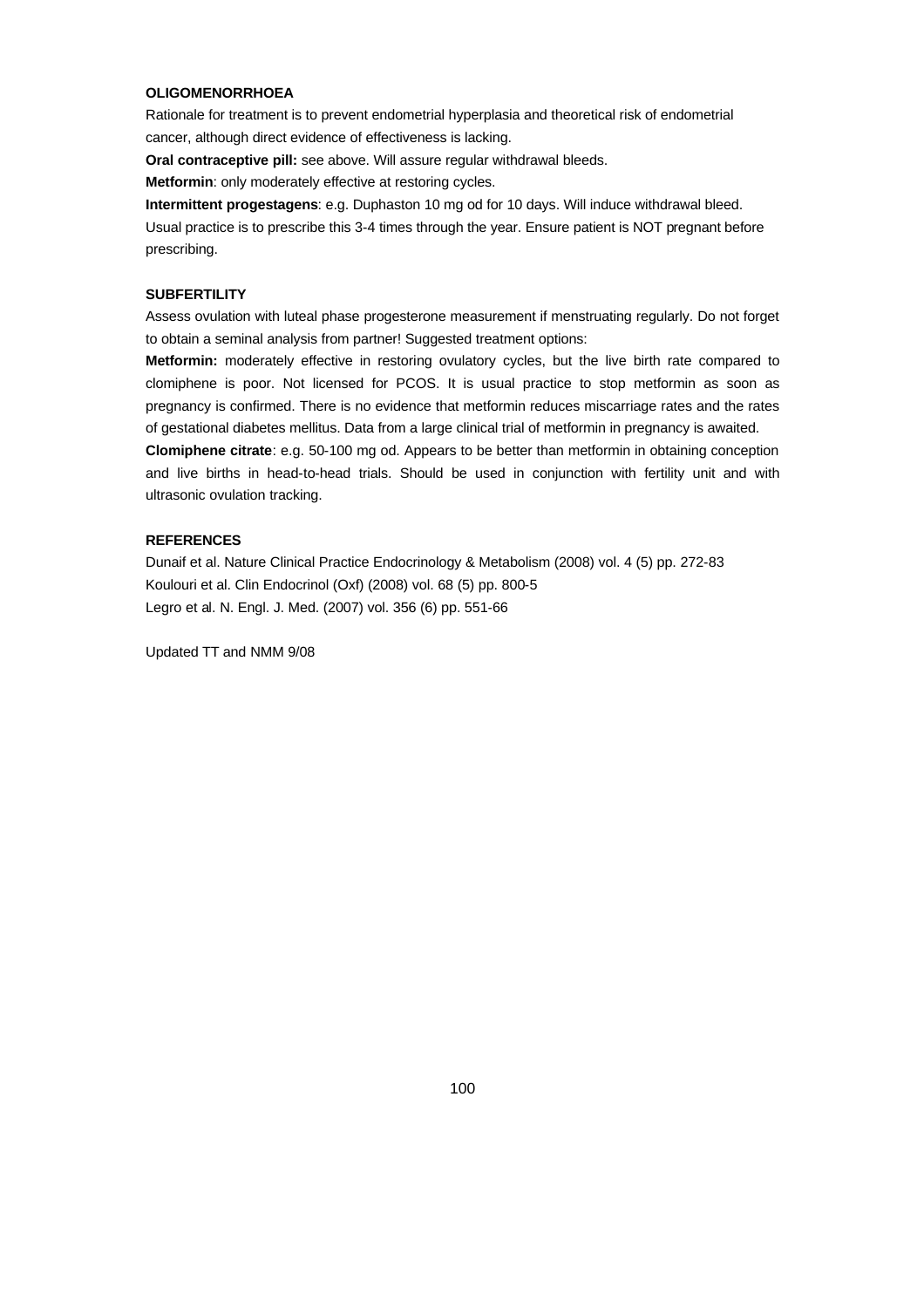# **TESTIS**

Idiopathic gynaecomastia is best treated with liposuction by a Plastic surgeon (eg Mr Simon Eccles at Charing Cross)

# **FERTILITY INDUCTION IN HYPOGONADOTROPHIC HYPOGONADISM**

Patients who are on regular testosterone replacement must have this discontinued. Where the cause of infertility is hypogonadotrophic hypogonadism replacement with LH and FSH is carried out.

Dosing regimen for hypogonadism to induce spermatogenesis

- 1. HCG (Pregnyl) 1500iu subcutaneously twice per week for 6 months. HCG has the action of pituitary LH.
- 2. Measure testosterone levels every 8 weeks. LH stimulates the Leydig cells to make testosterone. If levels exceed the upper limit of normal (30nmol/l), the dose of Pregnyl can be halved.
- 3. Carry out sperm count after 6 months of Pregnyl treatment.
- 4. If still azoospermic, add to above Menopur 1 vial subcutaneously twice a week. Menopur contains 75u LH and 75u FSH. The aim of this is for the FSH component to hopefully induce spermatogenesis. The LH component of Menopur is not an issue in sperm induction and therefore, no adjustment of the Pregnyl dose is necessary.
- 5. Continue to check testosterone levels every 8 weeks. The dose of both Pregnyl and Menopur can be halved if levels exceed 30nmol/l. Re-check sperm count after 3 and 6 months of combination treatment. Combination treatment can be continued for 18 months.
- 6. If successful induction of spermatogenesis occurs consider sperm freezing (see www.meeran.info for instructions on to do this via Hammersmith Andrology laboratory).
- 7. Preparations of high purity synthetic FSH are available, but these are needed for stimulation of follicles in females, where LH will of course cause problems. These high purity preparations are more expensive, and are not required in males, where LH is given anyway.

FSH should induce an increase in testicular volume to the normal 15 mls bilaterally, which can occur over the course of a year.

The hospital undertakes regular sperm counts and testosterone levels and should inform the GP of any change in dose required.

Updated 11/08 NMM and KM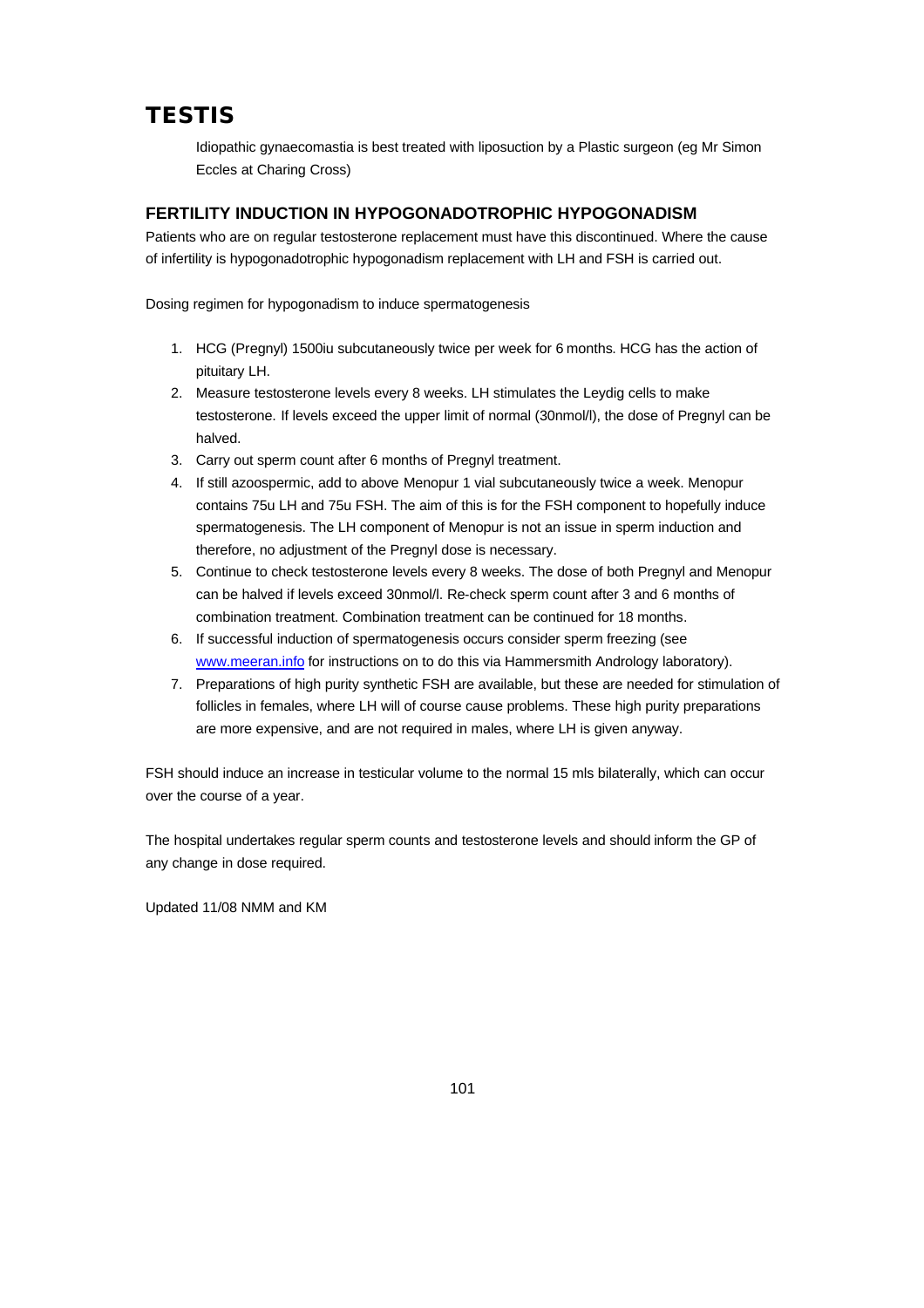# **NORMAL SEMEN ANALYSIS RESULTS**

| Parameter                             |                        | Reference value |
|---------------------------------------|------------------------|-----------------|
| Volume                                |                        | $> 2.0$ ml      |
| Viscosity                             |                        | Normal          |
| рH                                    |                        | $7.2 - 8.1$     |
| Sperm conc (million/ml)               |                        | >20             |
| Motility %                            | Rapid progressive >25% |                 |
|                                       | Total                  | $>50\%$         |
| Sperm morphology (normal forms)       |                        | $\star$         |
| Vitality (% live / dead)              |                        | >50%            |
| MAR IgG (direct sperm antibody)       |                        | Neg             |
| Nucleated / round cells millions / ml |                        | ا>              |
| Leucocytes per ul (cyturtest)         |                        | <25-75          |

• International reference values are presently under review due to the introduction of 'strict criteria' used in the definition of 'Normal morphology' & a lack of between laboratory consensus.

Post vasectomy 2 separate samples with 'no sperm present'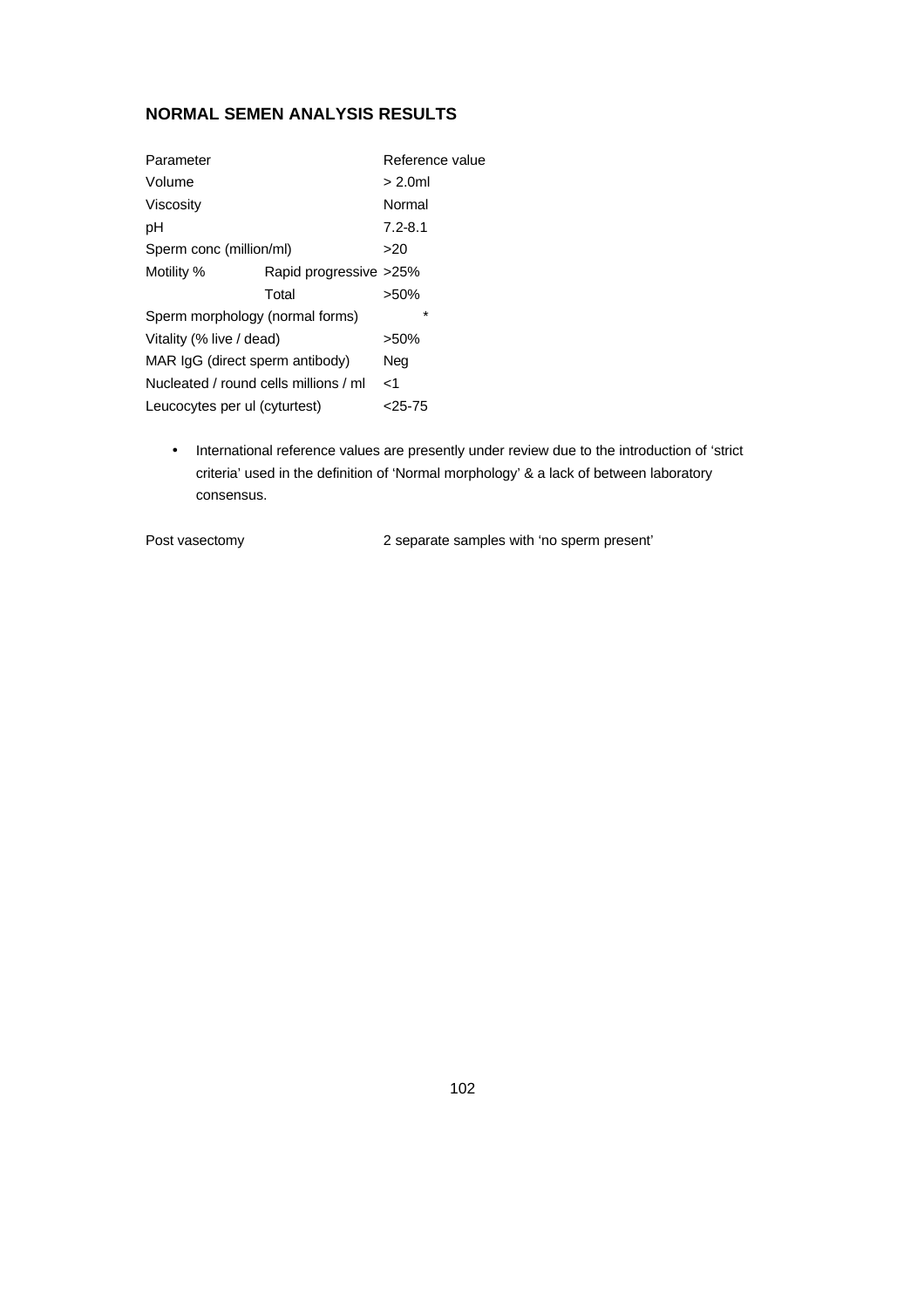# **OTHER MISCELLANEOUS CONDITIONS**

# **SYSTEMIC MASTOCYTOSIS**

### **METHOD**

- 1. Collect a sample of urine shortly after an attack for urinary methyl histamine, which will be excreted in the following hour. A spot urine is adequate.
- 2. Also collect a clotted sample of blood for serum tryptase.
- 3. Collect a further sample of urine and blood 24h later to serve as a baseline for comparison.
- Thus two samples of serum and two samples of urine should be sent together for assay of urinary methyl histamine and serum tryptase to Chemical Pathology on a white miscellaneous form.
- − Assays for urinary methyl histamine and serum tryptase are carried out by Dr John Watkins, Department of Immunology, Northern General Hospital, P.O. Box 894, Sheffield S5 7YT. Tel: 01742 434343 ext 5728 Fax: 01742 619893

# **INTERPRETATION**

| Normal methyl histamine:                    | $5 - 20$ ng/ml. |
|---------------------------------------------|-----------------|
| Typical patient with systemic mastocytosis: | $>100$ ng/ml    |
| Typical patient following beesting:         | >2000 ng/ml     |
| Normal plasma tryptase                      | -1              |

#### **VERSION HISTORY**

KM 7/94

# **ISCHAEMIC LACTATE TEST**

#### **INDICATIONS**

Suspected metabolic muscle disease. This protocol is from Professor Land at Queen's Square. Contact numbers: 020 7837 3611 / 020 7833 9391.

#### **CONTRAINDICATIONS**

None.

#### **PREPARATION**

Warn biochemistry 24 hrs prior to test that assays for pyruvate, ammonia and lactate will be required.

Tubes for pyruvate: Tubes prepared in the lab by the addition of 2mls perhexilene and refrigerated overnight. Add 1ml of blood to each tube accurately. Specimens for pyruvate must be handled carefully and placed on ice and taken to the lab immediately. Tubes for lactate: Grey top fluoride oxalate bottles (samples stored on ice).

Tubes for ammonia: 9 paediatric lithium-heparin tubes (samples stored on ice). The 9th tube is a control, to measure the background ammonia levels in the samples.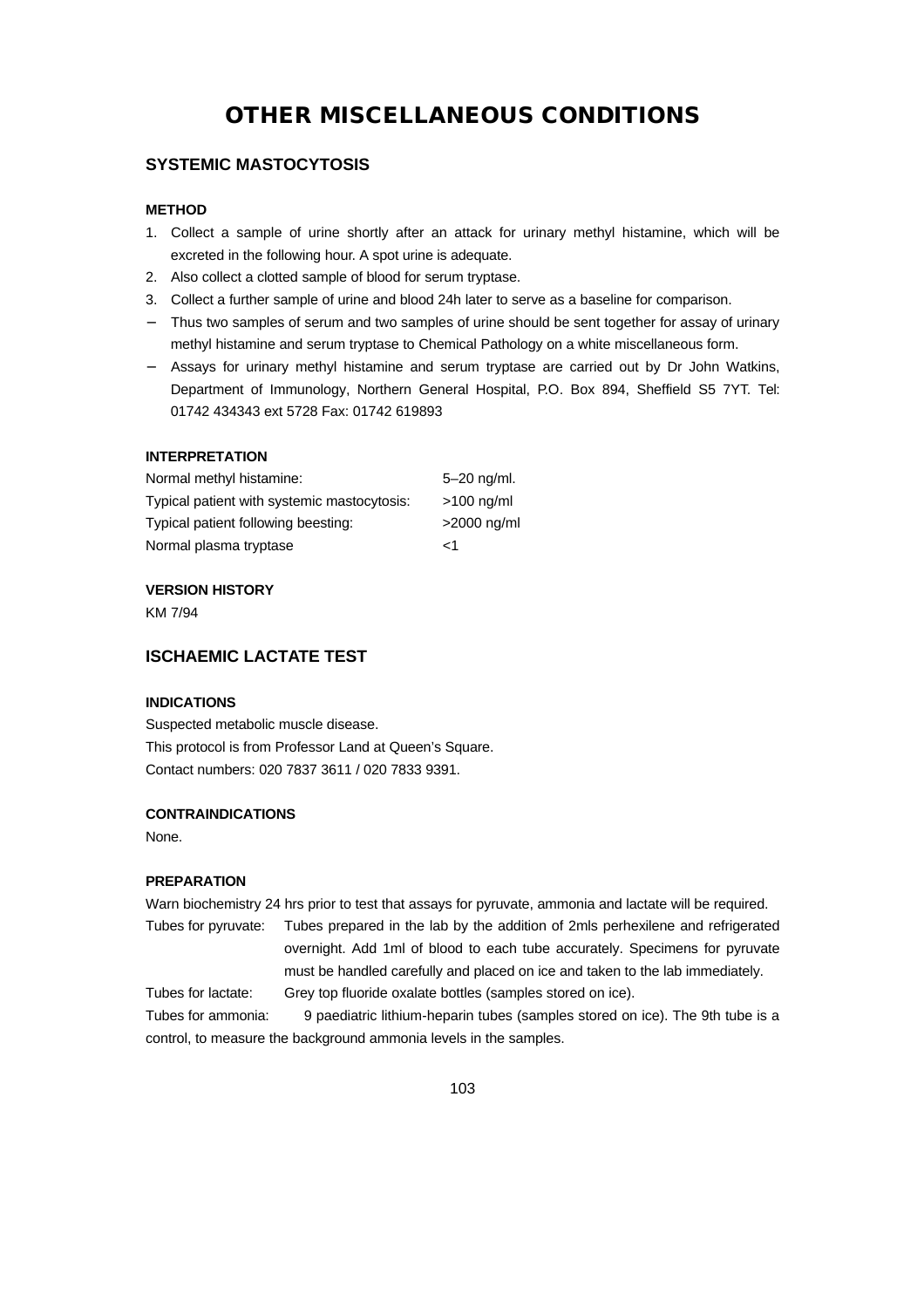# **METHODS**

- 1. Fast from midnight.
- 2. The patient must spend the day relaxing, not doing any exercise.
- 3. 2 people needed to assist with sampling.
- 4. Insert i.v. cannula into large forearm vein with a three-way tap.
- 5. All specimens should be free flowing blood.
- 6. Take baseline bloods (-2 min) for lactate, pyruvate, ammonia, CK, phosphate and uric acid.
	- − *At each time point discard 3mls of blood from the cannula, take 1ml for pyruvate in a 2ml syringe so that the volume is accurate, and 6mls in a 10ml syringe for the rest. Flush the cannula with normal saline and put the bottles on ice immediately.*
- 7. Place sphygmomanometer on the cannulated arm and inflate the cuff above systolic pressure. The patient exercises the arm rhythmically by squeezing some rolled up paper towels or a ball. The hand must be fully extended between squeezes. Exercise the hand for 2 minutes.
- 8. Release the cuff, this is time = 0.
- 9. At time 0, 1, 2, 4, 6, 8 and 10 min take blood for lactate, pyruvate and ammonia as above.

#### **INTERPRETATION**

- − Normally the lactate rises by 3–5 x baseline.
- The ammonia rises from 40 µmol/l to about 100 µmol/l.
- − The normal lactate:pyruvate ratio is 10-20 which rises to 30-40 on exercise.

The lactate test is positive when the patient exercises and they can't open their hand fully. The lactate level remains unchanged, as glycogenolysis is defective. The ammonia level rises dramatically to 300- 400 µmol/l. The lactate to pyruvate ratio is 10-30 and does not change on exercise.

### **VERSION HISTORY**

AP, LS 01/98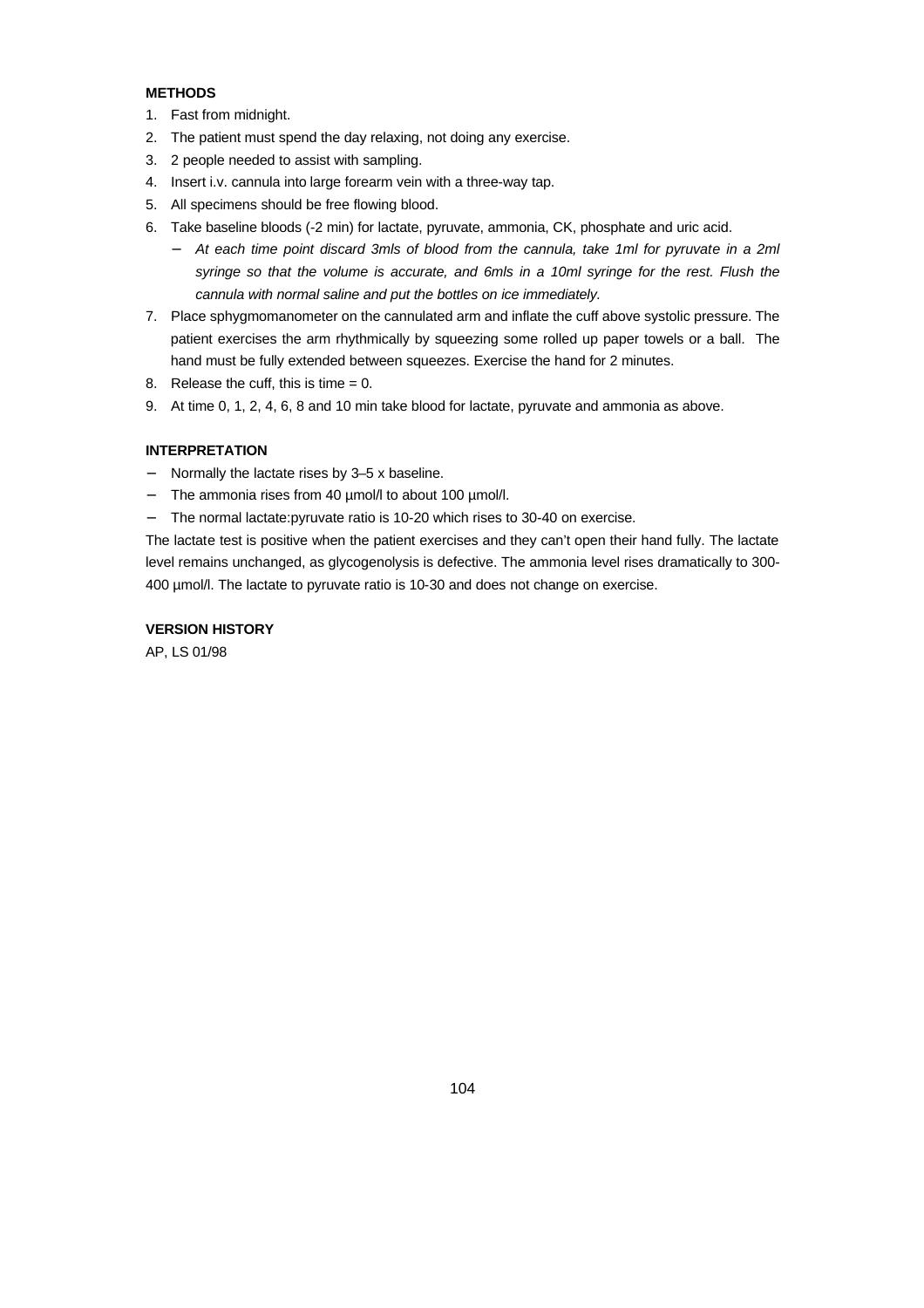# **Surgical contacts**

# **Mr Nigel Mendoza**

Consultant neurosurgeon for all pituitary surgery. For referrals: secretary tel no. 020 8868 1790 and fax no. 020 88406 7487

# **Mr Fausto Palazzo**

Consultant Endocrine Surgeon. Patients for parathyroidectomy, adrenalectomy or resection of neuroendocrine tumours should be referred to Mr Fausto Palazzo, endocrine surgeon at Hammersmith Hospital. Patients with thyroid masses needing FNA can be referred to him via his PAL2 clinic at Hammersmith.

For referrals: secretary tel no. 020 8383 8542 and fax no. 0208 383 32037

# **Miss Veronica Ferguson and Miss Jane Olver**

Consultant Opthalmologists to see patients with thyroid eye disease needing review. For referrals: Miss Ferguson's secretary: 020 88461499 Eye clinic: tel no. 020 8846 1955 and fax no. 020 8846 1959

# **Professsor Alun Davies**

Consultant Vascular Surgeon at Charing Cross hospital for sympathectomies in patients with sweating in who an endocrine cause eg carcinoid, phaeochromocytoma, has been excluded. Clinic codes E30, AHD 1 AHD2.

For referrals: secretary tel no. 020 8846 7320 and fax no. 020 8846 7362

# **Mr Simon Eccles**

Consultant Plastic Surgeon at Charing Cross hospital for surgical treatment of gynaecomastia. For referrals: secretary tel no. 020 8846 1790 and fax no. 020 8868 1848

# **Infertility contacts**

# **Mr Stuart Lavery**

Consultant Gynaecologist and Director IVF Hammersmith (Queen Charlotte's Hospital) For referrals: Tel: 02083834152 Fax: 02087496973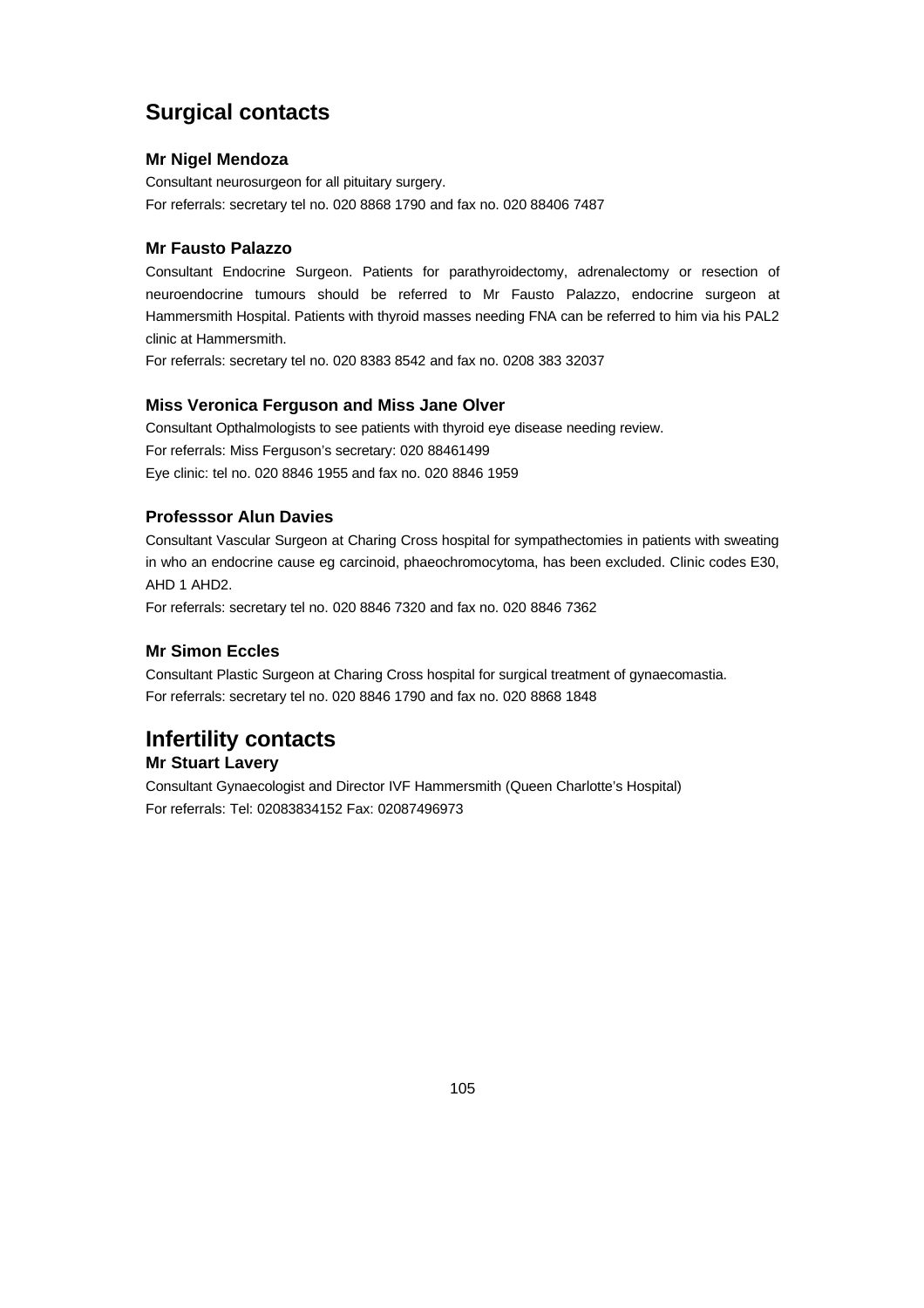# **REFERENCE RANGES**

| <b>Compound [MW]</b>            | <b>Conditions</b>                                 | Reference range                                                 | <b>Sample</b> |
|---------------------------------|---------------------------------------------------|-----------------------------------------------------------------|---------------|
| <b>STEROIDS &amp; RELATED</b>   |                                                   |                                                                 |               |
| Oestradiol [272]                | Early follicular                                  | <300 pmol/l                                                     | A             |
|                                 | Luteal                                            | 250 - 1000 pmol/l                                               | A             |
|                                 | Pre-ovulatory                                     | 400 - 1200 pmol/l                                               | A             |
|                                 | Post-menopausal                                   | <190 pmol/l                                                     | A             |
|                                 | Male                                              | <190 pmol/l                                                     | A             |
| Oestrone                        | Post menopausal                                   | <260 pmol/l                                                     | A             |
| Testosterone [288]              | Female                                            | $<$ 3.0 nmol/l                                                  | A             |
|                                 | Male                                              | $10 - 30$ nmol/l                                                | A             |
| 5-dihydrotestosterone           | Female                                            | $<$ 1.0 nmol/l                                                  | A             |
|                                 | Male                                              | $1.0 - 3.0$ nmol/l                                              | A             |
| Androstenedione                 | Female                                            | $4 - 10.2$ nmol/l                                               | A             |
| <b>DHEAS</b>                    | Female 20-40y<br>Female $40 - 60y$<br>Female >60y | $0.7 - 11.5$ µmol/l<br>$0.8 - 6.9$ µmol/l<br>$0.4 - 4.7$ µmol/l | A             |
| Sex Hormone Binding<br>Globulin | Male                                              | 20-40 nmol/l                                                    | A             |
|                                 | Female                                            | 40-80 nmol/l                                                    | Α             |
| Progesterone                    | Follicular                                        | $0 - 5$ nmol/l                                                  | A             |
|                                 | Luteal                                            | 20 - 100 nmol/l                                                 | A             |
| 17-OH progesterone              |                                                   | <10 nmol/l                                                      | A             |
| Deoxycortisol                   | Basal                                             | $5 - 12.1$ nmol/l                                               | Α             |
| Cortisol <sup>[362]</sup>       | 0900h                                             | 200 - 700 nmol/l                                                | A             |
|                                 | 2400h                                             | 60 - 250 nmol/l                                                 | A             |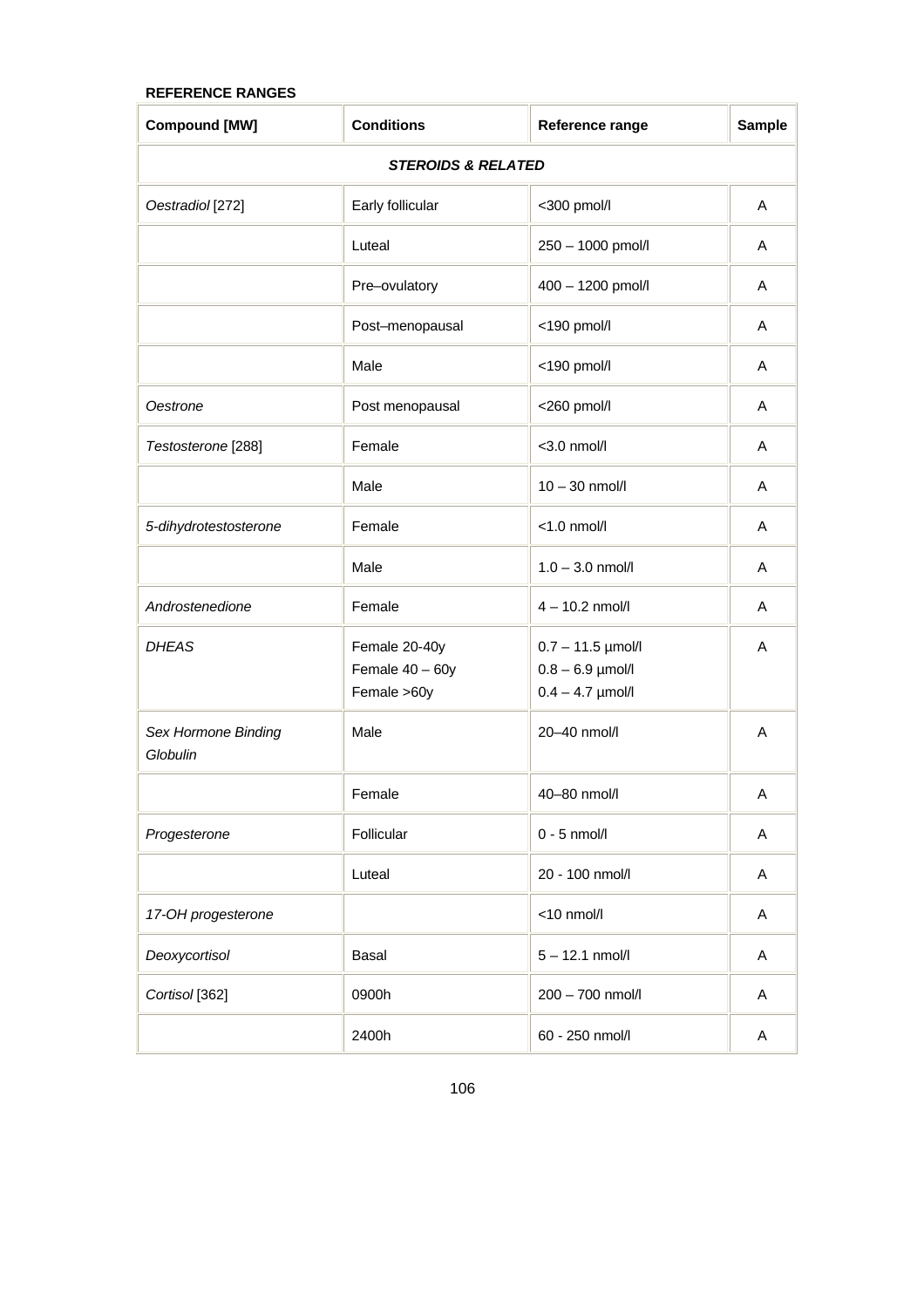| Not acid bottle unless cats<br>also | 24h urine free (plain bottle) | 50 - 270 nmol/24hr  | U1          |  |
|-------------------------------------|-------------------------------|---------------------|-------------|--|
|                                     | <b>ANTERIOR PITUITARY</b>     |                     |             |  |
| ACTH [4500]                         | 0900h                         | <30 ng/l            | $\mathsf C$ |  |
|                                     | 2400h                         | $<$ 10 ng/l         | C           |  |
| ß-hCG                               | non-pregnant                  | $0 - 4$ iU/l        | Α           |  |
| LH [28000]                          | Follicular                    | $2 - 10$ U/I        | A           |  |
|                                     | Luteal                        | $4 - 14$ U/I        | A           |  |
|                                     | Mid-cycle                     | $20 - 60$ U/I       | A           |  |
|                                     | Postmenopausal                | >20                 | Α           |  |
|                                     | Male                          | $2 - 12$ U/I        | A           |  |
| FSH [28-41,000]                     | Follicular                    | $1.5 - 10$ U/I      | A           |  |
|                                     | Luteal                        | $1.5 - 8$ U/I       | Α           |  |
|                                     | Mid-cycle                     | $7 - 20$ U/I        | A           |  |
|                                     | Postmenopausal                | >20 U/I             | A           |  |
|                                     | Male                          | $1.7 - 8$ U/I       | Α           |  |
| Prolactin [21000]                   | Female                        | 125 - 625 mIU/l     | A           |  |
|                                     | Male                          | 75 - 375 mIU/l      | Α           |  |
| GH [21500]                          | During ITT                    | $>6$ µg/l           | A           |  |
|                                     | During GTT                    | $< 0.6$ µg/l        | Α           |  |
| <b>THYROID</b>                      |                               |                     |             |  |
| TSH [27000]                         |                               | $0.3 - 4.2$ mU/l    | A           |  |
| Free T4 [711]                       |                               | $9.0 - 26.0$ pmol/l | Α           |  |
| Free T3                             |                               | $2.5 - 5.7$ pmol/l  | Α           |  |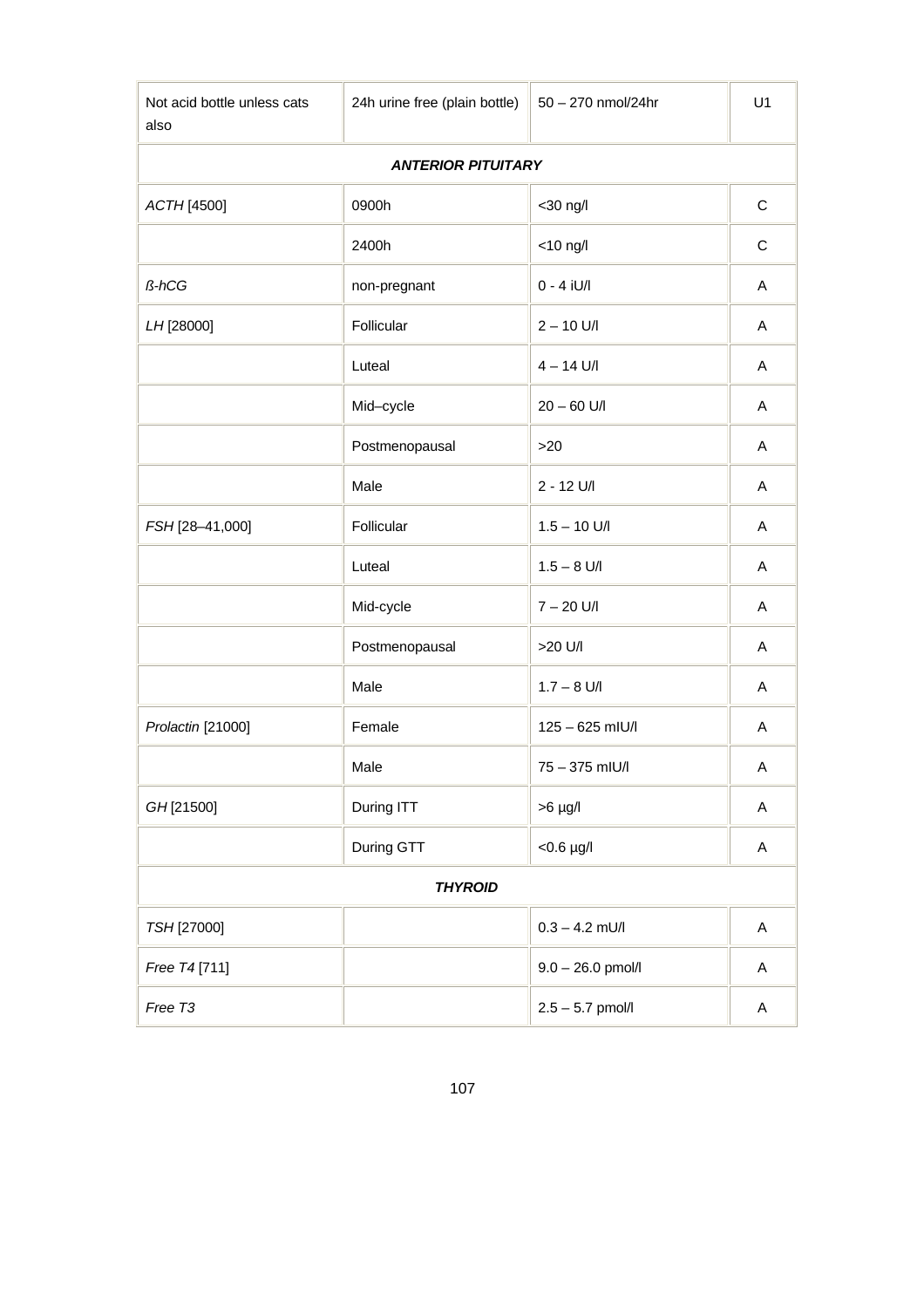| Thyroglobulin                 |                                                                     | $<$ 1 µg/l                                                                                                    | $A^*$          |
|-------------------------------|---------------------------------------------------------------------|---------------------------------------------------------------------------------------------------------------|----------------|
| <b>CALCIUM METABOLISM</b>     |                                                                     |                                                                                                               |                |
| Calcitonin                    |                                                                     | $0 - 5.5$ ng/l (female);<br>$0 - 18.9$ ng/l (male)                                                            | D              |
| <b>Intact PTH</b>             | Urgent to lab.                                                      | $1.1 - 6.8$ pmol/l                                                                                            | C              |
| 25-OH vitamin D               |                                                                     | 25 - 120 pmol/l                                                                                               | В              |
|                               | <b>PEPTIDE HORMONES</b>                                             |                                                                                                               |                |
| Insulin [5807]                | Fasting                                                             | $3 - 17$ mU/l                                                                                                 | B              |
| C-peptide                     | Fasting                                                             | $-30 - 75$ x insulin                                                                                          | B              |
| $IGF-1$                       | < 5y<br>$6 - 10y$<br>$11 - 16y$<br>$17 - 20y$<br>$21 - 60y$<br>>60y | 3 - 36 nmol/l<br>$4 - 90$ nmol/l<br>$11 - 125$ nmol/l<br>19-101 nmol/l<br>$13 - 64$ nmol/l<br>$6 - 30$ nmol/l | A              |
| Somatostatin                  | Fasting                                                             | <150 pmol/l                                                                                                   | Е              |
| <b>GAWK</b>                   | Fasting                                                             | <150 pmol/l                                                                                                   | E              |
| Proglucagon                   | Fasting                                                             | <50 pmol/l                                                                                                    | Е              |
| Gastrin                       | Fasting                                                             | <40 pmol/l                                                                                                    | Е              |
| <b>VIP</b>                    | Fasting                                                             | <30 pmol/l                                                                                                    | Е              |
| Neurotensin                   | Fasting                                                             | <100 pmol/l                                                                                                   | Е              |
| Pancreatic polypeptide        | Fasting                                                             | <300 pmol/l                                                                                                   | E              |
| <b>OTHER ADRENAL HORMONES</b> |                                                                     |                                                                                                               |                |
| Renin                         | Erect                                                               | $2.8 - 4.5$ pmol/ml/h                                                                                         | F              |
|                               | Supine                                                              | $1.1 - 2.7$ pmol/ml/h                                                                                         | F              |
| Aldosterone                   | Supine                                                              | 100 - 450 pmol/l                                                                                              | A              |
| 24 hr urine adrenaline        |                                                                     | $0.03 - 0.10$ µmol/24 hrs                                                                                     | U <sub>2</sub> |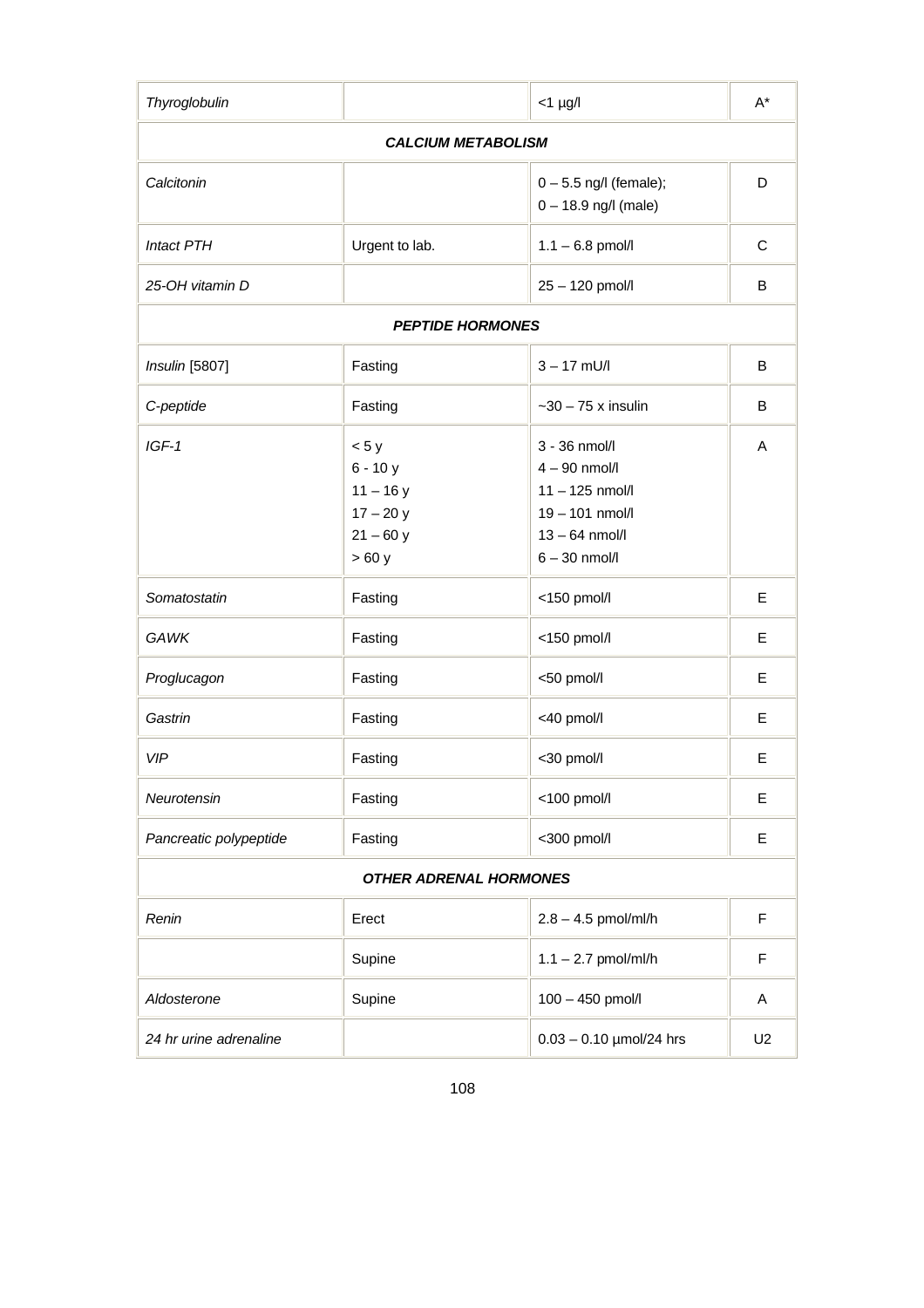| 24 hr urine noradrenaline |  | $0.12 - 0.50$ µmol/24 hrs | 12 |
|---------------------------|--|---------------------------|----|
| 24 hr urine dopamine      |  | $0.65 - 2.70$ µmol/24hrs  | U2 |
| <b>CARCINOID SYNDROME</b> |  |                           |    |
| 24 hr urine 5-HIAA        |  | $15.0 - 40.0$ µmol/24hrs  | U3 |

#### **Updated by JC 9/08.**

#### **BLOOD**

- A. 7 ml blood into a plain glass tube (red top Vacutainer) delivered to the lab the same day or kept in a refrigerator overnight
- B. 7 ml blood in a plain glass tube (red top Vacutainer) delivered to the lab within 30 minutes
- C. 4 ml blood in EDTA (purple top Vacutainer) delivered to the lab IMMEDIATELY to be spun, separated and frozen.
- D. 7 ml blood in a lithium heparin tube (green top Vacutainer) brought to the lab IMMEDIATELY on ice to be separated and frozen.
- E. 7 ml blood in a lithium heparin tube (green top Vacutainer) containing 200 µl Trasylol (10,000 KIU aprotinin/ml) brought to the lab immediately on ice.
- F. As for D but NOT on ice.

\*Samples analysed off site. Specimens dispatched once a week on Monday.

#### **URINE (U)**

Two main types of bottles are available for 24 hour urine collections.

- 1. No Preservative: ELUC (Na<sup>+</sup>, K<sup>+</sup>, urea, creatinine), creatinine clearance, total protein, uric acid, amylase, cortisol, urinary steroid profile.
- 2. 10% HCI: (hydrochloric acid): ELUC (Na<sup>+</sup>, K<sup>+</sup>, Urea, Creatinine), creatinine clearance, calcium, phosphate, magnesium, oxalate, catecholamines, VMA, 5HIAA, cortisol
- 3. *25% Acetic Acid:* 5-HIAA is no longer used.

Since an acid bottle can be used for most tests, provided you are not measuring total protein, uric acid or amylase, an acid bottle should be requested.

#### **URGENT SAMPLES AND LOCALISATION STUDIES**

- Requests must be made in person to a Clinical Scientist (Dr Mandy Donaldson or Mrs S Fernandez) extension 34681.
- For localisation studies: Give at least 1–2 days notice Provide lab with patients name and type of study and starting time. Keep lab informed if samples likely to arrive after 5 pm, or if procedure cancelled.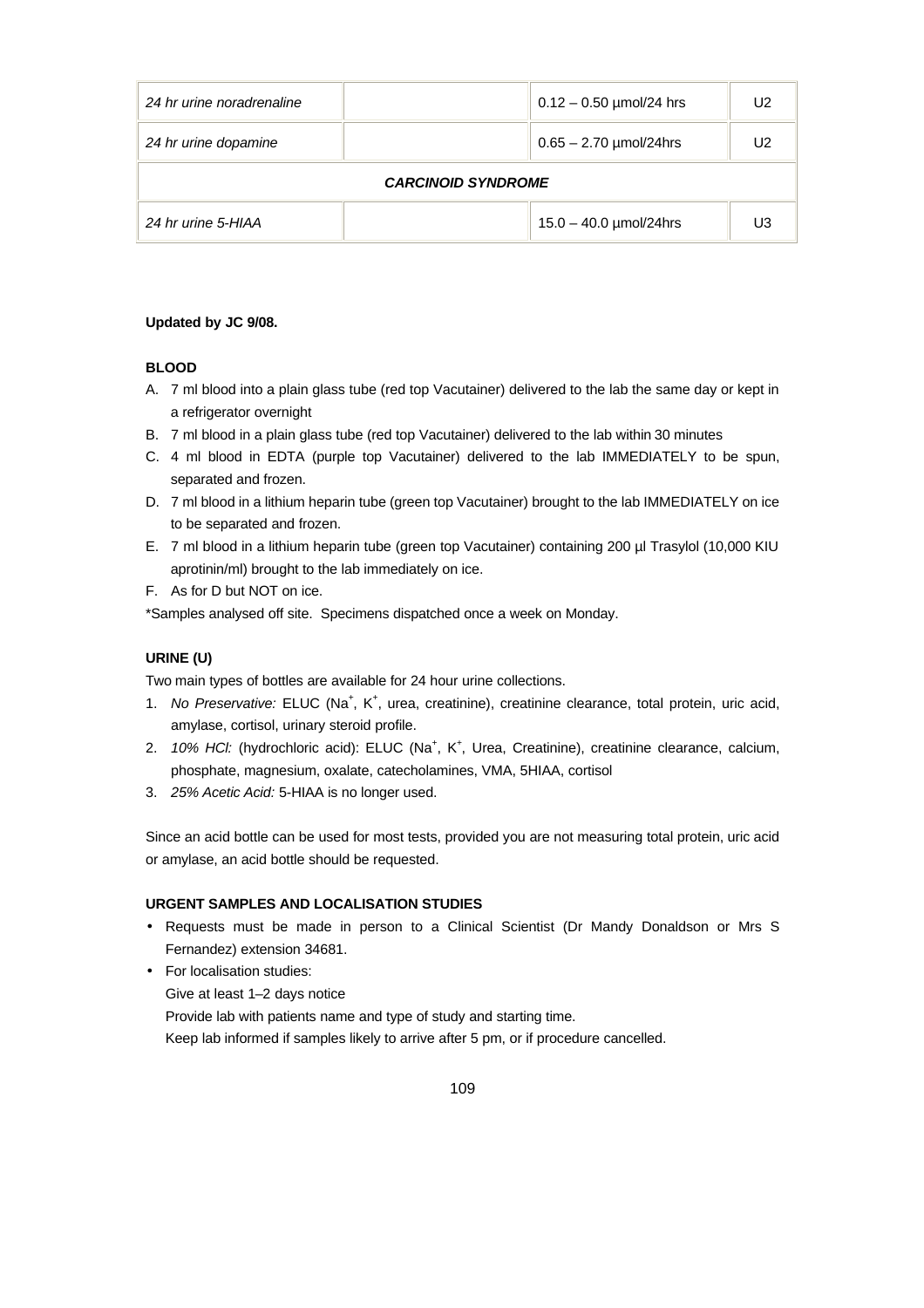If the samples are to be delivered within an hour of collection, it is not necessary to collect samples for PTH and insulin on ice. ACTH and gut peptides must be collected on ice.

#### **REFERENCE RANGES FOR THYROID FUNCTION IN PREGNANCY**

**Up to 12 weeks gestation**

fT4 9.9-15.2 pmol/l TSH 0.2-3.6 mU/l

### **12-24 weeks gestation**

fT4 9-14.3 pmol/l TSH 0.6-2.8 mU/l

## **24-36 weeks gestation**

fT4 8.1-13.4pmol/l TSH 0.4-3.9 mU/l

Courtesy of Queen Charlotte's Hospital, NMM 11/08